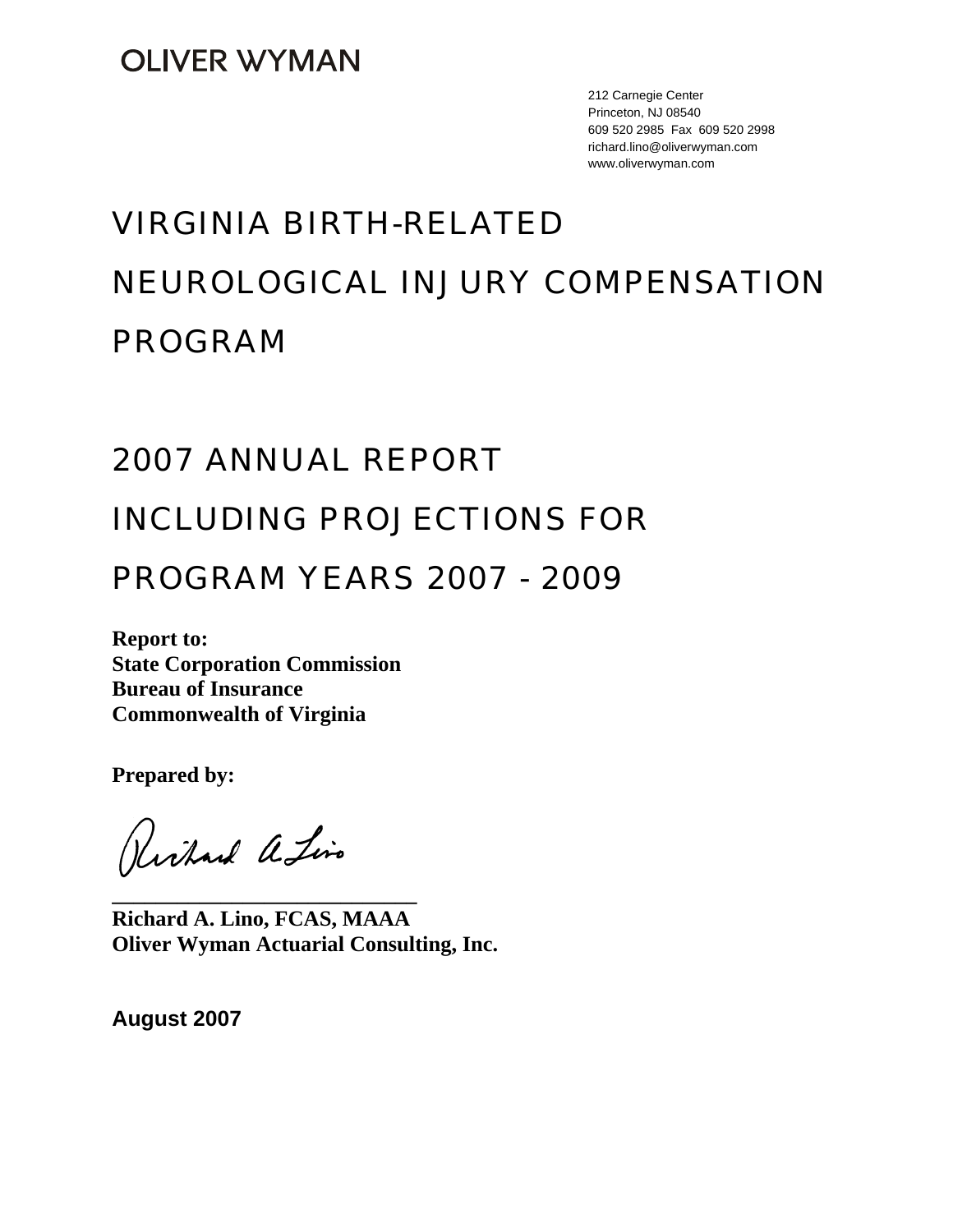**OLIVER WYMAN** 

# VIRGINIA BIRTH-RELATED NEUROLOGICAL INJURY COMPENSATION PROGRAM

# 2007 ANNUAL REPORT INCLUDING PROJECTIONS FOR

# PROGRAM YEARS 2007 - 2009

**Report to: State Corporation Commission Bureau of Insurance Commonwealth of Virginia** 

**August 2007** 

Oliver Wyman Actuarial Consulting, Inc. 212 Carnegie Center Princeton, NJ 08540

609 520 2985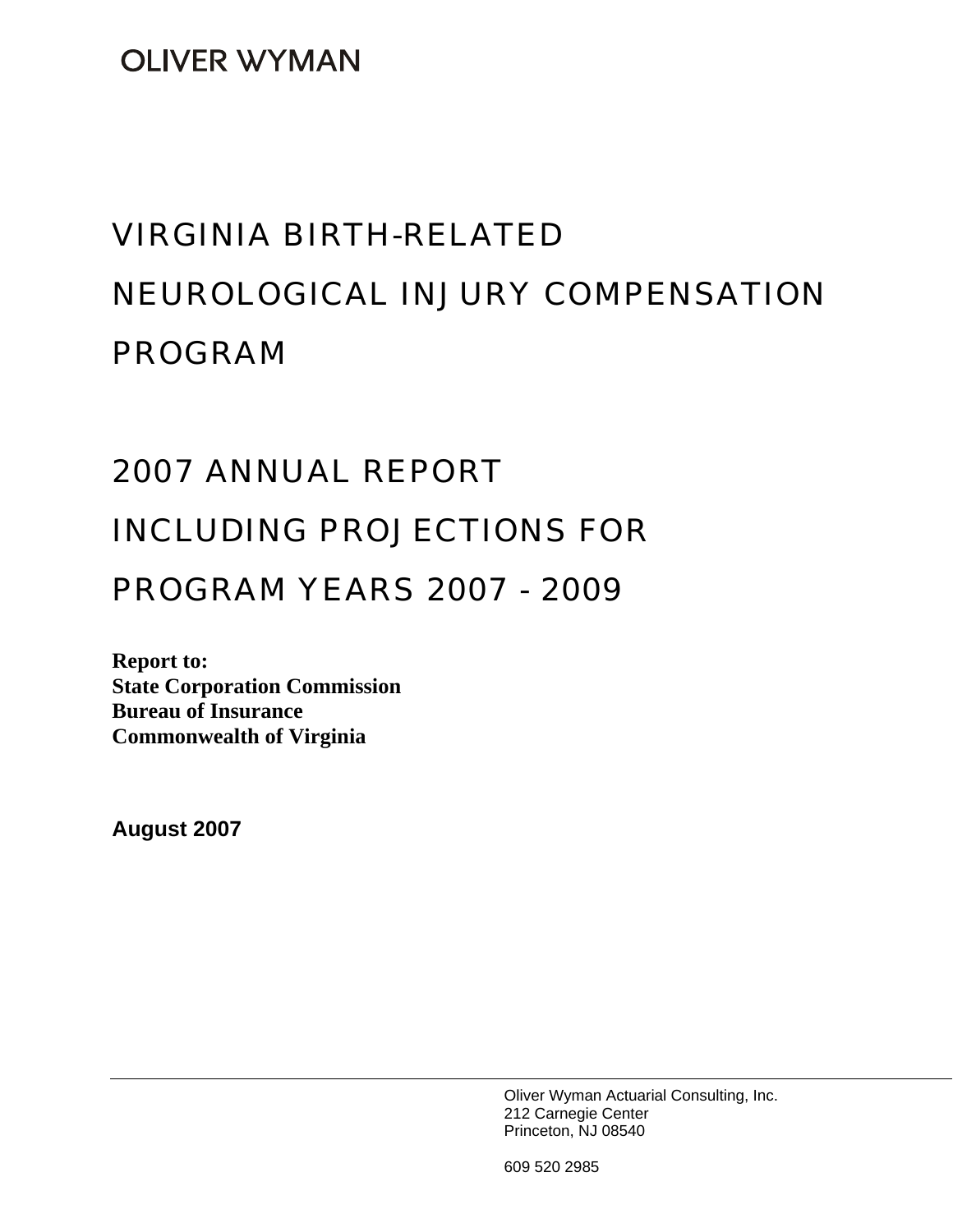## August 2007

# **Contents**

| In surface 35                                   |                                     |
|-------------------------------------------------|-------------------------------------|
|                                                 |                                     |
|                                                 |                                     |
|                                                 |                                     |
|                                                 |                                     |
|                                                 |                                     |
|                                                 |                                     |
|                                                 |                                     |
|                                                 |                                     |
|                                                 |                                     |
|                                                 |                                     |
|                                                 |                                     |
|                                                 |                                     |
|                                                 |                                     |
|                                                 |                                     |
|                                                 |                                     |
|                                                 |                                     |
|                                                 |                                     |
|                                                 |                                     |
|                                                 |                                     |
|                                                 |                                     |
|                                                 |                                     |
|                                                 |                                     |
|                                                 |                                     |
|                                                 |                                     |
|                                                 |                                     |
|                                                 |                                     |
| Oliver Wyman Actuarial Consulting, Inc.<br>-i - | <b>State Corporation Commission</b> |

**State Corporation Commission** Bureau of Insurance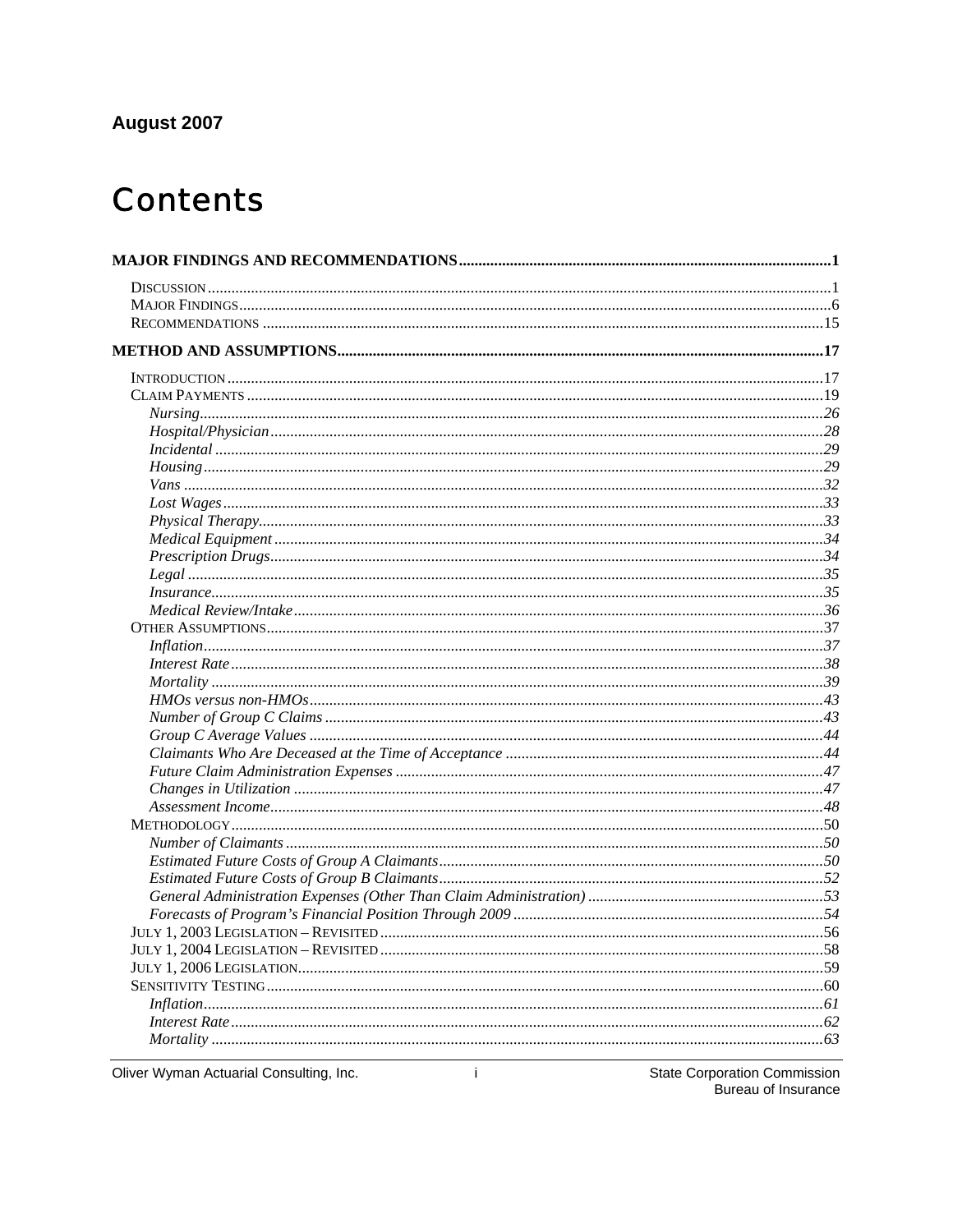### August 2007

| <b>APPENDIX</b> |  |
|-----------------|--|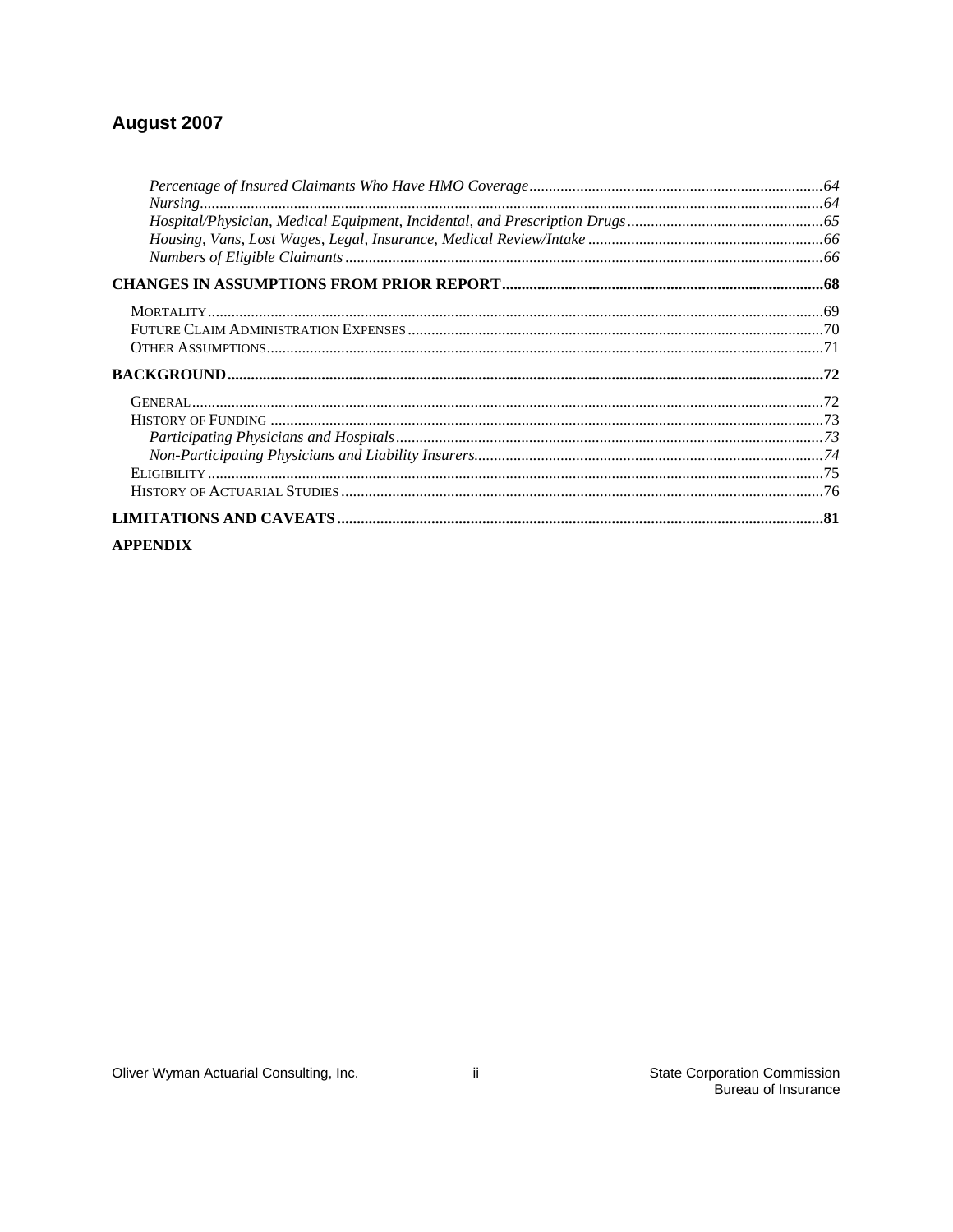# Major Findings and Recommendations

# **Discussion**

This is the 2007 report of Oliver Wyman Actuarial Consulting, Inc. (Oliver Wyman), previously doing business as Mercer Oliver Wyman Actuarial Consulting, Inc., to the Commonwealth of Virginia, State Corporation Commission, Bureau of Insurance regarding the adequacy of the funding of the Virginia Birth-Related Neurological Injury Compensation Program (the Program). This report provides our evaluation of the actuarial soundness of the Virginia Birth-Related Neurological Injury Compensation Fund (the Fund) as of December 31, 2006, and our forecasts of the actuarial soundness of the Fund as of each subsequent year-end through December 31, 2009.

As of December 31, 2005, there were 110 admitted claimants of whom 75 had been in the Program for at least three years. As of December 31, 2006, there were 119 admitted claimants, of whom 87 had been in the Program for three or more years. Therefore, the amount of information on payments made by the Program on behalf of individual claimants continues to grow and increase in statistical credibility from one year to the next.

This current study is based on a detailed analysis of payments made on behalf of each of the 87 claimants who had been in the Program for three or more years as of December 31, 2006. The claimants' actual mortality has continued to be less than expected since program inception, and we have therefore revised our mortality assumptions to reflect longer life expectancies. Further, average nursing costs for these claimants was up slightly less than anticipated and we have reflected this in our forecasts. As a result of this analysis, we have estimated future payments for eligible claimants born on or before December 31, 2006 that are essentially unchanged as compared to the future payments that we estimated in our prior study dated August 2006.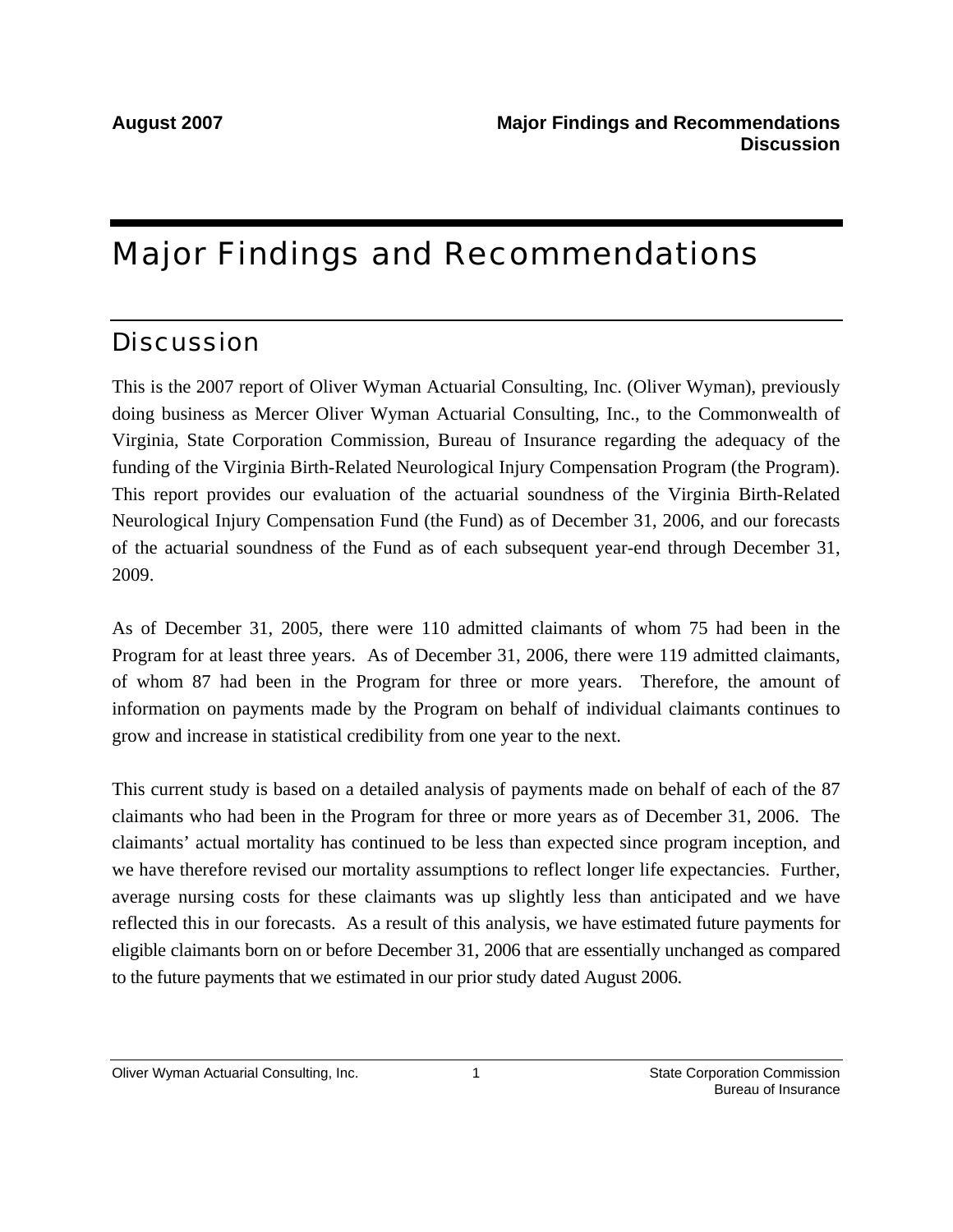There is one change in our methodology, as compared to our August 2006 study:

 We have revised the mortality table, increasing the estimated life expectancies of the claimants in the Program. We discuss the mortality table revisions on pages 39 - 42.

All of our assumptions are discussed in detail in the section of this report titled Method and Assumptions.

As stated above, the claims experience of the Program is becoming increasingly credible. Nevertheless, our estimates are still subject to significant uncertainty:

- The Program started in 1988, and as of December 31, 2006, there are now twelve living claimants who are 16 years of age or older, nine of whom have attained the age of 17. Thus, there is limited claim payment experience for claimants over the age of 16 upon which to base our forecasts of future payments for the period in which claimants are 16 and older. Also, only 87 claimants had been in the Program for three or more years as of December 31, 2006. Further, there is considerable variability in the actual payments that have been made to the 119 claimants admitted as of December 31, 2006.
- In addition, other factors could have a significant impact on future claim payments. For example, there may be changes in the way the Program is operated in the future, the degree to which claimants utilize the services of the Program, and the coverage provided by private health insurance and Medicaid, which are the claimants' primary funding sources. In addition, actual rates of inflation and interest may differ significantly from the long-term rates that we assumed for our forecast.

The impact of these factors on our estimates is discussed further in the Sensitivity Testing section of this report. We expect to continue to refine our estimates as the experience of the Program unfolds, and these future refinements could have a significant impact on future estimates of the financial soundness of the Fund.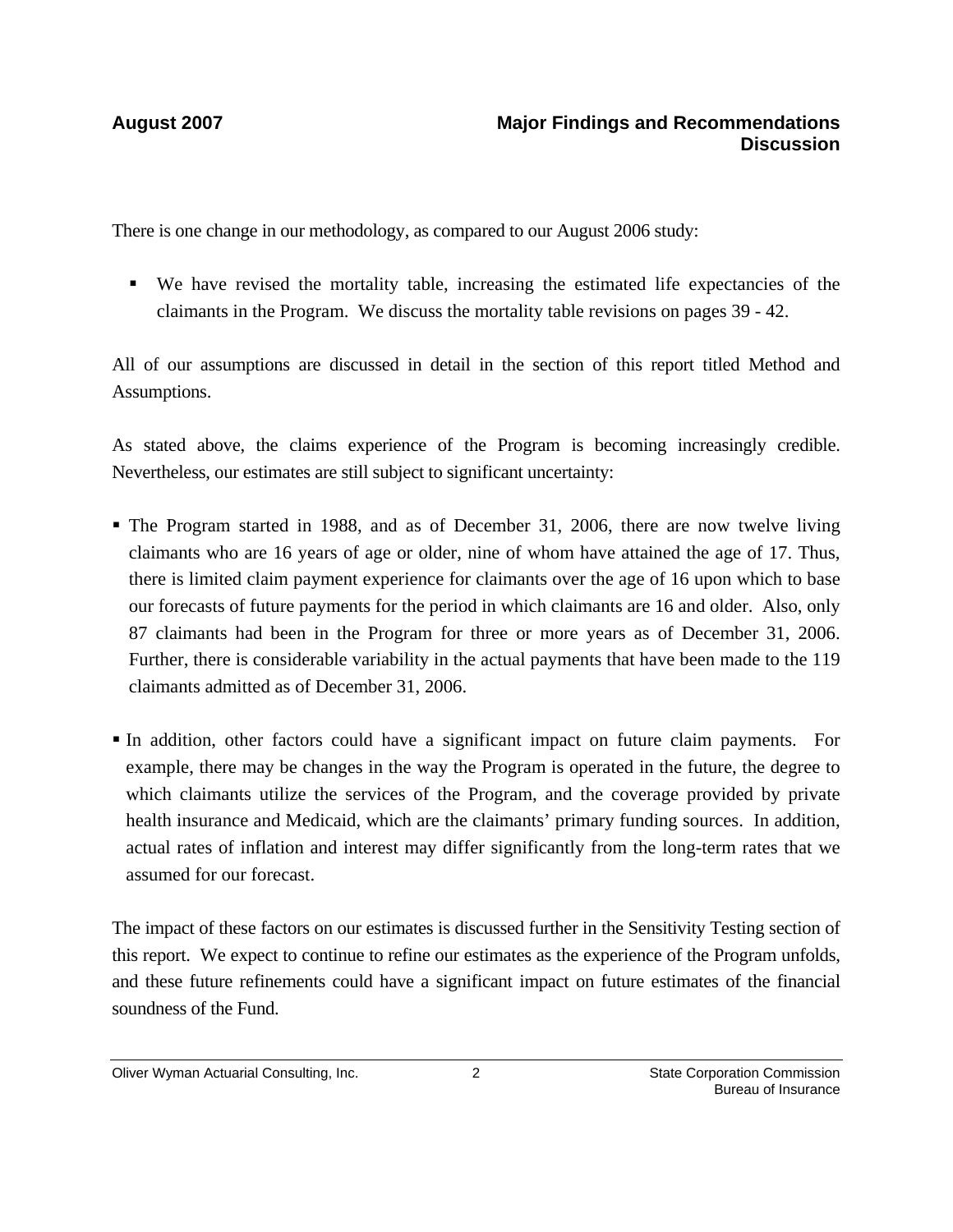Overall, our estimates of future claim costs as of December 31, 2006 are approximately the same as anticipated in our August 2006 report. While there was no overall change in the total estimate, the decrease in the projections for nursing costs essentially offset the projected increases from mortality and claims administration expense as described below:

1. We have decreased our projections approximately \$8.3 million due to the decreases in nursing costs per claimant observed during 2006. In 2006, the Program paid \$6.2 million in nursing costs for all claimants, compared to \$6.0 million in 2005. This increase is due to an increase, from 72 to 77, in the number of claimants receiving nursing benefits that is partially offset by a decrease in the average annual benefit per claimant receiving nursing care from approximately \$82.6 thousand in 2005 to approximately \$80.2 thousand in 2006. This followed a significant increase in the average benefit per claimant from 2004 (approximately \$68.5 thousand) to 2005.

In reviewing the decrease in average nursing costs per claimant, we note that much of the decrease was due to two claimants. For one claimant Medicaid now covers 80% of the nursing cost (whereas Medicaid did not cover any of the costs in 2005 for this claimant) and for another the mother of the claimant has taken on much of the nursing needs.

Our projection for nursing costs follows the same general methodology that we have used in previous years. In applying this methodology, we have considered costs in both 2005 and 2006 in selecting the forecasted costs for nursing for individual claimants, rather than basing the forecast solely on the 2006 costs. In these cases, the consideration of the actual costs in both 2005 and 2006 results in forecasts that are somewhat more conservative (higher) than would result from basing the forecasts solely on the 2006 costs.

Based on our previous conversations with management of the Program, we understand that a substantial portion of the increase in nursing expenses between 2003 and 2004 was due to an existing demand for additional nursing services that had not been supplied by the nursing community until 2004. We now assume that the increased demand for nursing services was not fully met in 2004 and led to the continued increase from 2004 to 2005. Based on evaluation of the data and on discussions with management of the Program, we continue to assume that this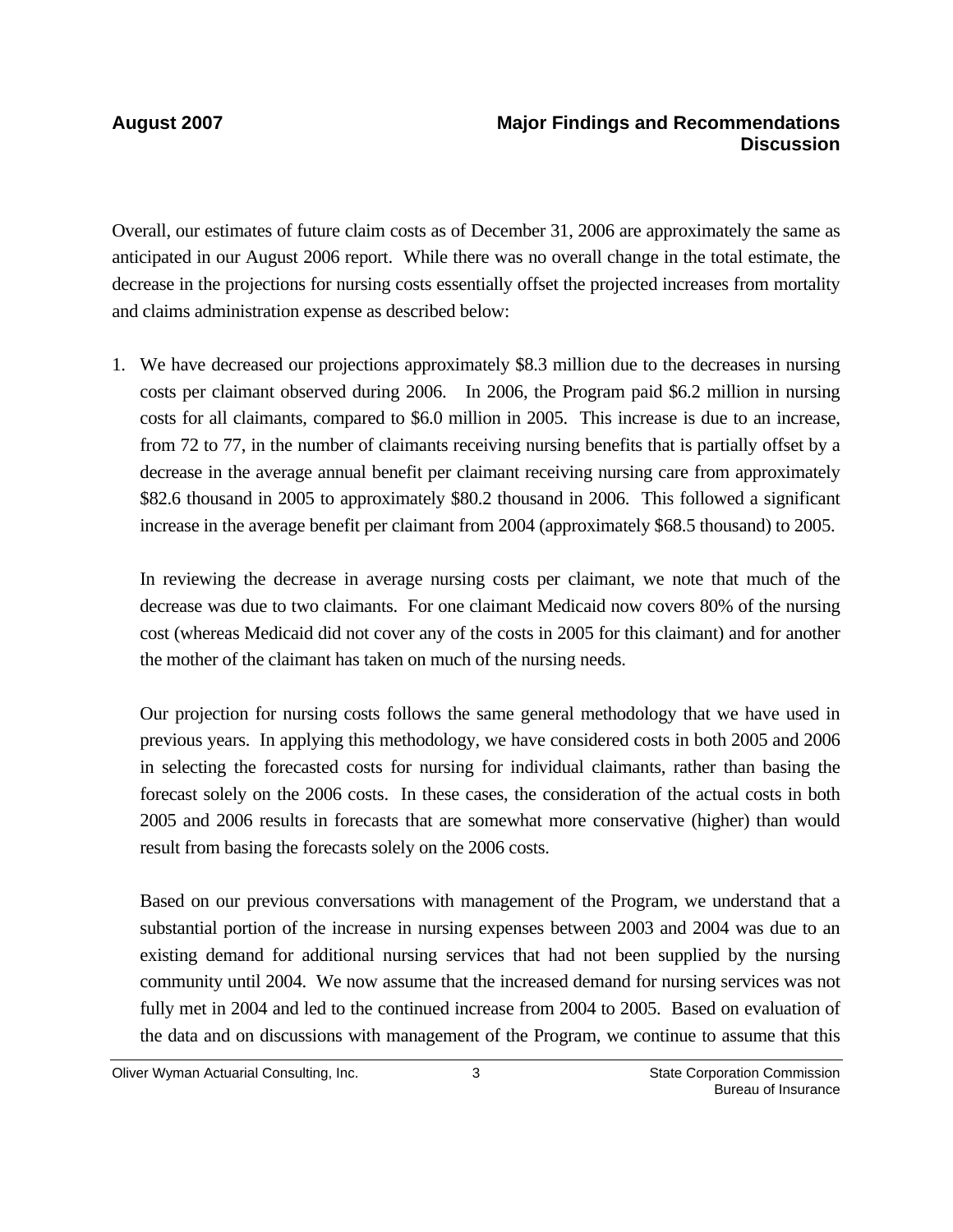higher level of nursing services utilized by claimants in 2004 and 2005 represents a one-time shift to a higher level of nursing services, and is not indicative of an underlying upward trend in annual claimant nursing expenses that will continue in subsequent years. Although expense data for a partial year is not conclusive, the information for nursing expenses paid during the first six months of 2007 appears to support this assumption and is consistent with the lower nursing expense per claimant that we observed in 2006.

The nursing costs are discussed in more detail in the Nursing section of this report (pages 26 through 28).

- 2. We have increased our projections approximately \$9.9 million due to reductions in the assumed mortality of the claimants. This change is discussed in more detail in the Mortality section of this report (pages 39 through 42).
- 3. We have increased the estimate for future claims administration expense by \$1.6 million. This increase results largely from a refinement of our estimation process, which is discussed in more detail in the Future Claims Administration Expenses section of the report (page 47).

In our August 2006 report, we forecasted that the Fund would have a deficit, as of December 31, 2006, of \$139.9 million. In this current report we estimate that the Fund had a deficit, as of December 31, 2006, of \$128.9 million. The main reason for the decrease in the estimated deficit is that the total assets as of December 31, 2006 were \$11.2 million higher than we had forecast due to the investment yield of 11.7% on managed assets as compared to a forecast yield of 6.82%.

Consistent with our past reports, we interpret the Program's future payment obligations as of December 31, 2006 to consist of future claim payments associated with all claimants with birth dates on or before December 31, 2006, *regardless of whether they have been admitted as of December 31, 2006*. Therefore, we estimate the liabilities associated with the 119 admitted claimants (Table 1, column (2)), *as of December 31, 2006,* as well as those associated with what we estimate to be 45 not-yet-admitted claimants (Table 1, column (2)) *as of December 31, 2006*. Notyet-admitted claimants as of December 31, 2006 are those claimants with birth dates on or before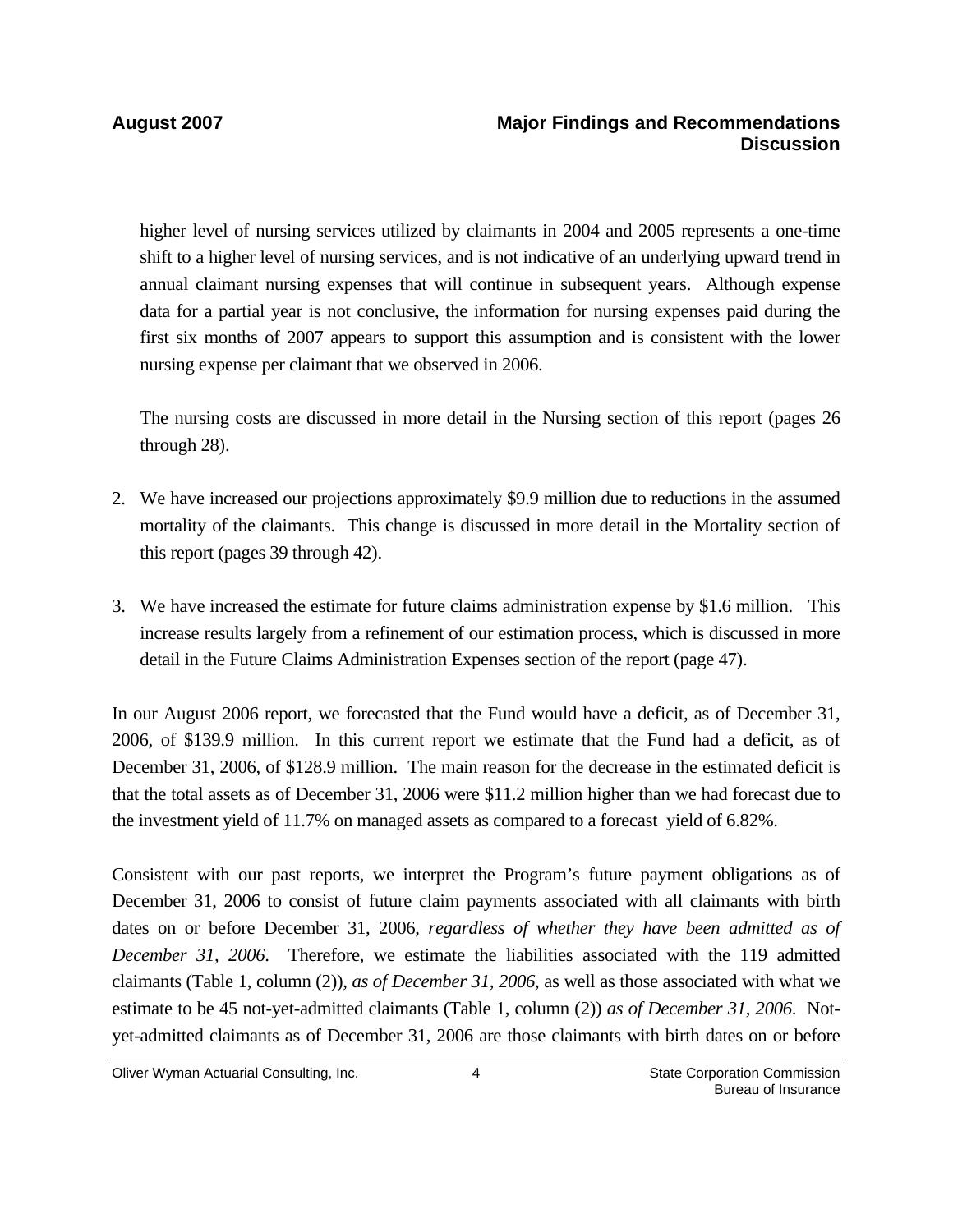### **August 2007 Major Findings and Recommendations Discussion**

December 31, 2006 who had not yet been admitted to the Program as of December 31, 2006, but whom we estimate will eventually be admitted to the Program.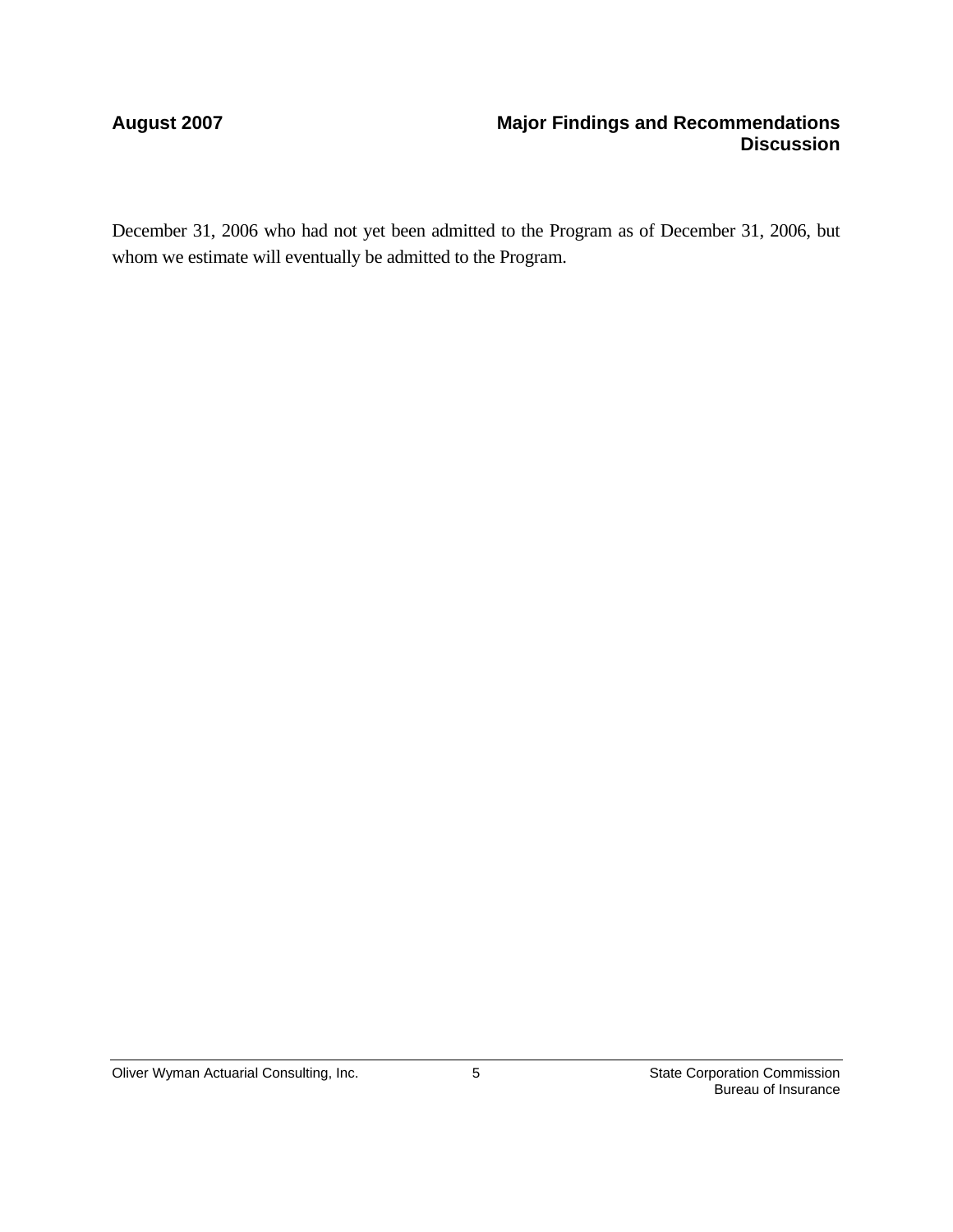# Major Findings

Following are our major findings.

1. **Finding**: We find that, as of December 31, 2006, the Fund was not actuarially sound and had a "Grand Total" deficit of about \$128.9 million. By this, we mean that the present value of estimated future claim payments for children born on or prior to December 31, 2006, plus the present value of estimated future claim administration expenses associated with making those claim payments, exceeded the Fund's assets by about \$128.9 million. (The present value represents the amount of assets that would need to be invested as of December 31, 2006, to pay the claimant expenses as they become due in the future.) We have used the same definition of actuarial soundness in each of our reports since 1992: if the estimated future payment obligations exceed the Fund's assets, the Fund is deemed to be actuarially unsound.

As explained in the fourth Finding, which follows later in this section of the report, the Fund is not in any immediate danger of defaulting on the payment of benefits. In other words, although the Fund is not actuarially sound, it has sufficient assets to continue to pay for claimants' benefits for approximately 20 years. This time span has increased from the 17 years cited in our August 2006 report due to the higher investment yield during 2006 and due to the favorable nursing experience in 2006.

Our estimate of the Fund's financial position as of December 31, 2006, is shown in Table 1, which follows.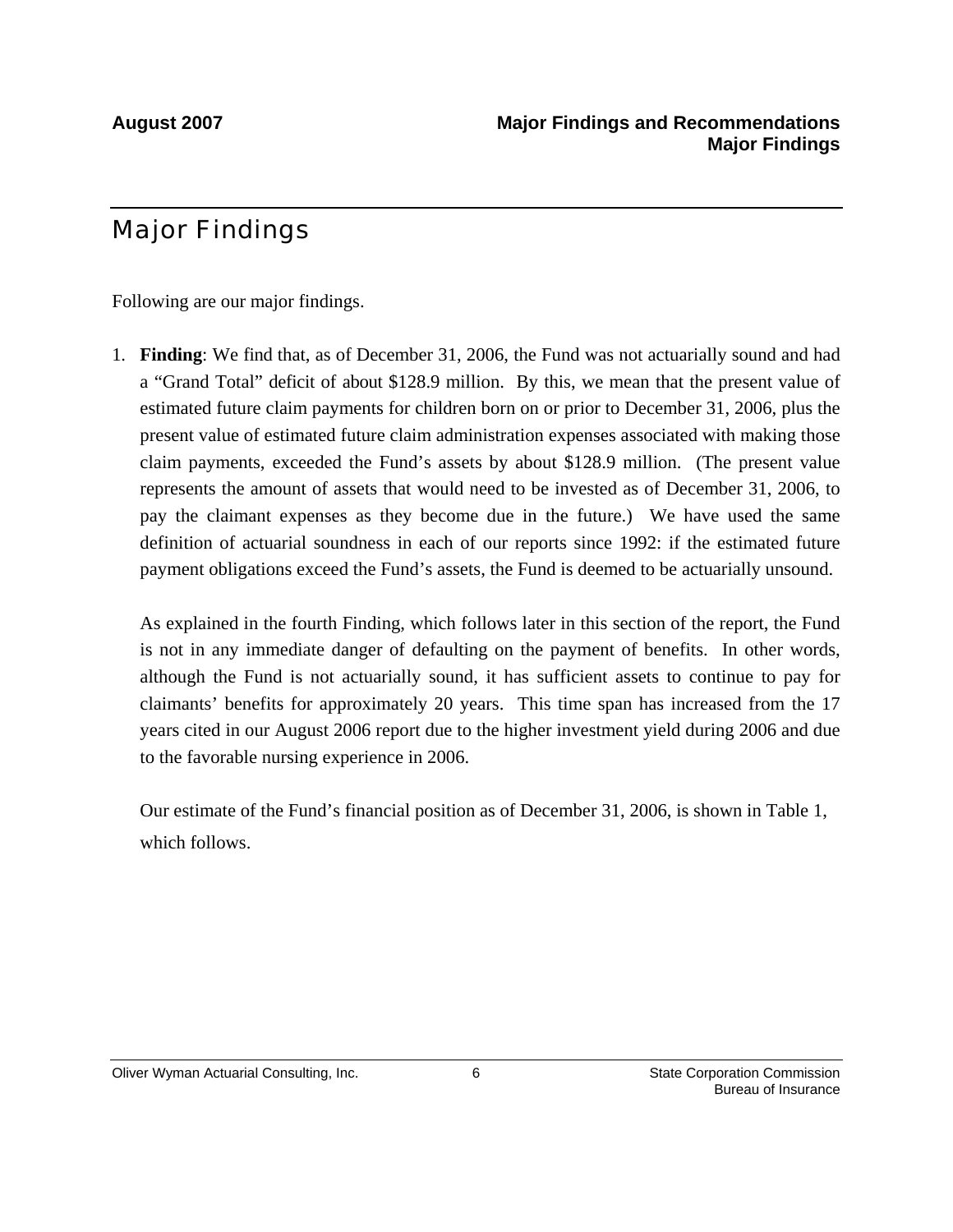### **August 2007 Major Findings and Recommendations Major Findings**

### **TABLE 1**

| <b>Estimated</b><br><b>Ultimate</b><br><b>Number</b><br>of<br><b>Claimants</b><br>(2) | <b>Baseline</b><br><b>Estimate</b><br>of Future<br>Claim<br><b>Payments</b><br>(3) | <b>Estimate</b><br>of Future<br><b>Claims</b><br><b>Administration</b><br><b>Expenses</b><br>(4) | Value of<br><b>Total</b><br><b>Assets</b><br>(5) | <b>Forecasted</b><br>Surplus/<br>(Deficit)<br>$[(5)-(3)-(4)]$<br>(6) |
|---------------------------------------------------------------------------------------|------------------------------------------------------------------------------------|--------------------------------------------------------------------------------------------------|--------------------------------------------------|----------------------------------------------------------------------|
|                                                                                       |                                                                                    |                                                                                                  |                                                  |                                                                      |
| 119                                                                                   | \$191.8                                                                            | \$9.7                                                                                            |                                                  |                                                                      |
| 45                                                                                    | \$98.3                                                                             | \$4.8                                                                                            |                                                  |                                                                      |
| $\boldsymbol{0}$                                                                      | \$0.0                                                                              | \$0.0                                                                                            |                                                  |                                                                      |
| 164                                                                                   | \$290.1                                                                            | \$14.5                                                                                           | \$175.7                                          | (\$128.9)                                                            |
|                                                                                       |                                                                                    |                                                                                                  |                                                  |                                                                      |

### **Estimated Financial Position as of 12/31/06 (\$ in millions, on a present value basis)**

 The following discussion of Table 1 results focuses on the "Grand Total" line. In our discussion of our projections in Tables 1 through Table 4, all references to admitted claimants exclude those who we project will receive the one-time award of up to \$100,000, unless we specifically discuss this subset of potential claimants.

Table 1 shows that, as of December 31, 2006, we estimate the Program had obligations for future claim payments ("Grand Total" of \$290.1 million on a present value basis) and for future claim administration expenses ("Grand Total" of \$14.5 million on a present value basis) that exceeded the Program's assets ("Grand Total" of \$175.7 million) by approximately \$128.9 million.

Column 2 of Table 1 shows that, as of December 31, 2006, we estimate the Program had a "Grand Total" of 164 claimants. These 164 claimants consist of 119 claimants who had been admitted to the Program as of December 31, 2006 and an estimated additional 45 claimants born on or before December 31, 2006 who had not yet been admitted to the Program as of December 31, 2006 (no claimants eligible for the award of up to \$100,000 were reported during 2006). Most claimants do not apply to the Program, and are not admitted to the Program, until two or more years after their birth. The average age that the admitted claimants had attained when they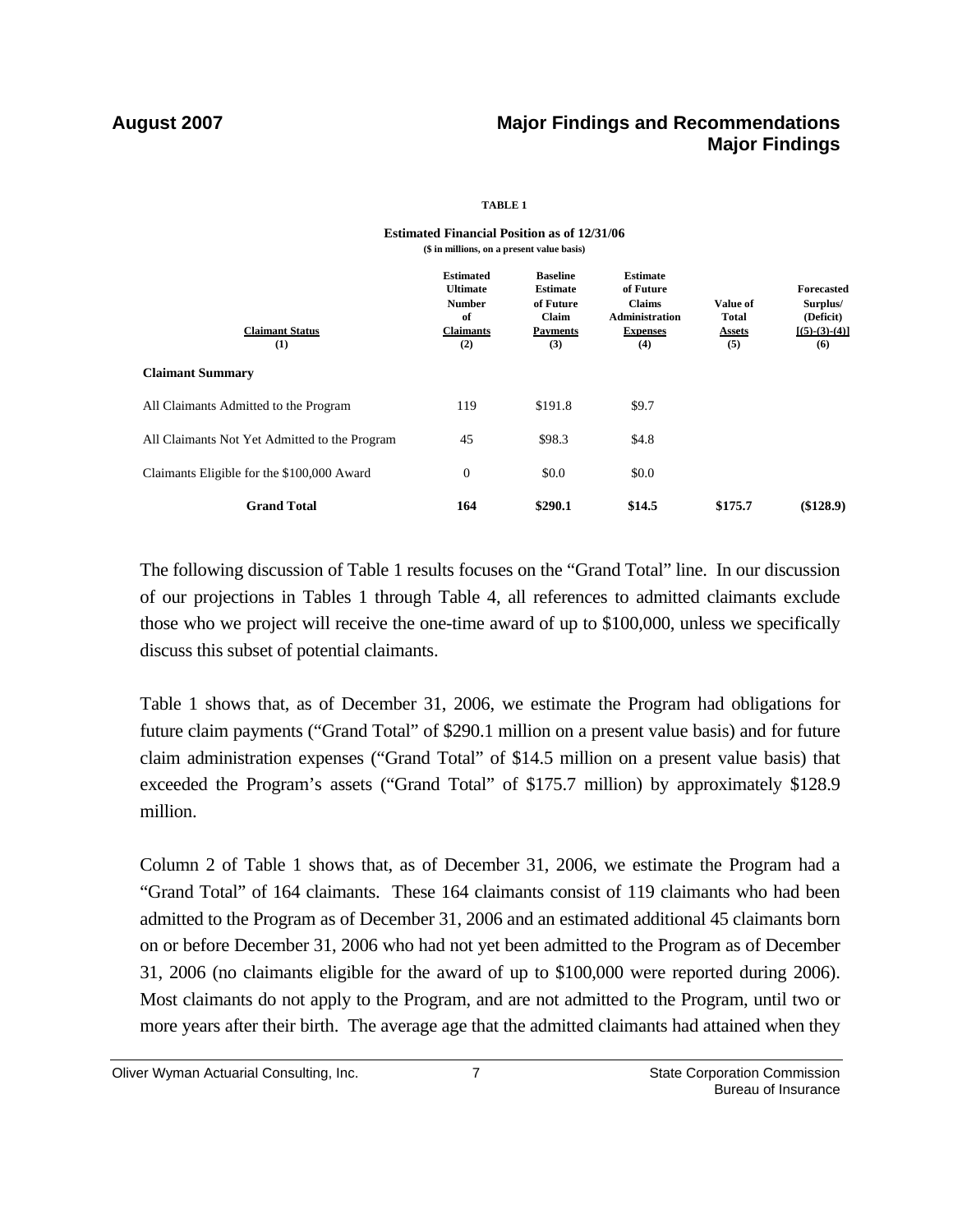### **August 2007 Major Findings and Recommendations Major Findings**

were admitted to the Program was 4.2 years, approximately the same as last year. Thirty-four of the 119 admitted claimants were admitted to the Program after they had attained the age of five.

Column 3 of Table 1 shows our baseline estimate of the present value of future claim payments for the estimated admitted and not-yet-admitted claimants born on or before December 31, 2006. This is our baseline estimate, meaning that it is our "intermediate" estimate, consistent with the way we have measured the actuarial soundness of the Fund in our past reports. The baseline estimate lies within a range of possible outcomes; in other words, the present value of future claim payments could turn out to be significantly higher or lower than our estimate. This is discussed in more detail in the Sensitivity Testing section of this report.

Our estimates of future claim payments are on a present value basis, as of December 31, 2006. Presenting our estimates of future claim payments on a present value basis is consistent with our prior reports. The present value represents the amount that would need to be invested as of December 31, 2006 to make the claim payments as they become due. Throughout this report, discussions of future claim payments are on a present value basis unless otherwise indicated.

Column 4 of Table 1 shows our estimate of future administration expenses that are associated with the payment of the claims for the 164 claimants (admitted and not-yet-admitted) as of December 31, 2006 (see page 47 for a description of these expenses).

Column 5 of Table 1 shows our estimate of the value of the Fund's total assets as of December 31, 2006.

Column 6 of Table 1 shows that our estimate of the Fund's "Grand Total" assets as of December 31, 2006 is \$128.9 million less than the sum of our estimates of the Program's future claim payments and future claim administration expenses.

In summary, we estimate that, as of December 31, 2006, the Fund was not actuarially sound and had a "Grand Total" deficit of about \$128.9 million. Our estimate of the present value of future claim payments for children born on or prior to December 31, 2006, plus our estimate of the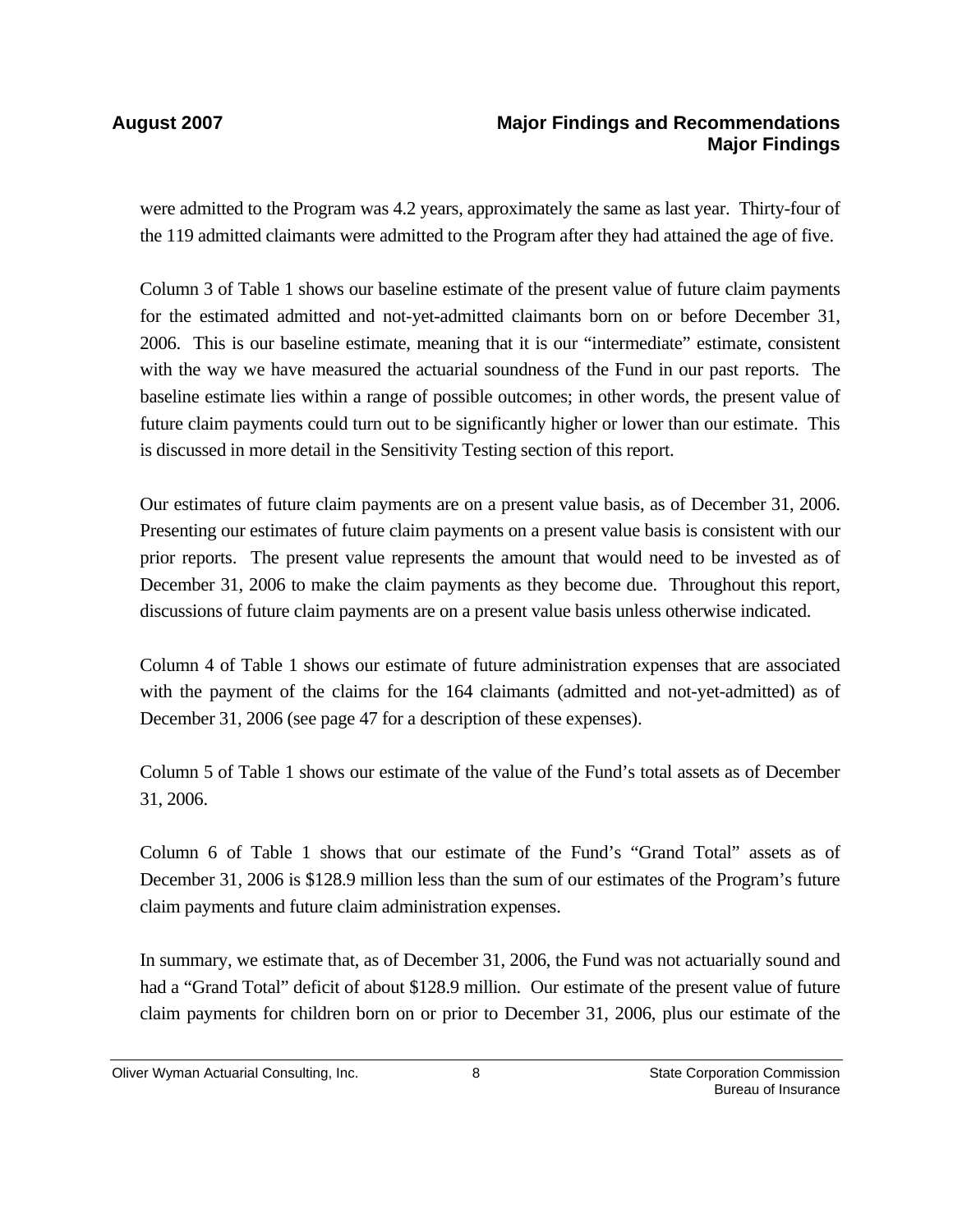present value of future claim administration expenses, exceeds the Fund's assets by about \$128.9 million.

In our August 2006 report, we included a "Grand Total" forecast of the financial results as of December 31, 2006. A comparison of that "Grand Total" estimate to our current "Grand Total" estimate as of December 31, 2006 is given below:

- Number of Claimants: In our August 2006 report, we forecasted that there would be 164 claimants (excluding those receiving the one-time award of up to \$100,000) as of December 31, 2006, of whom 122 would be admitted and 42 would be not-yet-admitted. Our current estimate is that there were 164 claimants as of December 31, 2006, of whom 119 are admitted and 45 are not yet admitted.
- **Baseline Estimate of Future Claim Payments: In our August 2006 report, we forecasted that** there would be \$291.5 million of future claim payments associated with the 164 claimants as of December 31, 2006. Our current estimate is that there were \$290.1 million of future claim payments associated with the 164 claimants as of December 31, 2006. This is due mainly to the decrease in average values underlying the future cost estimates, due to decreased nursing costs (pages 26 - 28) and increases due to the revised mortality table (pages 39 - 42). The net impact is essentially unchanged.
- Estimate of Future Claim Administration Expenses: In our August 2006 report, we forecasted that there would be \$12.9 million of future claim administration expense payments associated with the 164 claimants as of December 31, 2006. Our current estimate is that there will be \$14.5 million of future claim administration payments associated with the 164 claimants as of December 31, 2006 (see page 47 for a discussion of estimated claim administration expenses).
- Value of Total Assets: In our August 2006 report, we forecasted that the Fund would have assets of \$164.5 million as of December 31, 2006. The actual value of assets as of December 31, 2006, based on audited financial statements, was \$175.7 million. The difference, \$11.2 million, is due primarily to the fact that the actual investment yield during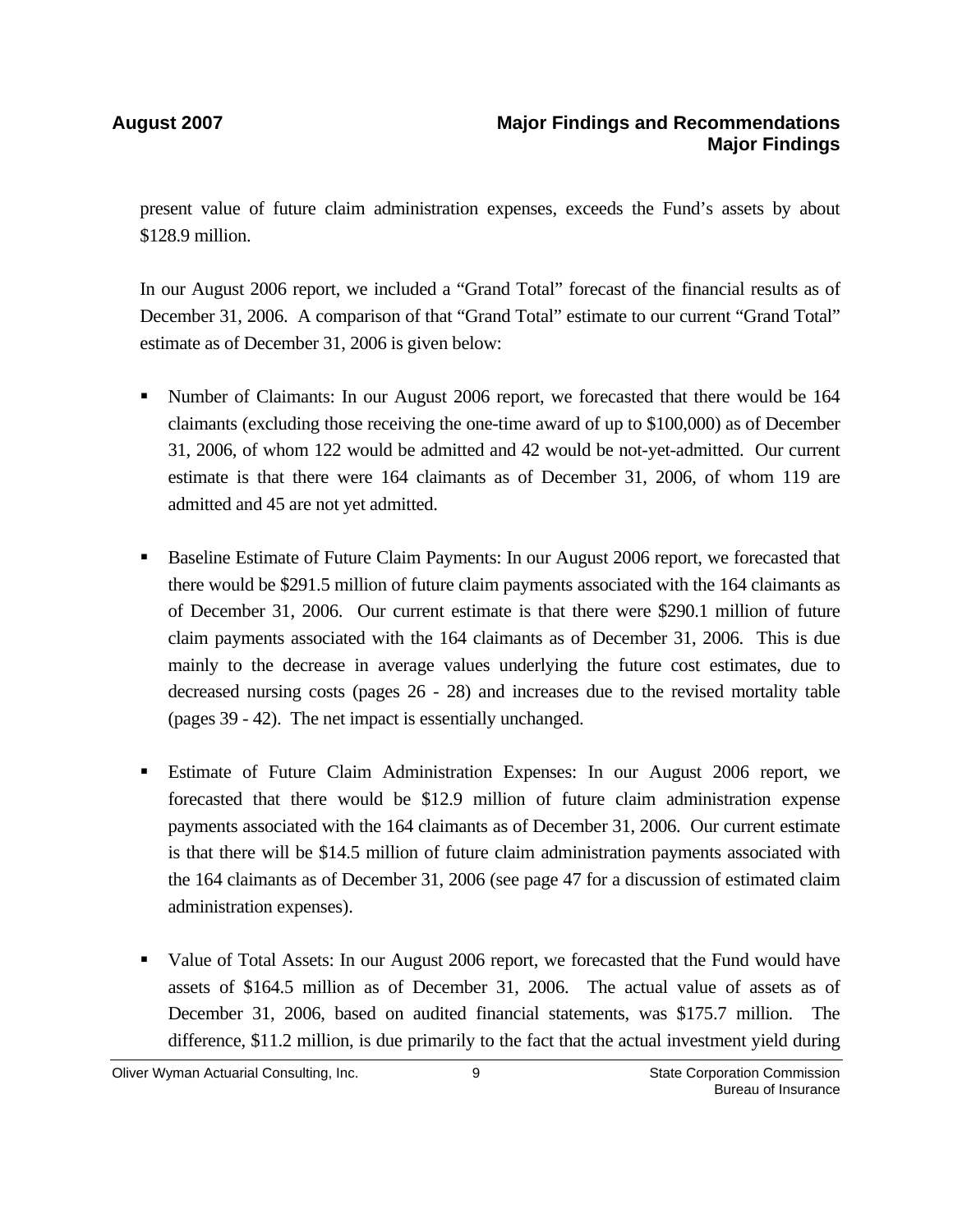2006 was higher than forecast and claim payments made during 2005 were less than predicted.

- Forecasted Surplus/(Deficit): In our August 2006 report, we forecasted that the Fund would have a "Grand Total" deficit of \$139.9 million as of December 31, 2006. Our current estimate is that the Fund had a "Grand Total" deficit of \$128.9 million as of December 31, 2006.
- 2. **Finding**: We forecast that the Fund will not be actuarially sound as of December 31, 2007, and will have a "Grand Total" deficit of about \$139.1 million. This is shown in Table 2, which follows.

The estimated number of claimants that will have been admitted to the Program as of December 31, 2007, equal to 130, represents the 119 claimants who were admitted prior to December 31, 2006, as indicated in Table 1, plus an additional 11 claimants whom we estimate will be admitted to the Program during 2007. Our forecast of these additional 11 claimants is consistent with the recent numbers of admissions (10 in 2004, 13 in 2005, and 9 in 2006).

We estimate that two claimants will be admitted in 2007 solely to receive the award of up to \$100,000. Columns 3 and 4 of Table 2 show \$0 future payments for these claimants because it is assumed they will receive this one-time award immediately when they are admitted. The costs will reduce the assets, but they do not result in any future liability.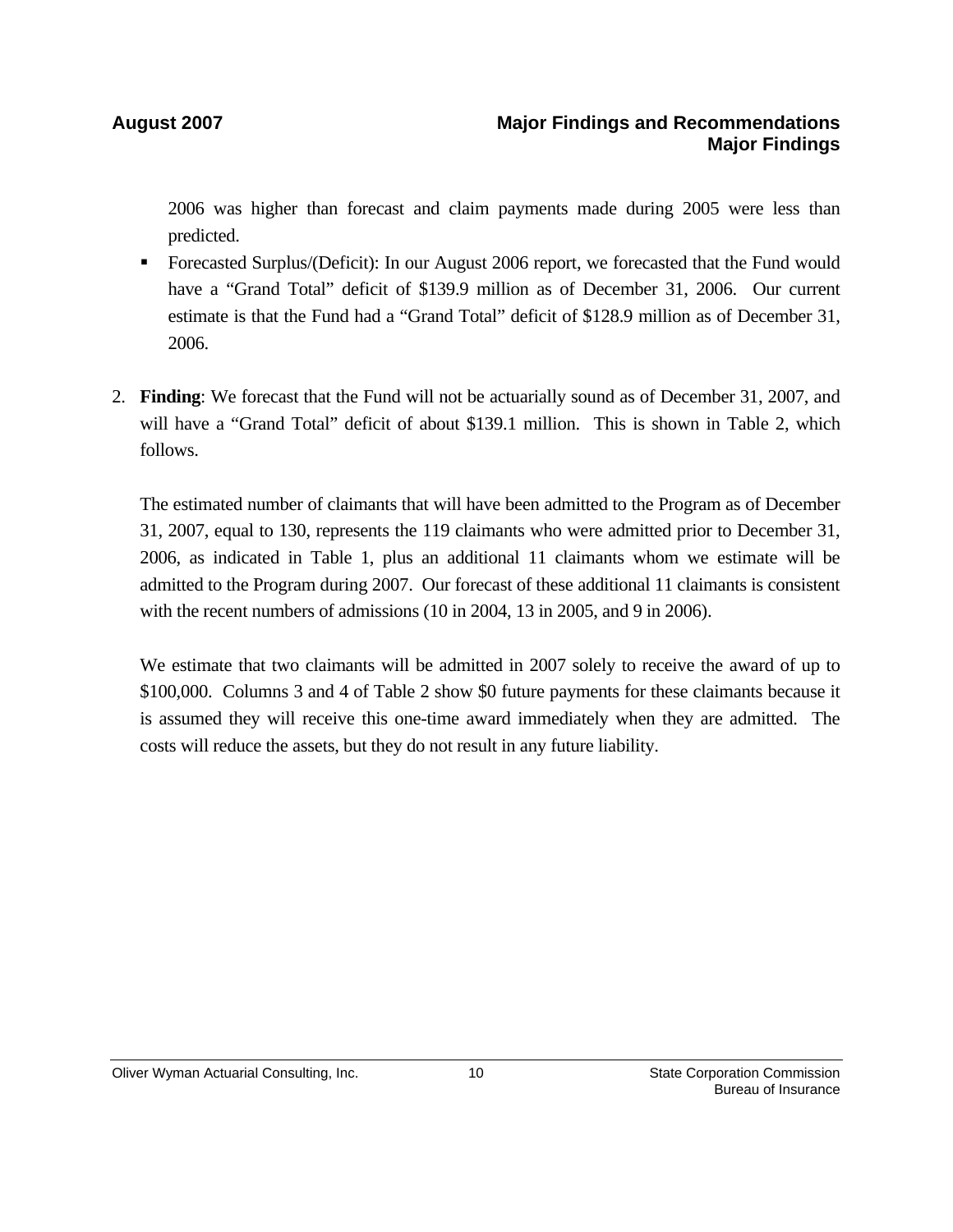### **August 2007 Major Findings and Recommendations Major Findings**

### **TABLE 2**

### **Forecasted Financial Position as of 12/31/07 (\$ in millions, on a present value basis)**

| <b>Claimant Status</b><br>(1)                 | <b>Estimated</b><br><b>Ultimate</b><br><b>Number</b><br>of<br><b>Claimants</b><br>(2) | <b>Baseline</b><br><b>Estimate</b><br>of Future<br>Claim<br><b>Payments</b><br>(3) | <b>Estimate</b><br>of Future<br><b>Claims</b><br><b>Administration</b><br><b>Expenses</b><br>(4) | Value of<br><b>Total</b><br><b>Assets</b><br>(5) | <b>Forecasted</b><br>Surplus/<br>(Deficit)<br>$[(5)-(3)-(4)]$<br>(6) |
|-----------------------------------------------|---------------------------------------------------------------------------------------|------------------------------------------------------------------------------------|--------------------------------------------------------------------------------------------------|--------------------------------------------------|----------------------------------------------------------------------|
| <b>Claimant Summary</b>                       |                                                                                       |                                                                                    |                                                                                                  |                                                  |                                                                      |
| All Claimants Admitted to the Program         | 130                                                                                   | \$214.0                                                                            | \$11.1                                                                                           |                                                  |                                                                      |
| All Claimants Not Yet Admitted to the Program | 44                                                                                    | \$102.4                                                                            | \$4.7                                                                                            |                                                  |                                                                      |
| Claimants Eligible for the \$100,000 Award    | 2                                                                                     | \$0.0                                                                              | \$0.0                                                                                            |                                                  |                                                                      |
| <b>Grand Total</b>                            | 176                                                                                   | \$316.4                                                                            | \$15.8                                                                                           | \$193.1                                          | (\$139.1)                                                            |

3. **Finding**: We forecast that the Fund will remain in a deficit position and that the "Grand Total" deficit will grow to \$149.5 million at the end of 2008, and to \$158.4 million at the end of 2009. This is shown in Tables 3 and 4, which follow.

### **TABLE 3**

### **Forecasted Financial Position as of 12/31/08 (\$ in millions, on a present value basis)**

| <b>Claimant Status</b><br>(1)                 | <b>Estimated</b><br><b>Ultimate</b><br><b>Number</b><br>of<br><b>Claimants</b><br>(2) | <b>Baseline</b><br><b>Estimate</b><br>of Future<br>Claim<br><b>Payments</b><br>(3) | <b>Estimate</b><br>of Future<br><b>Claims</b><br><b>Administration</b><br><b>Expenses</b><br>(4) | Value of<br>Total<br><b>Assets</b><br>(5) | <b>Forecasted</b><br>Surplus/<br>(Deficit)<br>$[(5)-(3)-(4)]$<br>(6) |
|-----------------------------------------------|---------------------------------------------------------------------------------------|------------------------------------------------------------------------------------|--------------------------------------------------------------------------------------------------|-------------------------------------------|----------------------------------------------------------------------|
| <b>Claimant Summary</b>                       |                                                                                       |                                                                                    |                                                                                                  |                                           |                                                                      |
| All Claimants Admitted to the Program         | 141                                                                                   | \$236.8                                                                            | \$12.6                                                                                           |                                           |                                                                      |
| All Claimants Not Yet Admitted to the Program | 43                                                                                    | \$106.6                                                                            | \$4.8                                                                                            |                                           |                                                                      |
| Claimants Eligible for the \$100,000 Award    | 2                                                                                     | \$0.0                                                                              | \$0.0                                                                                            |                                           |                                                                      |
| <b>Grand Total</b>                            | 186                                                                                   | \$343.4                                                                            | \$17.4                                                                                           | \$211.3                                   | (\$149.5)                                                            |

Referring to Table 3, Column 2, we estimate that the total number of claimants as of December 31, 2008 will be 184. This is an increase of ten claimants from the total number of claimants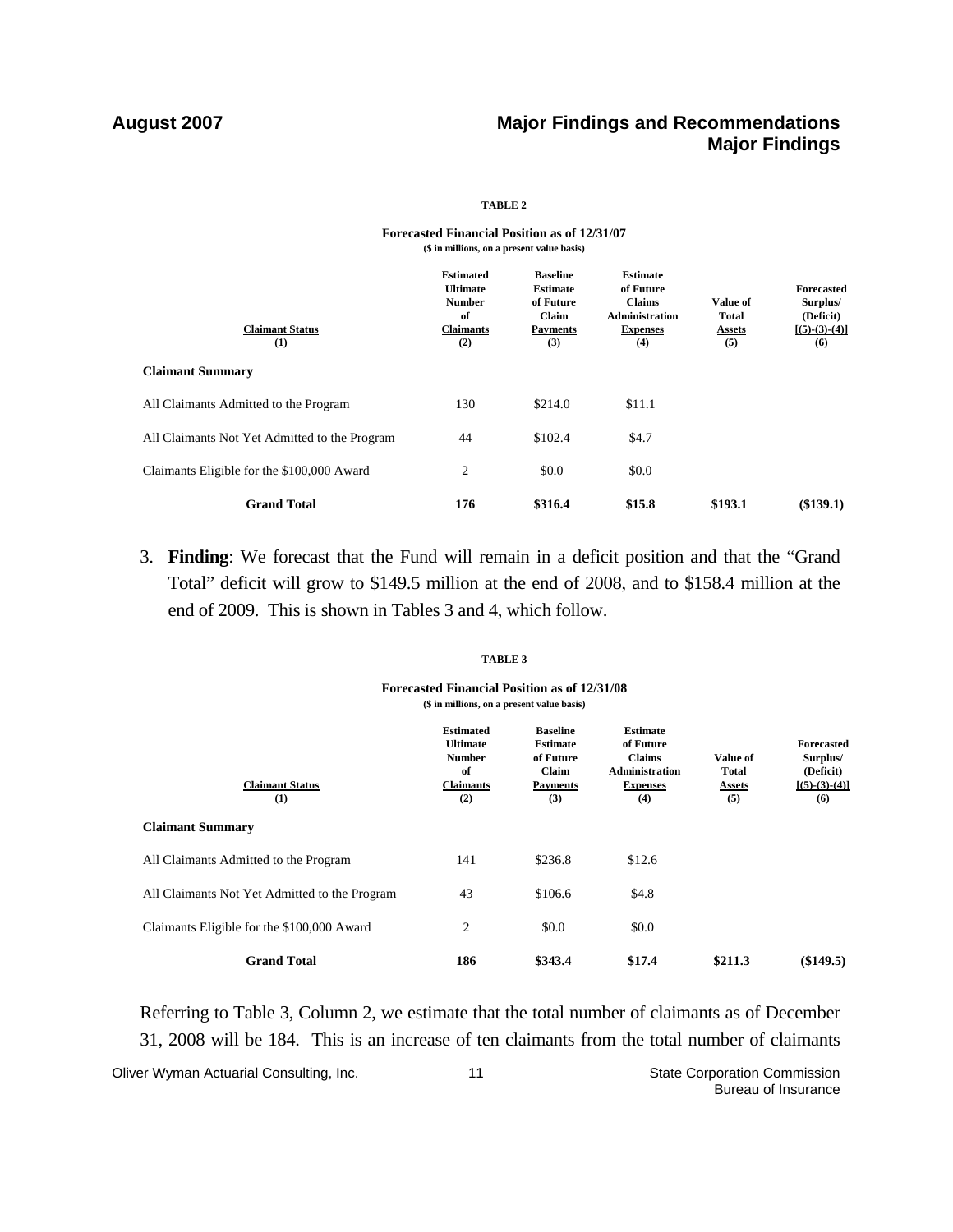### **August 2007 Major Findings and Recommendations Major Findings**

that we estimate there will be as of December 31, 2007, and reflects our forecast that each year ten children will be born who will eventually be admitted to the Program. Although the total number of claimants is the most important, we have also shown that our estimate of claimants consists of 141 claimants who we estimate will have been admitted into the Program as of December 31, 2008 and 43 claimants born on or before December 31, 2008 who will not yet have been admitted into the Program as of December 31, 2008.

The number of claimants admitted to the Program as of December 31, 2008, shown as 141 in Column 2, consists of the 130 claimants we estimate will have been admitted to the Program as of December 31, 2007 (See Table 2), plus an additional eleven claimants who we forecast will be admitted to the Program during 2008. The number of claimants not yet admitted to the Program as of December 31, 2008, shown as 43 in Column 2, is the difference between the estimated total number of claimants (184) and the estimated number of admitted claimants (141).

We estimate that two claimants will be admitted in 2008 solely to receive the award of up to \$100,000. Columns 3 and 4 of Table 3 show \$0 future payments for these claimants because it is assumed they will receive this one-time award immediately when they are admitted. The costs will reduce the assets, but they do not result in any future liability.

**TABLE 4** 

|                                               | TABLE 4                                                                                           |                                                                                    |                                                                                                  |                                                  |                                                                      |
|-----------------------------------------------|---------------------------------------------------------------------------------------------------|------------------------------------------------------------------------------------|--------------------------------------------------------------------------------------------------|--------------------------------------------------|----------------------------------------------------------------------|
|                                               | <b>Forecasted Financial Position as of 12/31/09</b><br>(\$ in millions, on a present value basis) |                                                                                    |                                                                                                  |                                                  |                                                                      |
| <b>Claimant Status</b><br>(1)                 | <b>Estimated</b><br><b>Ultimate</b><br><b>Number</b><br>of<br><b>Claimants</b><br>(2)             | <b>Baseline</b><br><b>Estimate</b><br>of Future<br>Claim<br><b>Payments</b><br>(3) | <b>Estimate</b><br>of Future<br><b>Claims</b><br><b>Administration</b><br><b>Expenses</b><br>(4) | Value of<br><b>Total</b><br><u>Assets</u><br>(5) | <b>Forecasted</b><br>Surplus/<br>(Deficit)<br>$[(5)-(3)-(4)]$<br>(6) |
| <b>Claimant Summary</b>                       |                                                                                                   |                                                                                    |                                                                                                  |                                                  |                                                                      |
| All Claimants Admitted to the Program         | 153                                                                                               | \$262.8                                                                            | \$14.3                                                                                           |                                                  |                                                                      |
| All Claimants Not Yet Admitted to the Program | 41                                                                                                | \$108.3                                                                            | \$4.7                                                                                            |                                                  |                                                                      |
| Claimants Eligible for the \$100,000 Award    | $\overline{2}$                                                                                    | \$0.0                                                                              | \$0.0                                                                                            |                                                  |                                                                      |
| <b>Grand Total</b>                            | 196                                                                                               | \$371.1                                                                            | \$19.0                                                                                           | \$231.7                                          | (\$158.4)                                                            |
| Oliver Wyman Actuarial Consulting, Inc.       | 12                                                                                                |                                                                                    |                                                                                                  | <b>State Corporation Commission</b>              |                                                                      |

Bureau of Insurance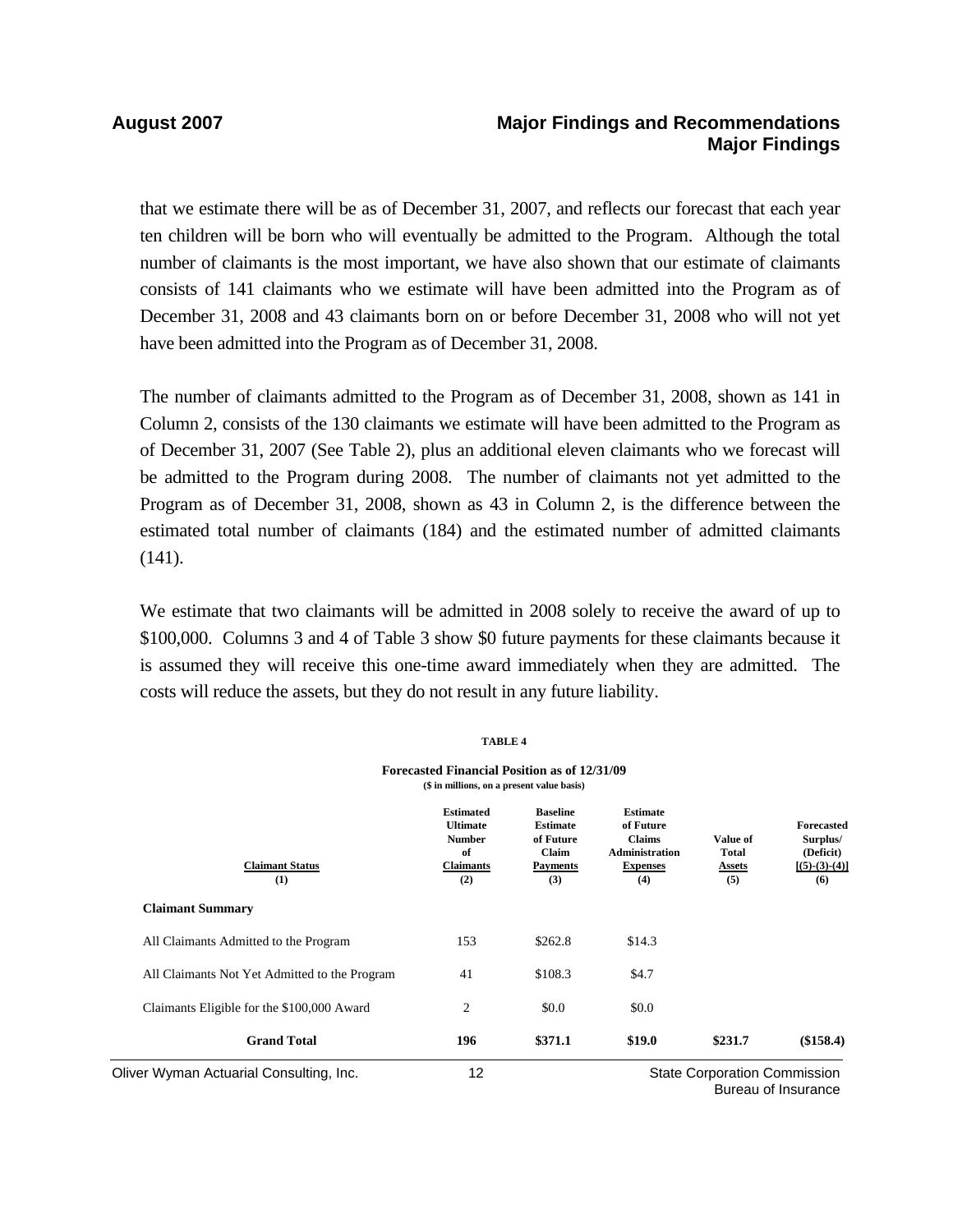Table 4 is similar to Table 3, except that it shows our forecast of the Fund's financial position as of December 31, 2009.

Referring to Table 4, Column 2, we estimate that the total number of claimants as of December 31, 2009 will be 194, an increase of ten over the prior year, representing the children that we forecast will be born in 2009 and eventually admitted into the Program.

The number of claimants admitted to the Program as of December 31, 2009, shown as 153 in Column 2 of Table 4, consists of the 141 claimants we estimate will have been admitted to the Program as of December 31, 2008 (See Table 3) plus an additional 12 claimants that we forecast will be admitted to the Program during 2009. The estimated number of claimants not yet admitted to the Program as of December 31, 2009, shown as 41 in Column 2, is the difference between the estimated total number of claimants (194) and the estimated number of admitted claimants (153).

We estimate that two claimants will be admitted in 2009 solely to receive the award of up to \$100,000. Columns 3 and 4 of Table 2 show \$0 future payments for these claimants because it is assumed they will receive this one-time award immediately when they are admitted. The costs will reduce the assets, but they do not result in any future liability.

4. **Finding**: The Fund is not in any immediate danger of defaulting on the payment of benefits. In other words, although the Fund is not actuarially sound, it has sufficient assets to continue to pay for claimants' benefits for approximately 20 years**.**

The Fund's current assets are relatively large compared to current and expected future annual claim payments in the near term. The Program paid \$10.5 million to claimants during 2006. The \$10.5 million in actual payments made for the full year of 2006 was higher than both the \$8.5 million in actual payments made for the full year of 2005 and the \$6.0 million in actual payments made for the full year of 2004. During the first six months of 2007, the Program paid \$4.2 million to claimants.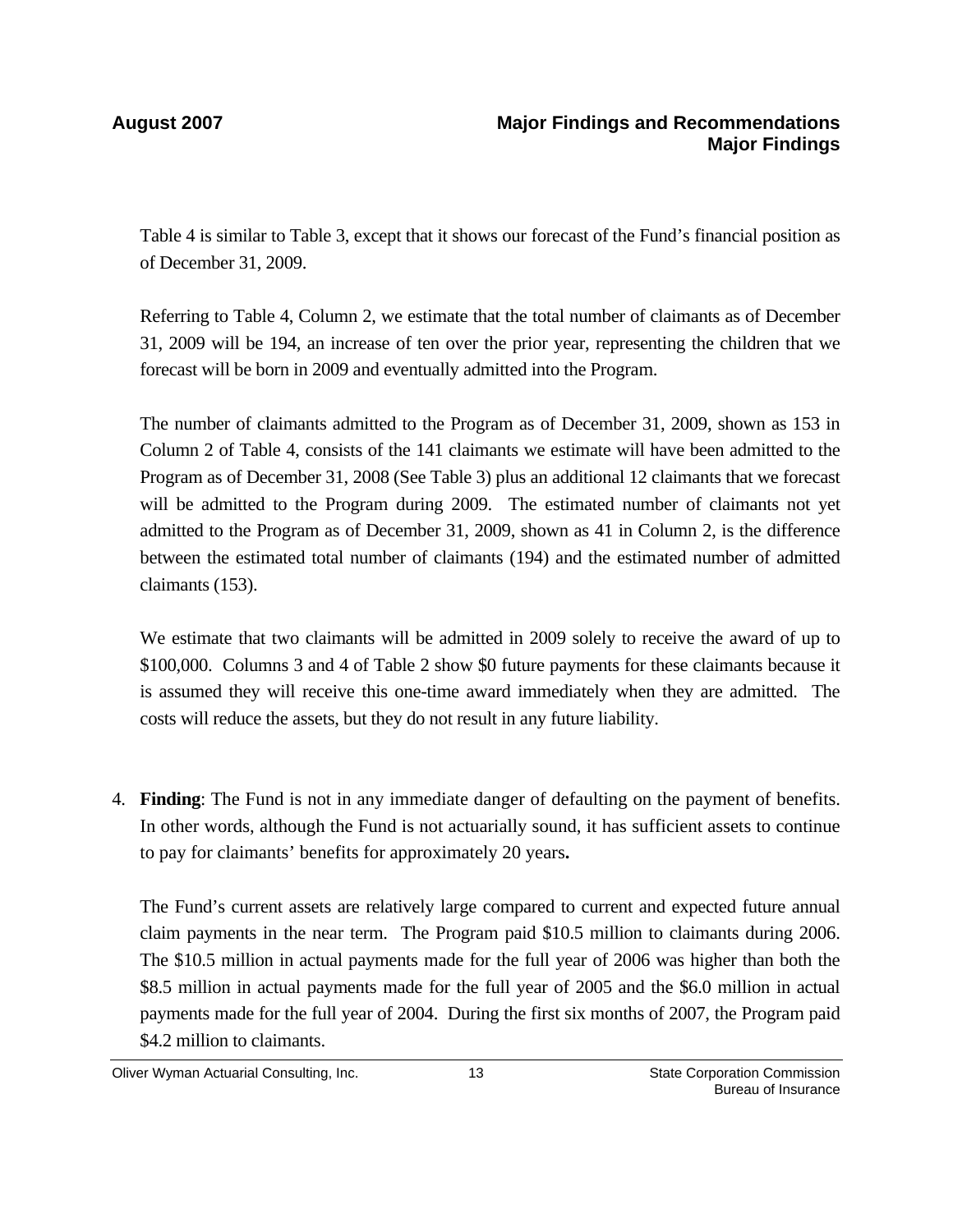### **August 2007 Major Findings and Recommendations Major Findings**

We forecast that the current assets of the Fund are sufficient to cover the claim payments of admitted (as of December 31, 2006) claimants for many years, given the historical payments actually paid by the Fund. Specifically, we forecast that, if the Fund collects the assessments currently required in accordance with the July 1, 2004 legislation and, if the level of participation of physicians and hospitals remains constant at the 2007 levels, the Fund will be able to continue to make claim payments for all claimants, including those admitted after December 31, 2006 (even if those claimants are born after December 31, 2006), for approximately the next 20 years (that is, through the year 2026).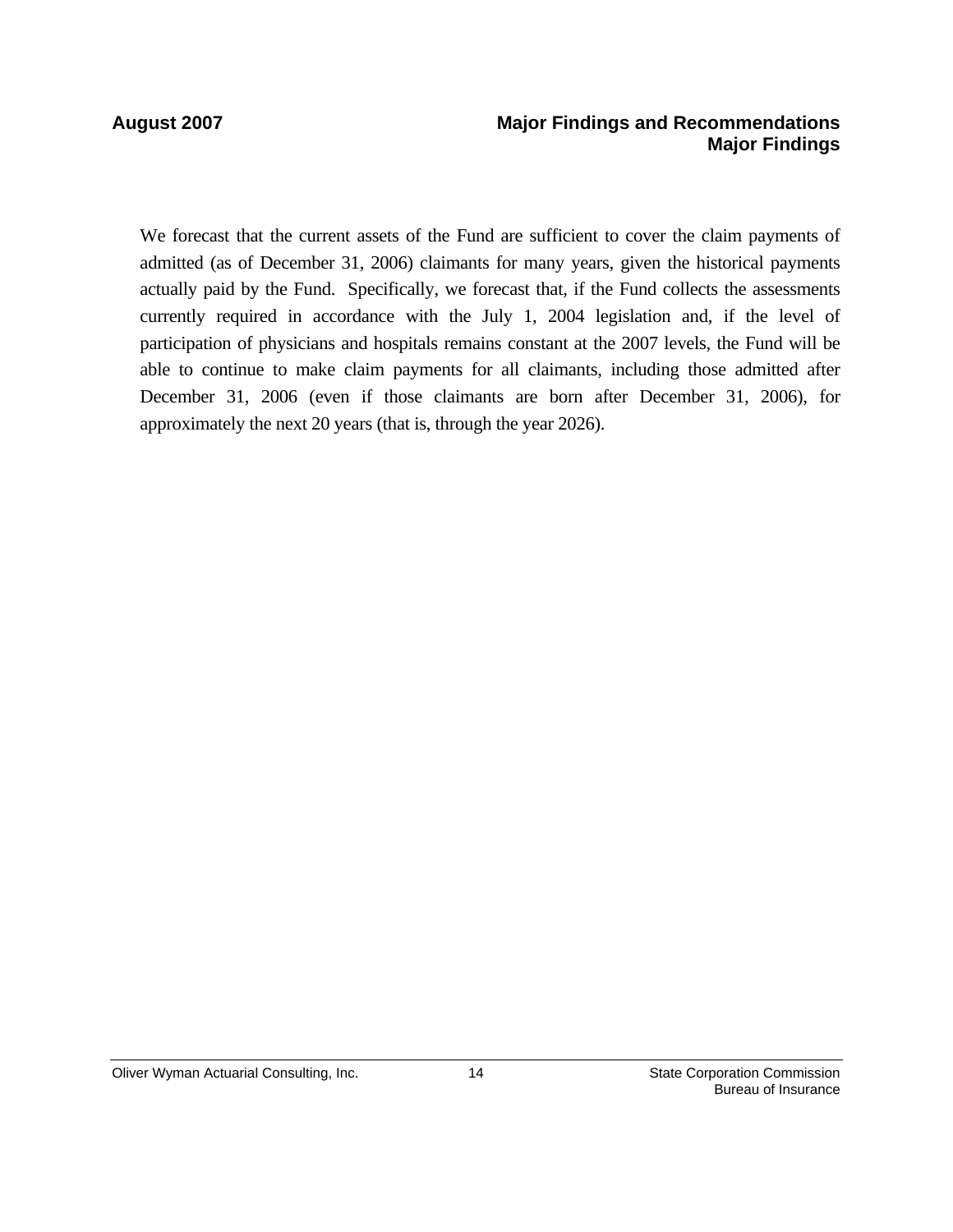# Recommendations

Following are our recommendations.

- **1. Recommendation**: We recommend that the Program continue to assess participating and non-participating physicians and participating hospitals at the increased levels as specified in the July 1, 2004 legislation (as shown on Exhibit 2 in the Appendix).
- **2. Recommendation**: We recommend that the Program continue to assess liability insurers at the maximum amount of one-fourth of one percent of net direct liability premiums written in Virginia.
- **3. Recommendation**: Recommendations 1 and 2 notwithstanding, we recommend that the Program find means to increase funding, either through assessments or through the identification of other sources, to reduce the estimated deficit of the Program as it is currently structured.
- **4. Recommendation**: We recommend that reviews of the actuarial soundness of the Fund be conducted annually.
- **5. Recommendation**: We recommend that the Program continue to maintain and continually update claimant payment and personal information and assessment information in the format and level of detail as requested for each annual actuarial study.
- **6. Recommendation:** We recommend that the Program continue to obtain copies of the claimants' insurance policies and provide copies of the policies at the time of each actuarial review.
- **7. Recommendation**: We continue to reiterate our recommendation that the Program obtain more detailed studies of the medical condition of each individual claimant who is admitted to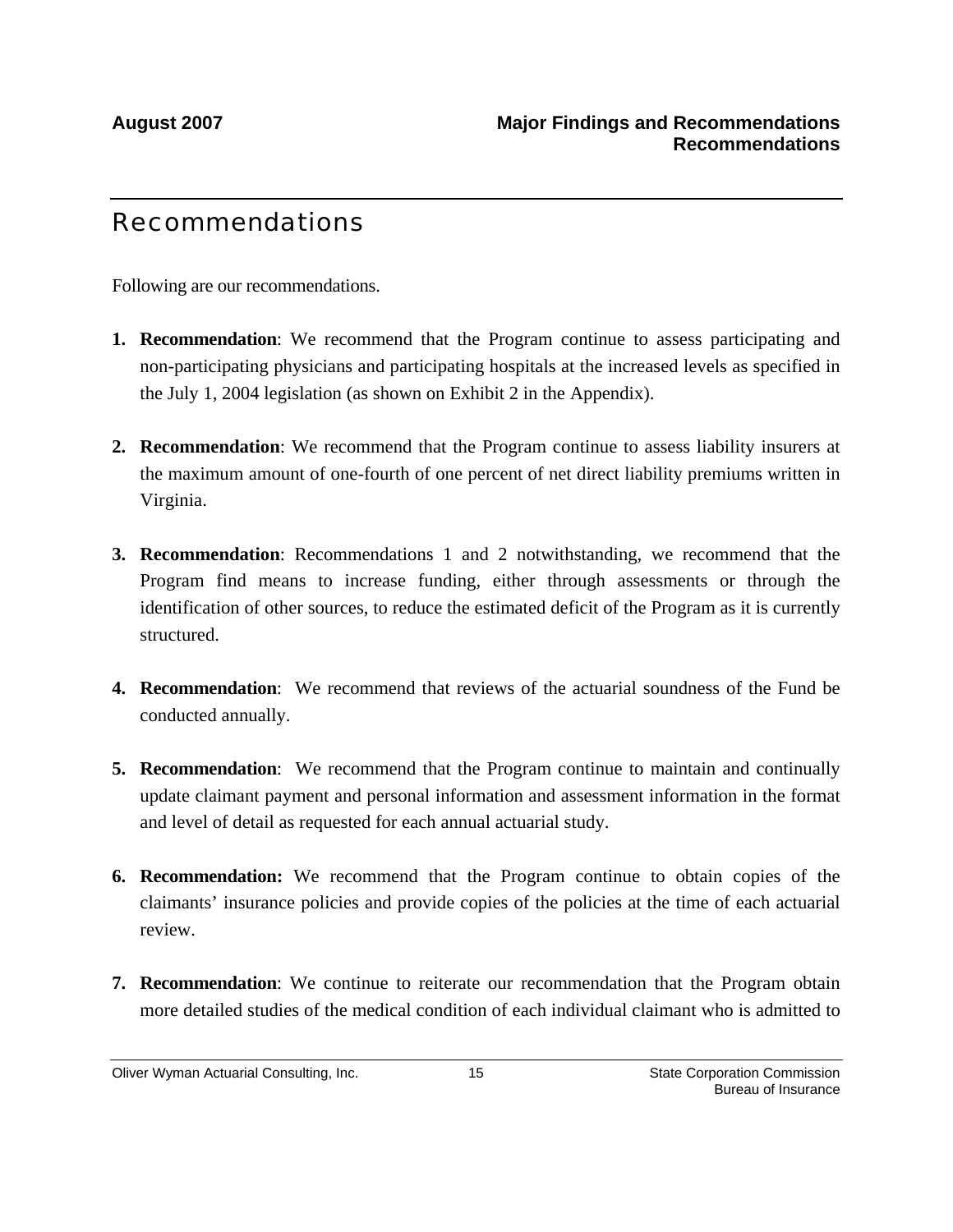### **August 2007 Major Findings and Recommendations Recommendations**

the Program, and update this information when there are significant changes in a claimant's medical condition.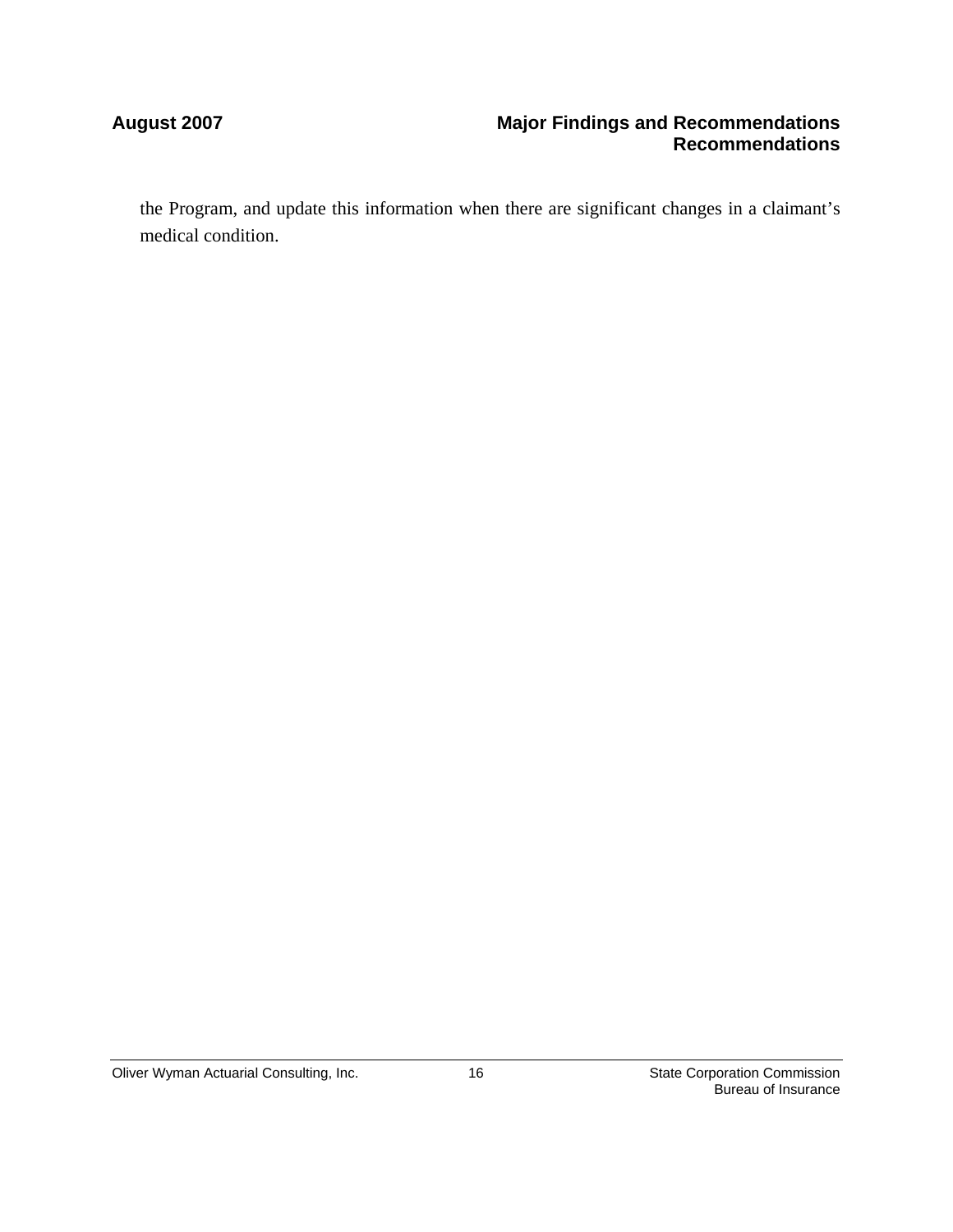# Method and Assumptions

# Introduction

In very general terms, we estimate the future payment obligations of the Program as follows:

- We estimate the total number of claimants. This consists of the actual number of admitted claimants, plus our estimate of the number of not-yet-admitted claimants.
- We forecast, by category of claim payment, and for each of the claimants we estimate will be admitted to the Program, the future payments that will be made by the Program. These estimates are based on:
	- the actual payments made by the Program on behalf of the 87 claimants who had been in the Program for three or more years as of December 31, 2006;
	- our understanding of each of the 87 claimants' insurance coverage and eligibility for Medicaid;
	- assumptions regarding future cost inflation;
	- assumptions regarding future changes in the utilization of the benefits and services of the Program.
- We adjust our projected future payments to each claimant to reflect:
	- an assumed life expectancy for each claimant (based on a life expectancy, or mortality, table); and,
	- the time value of money (based on estimated investment income).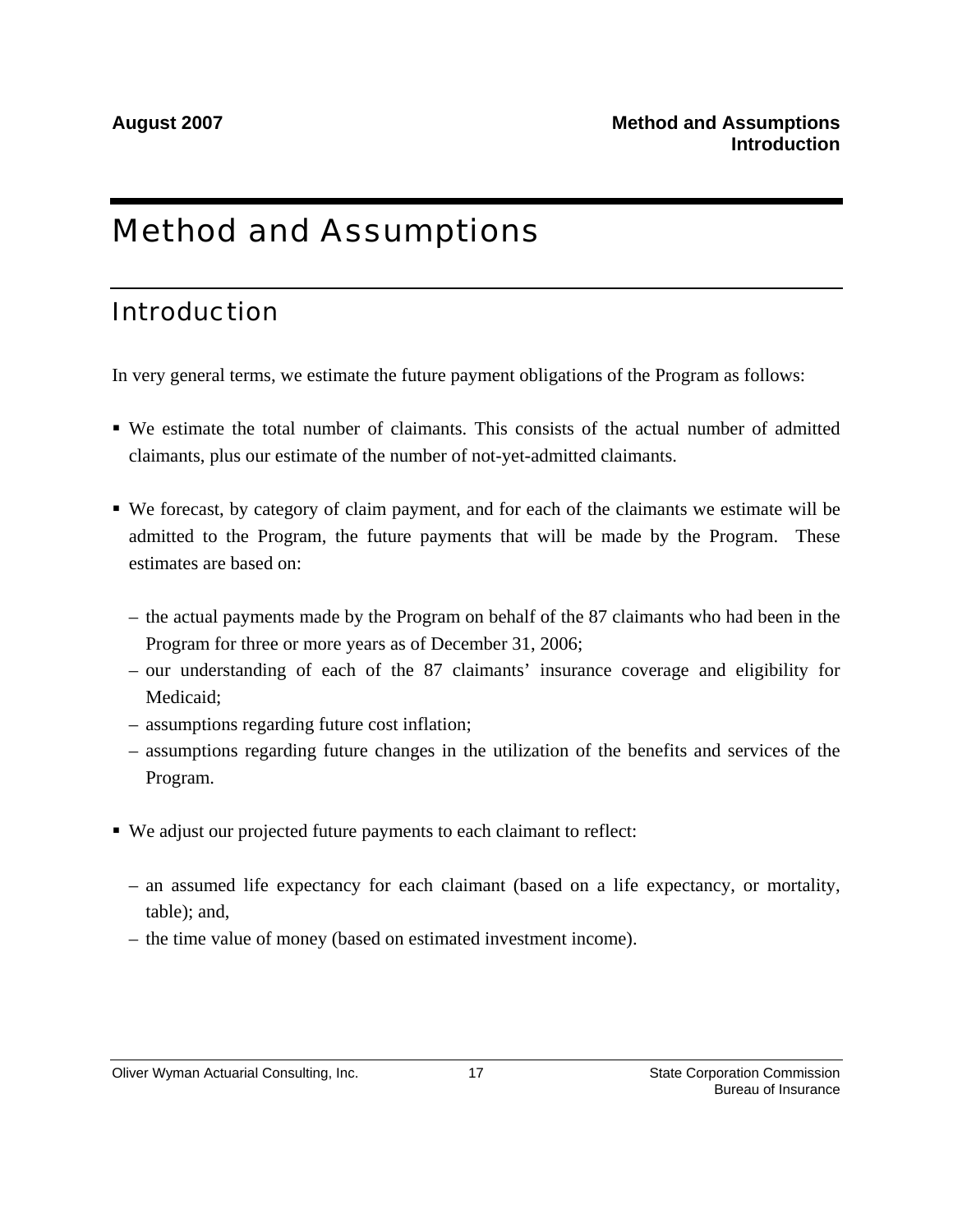This section of the report is organized into the following subsections:

- Claim Payments: This provides an overview of the types and amounts of payments that are covered by the Program, an explanation of how we forecast the future payments to individual claimants, and the values that we estimate as the total lifetime costs per claimant for the various payment categories.
- Other Assumptions: This provides discussion of the other assumptions (other than claim payments), such as inflation rates, the interest rate used to reflect the time value of money, insurance coverages, the number of not-yet-admitted claimants, and so forth.
- Methodology: This provides more precise discussion of how we combine our forecasts of payments with the other assumptions. This section also provides information on the effects of the July 1, 2003 and July 1, 2004 legislation.
- Sensitivity Testing: This discusses the sensitivity of our findings to various assumptions underlying our analysis.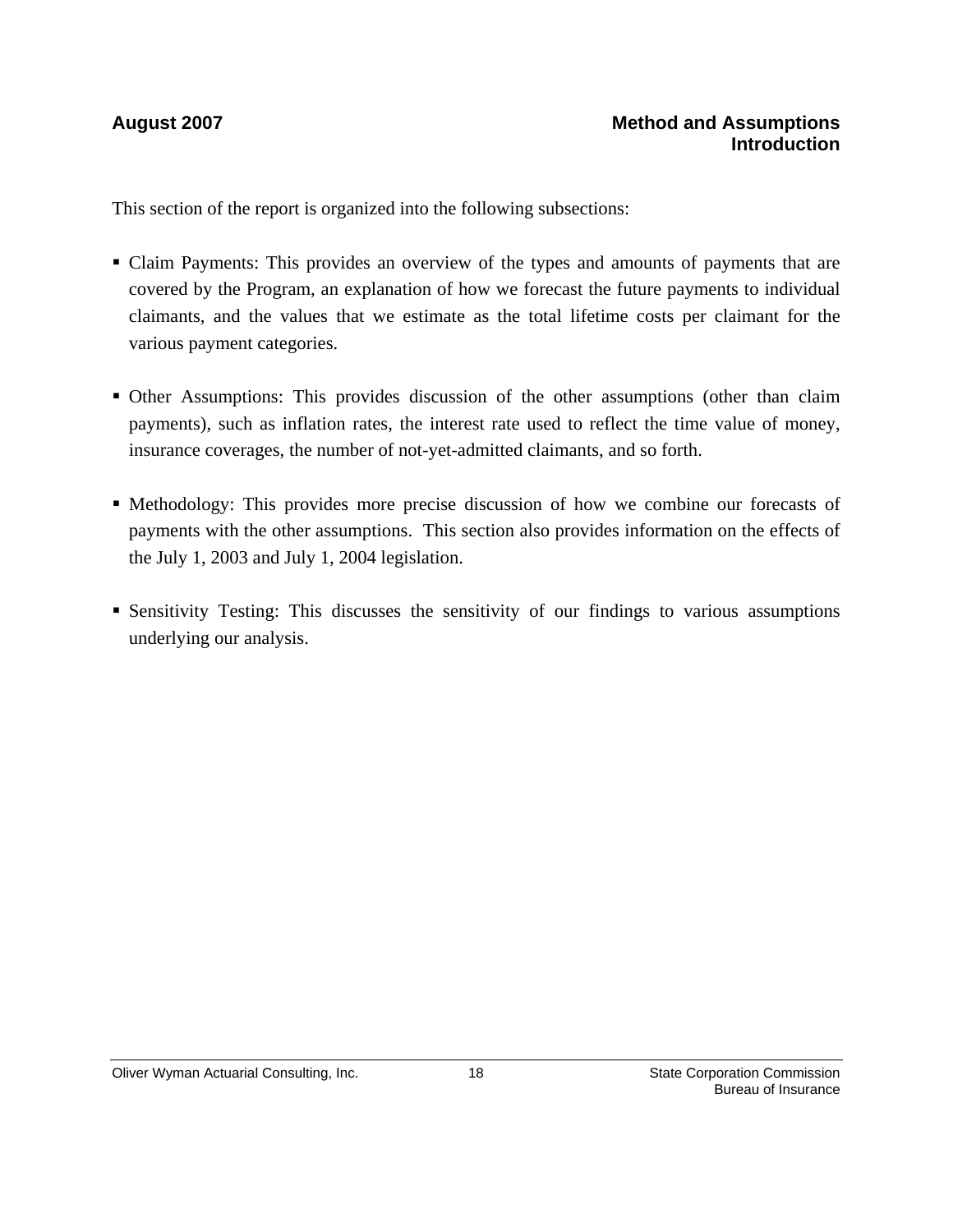### Claim Payments

Table 5, below, shows a brief history of the actual claim payments, by year, from 1988 through 2006.

### **TABLE 5**

### **Total Claim Payments**

|          | <b>Incremental</b> | Cumulative         |
|----------|--------------------|--------------------|
| As Of    | <b>Amount Paid</b> | <b>Amount Paid</b> |
| (1)      | (2)                | (3)                |
| 12/31/88 |                    |                    |
| 12/31/89 |                    |                    |
| 12/31/90 |                    |                    |
| 12/31/91 |                    |                    |
| 12/31/92 | \$14,161           | \$14,161           |
| 12/31/93 | \$97,886           | \$112,047          |
| 12/31/94 | \$239,124          | \$351,171          |
| 12/31/95 | \$1,860,514        | \$2,211,685        |
| 12/31/96 | \$4,667,043        | \$6,878,728        |
| 12/31/97 | \$4,547,735        | \$11,426,463       |
| 12/31/98 | \$2,920,146        | \$14,346,609       |
| 12/31/99 | \$3,505,686        | \$17,852,295       |
| 12/31/00 | \$5,685,588        | \$23,537,883       |
| 12/31/01 | \$5,745,413        | \$29,283,296       |
| 12/31/02 | \$4,638,442        | \$33,921,738       |
| 12/31/03 | \$5,429,845        | \$39,351,583       |
| 12/31/04 | \$6,012,468        | \$45,364,051       |
| 12/31/05 | \$8,548,706        | \$53,912,757       |
| 12/31/06 | \$10,482,314       | \$64,395,071       |

The increase in claim payments during 2006 as compared to 2005 (\$10.5 million in 2006 compared to \$8.5 million in 2005) is due mainly to the increase in number of claimants receiving benefits in addition to the increase in payments for Housing and Vans and Nursing services. Housing costs increased from \$0.6 million in 2005 to \$1.7 million in 2006 which was anticipated. Vans increased from \$0.6 million in 2005 to \$1.0 million in 2006, which was above what we had forecasted. As mentioned earlier, \$6.2 million was paid by the Fund for Nursing in 2006, compared to \$6.0 million

Oliver Wyman Actuarial Consulting, Inc. 6. [19] The State Corporation Commission Commission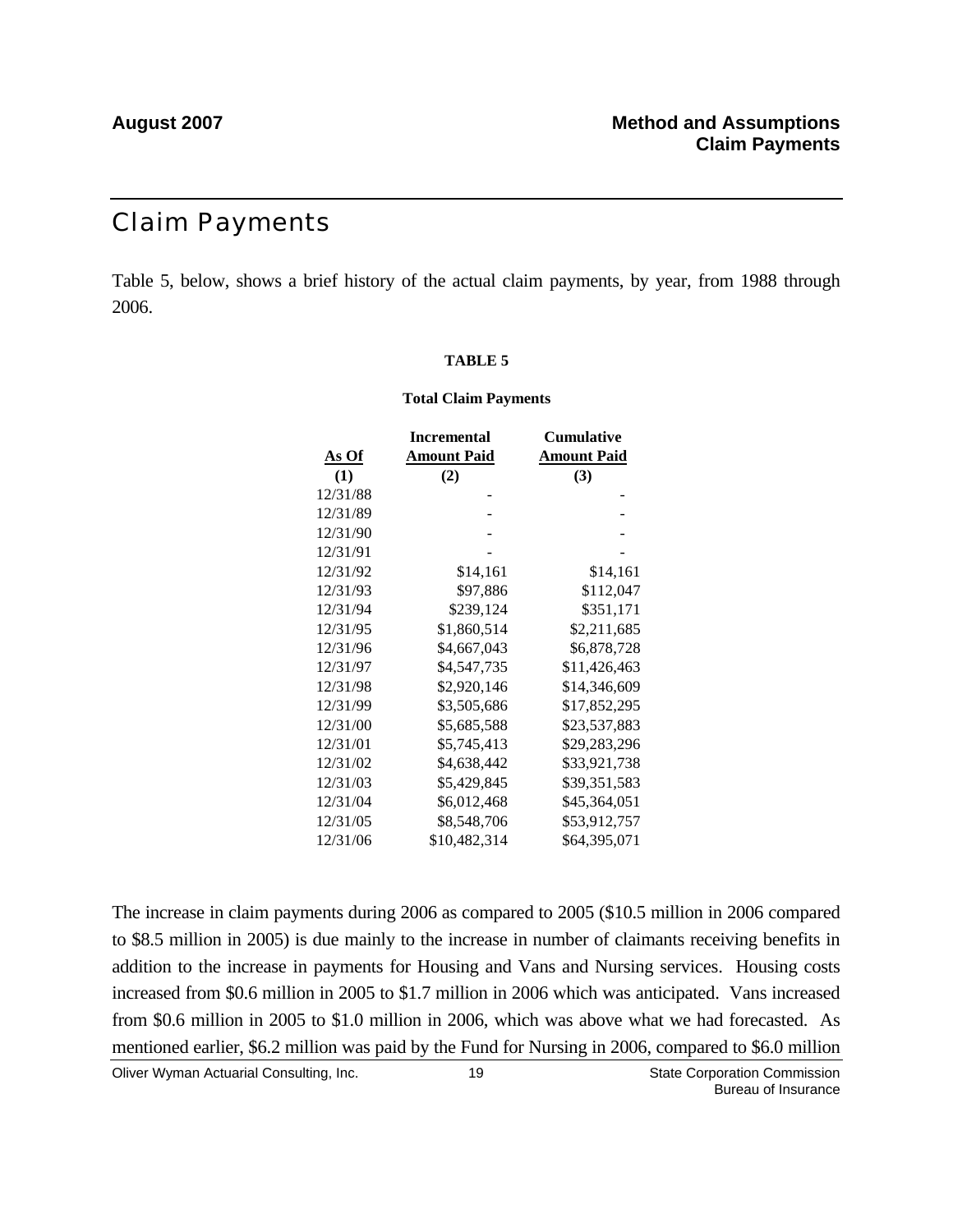in 2005. (Although nursing costs increased by 0.2 million from last year, the total amount paid was less than what we had forecasted.)

In this study, as in prior studies, our basic approach is to base our forecast of future claim payments on a detailed review of past payments in each category, by claimant, for all claimants in Group A (claimants in the Program for at least three years as of December 31, 2006).

In addition to reviewing the actual claim payment histories of the individual claimants, we also discussed these histories with management of the Program. This provided valuable information regarding whether or not the claimant had insurance coverage or received Medicaid, and about some of the actual expenses that individual claimants were incurring. We understand through discussions with management of the Program that, currently, all claimants but one have either Medicaid or private insurance coverage, though claimants do occasionally switch insurance coverages, which may leave a claimant uninsured for a short period of time.

The Program currently keeps track of its claim payments in 12 categories (one of which, lost wages, has not yet been necessary because none of the living claimants in the Program has yet attained the age of 18, when such payments begin). As discussed below, there is one exception, which is described in the Lost Wages section of the report (page 33). The Program provided the actual payments through December 31, 2006, sorted by category of payment by year and for each of the 119 claimants who were in the Program as of December 31, 2006. We use this information as the primary base for projecting the future costs of the Program. Table 6, which follows, provides a summary of this payment information, showing the total amount that the Program has paid, by category.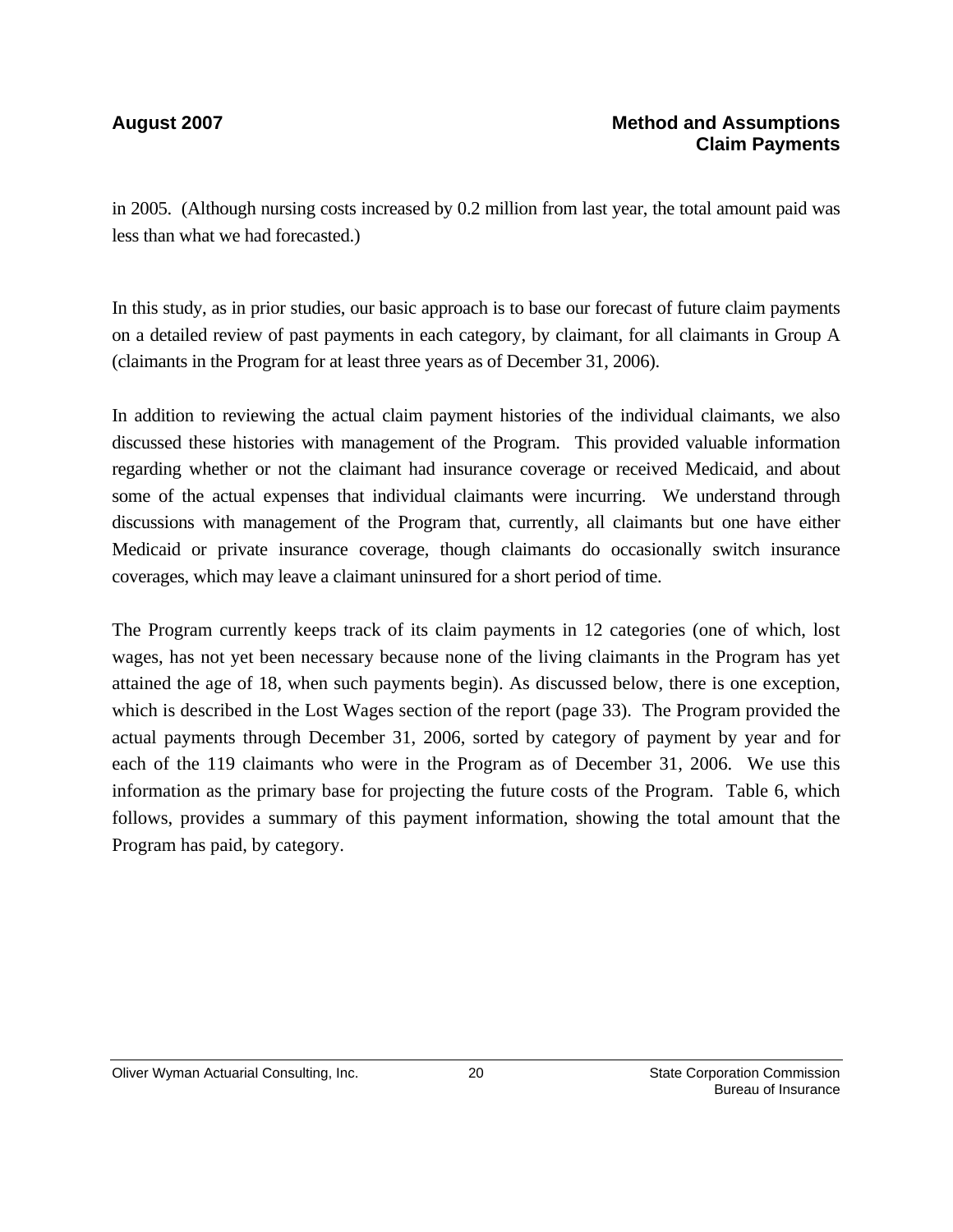### **Table 6**

### **Total Actual Claim Payments Through 12/31/06 and During 2006**

|                           | <b>Payments</b> | Percentage      |                 | Percentage      |
|---------------------------|-----------------|-----------------|-----------------|-----------------|
| <b>Expense</b>            | through         | of Total        | <b>Payments</b> | of 2006         |
| <b>Category</b>           | 12/31/06        | <b>Payments</b> | in 2006         | <b>Payments</b> |
| (1)                       | (2)             | (3)             | (4)             | (5)             |
| Nursing                   | \$35,037,588    | 54.4%           | \$6,174,789     | 59.0%           |
| Hospital/Physician        | 1,738,505       | 2.7%            | \$75,119        | 0.7%            |
| Incidental                | 2,694,134       | 4.2%            | \$266,091       | 2.5%            |
| Housing                   | 14,443,682      | 22.4%           | \$1,736,834     | 16.6%           |
| Vans                      | 4,167,134       | 6.5%            | \$959,644       | 9.2%            |
| Lost Wages                | $\theta$        | $0.0\%$         | \$0             | $0.0\%$         |
| Physical Therapy          | 1,658,281       | 2.6%            | \$240,352       | 2.2%            |
| Medical Equipment         | 1,511,510       | 2.3%            | \$322,864       | 3.1%            |
| <b>Prescription Drugs</b> | 675,441         | 1.0%            | \$119,577       | 1.1%            |
| Legal                     | 1,786,163       | 2.8%            | \$456,200       | 4.4%            |
| Insurance                 | 517,048         | 0.8%            | \$118,176       | 1.1%            |
| Medical Review/Intake     | 165,585         | 0.3%            | \$12,668        | $0.1\%$         |
| <b>Total</b>              | \$64,395,071    | 100.0%          | \$10,482,314    | 100.0%          |

Claimants submit to the Program any costs not covered by private insurance or Medicaid, and the Program is responsible for paying these costs. The actual payments recorded by the Program represent "net" payments after recoveries from private insurance and Medicaid. There are several types of costs (for example, expenses for hospital stays or physician visits) for which the Fund has not made any payments for Medicaid patients. In cases where claimants have lost Medicaid benefits and now have private insurance, we use either the minimum values applied to all claimants, for those costs that were previously covered in full by Medicaid, or amounts based on conversations with management of the Program, in order to forecast the costs that are expected to be paid by the Fund in the future. These minimum values are discussed in detail, by category of payment, in the Methodology section of this report.

We base this current study, primarily, on actual payments through December 31, 2006, which represents a twelve-month update of the payments that were primarily used in our August 2006 study.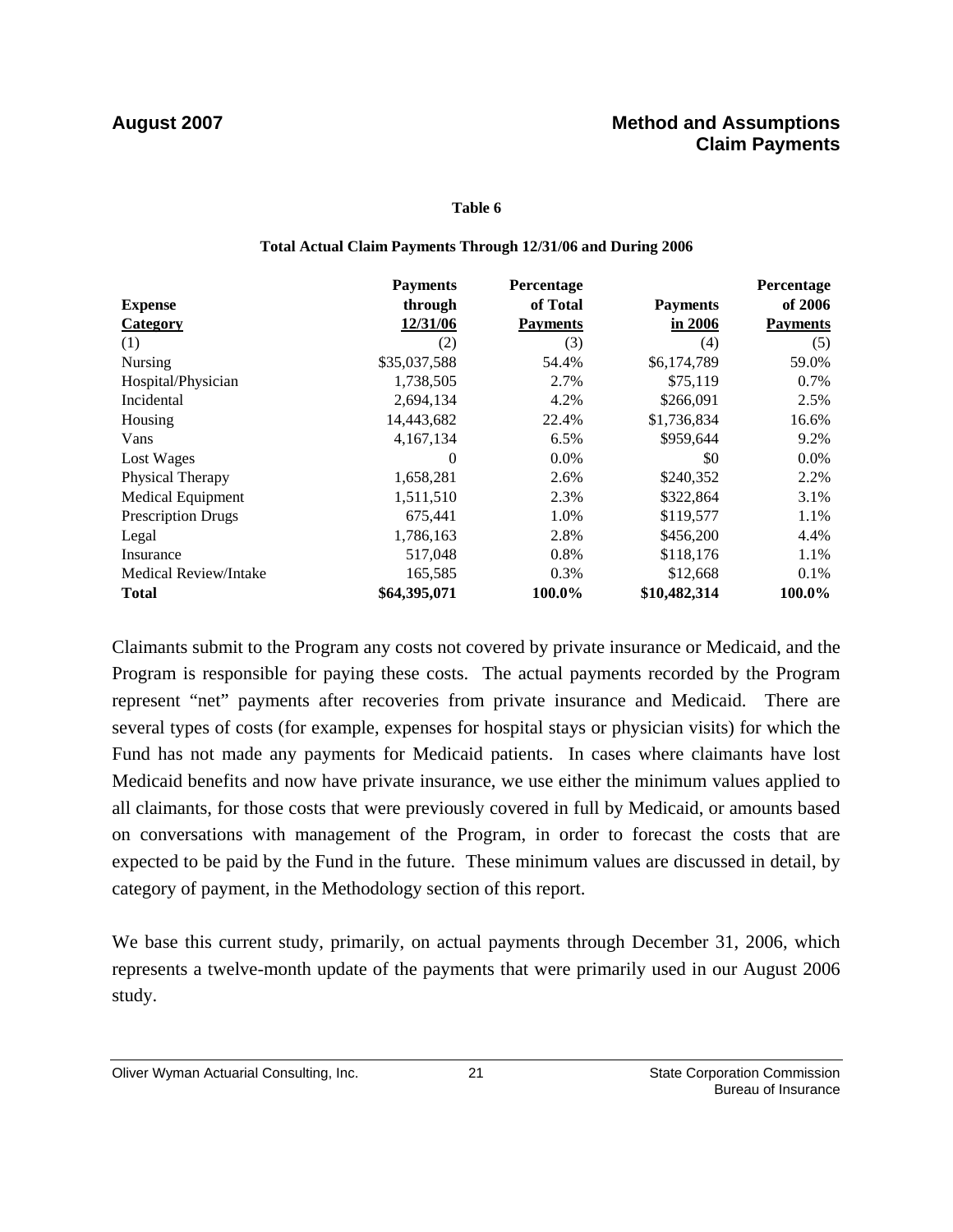### **August 2007 Method and Assumptions Claim Payments**

For analytical purposes we split the claimant population into three groups:

Group A consists of all claimants who were admitted to the Program on or before December 31, 2003. That is, Group A claimants are those who have been in the Program at least three full years. Group A contains 87 claimants, including 19 deceased claimants.

We forecast the future costs of individual claimants in Group A based on the payments that have been made to this group of claimants. For each claimant in Group A, we have a minimum of three years of actual claim payments as of December 31, 2006. We would prefer, for forecasting purposes, to have many more years of actual claim payments in order to forecast, with a higher degree of confidence, lifetime costs of claimants. However, because the Program is relatively new, more extensive claim payment information does not exist.

Due to substantial variations in annual expenses across categories among Group A claimants, we use certain assumptions for each Group A claimant in our forecasting methodology. Our objective in this approach is to evaluate the Group A claimant expenses that will be appropriate on an aggregate basis, rather than on a claimant-by-claimant basis.

Group B consists of all claimants who were admitted to the Program in 2004, 2005, or 2006. Group B contains 32 claimants, 4 of whom were deceased as of December 31, 2006.

In our opinion, the actual claim payment information for Group B claimants is not sufficiently credible to be used for forecasting their future claim payments. Each of the Group B claimants has less than three years of actual claim experience as of December 31, 2006. During a claimant's first year in the Program, claim payments may be distorted due to payments made for costs incurred prior to admission into the Program. More importantly, for many claimants costs fluctuate significantly during the first few years of participation in the Program. Therefore, because of the limitations of the claim payment information for Group B claimants, we use the claim payment information for Group A claimants to forecast the future claim payments for Group B.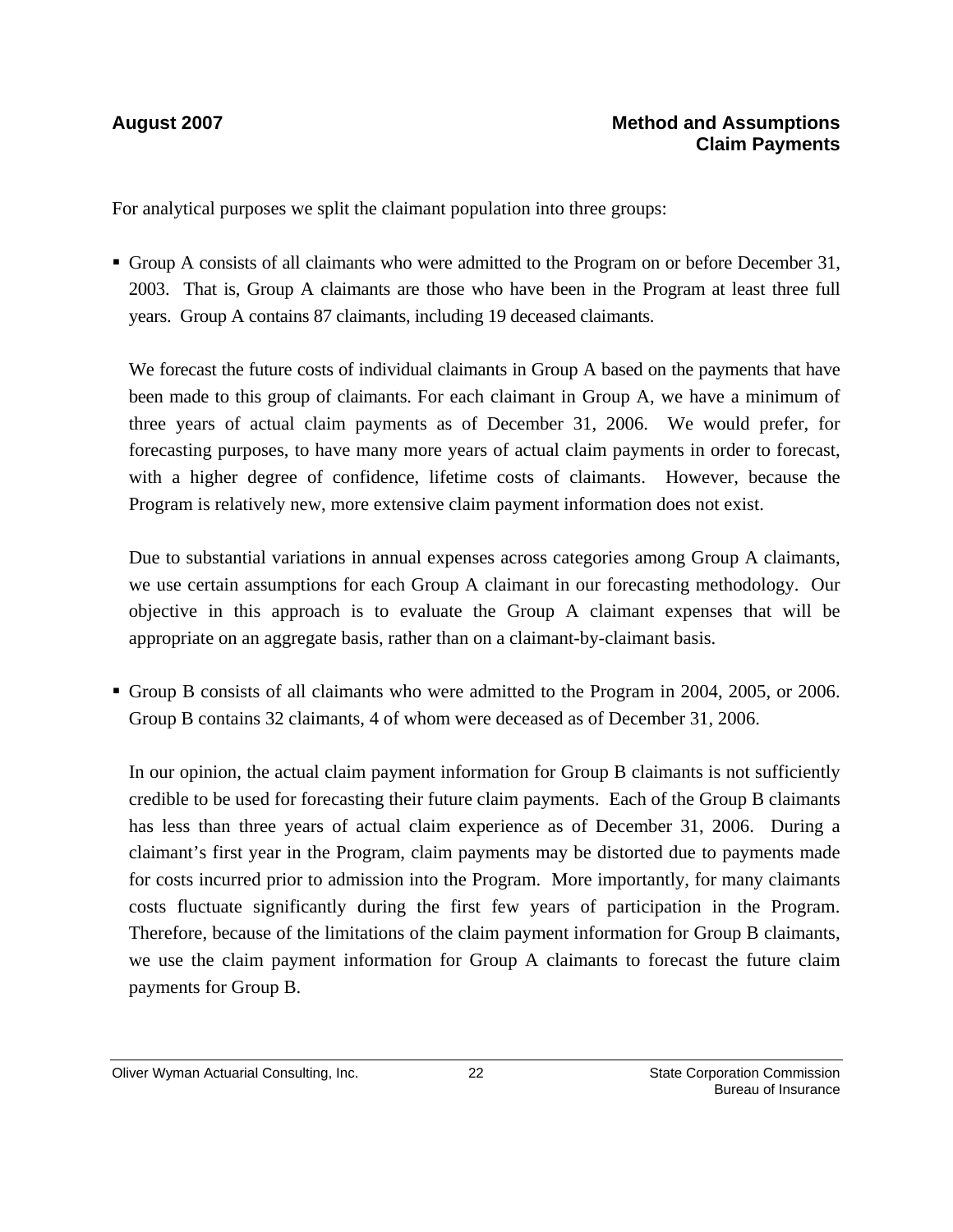- Group C represents our estimate of the children born on or before December 31, 2006 who were not admitted to the Program as of December 31, 2006, but who will eventually apply to, and be admitted into, the Program. We estimate that Group C contains 45 future claimants. We generally use information from claimants in Group A to forecast future claim payments for claimants in Group C. In addition, for the medical review/intake expense category, for which all costs are incurred during the claimant's application process, we use information from Group B claimants to forecast future claim payments for claimants in Group C, in order to use the most recent information on this cost.
- As described in our August 2006 report, we have separately identified those claimants who were deceased at the time of their acceptance to the Program. Three Group A claimants and four Group B claimants fall into this category, and we assume that five percent of the Group C claimants will fall into this category. For the seven known claimants in this category, their average cost has been approximately \$11,000, and we forecast that the Program will not incur any additional costs associated with these claimants. For the five percent of Group C claimant that we forecast will fall into this category, we project their average cost will be \$20,000, which we selected to be somewhat conservative (high).

In the course of this project, we reviewed the cost history of each claimant and discussed the cost history with management of the Program, as we did in our last four studies. This discussion provided valuable information that has been helpful in preparing our forecasts.

Table 6 above shows aggregate claim payments, by category, through December 31, 2006. By definition, because Groups A and B are the claimants who had been admitted to the Program by December 31, 2006, Table 6 shows the actual costs for all Group A and B claimants, combined.

Table 7, below, shows the projected average lifetime costs, by category, that we estimate for a Group C claimant. Column (2) shows the average costs for all Group C claimants, including those who are expected to be deceased at the time that they are accepted into the Program. Column (3) shows the changes in these values from the time of our last report. These changes would have been lower had we not revised the mortality table to reflect the favorable mortality experience.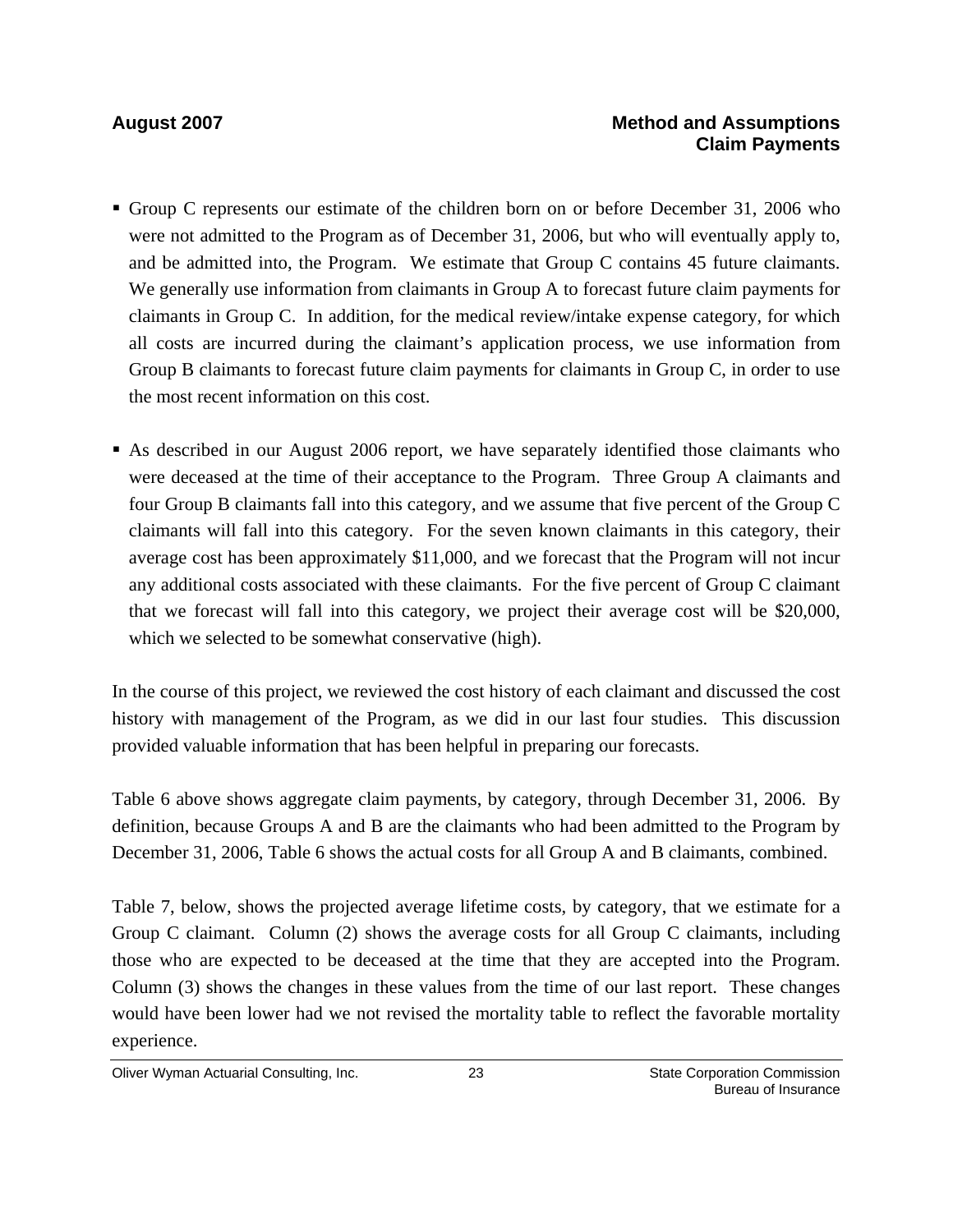Column (4) shows the projected average lifetime costs, by category, for those Group C claimants who were living at the time that they were accepted into the Program.

These estimates shown in Table 7 reflect our assumptions about the average life expectancy of these claimants, and all of the lifetime costs are shown at their present value, as of December 31, 2006. These estimates are based on our analysis of the payments made on behalf of the Group A (and to some extent Group B) claimants. Except for housing expenses, for which the Program's policies have changed in recent years (as explained later in this section), and payment timing differences, the estimates in Table 7 are also typical of the estimated lifetime costs for claimants in Groups A and B who were living at the time they were accepted into the Program.

The changes shown in Column (3), "Change from Prior Report," reflect the year to year volatility in the actual expense, especially for Incidental and Medical Equipment expenses.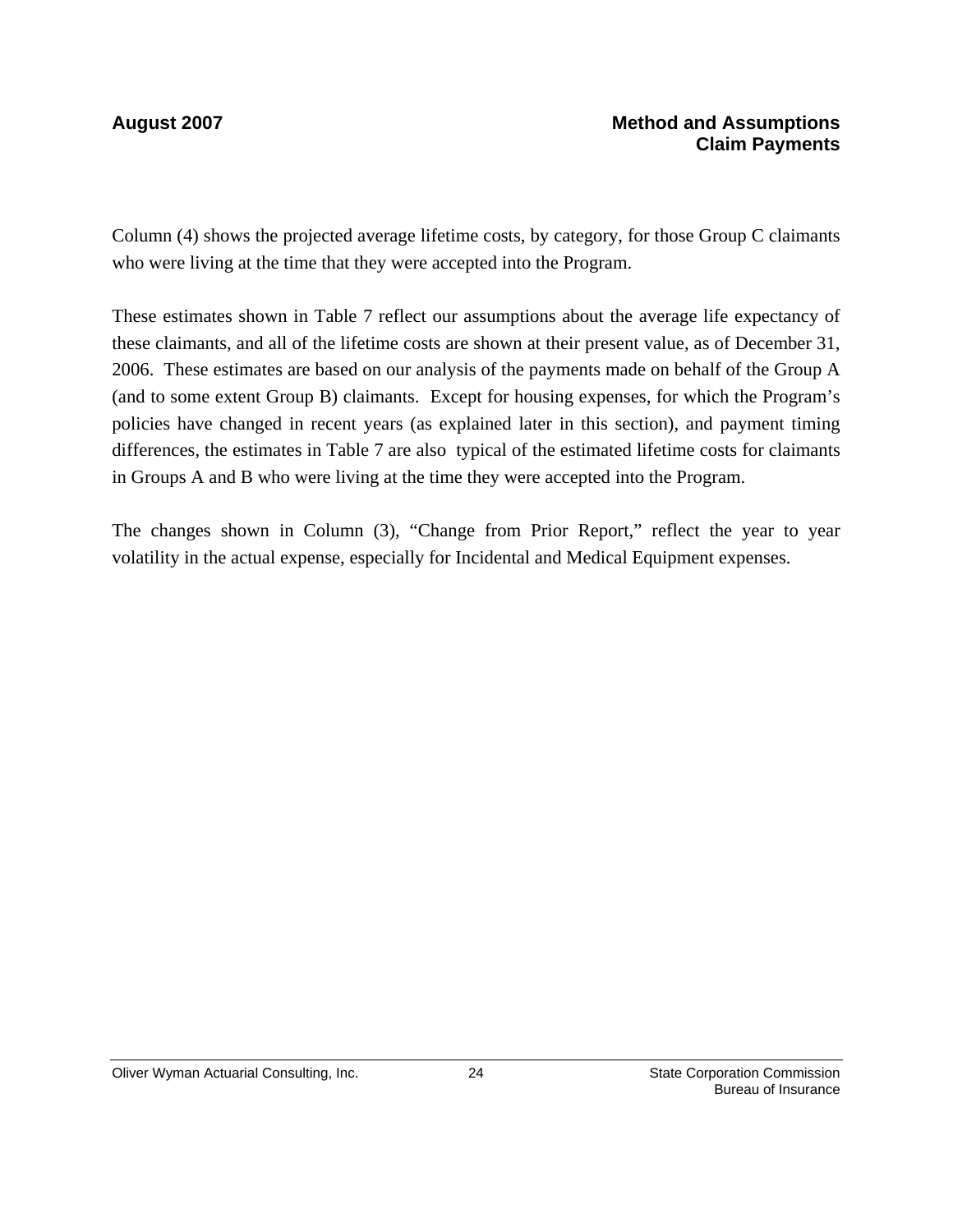### **Table 7**

### **Lifetime Forecasted Lifetime Costs (Present Value at 12/31/06) Forecasted**

|                       |                          |               | <b>Average Costs for</b>   |
|-----------------------|--------------------------|---------------|----------------------------|
|                       | <b>Average Costs for</b> | <b>Change</b> | All Group C                |
| <b>Expense</b>        | All Group C              | from Prior    | <b>Claimants Living at</b> |
| <b>Category</b>       | <b>Claimants</b>         | <b>Report</b> | <b>Time of Acceptance</b>  |
| (1)                   | (2)                      | (3)           | (4)                        |
| <b>Nursing</b>        | \$1,603,955              | \$57,458      | \$1,688,374                |
| Hospital/Physician    | 39,516                   | 706           | 41,595                     |
| Incidental            | 58,059                   | (15,570)      | 61,114                     |
| Housing               | 115,545                  | 4,064         | 121,626                    |
| Vans                  | 86,243                   | 12,194        | 90,782                     |
| Lost Wages            | 101,133                  | 21,292        | 106,456                    |
| Physical Therapy      | 33,248                   | 867           | 34,997                     |
| Medical Equipment     | 64,206                   | 17,179        | 67,586                     |
| Prescription Drugs    | 40,889                   | 10,967        | 43,041                     |
| Legal                 | 16,739                   | 1,731         | 16,567                     |
| Insurance             | 22,059                   | 3,037         | 23,220                     |
| Medical Review/Intake | 1,602                    | 364           | 1,686                      |
| <b>Total</b>          | \$2,183,194              | \$114,289     | \$2,297,044                |

Note: Last year's amounts are not adjusted for inflation. Adjusted for inflation, the change from the prior report would be \$12,240.

Table 7 shows that we estimate the average amount of future claim payments, for a Group C claimant, on a present value basis, to be about \$2.2 million (on a present value basis, about \$110,000 per year adjusted for inflation, for 20 years). The nursing category represents about \$1.6 million, roughly 73 percent, of this total, compared to 75 percent of this total in our August 2006 report. Although many claimants have had little or no nursing costs, a few have had large nursing costs. This is clearly the largest payments category, and any changes affecting the future cost or utilization of nursing services could have a major impact on our findings.

Following is a discussion of each individual cost category.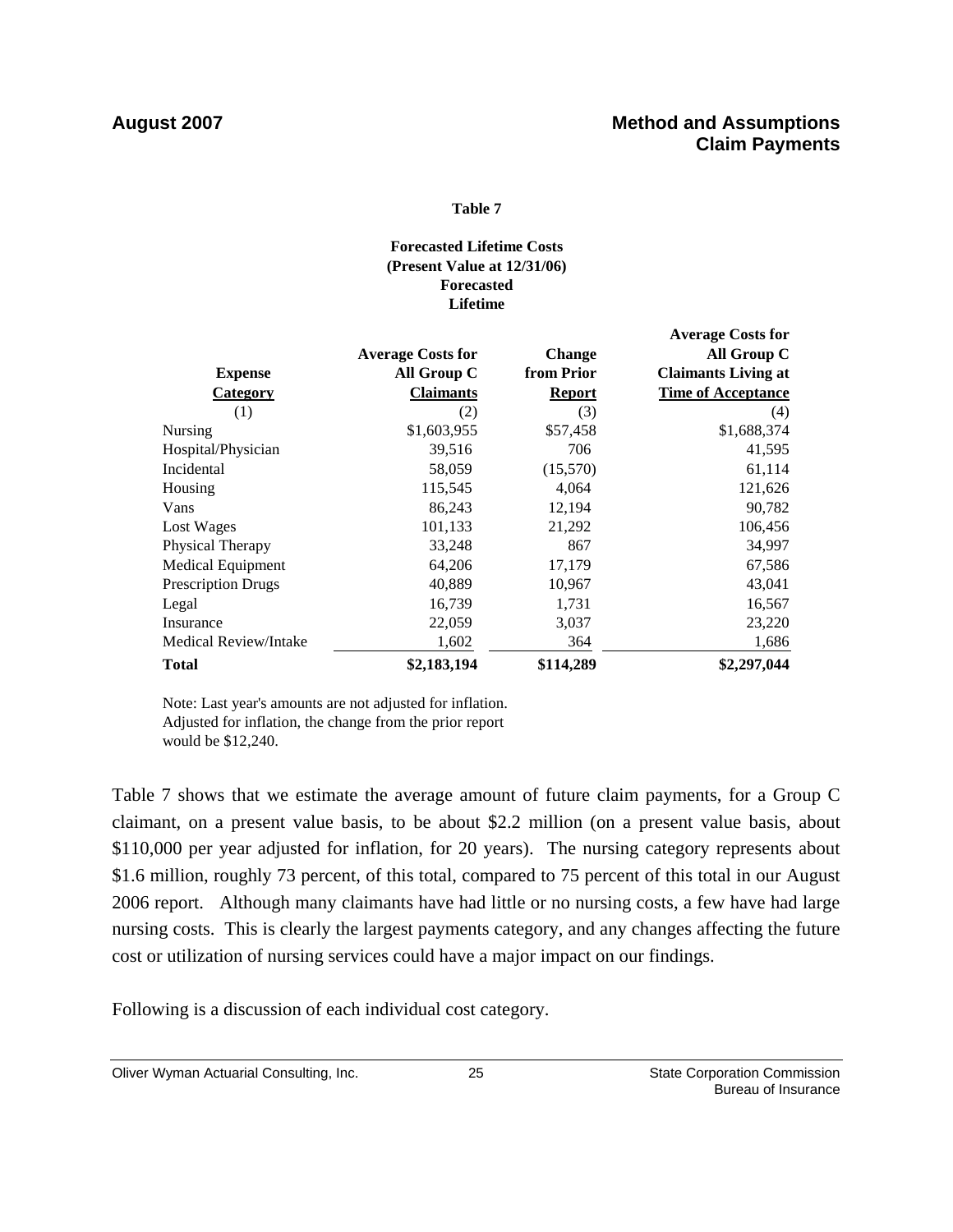### Nursing

Nursing covers the cost of in-home nursing care, and represents the most significant payment category for the Program. As shown in Table 6, approximately 54 percent of all payments made by the Program from inception to date have been for nursing. In 2006, nursing care costs increased by approximately 4 percent, from \$6.0 million to \$6.2 million, due to the increase, from 72 to 77, in the number of claimants receiving nursing benefits, partially offset by the reduction in average cost per Group A claimant.

Based on our discussions with management of the Program, we understand that a substantial portion of the increase in nursing expenses, both from 2003 to 2004 and from 2004 to 2005, was due to the fact that the nursing community was able to meet a demand for additional nursing services that had not previously been met. We assumed in last year's report that the higher level of nursing services utilized by claimants in 2004 and 2005 represented a one-time shift to a higher level of nursing services, and was not indicative of an underlying upward trend in annual claimant nursing expenses that would continue. The data for 2006 suggest that the average cost per claimant, for those claimants receiving nursing care, decreased from the average cost in 2005.

This moderation of the increase in average annual nursing costs during 2006 supports the assumption we made last year that the relatively high increase in nursing costs during the 2003 to 2005 period was not an underlying trend but rather a one-time shift. We continue to monitor this trend.

Consistent with our finding last year, our analysis of the claimant data through December 31, 2006 does not indicate that there is a statistically significant increase in costs as the claimants age. However, whereas last year we found that the costs, when adjusted for inflation, were relatively flat across the age groups, this current analysis indicates a slight upward trend (although the trend is not statistically significant). Of course, our data is limited to claimants who are no more than 18 years of age. We do not know how their nursing costs will change beyond age 18. We intend to continue monitoring the nursing costs by claimant age as more data becomes available each year.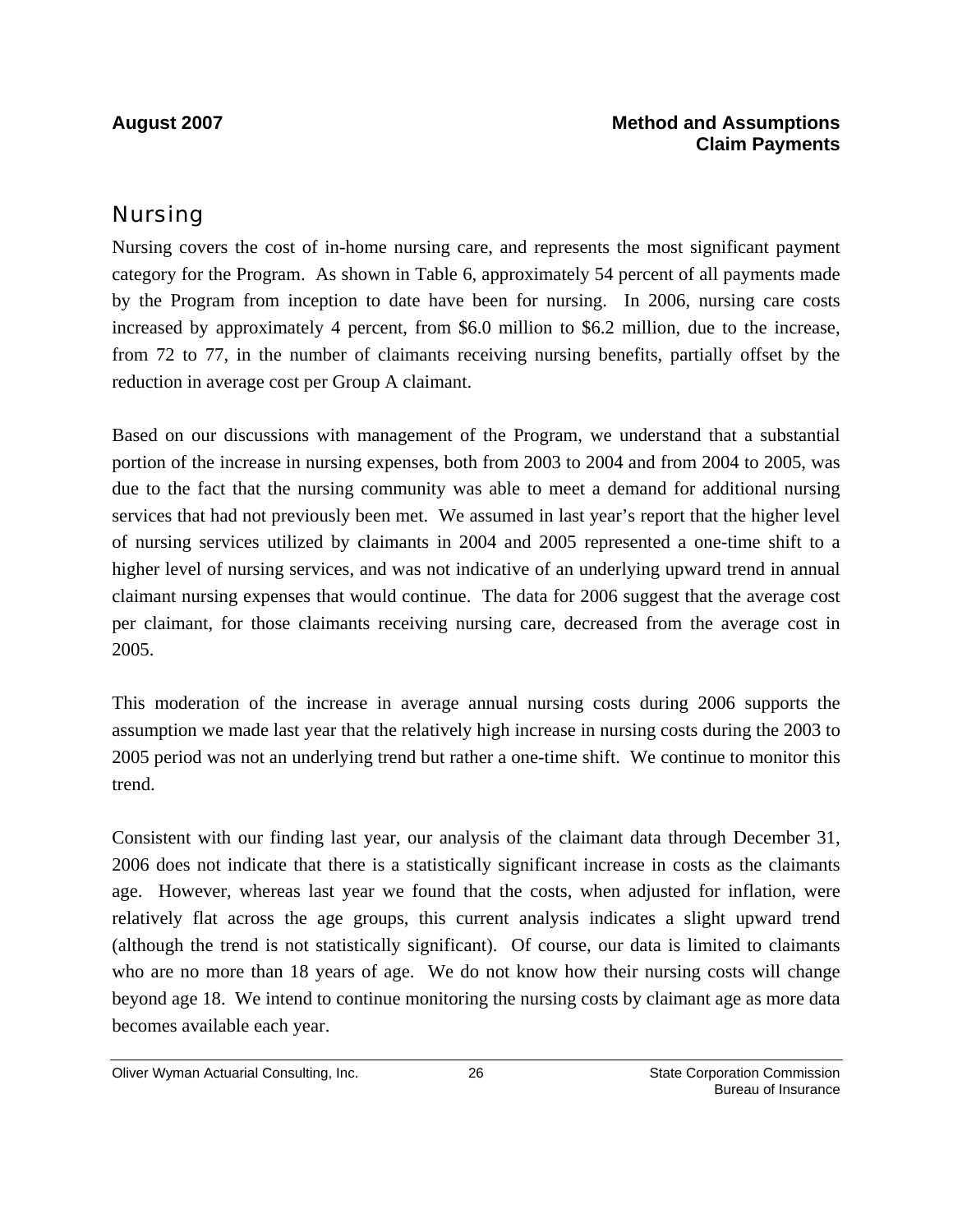Based on this updated analysis, we have maintained our procedure regarding the annual inflation rate (4.42%) and an annual utilization factor of 1% as discussed below.

In 2006, the Program paid an average of about \$64,300 per living claimant for nursing costs, which represents a 1.7 percent decrease over last year's comparable average. Included in this average are newly admitted claimants, many of whom had relatively little nursing costs in 2006. The average nursing payment made by the Program in 2006 to each living Group A claimant (those who have been in the Program for at least three years) was \$69,200, which represents an approximate 10 percent decrease over last year's comparable figure. This 2006 average is 10% above the comparable 2004 average.

The Program's experience also reveals considerable variation in the amount of nursing costs paid to each claimant. Many claimants in the Program have low or no nursing costs, whereas others are receiving round-the-clock nursing at an annual cost in excess of \$200,000. For those claimants receiving nursing services, most of the claimants receive services from licensed practical nurses (LPNs) and other claimants, because of their medical needs, receive services from registered nurses (RNs).

For each of the claimants in Group A, we generally base our future cost projections on the actual payments made to Group A claimants in 2006. Some Group A claimants have had very little costs in the nursing category, and for them we forecast future nursing costs to be \$34,480 per year, at 2006 price levels (this is the equivalent of \$25,000 per year at 2000 cost levels, consistent with the assumption used in our prior report). We use this minimum because we expect that, among those Group A claimants who currently have little or no nursing costs, some percentage will eventually incur nursing costs. We use the actual and forecasted claims experience of Group A claimants to forecast the future claims experience of claimants in Groups B and C and, therefore, this assumed annual minimum also affects our estimates of the forecasted claims experience of claimants in Groups B and C.

Thus far, only three claimants have been institutionalized, two of whom are deceased. Based on this experience, and on discussions with the management of the Program, it appears that families are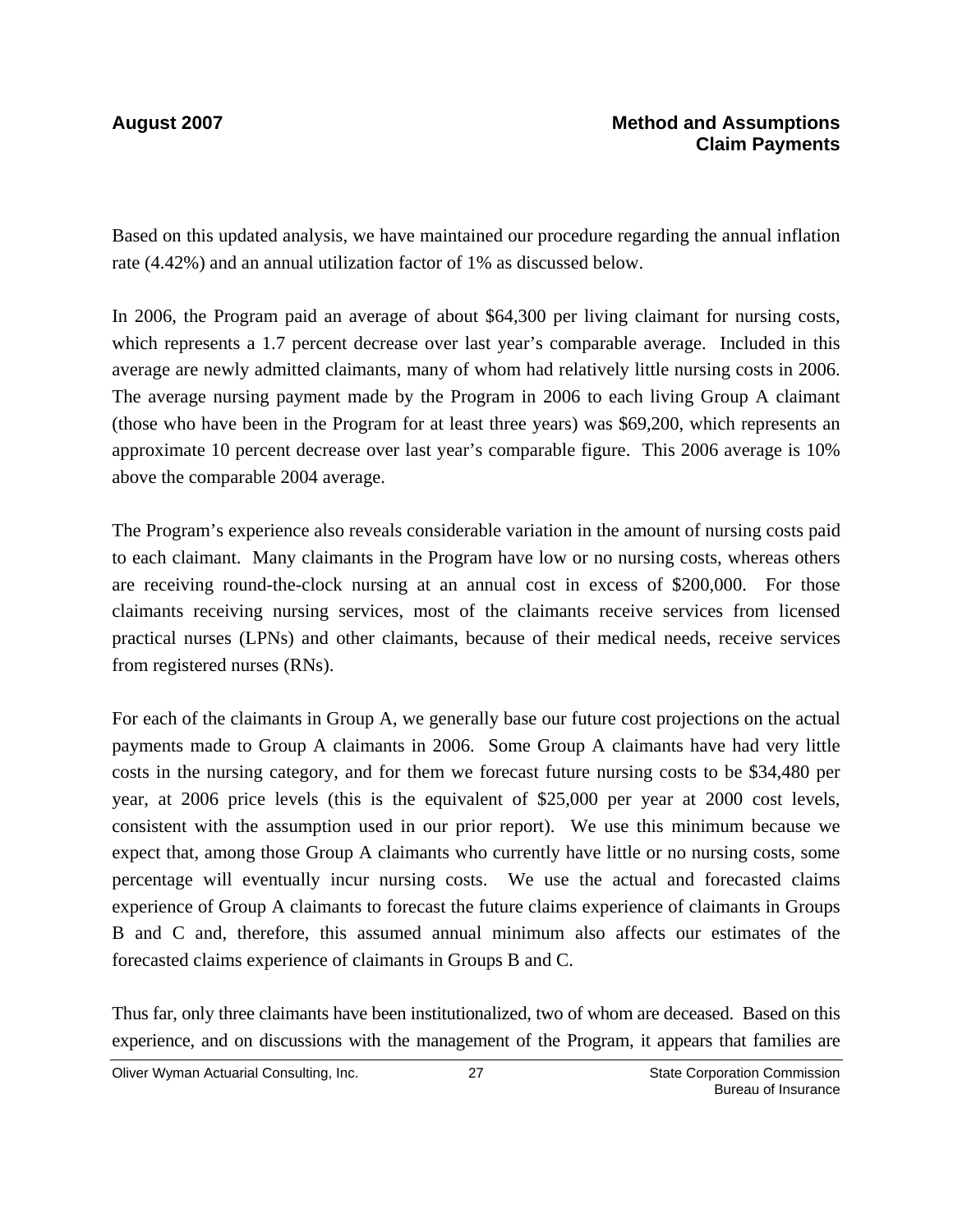keeping the claimants at home, with associated nursing care, much longer than had previously been expected. Our current estimates reflect this actual experience and do not assume that claimants will be moved into institutional care.

We assume that the individual and group insurance coverage that claimants have does not provide coverage for nursing costs. This is based on our general knowledge that private health insurance typically excludes coverage for custodial nursing care. Further, this general knowledge is supported by the fact that none of the claimants' insurance coverage pays for nursing costs, according to management of the Program.

Further, we assume that Medicaid does not provide coverage for nursing costs. We understand that, theoretically, Medicaid may cover this cost in some cases. However, only one of the claimants in the Program has ever qualified for such payments from Medicaid, and our forecast assumes that none, other than this one claimant, will qualify for Medicaid payments in the future. Any future discussion between Medicaid administrators and the Program management that leads to the provision of Medicaid benefits for nursing care for some claimants would result in a reduction to our forecast of lifetime nursing costs, all other things being equal.

## Hospital/Physician

The hospital/physician payment category includes costs incurred for surgery, hospitalization, trips to an emergency room, physical examinations, and so forth.

For each of the claimants in Group A, we base our future cost projections for hospital/physician costs on an average of the actual payments made by the Program to the Group A claimants in the past three years. Some Group A claimants have had very little cost in this category, and for them we forecast \$2,695 per year at 2006 cost levels (this is the equivalent of \$2,000 per year at 2000 cost levels, consistent with the assumption used in our August 2006 report). We use this minimum because we expect that, among those Group A claimants who currently have little or no hospital/physician costs, some percentage will eventually incur such costs. We use the actual and forecasted claims experience of Group A claimants to forecast the future claims experience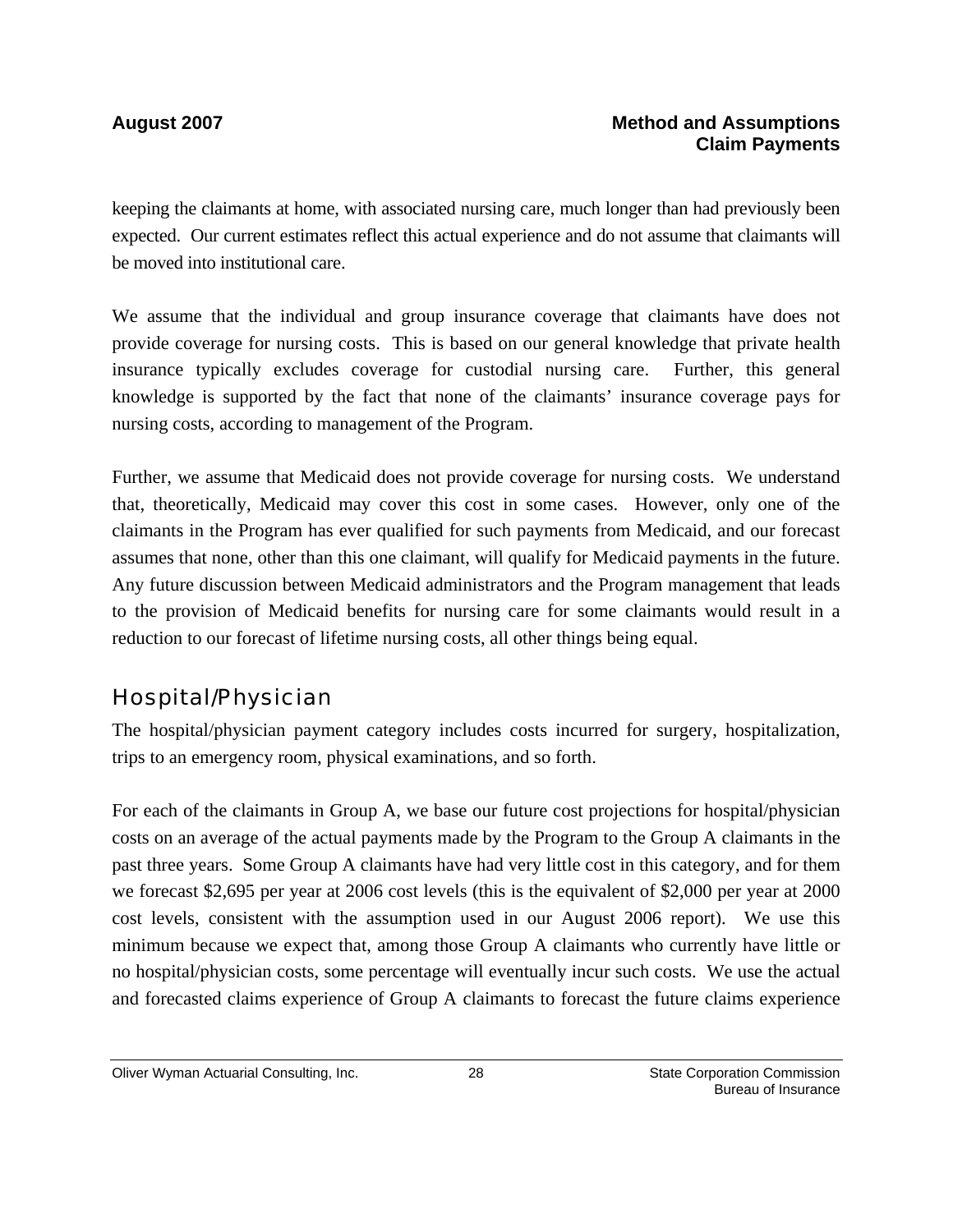of claimants in Groups B and C and, therefore, this assumed annual minimum also affects our estimates of the forecasted claims experience of claimants in Groups B and C.

We assume that insurance will cover 80 percent of allowable costs in this category, and that 80 percent of allowable costs will translate into 75 percent of actual costs. Therefore, we assume that the Program pays 25 percent of these costs, for claimants who have private insurance. For claimants who receive Medicaid, and for whom the Program has incurred some costs in this payment category, we assume that Medicaid is covering 80 percent of their costs in this category. As discussed in the Sensitivity Testing section of this report, the percentage of costs that we select as being covered by insurance or Medicaid actually has little impact on the final estimates.

### Incidental

The incidental payment category includes: non-durable medical supplies, over-the-counter drugs, feeding tubes, diapers, computers, computer equipment, mileage reimbursement and any other expense not fitting into any of the other payment categories.

The Program's definition of "incidental cost" has not been consistent over time because, when the Program establishes new categories, the types of costs that were previously categorized as incidental are shifted to these new categories. Therefore, for each of the claimants in Group A, we base our projections of future costs on the actual incidental expenses paid to the claimants in Group A in 2005, the most recent full year. We use the actual and forecasted claims experience of Group A claimants to forecast the future claims experience of claimants in Groups B and C.

We assume that neither private insurance nor Medicaid provides coverage for incidental costs and, therefore, that the Program pays 100 percent of these costs.

## **Housing**

Housing costs can be split into four sub-categories:

*Trust homes* – Until September 24, 1999, the Program purchased homes and provided them to claimants for the lifetime of the claimant (claimant families are permitted to remain in the home

Oliver Wyman Actuarial Consulting, Inc.  $\qquad \qquad$  29 State Corporation Commission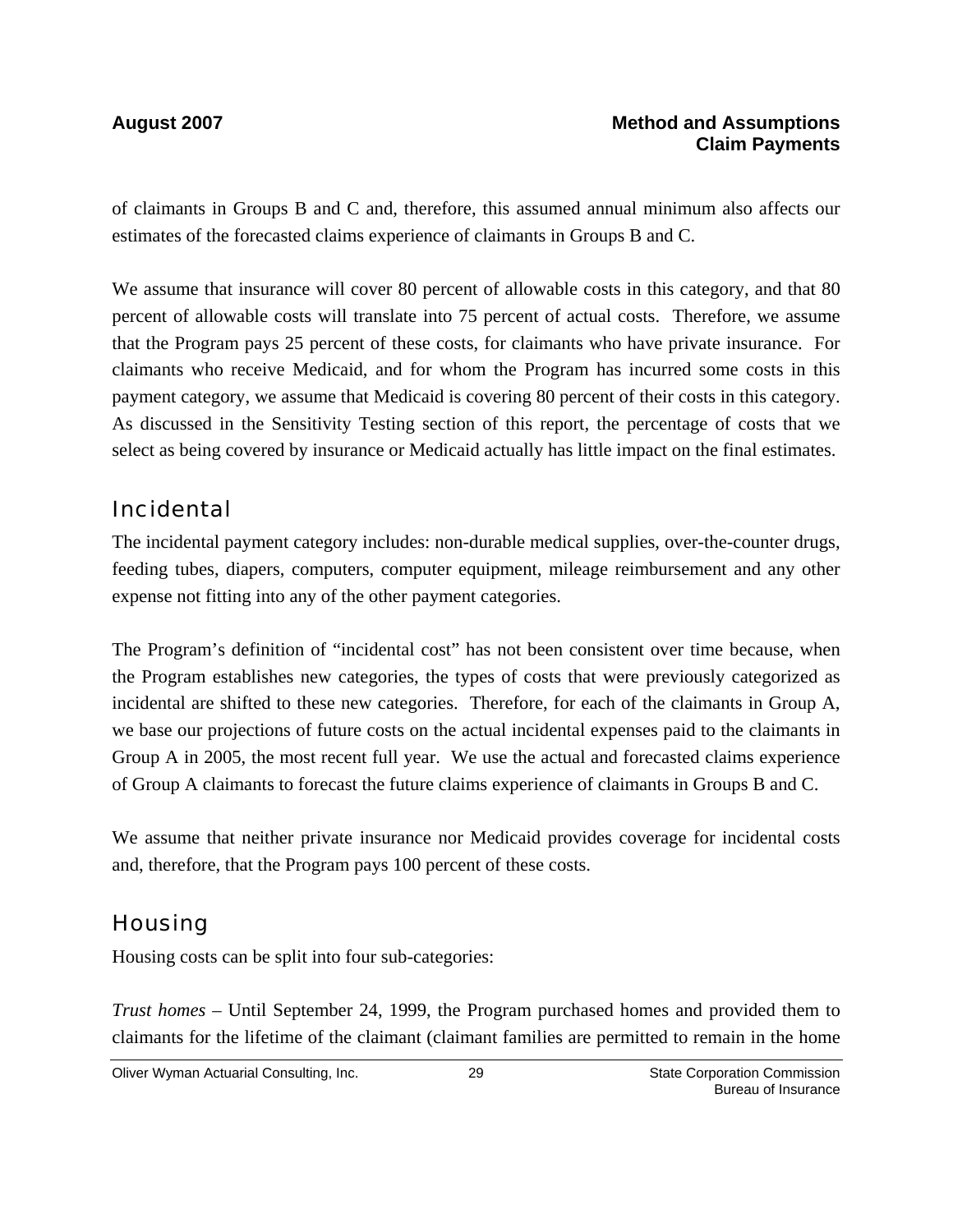for six months after the death of the claimant). Although the Program identifies these purchases as costs, they are actually assets of the Program and we treat them as such. There have been a total of 23 trust homes, six of which have been sold following the death of the claimant. All of the trust homes have been used by claimants in Group A.

*Housing Grant* – Beginning September 25, 1999, the Program began to make grants to claimants for the construction of houses. The size of the grant varies according to the construction costs in the area where the claimant will live, but it generally averages about \$350,000. When the grant has been made, it is paid out over time to cover construction costs of the house and incidental, related costs, such as rental costs, while the house is under construction. The claimants own the homes that they purchase with the aid of housing grants, so these are not assets of the Program. Thirteen grants have been awarded, all to Group A claimants.

*Renovations* – Beginning January 1, 2001, the Program discontinued the housing grant program and, in its place, pays the costs of renovating the claimant's existing house (if the claimant's family owns a home) to add a bedroom and a bathroom. The program will pay for only a onetime renovation for each claimant. A renovation is subject to a maximum benefit of \$175,000 for the lifetime of the claimant. Consistent with our August 2006 report, we have used an average estimate of \$128,718 at 2006 cost levels. Once a claimant has had a renovation completed on their home, we have estimated no further housing costs for the claimant.

Additional modifications such as ramps, elevators, and lifts are considered medical equipment expenses and are not subject to the maximum benefit of \$175,000 for housing costs. In our prior reports, based on discussions with management of the Program at that time, we understood that the claimants would submit expenses for additional modifications, such as ramps, elevators, and lifts, as part of the housing expenses subject to the maximum benefit of \$175,000. Based on discussions with the Program this year we understand that these expenses are part of the medical expenses and are not subject to the maximum of \$175,000. This change in understanding has an insignificant effect on the forecasted costs.

*Rentals -* The July 1, 2003 legislation specified, in section 38.2 – 5016 item 2, "that the board of directors of the Virginia Birth-Related Neurological Injury Compensation Program shall develop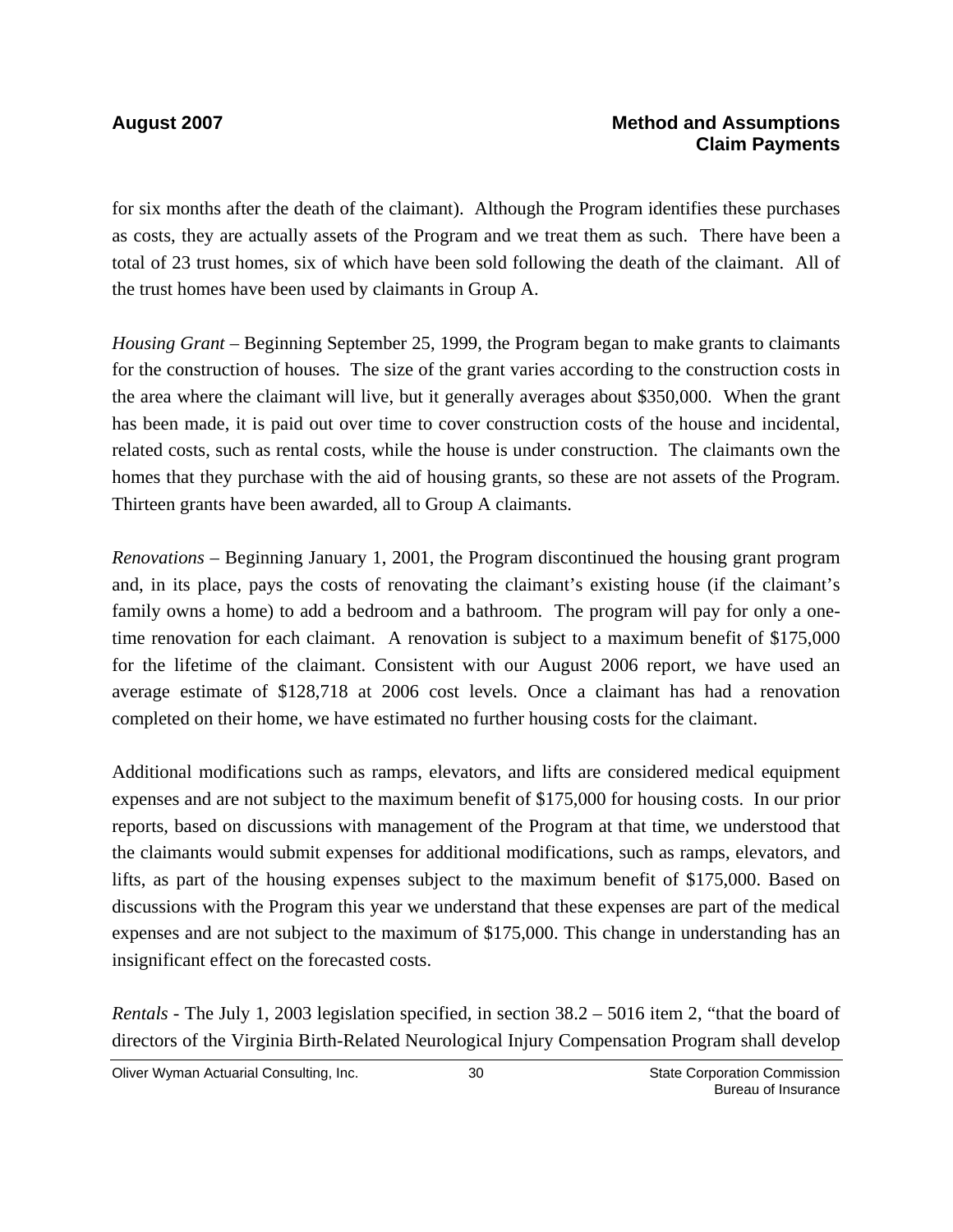### **August 2007 Method and Assumptions Claim Payments**

and implement a policy to address the needs of infants who are eligible for benefits under the Program for handicapped-accessible housing. The board's policy shall address appropriate housing benefits when the infant's parents or legal guardians are homeowners and are nonhomeowners."

To conform to this legislation, management of the Program has established a rental benefit of \$175,000 for the lifetime of the claimant. This benefit represents the difference between the claimant's current rent and the rent due for an upgraded accommodation that includes those features necessary for handicapped accessibility. The claimant and the claimant's family must have moved to such an accommodation before receiving the benefit. According to management of the Program, the maximum benefit of \$175,000 applies on a combined basis to the rental benefit and to one-time renovations discussed above.

For all claimants (or the claimant's family, in the case where a claimant is deceased) who are in a *trust home*, in our past studies we assumed that the Program would pay \$20,000 every three years into a trust fund established for the payment of real estate taxes, maintenance, insurance, and so forth. This estimate is the equivalent of approximately \$7,000 per year. Based on discussions with management of the Program, we have learned that the Program has been making annual payments in order to maintain the trust fund accounts at the level of \$20,000. We also have noted that these payments vary widely from claimant to claimant. Therefore, we have begun forecasting these expenses on a claimant-by-claimant basis, based on the prior three years. On average, this change does not have a material impact on our forecast, but we note that our forecasts average to about \$9,000 per year.

For all claimants who have been provided a *housing grant*, whether Group A or Group B, the total amount of the grant is known and we only estimate when it will be paid. The timing of the payment depends on the timing of the construction of the new home. We generally assume that the Program will pay any outstanding balances on the grants over the two-year period from 2006 through 2007. As of December 31, 2006, there are outstanding housing grants for 8 claimants, for a total outstanding value of approximately \$630,000. Although the Program did not pay any money for housing grants in 2006, claimants who have not used up their full grant allocation may still request the Program to pay for either initial or additional home renovations.

Oliver Wyman Actuarial Consulting, Inc.  $\qquad \qquad$  31 State Corporation Commission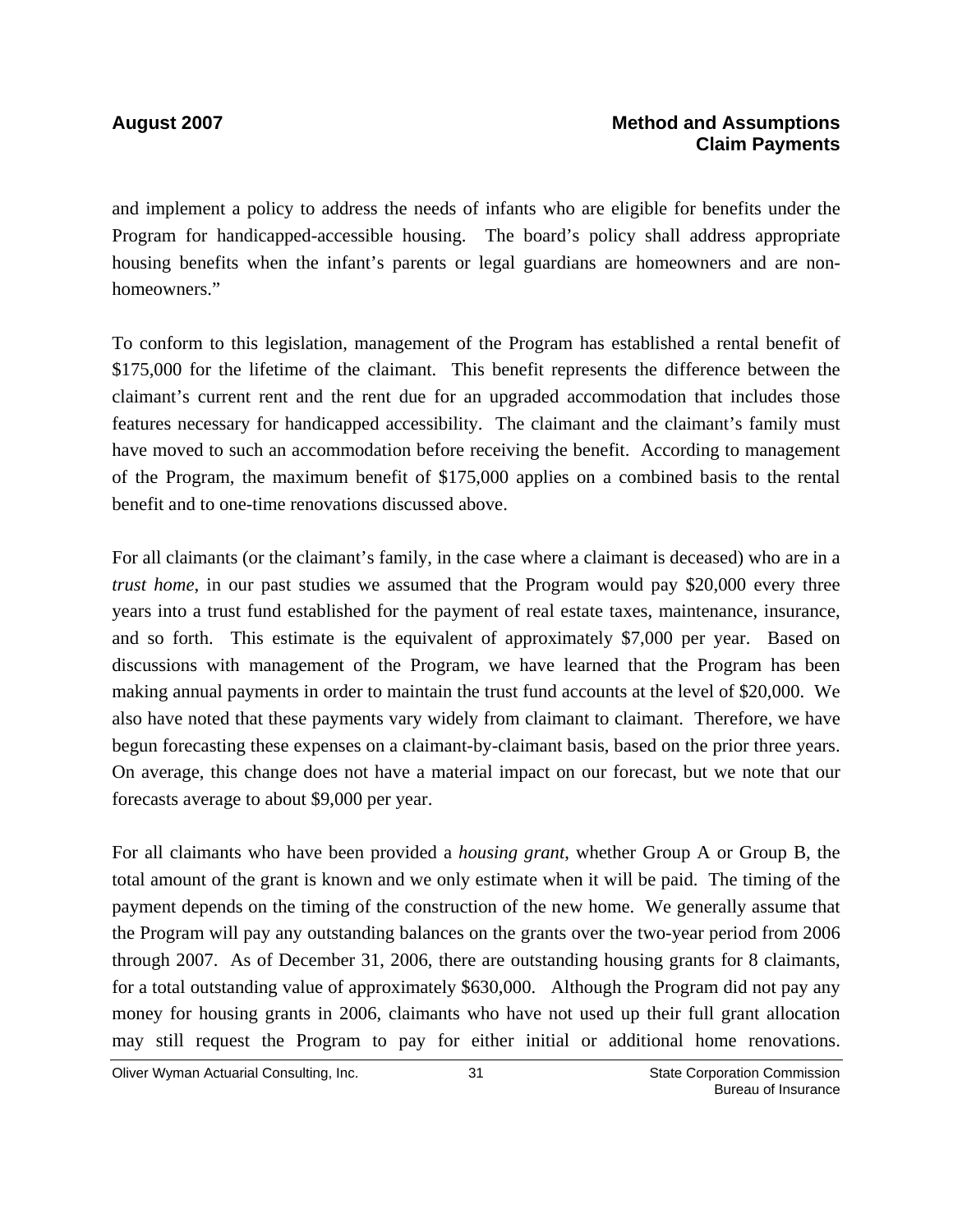Accordingly, we have estimated that the entire unused and outstanding grant amount of \$630,000 will be requested and paid out over the next two years.

For all Group A and Group B claimants who are living and who are not in a trust home and who have not been given a housing grant, as well as for all Group C claimants, we assume that future housing costs will be \$128,718 (at 2006 cost levels) for *renovations and rentals* (except in those cases where the renovations have already been completed)*.* For claimants in Groups A and B, we assume that this amount will be paid over a two-year period from 2006 through 2007. For claimants in Group C, we assume that this amount will be paid, on average, in four years.

Neither private insurance nor Medicaid provides coverage for housing costs.

### Vans

The Program purchases vans for every claimant who is restricted to a wheelchair, if the claimant requests a van. Virtually all claimants are restricted to wheelchairs. Of the 96 claimants living as of December 31, 2006, only ten were ambulatory.

In the initial years of the Program's operation, the Program purchased a mini-van for the claimant's first van. Special equipment, such as lifts, was added and repaired by the Program as needed. The van would then be used until the claimant outgrew it, generally at about age seven, at which time the Program purchased a full-size van for the claimant. Between 1997 and 1998, the Program started purchasing full-size vans as the first vans, rather than mini-vans. Beginning in 2002, the claimant's family has the option of selecting a modified mini-van or a full-size van. According to management of the Program, both options are at similar costs to the Fund. Beginning in 2003, the claimant's family was given a cost allowance for a vehicle of their choosing. The allowance is approximately \$5,000 larger for those families for which the claimant is older and taller. On an on-going basis, the Program covers any repairs to the special equipment on the van, but repair and maintenance of the van itself is the responsibility of the claimant. Vans purchased by the Program for claimants become the property of the claimants and are not assets of the Program.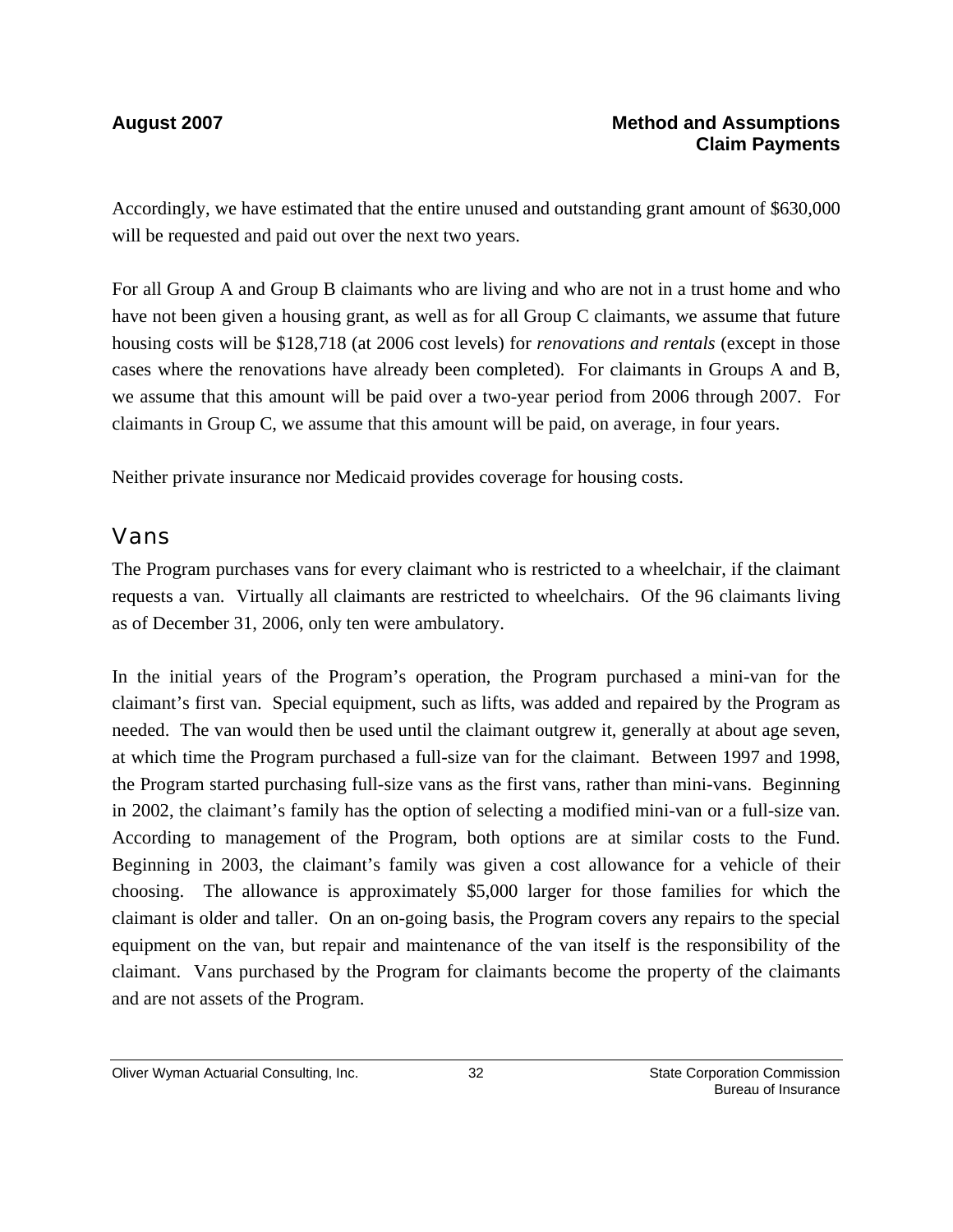#### **August 2007 Method and Assumptions Claim Payments**

In our August 2006 report, based on discussion with management of the Program, we assumed that the average price of a van, with necessary equipment and including a provision for future repair of the equipment, was \$31,942 at 2005 cost levels (this is the equivalent of \$30,000 per year at 2000 cost levels). We observe that the average cost for vans for the last two years has been approximately \$37,000 to \$38,000. Thus, we have increased the average price of a van to \$37,500, which is approximately 16.5% above the comparable trended value based on the \$30,000 amount at 2000 cost levels. Further, we assume that the Program will replace full size vans every eight years. This is the same assumption we used in our last study.

Neither private insurance nor Medicaid provides coverage for vans.

### Lost Wages

For claimants age 18 or older, the Program will pay for lost wages.

No claimant in the Program has attained the age of 18, with one exception as discussed below. The amount to be paid to each claimant is fixed at 50 percent of the private average weekly nonagricultural wage in Virginia. Currently, the average weekly non-agricultural wage results in an annual amount of about \$41,450, and we use 50 percent of this, \$20,725 per year (at 2006 cost levels), for our forecast. For each claimant, we adjust the \$20,725 for inflation to forecast the annual amount that will be paid at age 18 and beyond.

The one exception, noted above, is an institutionalized claimant for whom the Program has not incurred any costs.

# Physical Therapy

Most claimants receive physical therapy for several years.

According to our discussion with management of the Program during 2006, and consistent with our observations for older claimants, physical therapy expenses tend to decline over time.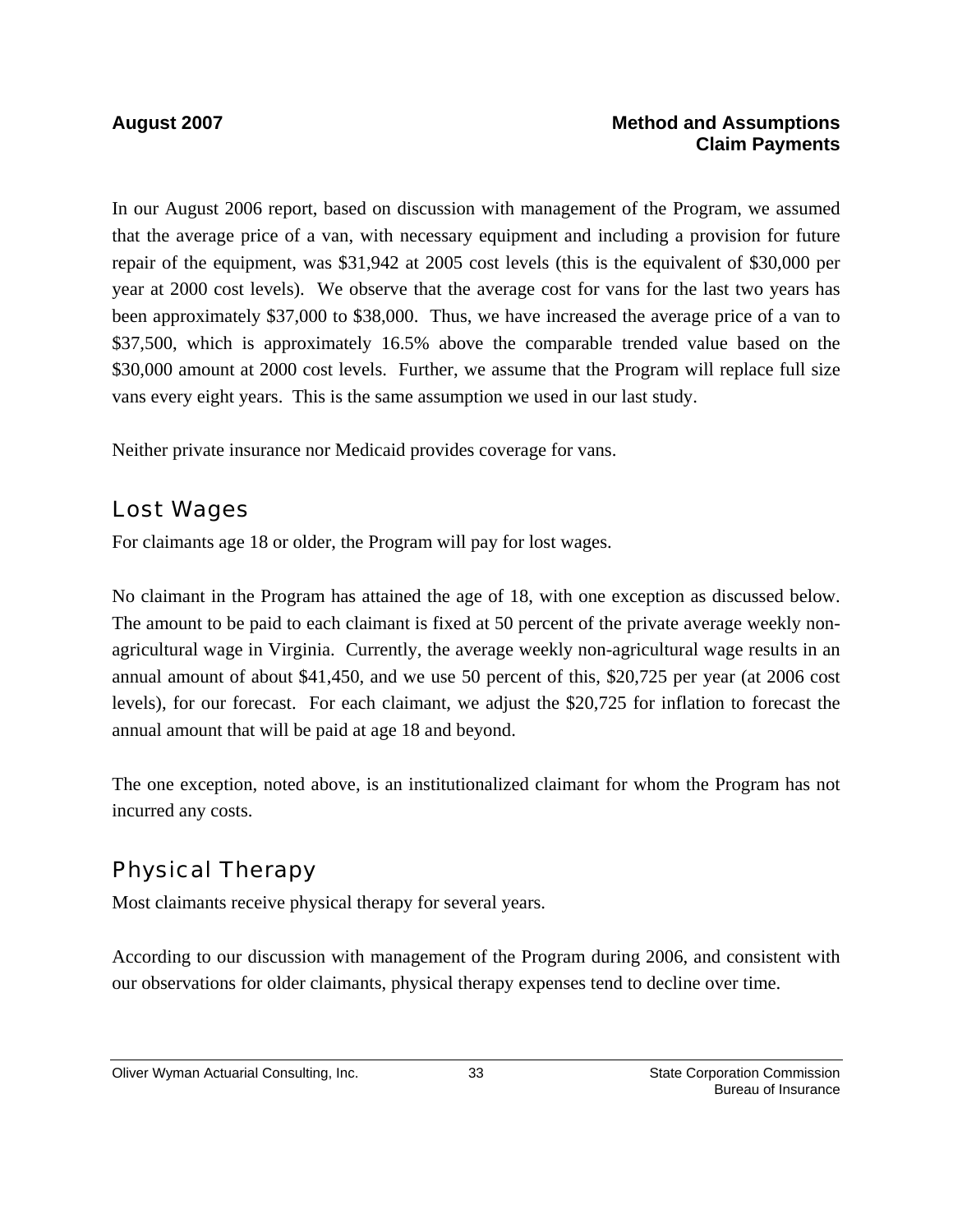We forecast that for most of the claimants: the costs for each of the next five years will equal the costs of the most recent year; the costs of each of the subsequent five years will be one-half of the costs of the most recent year; the costs thereafter will be \$0. This is consistent with the methodology used in our August 2006 report.

We use the actual and forecasted claims experience of Group A claimants to forecast the future claims experience of claimants in Groups B and C and, therefore, our assumptions regarding the physical therapy expenses of Group A claimants also affects our estimates of the forecasted claims experience of claimants in Groups B and C.

We assume that private insurance and Medicaid provide coverage for physical therapy, in the same way that they provide coverage for hospital/physician expenses, as discussed above.

### Medical Equipment

The medical equipment payment category includes costs associated with durable medical supplies. The most expensive component is wheelchairs. The Program provides children with their first wheelchair at about the age of three and provides replacement wheelchairs as the children grow.

For each of the claimants in Group A, we base our projections of future medical equipment costs on the actual payments made in the most recent three years. We use the actual and forecasted claims experience of Group A claimants to forecast the future claims experience of claimants in Groups B and C.

We assume that private insurance and Medicaid provide coverage for this payment category, in the same way that they provide coverage for hospital/physician costs, as discussed above.

### Prescription Drugs

The Program did not begin to use a separate category for prescription drugs until 2000. Prior to 2000, these costs were assigned to other categories. For Group A claimants we project future costs based on the actual payments to Group A claimants in the most recent year. We use the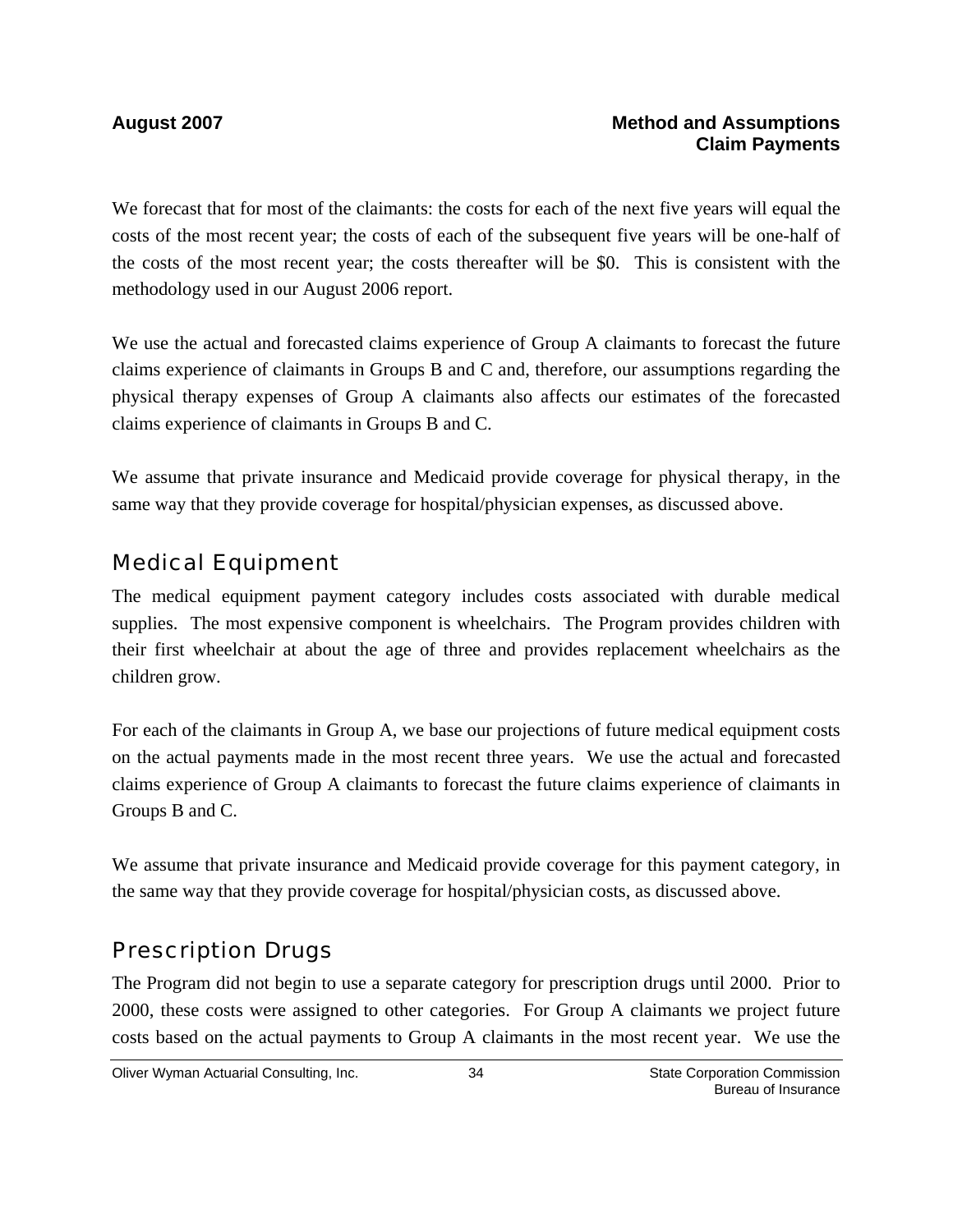actual and forecasted claims experience of Group A claimants to forecast the future claims experience of claimants in Groups B and C.

We assume that private insurance will provide coverage for this payment category in the same way as discussed above for hospital/physician costs. Based on claims histories for claimants who have Medicaid, however, we generally assume that Medicaid will cover 100 percent of costs in this category. We have been told by management of the Program that not all drugs are covered by Medicaid, and the Program's records indicate that the Fund has made insignificant payments for prescription drugs for two Group A claimants who have Medicaid. We forecast that these payments will continue.

### Legal

Legal costs are incurred, by both the Program and the claimants, during the application process.

We assume that claimants in Groups A and B will not have any additional legal costs. For Group C, we forecast legal costs equal to the average legal costs for Group A.

Neither private insurance nor Medicaid provides coverage for legal costs.

### **Insurance**

The Program pays for automobile insurance for the vans, up to \$500 per year; this is equal to the amount paid in our August 2006 report. In addition, there are several claimants for whom the Program pays the premiums for private health insurance. We understand that the Program encourages families to purchase health insurance if they are otherwise uninsured, and the Program will pay the premium if necessary.

For each of the claimants in Group A, we project future automobile insurance costs at \$500 per year for each claimant who has, or is projected to have, a van. For the Group A claimants for whom the Program is paying for private health insurance, we forecast the future annual cost to be equal to the actual cost paid by the Program in 2006.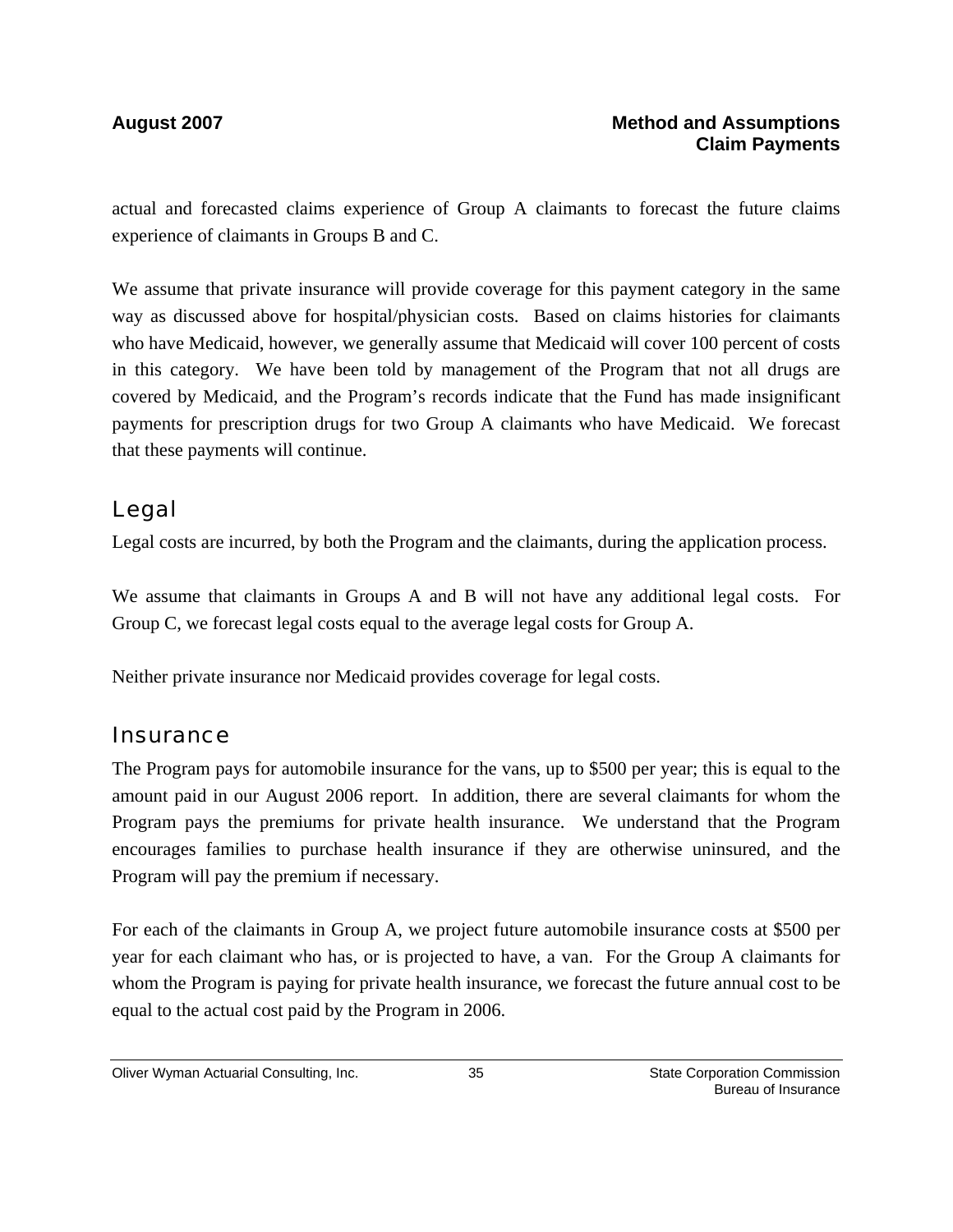Neither private insurance nor Medicaid provides coverage for these costs.

### Medical Review/Intake

The medical review/intake category of payment includes costs that are paid by the Program during the claimant's application process.

The Program recently established this category of payment. However, as mentioned in our August 2006 report, we understand that the costs per claimant have generally increased in recent years as the admission process has become more involved. For example, three or four medical opinions are now generally required, rather than only one.

We forecast \$0 of future costs in this category for Group A and Group B claimants. For Group C claimants, we estimate the future costs based on the actual average costs for Group B claimants.

Neither private insurance nor Medicaid provides coverage for these costs.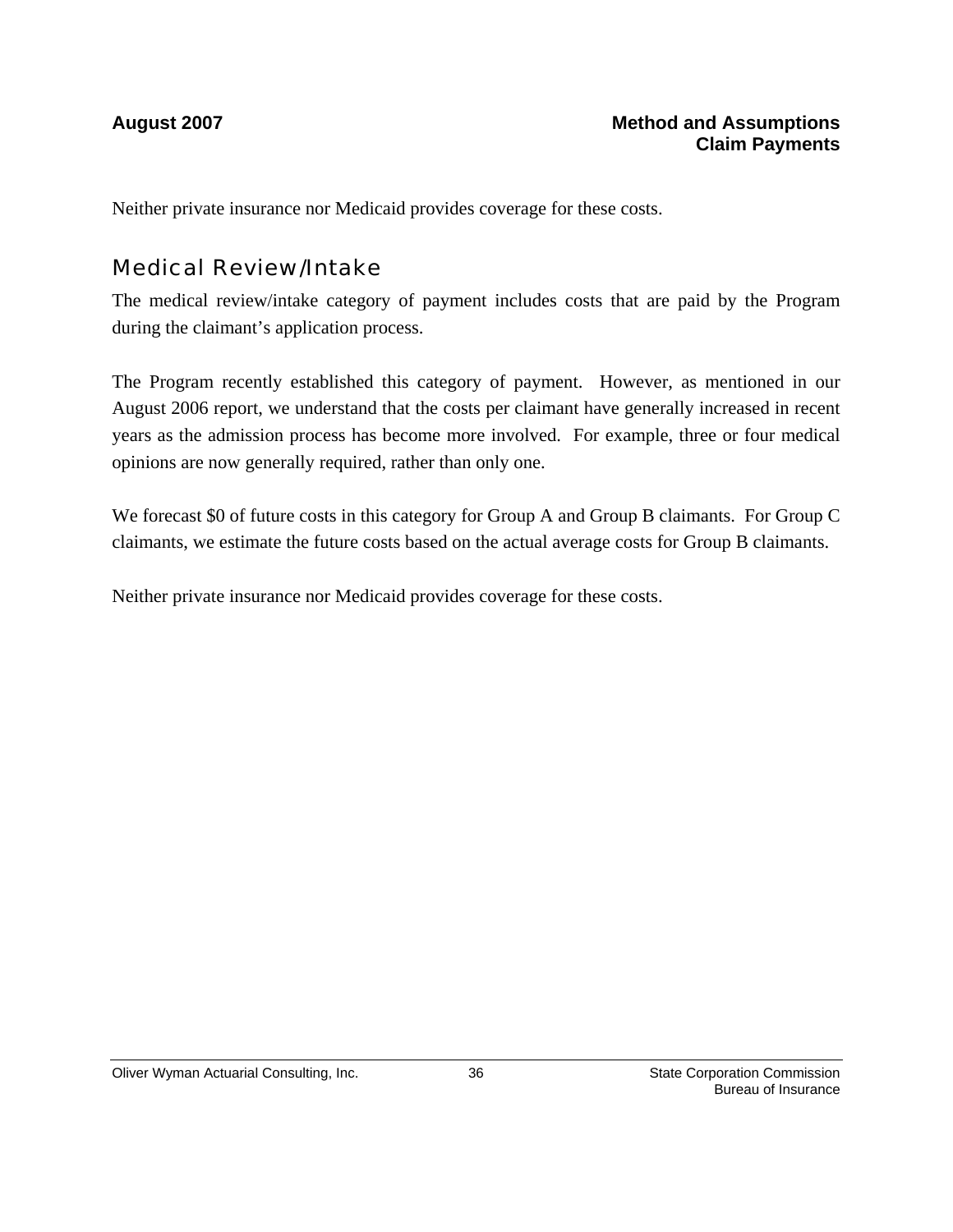# Other Assumptions

### Inflation

For each of the payment categories discussed above, we estimate the annual inflation rate that will apply to future annual costs. We base these inflation rates on consumer price indexes published by the Bureau of Labor Statistics, including the "Consumer Price Index; All Urban Consumers; All Items," which we refer to as the "general inflation index." Our assumptions are shown in Table 8.

**Table 8**

| <b>Expense Item</b>       | Annual<br><b>Inflation</b><br>Rate<br>(Percent) | <b>Incremental</b><br><b>Difference</b><br>from General<br><b>Inflation</b> | <b>CPI Urban Index For:</b>                         |
|---------------------------|-------------------------------------------------|-----------------------------------------------------------------------------|-----------------------------------------------------|
| (1)                       | (2)                                             | (3)                                                                         | (4)                                                 |
| General Inflation         | 3.33                                            | 0.00                                                                        | All Items (1913-2006)                               |
| Incidental                | 3.33                                            | 0.00                                                                        | All Items (1913-2006)                               |
| Hospital/Physician        | 5.16                                            | 1.83                                                                        | Medical Care Services (1991-2006)                   |
| Nursing                   | 4.42                                            | 1.09                                                                        | Professional Services (1991-2006)                   |
| <b>Physical Therapy</b>   | 4.42                                            | 1.09                                                                        | Professional Services (1991-2006)                   |
| Medical Equipment         | 4.78                                            | 1.45                                                                        | Prescription Drugs and Medical Supplies (1991-2006) |
| Vans                      | 0.76                                            | $-2.57$                                                                     | New and Used Motor Vehicles (1993-2006)             |
| Housing                   | 3.57                                            | 0.24                                                                        | Housing (1991-2006)                                 |
| Legal                     | 5.36                                            | 2.03                                                                        | Legal Services (1991-2006)                          |
| Medical Review/Intake     | 3.33                                            | 0.00                                                                        | All Items (1913-2006)                               |
| Insurance                 | 3.33                                            | 0.00                                                                        | All Items (1913-2006)                               |
| <b>Prescription Drugs</b> | 4.78                                            | 1.45                                                                        | Prescription Drugs and Medical Supplies (1991-2006) |
| Lost Wages                | 3.33                                            | 0.00                                                                        | All Items (1913-2006)                               |

For each specific consumer price index and for the general inflation, Table 8 shows the annual rate of inflation that we forecast and the incremental difference between this assumed inflation rate and the inflation rate we forecast for the general inflation. For example, as shown in Column 2, we forecast that the annual inflation rate for nursing costs will be 4.42 percent, and this amount exceeds our forecast of the General Inflation rate by 1.09 percentage points (4.42 –  $3.33 = 1.09$ ) as shown in Column 3. In addition, the table identifies the specific cost index upon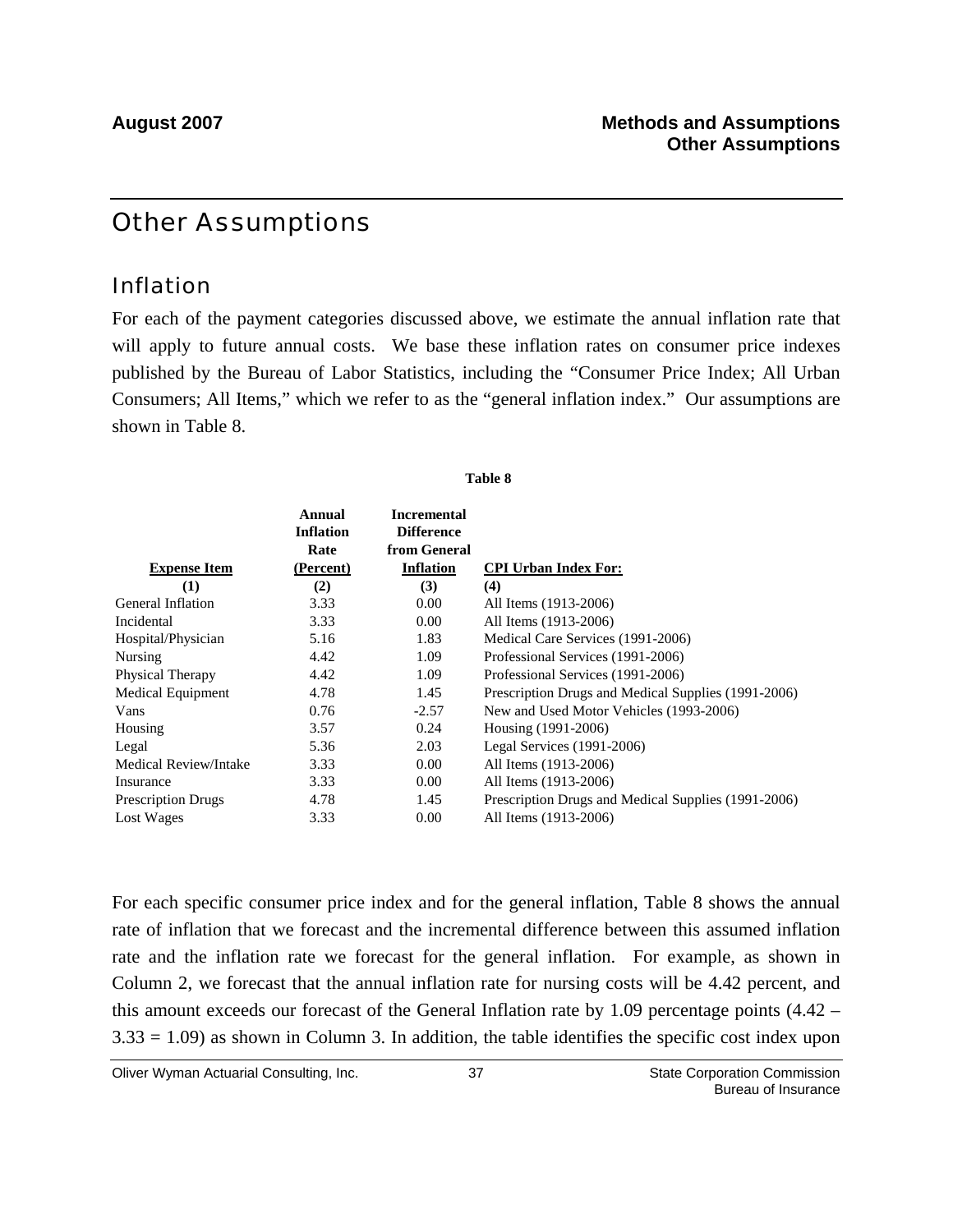which we base our estimate. The index labeled Professional Services is actually a subset of Medical Care Services.

As shown in Column 4 of Table 8, we have information on the general inflation from 1913, but we only have information on the other cost indexes for shorter periods, such as from 1991 or 1993. Therefore, we first compare each cost index to the general inflation index, for a comparable time period, in order to estimate the difference between the change in that cost index and the change in the general inflation index. We then estimate the long-term rate of general inflation based on data from 1913 through 2006, and estimate the long-term rate of change for the individual indexes based on the assumed difference between that index and the index for general inflation. For example, based on data from 1991 through 2006, we estimate that the increase in costs for nursing is equal to the increase in the general inflation rate, plus 1.09 percentage points. We estimate that the long-term rate of general inflation is 3.33 percent and, therefore, we estimate that the long-term increase in nursing costs will be  $4.42$  percent  $(1.09 +$  $3.33 = 4.42$ .

The rates of inflation that we select reflect only changes in the unit costs of goods and services and are not intended to include provision for changes in the utilization of the Program's benefits and services. Our assumptions regarding changes in utilization are discussed later in this report.

### Interest Rate

After forecasting the future costs, using the payment assumptions and inflation rates discussed above, we discount the future costs to a present value. This requires that we assume a specific interest rate for discounting purposes. We forecast an annual rate of return of 6.54 percent, which we use for discounting purposes.

In our August 2006 study, we assumed a 6.56 percent rate of return. In that study, we based this interest rate assumption primarily on the expected rate of return on invested assets, as stated by SunTrust, the Fund's investment manager.

#### Oliver Wyman Actuarial Consulting, Inc.  $\qquad \qquad$  38 State Corporation Commission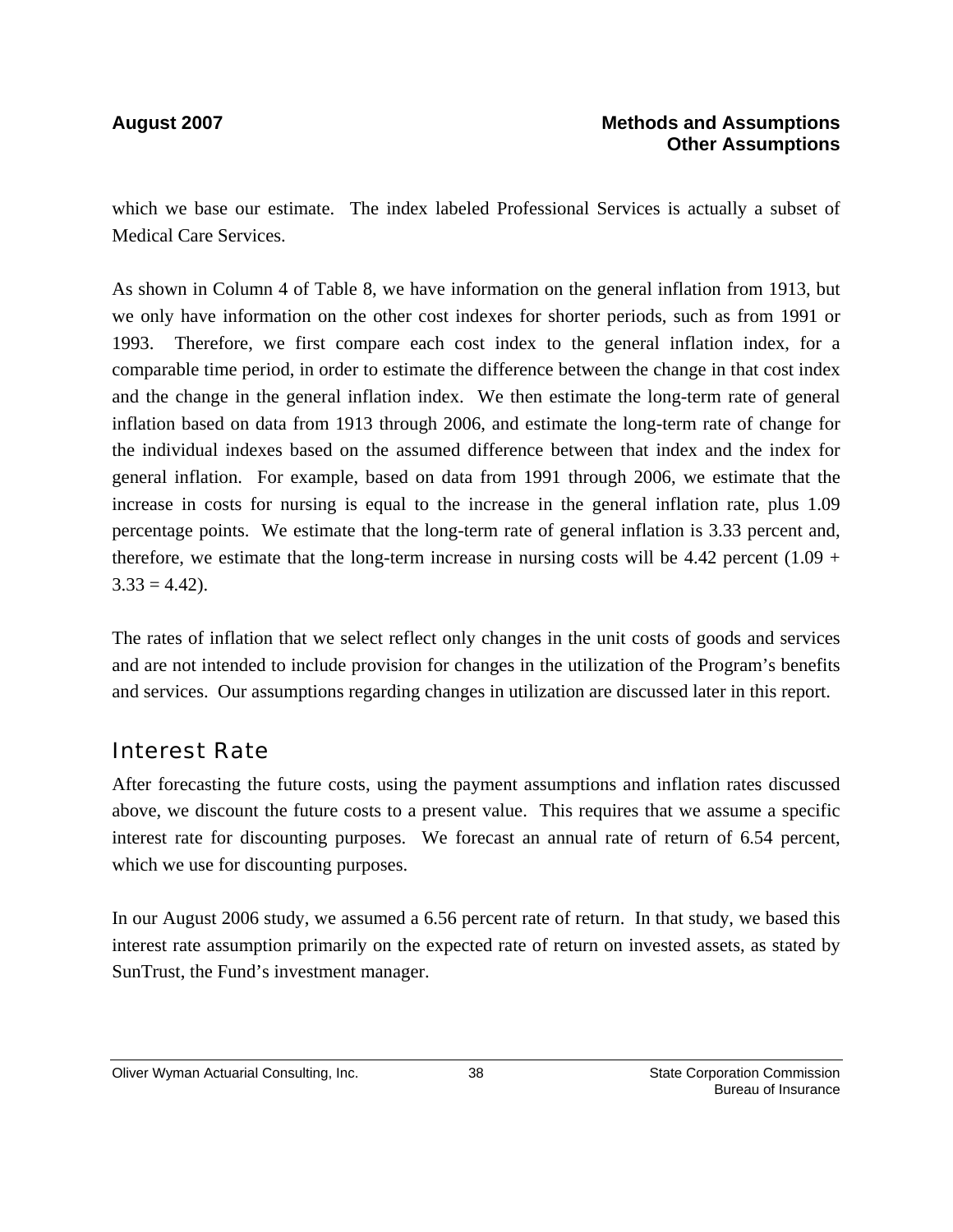#### **August 2007 Methods and Assumptions Other Assumptions**

In August 2005, the Fund changed investment advisors, from Merrill Lynch to SunTrust. Management of the Fund has provided its Investment Policy Statement, dated March 1, 2005, in which the Fund indicates that its investment goal "targets a total annual return of 6.8 percent." In forecasting a projected rate of return for the Fund's assets, we have continued to select a differential of 3.50 percentage points above our forecast of general inflation, resulting in a projected rate of return of 6.83 percent for the invested assets. Based on our conversations with the Fund, we understand this forecasted rate of return to be consistent with the Fund's investment strategy as outlined in its current Investment Policy Statement, dated March 1, 2005.

Consistent with our August 2006 report we do not inflate the value of the trust houses. This is according to Generally Accepted Accounting Procedures (GAAP) that specifies that the value of the trust house is the *lesser* of the cost of the house or the market value of the house. We have not been provided with the market value of the trust houses and, to the extent that the market value of the trust houses is greater than the cost, our estimates of the value of this asset will be conservative. However, given the magnitude of this class of asset relative to the total assets of the Fund, it is our opinion that the difference will not be material.

The value of the trust houses, \$5,110,121 as provided by management of the Program is slightly lower (about \$32,000 lower) than the value used in our August 2006 report. This difference is not material.

# **Mortality**

For this report, we revised the mortality (life expectancy) table that we used in our 2006 report. In the discussion that follows, we review four mortality tables:

- The 1999 Table, which is the table that we introduced at the time of our 1999 study.
- The "Blended Table," which we calculated as one step in our approach to a new 2006 table.
- The 2006 Table, which is the table that we used in our 2006 study (and which evolved from a series of mortality tables used each year from 2001 through 2005).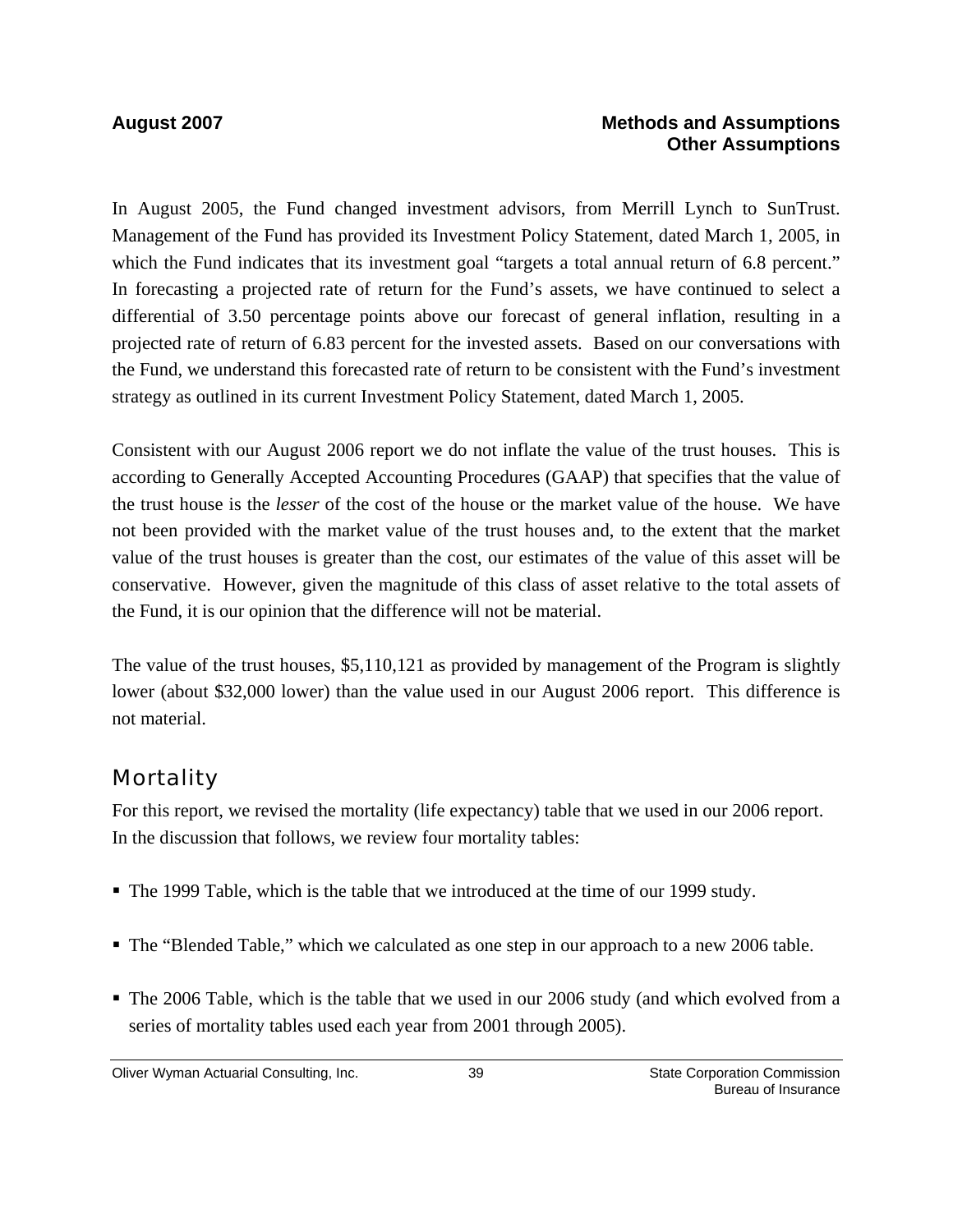The 2007 Table, which is the table that we are introducing in this study.

#### 1999 Table

At the time of our 1999 report, we revised the table that had been in use for previous reports. That prior table was based on the assumption that the mortality rate of claimants in the Program would be double the mortality rate of children with cystic fibrosis, and would be slightly more than double during the first year of life. That prior table had originally been based on the expectation that claimants in the Program would have a very short life expectancy.

At the time of our 1999 report, we observed that the actual number of claimant deaths was less than what we would have expected based on the mortality table previously used, and we revised the table for that report so that it was identical to the underlying cystic fibrosis mortality table.

This table has an underlying average life expectancy of 17.5 years from birth, and an average life expectancy of 19.5 years for a child that attains the age of three. (Because claimants generally neither apply to, nor are admitted by, the Program until after the age of three or four, it is useful to show the life expectancy for children that have reached the age of three in addition to the life expectancy at birth.)

#### Blended Table

The Blended Table represents a combination of the 1999 Table and the 1998 U.S. Life Table, which is a mortality table for the population at-large. The blended table was created based on the following assumptions:

- The 1999 table is appropriate for use through age 15.
- Beyond age 15, the mortality of the claimants will gradually approach the standard mortality, merging with the standard mortality at age 85.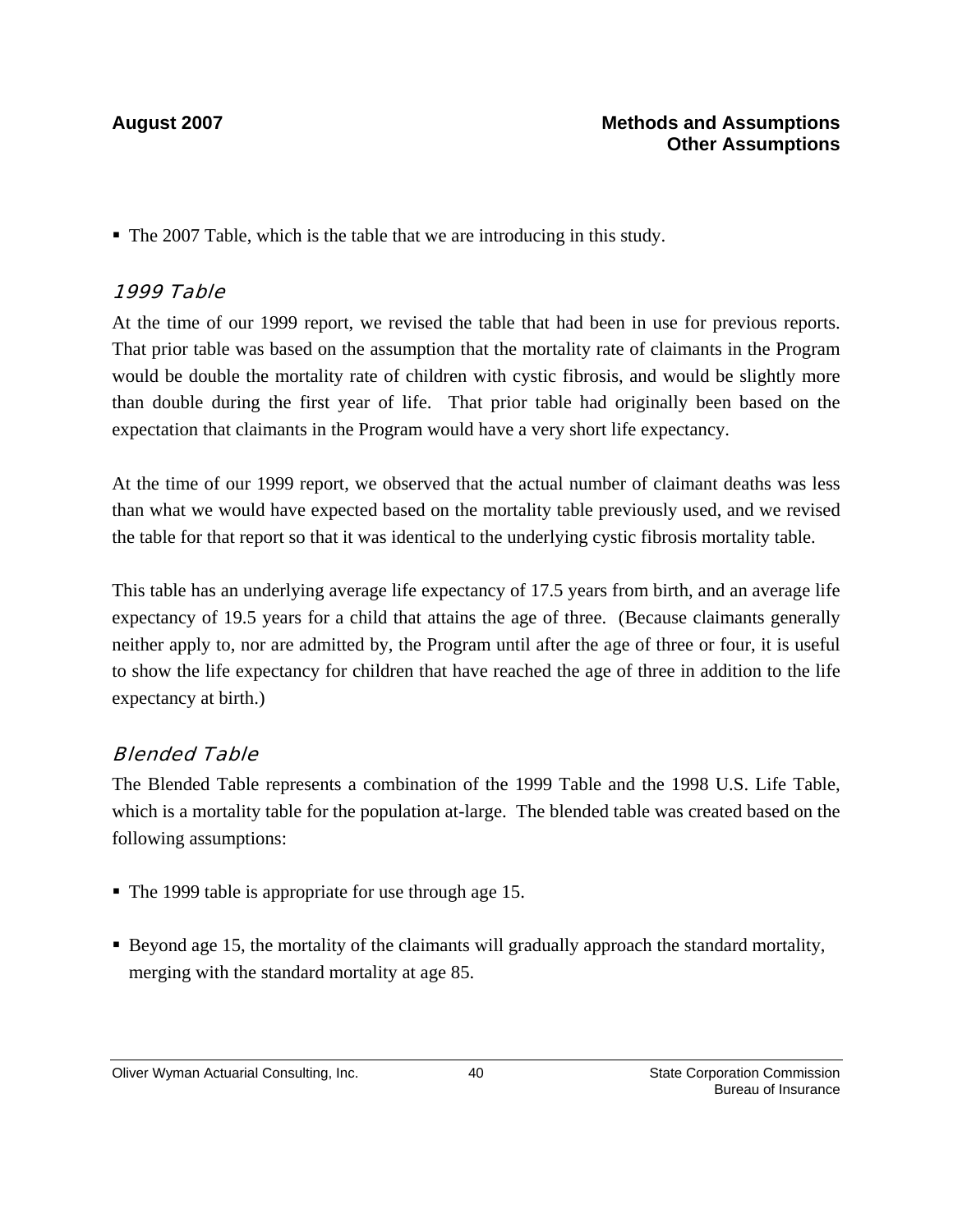The logic underlying the Blended Table is that the claimants will have relatively high mortality during the first 15 years of life. The longer the claimants live, however, the more their future mortality will mirror the mortality of the standard population.

We developed the Blended Table in 2001, based on information contained in "Life Expectancy of Adults with Cerebral Palsy" by Strauss and others which appeared in *Developmental Medicine & Child Neurology, 1998.* In this study, the authors make use of a large database covering the developmentally disabled in California. This study suggests that the mortality of a population with cerebral palsy, which is a non-progressive disease, will gradually approach the standard mortality as the population ages. Virtually all of the claimants in the Program have cerebral palsy. Therefore, there is reason to believe that the Blended Table may be appropriate.

This table has an underlying average life expectancy of 22.1 years, from birth, and an average life expectancy of 24.7 years for a child who has attained the age of three.

#### 2006 Table

In 2001 we began to move toward the Blended Table:

- The 2001 Table was an 80/20 weighting of the 1999 Table and the Blended Table
- The 2002 Table was a 70/30 weighting of the 1999 Table and the Blended Table
- The 2003 Table was a 60/40 weighting of the 1999 Table and the Blended Table
- The 2004 Table was a 50/50 weighting of the 1999 Table and the Blended Table
- The 2005 Table was equal to 85 percent of the mortality in the 1999 Table for ages 0 through 15 and a 40/60 weighting of the 1999 Table and the Blended Table for ages greater than 15.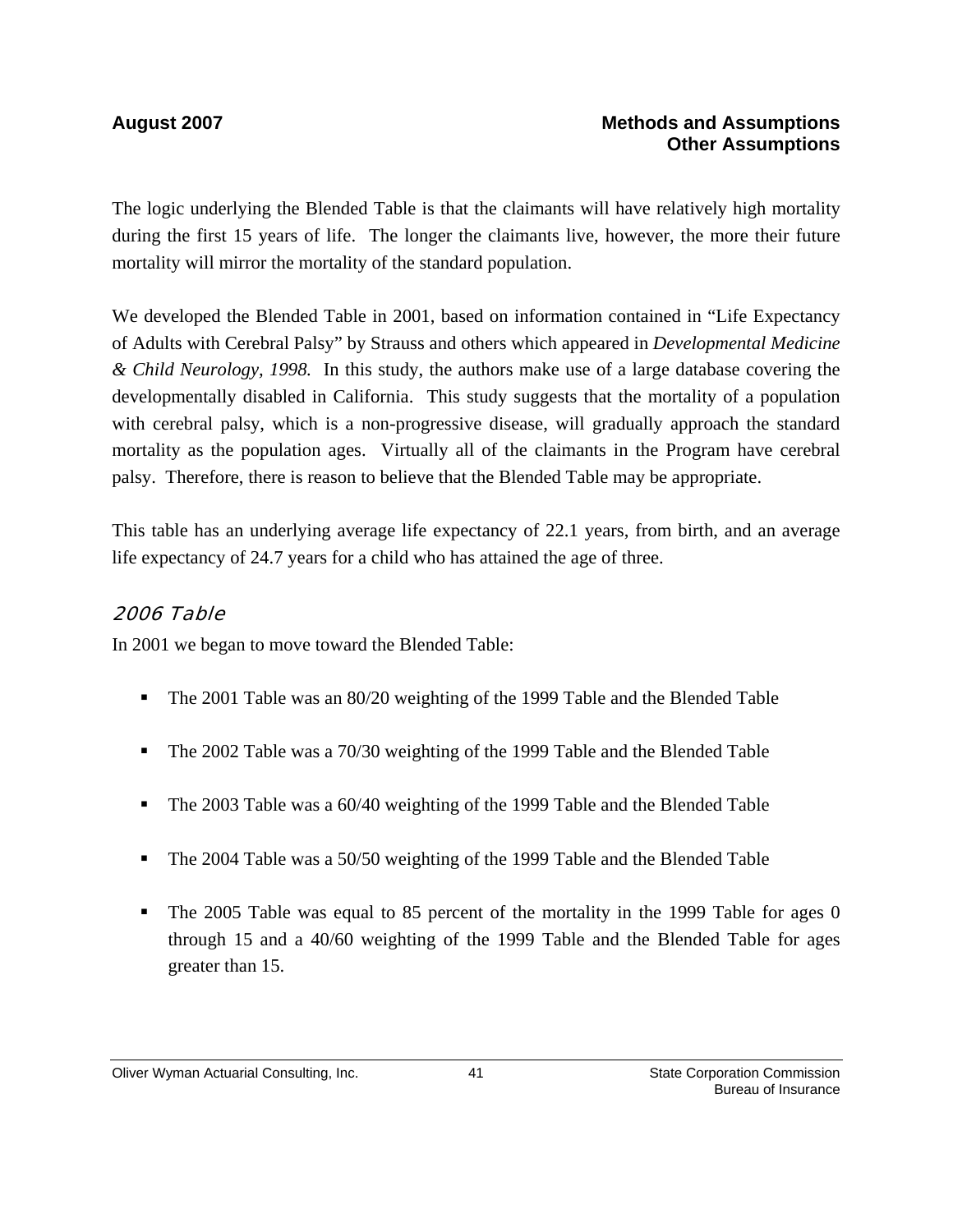The 2006 Table was equal to 80 percent of the mortality in the 1999 Table for ages 0 through 15 and a 30/70 weighting of the 1999 Table and the Blended Table for ages greater than 15.

The 2006 table had an underlying average life expectancy of 22.3 years, from birth, and an average life expectancy of 24.4 years for a child who has attained the age of three.

#### 2007 Table

In our 2007 study, we have revised the mortality table for all years. We have set mortality equal to 75% of the mortality in the Blended Table for ages 0 through 15 and equal to a 20/80 weighting of the 1999 Mortality Table and the Blended Table for ages greater than 15. The shift from a 30/70 weighting (reflected in our 2006 report) to a 20/80 weighting of these two mortality tables for years 15 and older is consistent with our approach in prior studies.

For ages 0 through 15, the change from 80% of the mortality in the Blended Table to 75% is based on our evaluation of the actual mortality of the claimants in the Program (15 deaths among those who were living when admitted to the Program), as compared to the number of deaths predicted by the Blended Table (26.4 deaths). In other words, the claimants in the Program have had a more favorable mortality than had been expected, and consequently we have decreased our estimate of the mortality.

We have considered the fact that both the Census Bureau and Society of Actuaries frequently produce new mortality tables. In our opinion, for the purpose of estimating the liabilities of the Birth Injury Fund, it is not necessary for us to adopt these new tables as they become available. Instead, in our opinion, the appropriate approach is to (a) continue to ensure that the mortality table is reasonably consistent with the Program's actual experience at the younger ages (for which the Program has data), and (b) continue to use expected experience for the higher ages (grading to published standard mortality, as suggested by the study by Strauss and others cited on page 41).

This table has an underlying average life expectancy of 23.4 years, from birth, and an average life expectancy of 25.4 years for a child who has attained the age of three.

Oliver Wyman Actuarial Consulting, Inc. 42 42 State Corporation Commission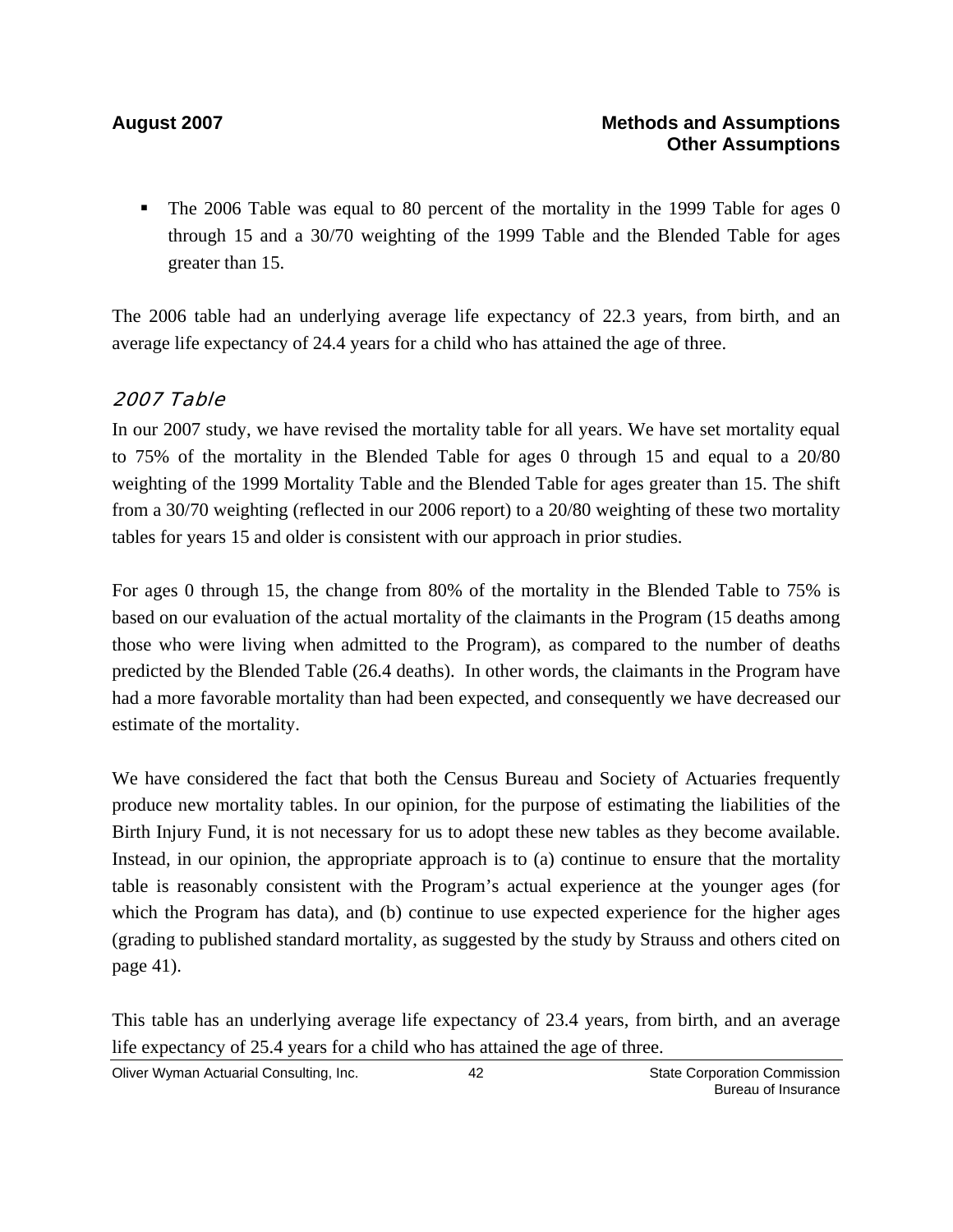#### HMOs versus non-HMOs

We are unable to obtain exact information on the coverage provided by the claimants' underlying insurance because the Program does not maintain that information. However, we have been informed that all claimants except one are currently insured. For each claimant we determined whether they (a) have private insurance, or (b) receive Medicaid.

For those claimants who have private insurance, we cannot determine if they have group insurance or individual insurance, or if their insurance coverage is through an HMO or one of the various types of non-HMO programs. We assume that 15.6 percent of the insurance policies are HMOs, based on the three year average penetration ratio for all health insurance policies in Virginia as reported by Kaiser Family Foundation (http://www.statehealthfacts.kff.org/). For the most recent available three years, this source has shown the following penetration ratios for HMOs: 2003, 15.6%; 2004, 17.3%; 2005, 13.9%. Because of the variability of these figures, from one year to the next, we have elected to select the average of the last three years rather than the figure for the most recent year, as we have done in prior studies.

We assume that each type of insurance coverage provides coverage for 80 percent of allowable costs, which reduces to 75 percent of actual costs for hospital/physicians, physical therapy, medical equipment, and prescription drugs. These assumptions (80 percent of allowable costs and 75 percent of actual costs) are based on general knowledge of the insurance industry.

Further, we assume that each non-HMO insurance policy provides a lifetime maximum benefit of \$1 million, and that there is no lifetime limit on an HMO insurance policy.

### Number of Group C Claims

The number of claimants in Group C, which represents our estimate of the number of claimants born on or before December 31, 2006 who were not yet admitted to the Program as of December 31, 2006, has a significant effect on our estimates of the total future claim payments. We estimate that there are 45 Group C claimants as of December 31, 2006. Our estimate is based on a review of how long it takes for claimants to be admitted to the Program.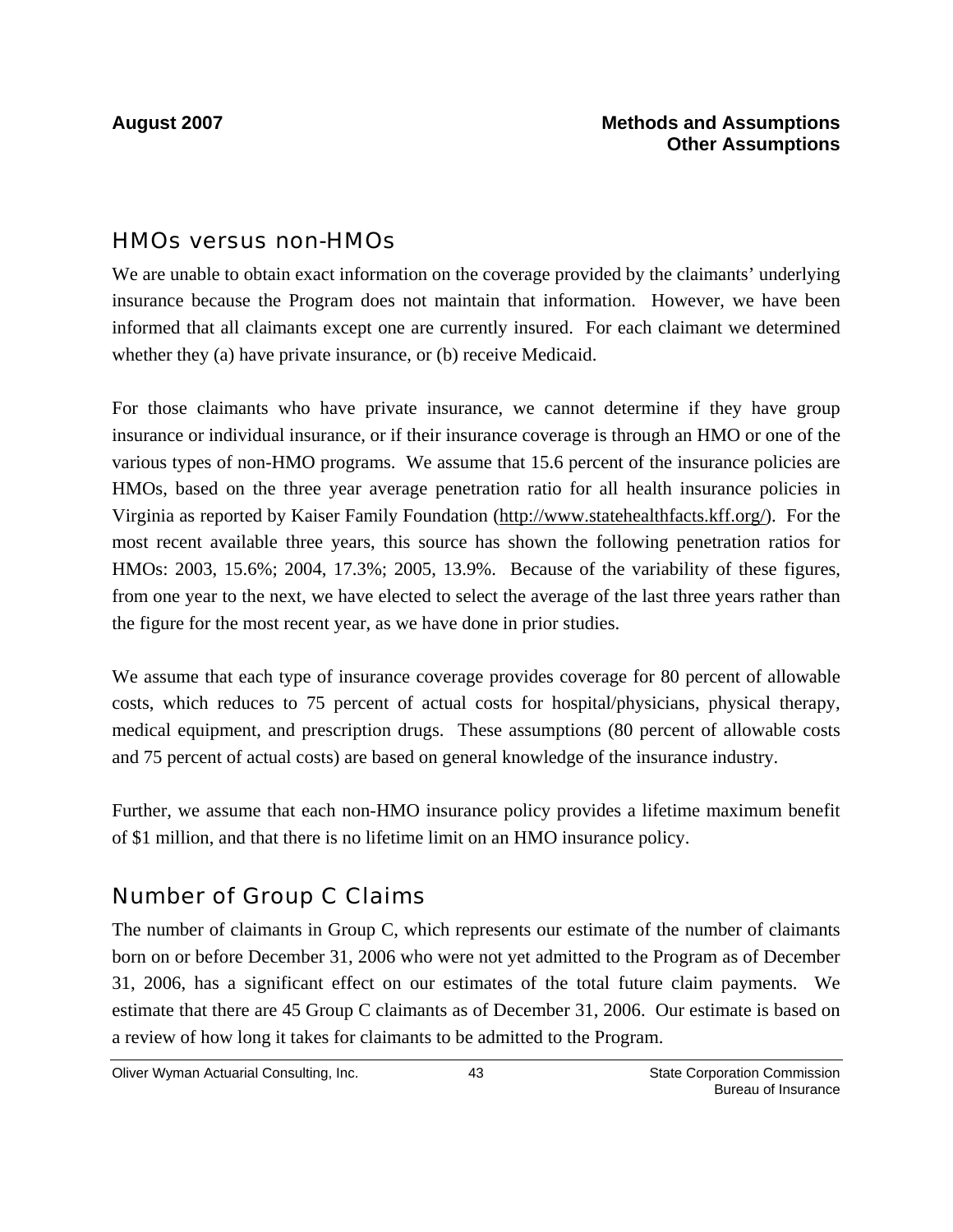### Group C Average Values

We estimate that Group C claimants have an average lifetime cost of \$2.2 million (at 2006 cost levels).

For most of the payment items, we estimate the future lifetime cost of a Group C claimant based on the average expected lifetime costs for Group A claimants. The only exceptions are as follows:

- Housing We estimate these costs to be  $$128,718$  at 2006 cost levels.
- Lost Wages We estimate these costs to be \$20,725 per year at 2006 cost levels, beginning at age 18.
- $\blacksquare$  Medical Review/Intake We estimate these costs to be equal to the actual average costs of Group B claimants.

Legal Reviews – We assume that five percent of the Group C claimants will be deceased when they are accepted into the Program, and for these claimants we have assumed that their future costs will be \$20,000 of legal fees (as discussed in the section labeled Claimants Who Are Deceased at the Time of Acceptance below).

### Claimants Who Are Deceased at the Time of Acceptance

As of December 31, 2006, among the 32 Group B claimants (those claimants who have been in the Program for less than three years) there were four claimants who had been deceased at the time that they were accepted to the Program. Among the 87 Group A claimants (those claimants who have been in the Program for at least three years) there were three claimants who had been deceased at the time of acceptance into the Program.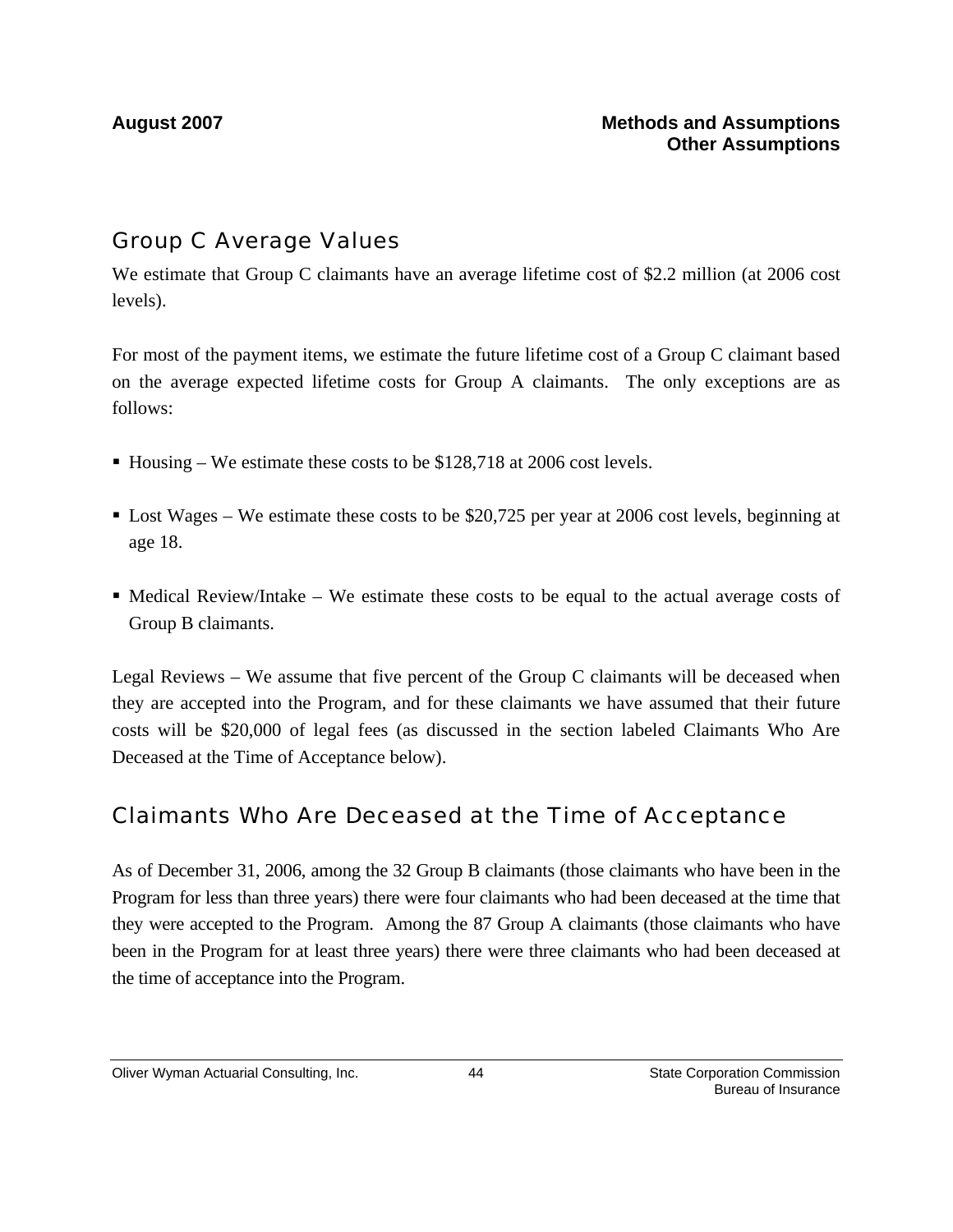Generally, we forecast that the mortality experience of Group B claimants and Group C claimants (those claimants who are eligible for the Program but have not yet been admitted) will be consistent with the mortality of the Group A claimants. Further, when we evaluate the actual mortality experience of the Program, we base the evaluation solely on those claimants who were living at the time that they were accepted. Because the Group B claimants include a relatively large proportion of claimants who were deceased at the time that they were accepted into the Program, we adjusted our calculations of future costs as explained below.

- We calculated the average lifetime benefits of Group A claimants excluding the three Group A claimants who were deceased when accepted into the Program.
- We forecast that the average lifetime benefits of Group A claimants, as calculated as described above, would apply to those 28 Group B claimants who were living at the time that they were accepted into the Program.
- We forecast that the Program would not have any future expenses associated with the four Group B claimants who were deceased at the time that they were admitted to the Program.
- We forecast that five percent of Group C claimants would be deceased at the time that they are admitted to the Program. The forecast of five percent is based on the fact that seven, or 5.9 percent, of the 119 admitted claimants as of December 31, 2006 were deceased at the time of their acceptance into the Program.
- We forecast that these deceased claimants will each have lifetime costs of \$20,000, and that these costs will be in the category of legal expense. The estimated cost of \$20,000 compares to the actual average cost of \$11,000 for claimants who were deceased at the time of their acceptance into the Program. The estimate of \$20,000 may be somewhat conservative (high) compared to the historical average value, but in our opinion this is reasonable and allows for the fact that one or more of the seven claimants in this category could submit a request for the reimbursement of other expenses. We forecast that all of the expenses will be legal expenses, because virtually all of the historical expenses for these claimants have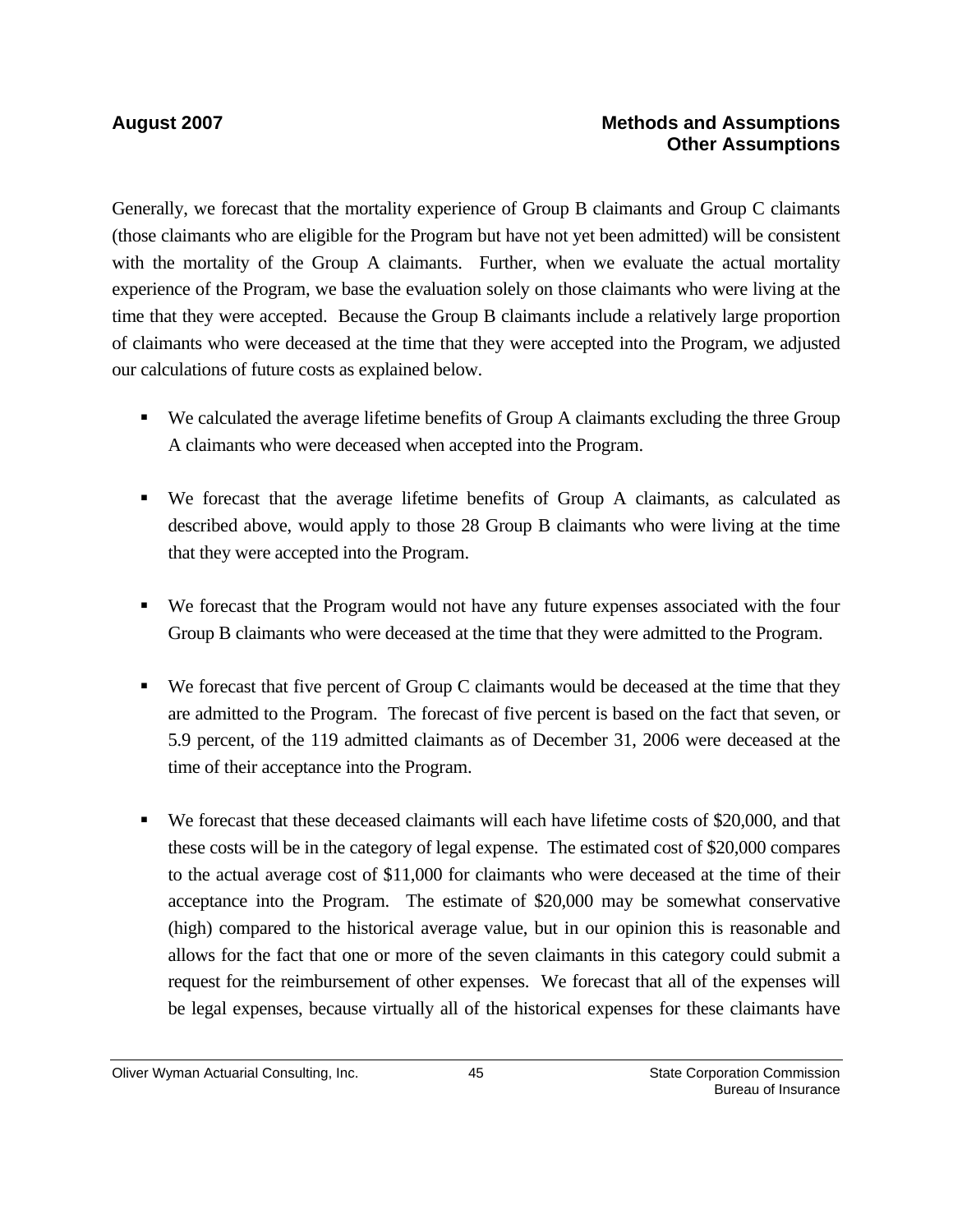been legal expenses; however, changing the expense category that is forecast for these costs is not material.

We have considered the relationship between these claimants, who are deceased at the time of acceptance into the Program, and those claimants who are eligible for awards of up to \$100,000:

- none of the existing seven claimants who were deceased at the time of acceptance into the Program are eligible for the award of up to \$100,000, because they were born before July 1, 2003 whereas the legislation that introduced these awards requires a birth date of July 1, 2003 or subsequent;
- for future claimants who are deceased at the time of acceptance, and were born on or after July 1, 2003, we expect that some will have lived longer than 180 days and will therefore be ineligible for the award of up to \$100,000 (of the seven existing claimants in this category, two lived longer than 180 days);
- for future claimants who are deceased at the time of acceptance, and who are also eligible for the award of up to \$100,000, we assume that some will receive this award and we have provided for this, in our forecast, through the assumption that there will be a number of \$100,000 awards.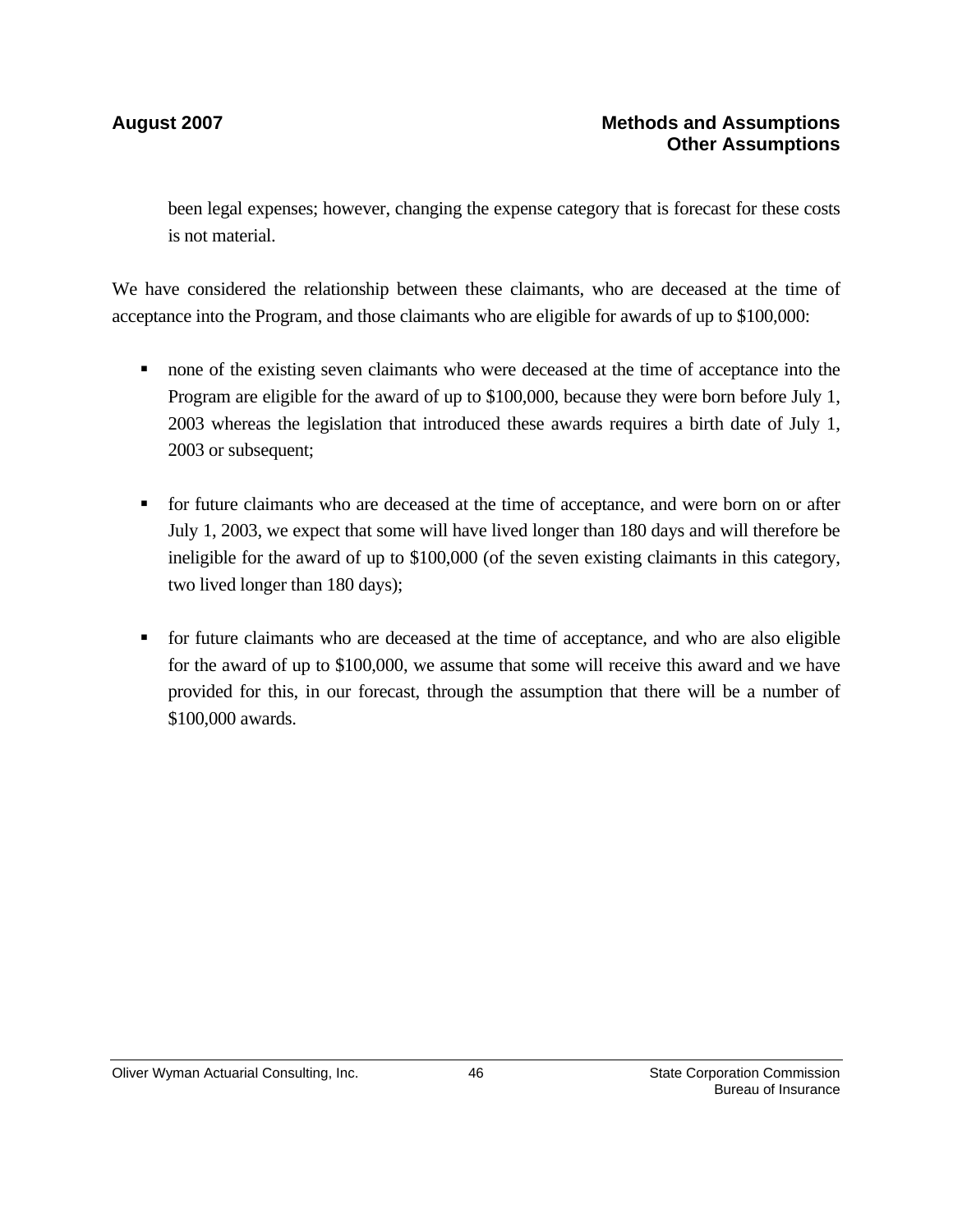### Future Claim Administration Expenses

As shown in Table 1, we estimate \$14.5 million as the present value of future claim administration expenses, for costs associated with the estimated 164 claimants as of December 31, 2006.

- In general, claim administration expenses have increased this year over those estimated last year. Last year, management of the Program estimated that the Program's total annual administrative expenses would be approximately \$900,000 of which approximately \$720,000 (80 percent) would be for claims administration. This year, management of the Program estimates that the Program's future annual administrative expenses will be approximately \$943,000 of which approximately \$754,000 (80 percent) will be claimrelated.
- We have increased the estimate for future claims administration expense by \$1.6 million as compared to last year's forecast for 12/31/2006. This increase results from a refinement of our estimation process. For Group A and Group B claimants combined, we now compute this estimate more directly by multiplying the current claims administration expense per living claimant, adjusted for inflation and the life expectancy per admitted claimant, times the number of claimants. For Group C, we compute this estimate by multiplying the current claims administration expense per living Group A and Group B claimant, adjusted for inflation and the life expectancy for Group C claimants, times the number of Group C claimants.

### Changes in Utilization

A significant factor that underlies the future payments that will be made by the Program is the degree to which the Program's benefits and services will be utilized. Nursing is the major expense, and to a large degree the extent of nursing care is the choice of the claimant's family. Significant increases in the utilization of nursing would significantly impact our estimates.

We provide in our estimate some degree of continued increases in the utilization of Program benefits and services. For example, we use an annual minimum, per claimant, of \$34,480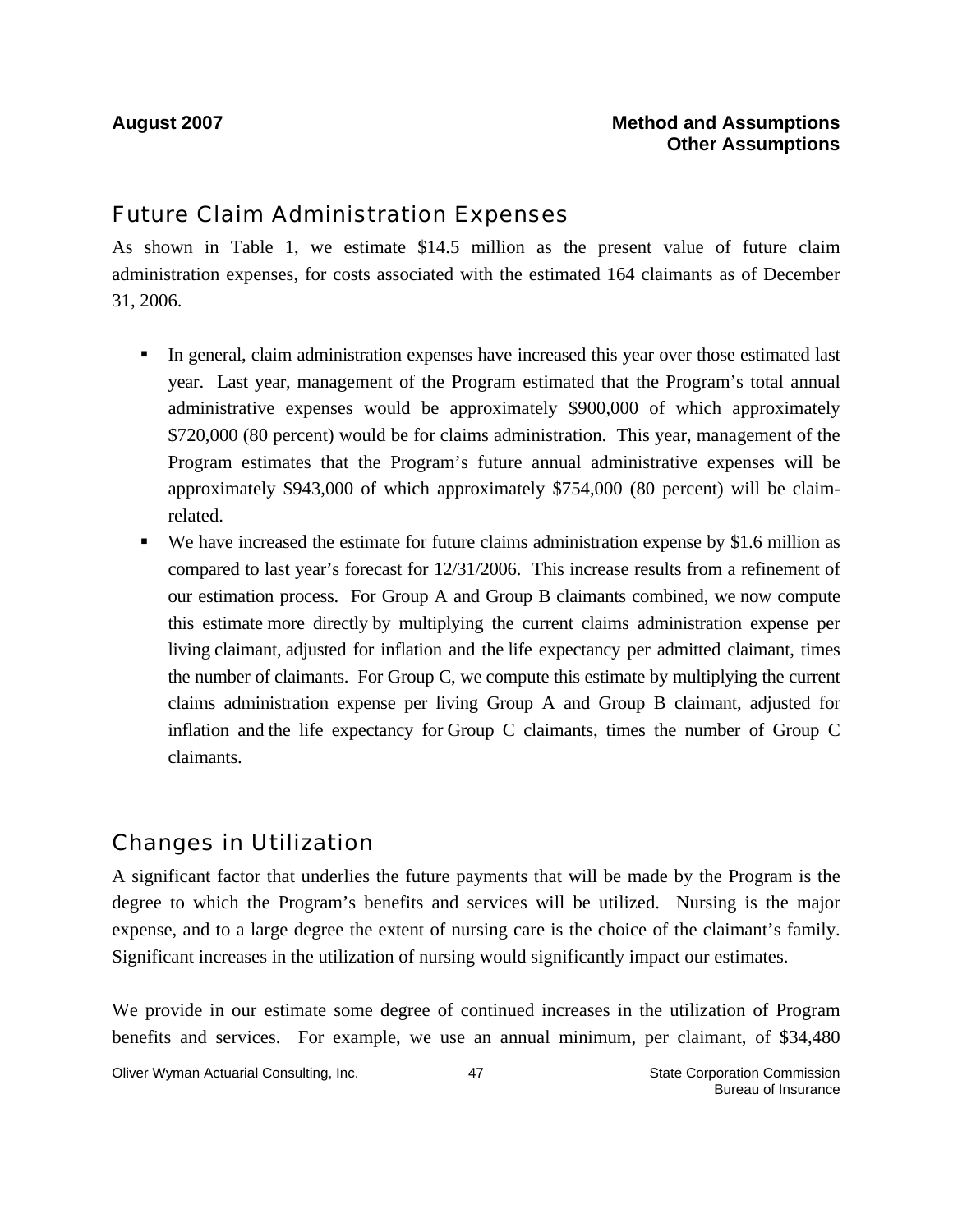for nursing costs and \$2,695 for hospital/physician costs in 2006 dollars. In addition, we assume that future nursing costs paid by the Program will increase at a rate of one percent per year due to increases in utilization of services and benefits. This one percentage point rate of increase is in addition to the provision for cost inflation discussed earlier.

### Assessment Income

In the "Methodology" section of this report, the subsection titled "Forecasts of Program's Financial Position Through 2009" beginning on page 54 explains the process that we follow to forecast the financial position of the Program as of the end of 2007, 2008, and 2009. Our assumptions regarding the future assessment income are important elements of these forecasts. These assumptions are discussed below.

The "Background" section of this report provides a narrative history of the assessments. Exhibit 3, in the Appendix, shows the history of the assessment income, by program year, from 1988 through 2007.

#### Participating Physicians and Hospitals

As shown on Exhibit 3, 2007 assessment income is about \$2,997,000 from participating physicians (the equivalent of 565.5 physicians participating for the full 12 months, each paying \$5,300) and about \$2,676,000 from participating hospitals (there are 31 participating hospitals, each paying \$50 per live birth subject to a maximum of \$180,000 per hospital).

For program year 2007, we selected the amounts of assessment income based on two factors, the amounts actually collected through June 30, 2007, and discussions with management of the Program. We recognize that actual 2007 assessment income may vary from our forecast, depending on how many new doctors and hospitals join the program during the last half of the year.

For program years 2008 and 2009, our baseline forecast is that the level of participation by physicians and hospitals will remain at the 2007 level. However, based upon the July 1, 2004 legislation, which became effective with the 2005 program year, assessment income will increase. Based on the assessment schedule shown on Exhibit 2 in the Appendix, we expect that

Oliver Wyman Actuarial Consulting, Inc.  $\begin{array}{ccc} 48 & 48 & \end{array}$  State Corporation Commission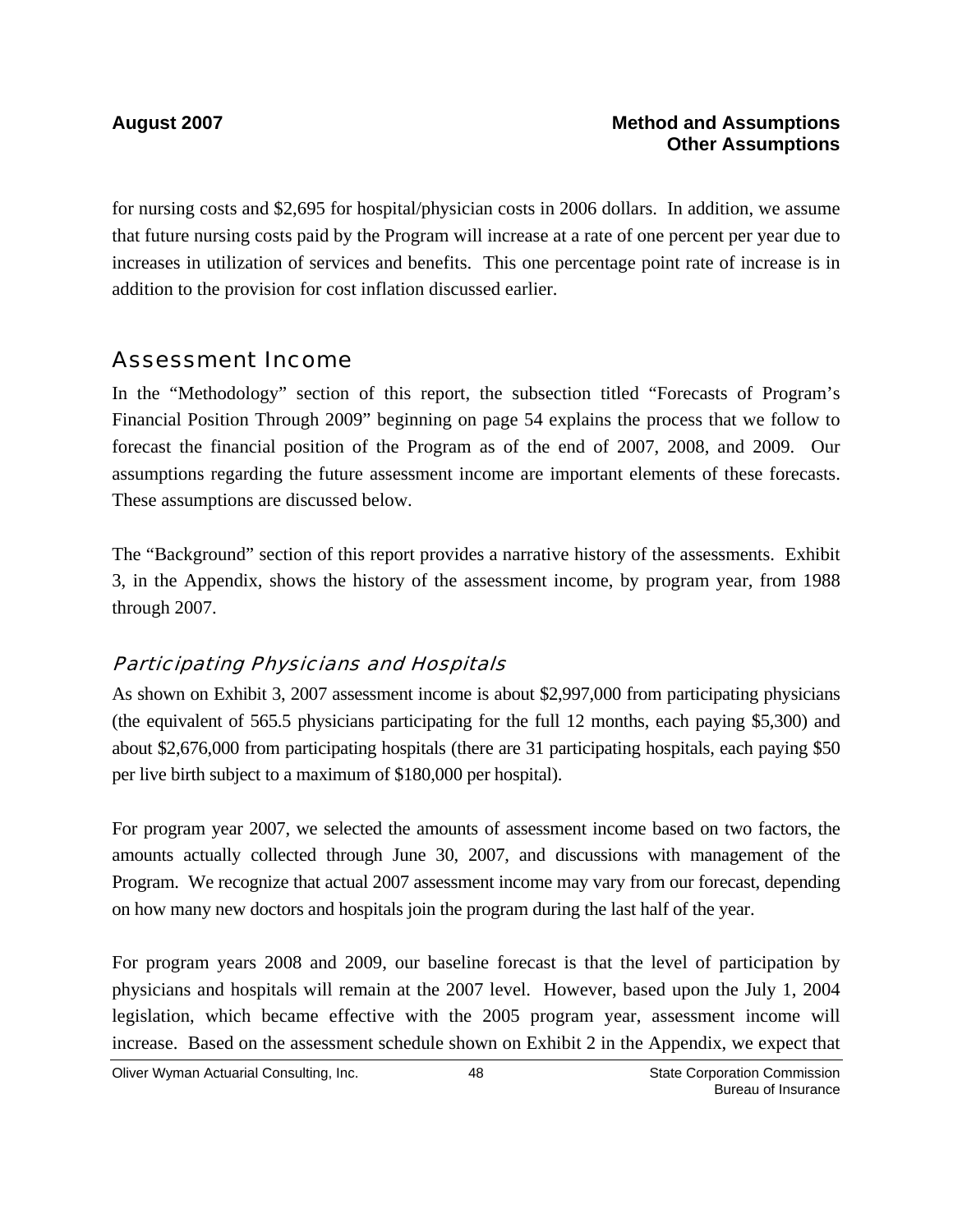assessment income for participating physicians will grow by \$60,000 per year, through 2009 (which is approximately the equivalent of 600 participating physicians each paying an additional \$100) and for hospitals, assessment income is expected to increase by \$29,250 in 2008 and by \$10,000 in 2009, due to the raising of the cap on assessments for each of these years.

#### Non-Participating Physicians

According to information supplied by the program as of June 30, 2007, we estimate that for program year 2007 the assessment income from non-participating physicians will be about \$3,835,000 (approximately 13,707 doctors, each paying \$280).

For program years 2008 and 2009, based upon the July 1, 2004 legislation, the assessment income from non-participating physicians is expected to increase by \$137,070 per year (that is, by an amount equal to the \$10 per year fee increase as shown on Exhibit 2 in the Appendix).

#### Liability Insurers

For program year 2007, the State Corporation Commission, Bureau of Insurance Commonwealth of Virginia has estimated that the assessment income from liability insurers is about \$12,701,764. This amount is equal to one-quarter of one percent of net direct liability premiums written in Virginia, the maximum permissible assessment.

For program year 2008, we forecast that the Program will continue to assess liability insurers at the rate of one-quarter of one percent of net direct liability premiums written in Virginia. Based upon the 2007 assessment value of \$12,701,764 and the insurance inflation rate of 3.33 percent per year, we forecast that this future assessment will be equal to about \$13,125,000 in 2008.

Similarly, for program year 2009, we estimate that the assessment income from liability insurers will be about \$13,561,000.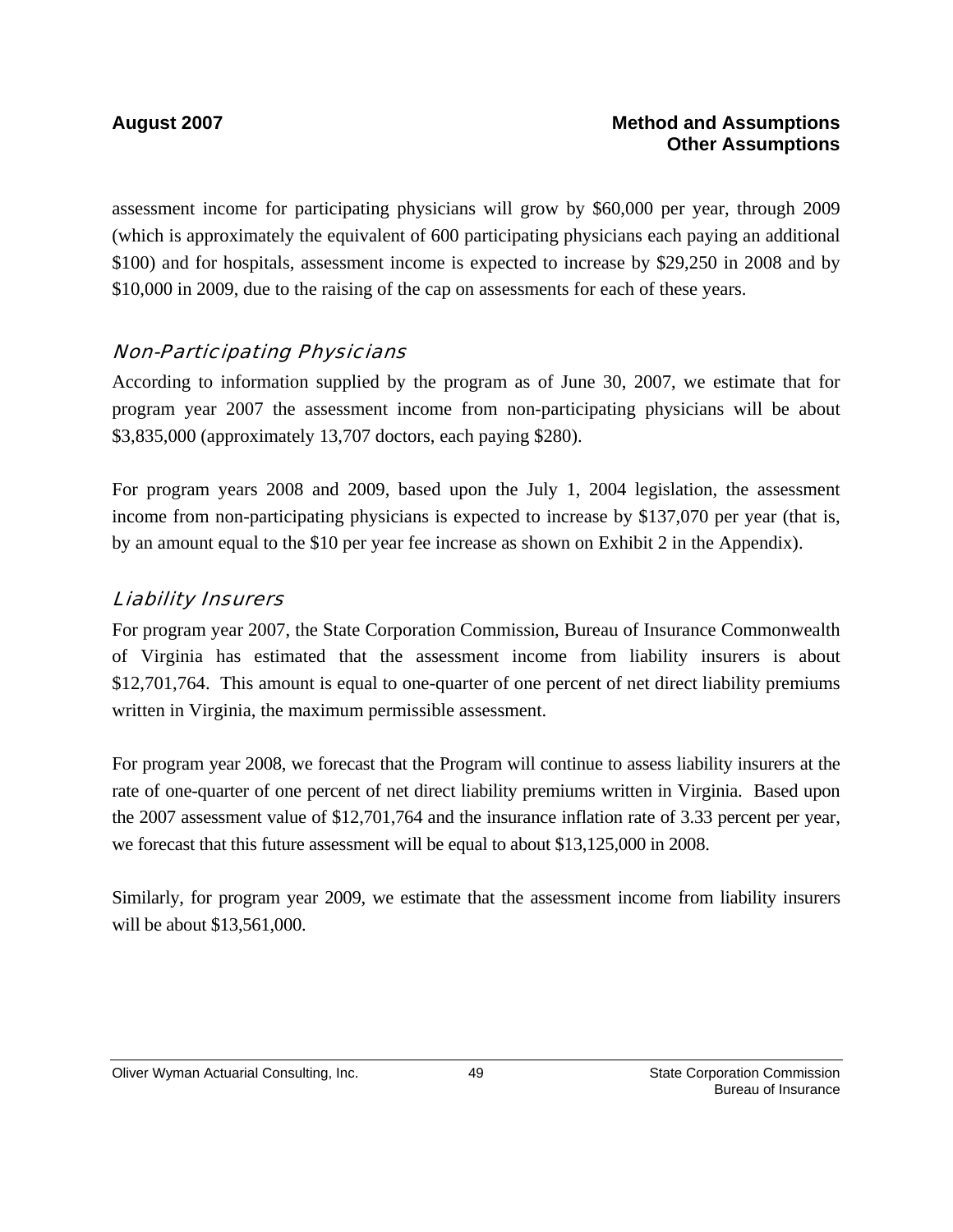# Methodology

The two prior subsections – Claim Payments and Other Assumptions – provide a fairly complete description of how we estimate the future payments. The purpose of this subsection is to provide some additional details.

### Number of Claimants

In this report we estimate the number of claimants based upon: the estimates made in our August 2006 report and the claims emergence during 2006.

In our August 2006 report, we estimated that there would be a total of 122 admitted claimants as of December 31, 2006. As of December 31, 2006 there were a total of 119 admitted claimants.

### Estimated Future Costs of Group A Claimants

The Program's database of payment information is "net," after the claimants have collected for any private insurance or Medicaid coverage that they may have. We assume that the non-HMO insurance contracts have lifetime maximum payments of \$1,000,000. Therefore, in order to project the future costs, we need to estimate when the underlying insurance policy will reach the maximum cap of \$1,000,000.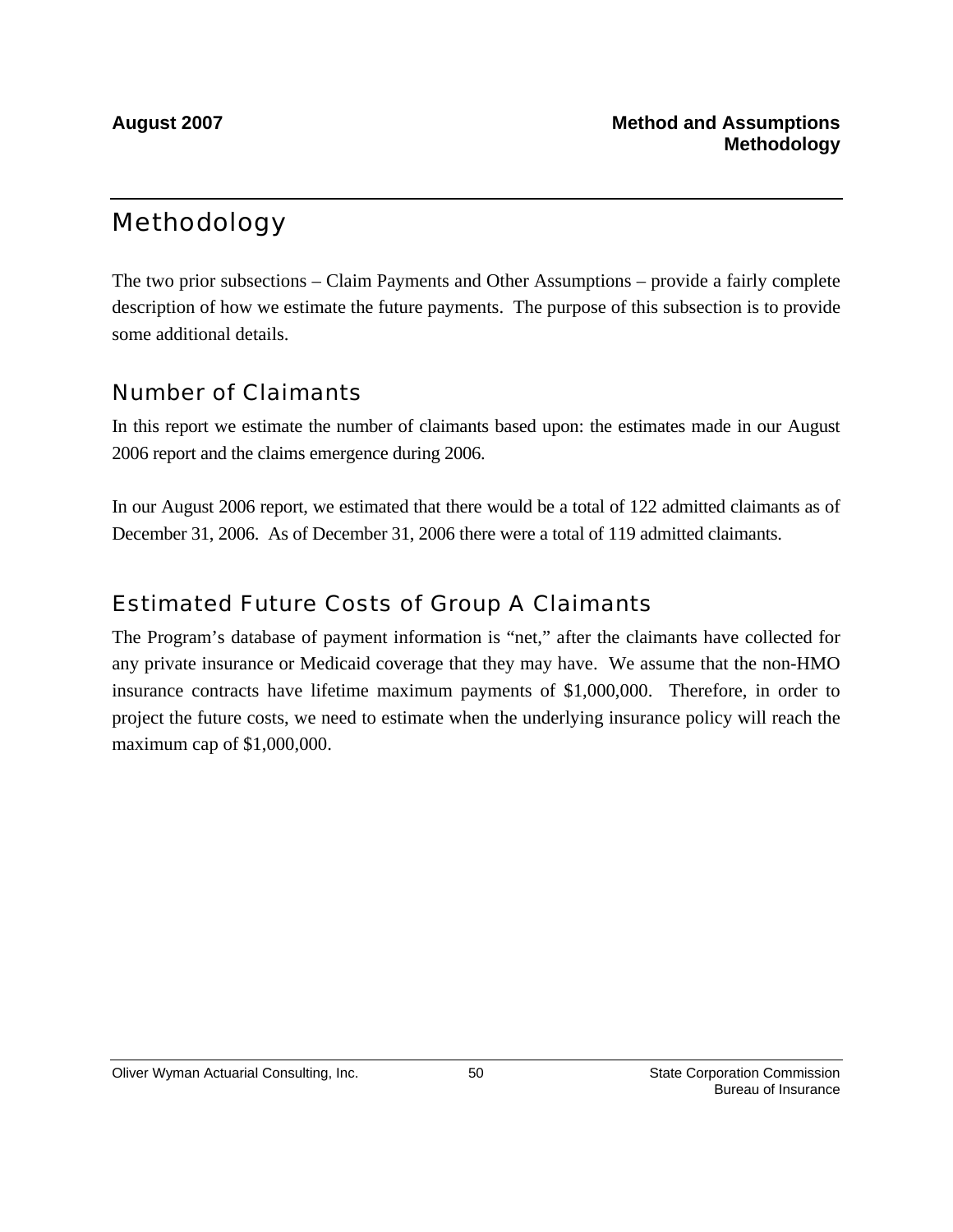We do this as follows:

- For each claimant, we adjust the "net" losses to a "gross" basis.
	- For claimants with insurance, for the three expense categories covered by insurance, the gross losses are assumed to equal four times the net losses (in other words, we assume that insurance covers 75 percent of the total cost). For the expense categories that are not covered by insurance, we assume that the gross amount is equal to the net amount.
	- For claimants who receive Medicaid, we make the same adjustment as for claimants with insurance; however, we assume that 80 percent of the costs will be covered rather than 75 percent.
	- For claimants who do not have insurance and do not receive Medicaid, we assume all of the gross costs are equal to the net costs.
- We project the gross annual costs for each expense category, applying the selected inflation rates.
- We calculate when the insured portion of the gross costs will reach \$1,000,000, for the non-HMO population of claimants, and assume that there will be no insurance coverage beyond this point.
- We convert the projected gross costs back to a net basis, based on the assumed amount of insurance coverage.

We then apply assumptions regarding life expectancy and the investment earnings rate to these projected net costs.

The series of calculations that involve converting the expenses to a gross basis, and then converting them back to a net basis, only affects the timing of when the assumed \$1,000,000 insurance cap will be reached, and does not have a material impact on our estimates.

Oliver Wyman Actuarial Consulting, Inc.  $\qquad \qquad$  51 State Corporation Commission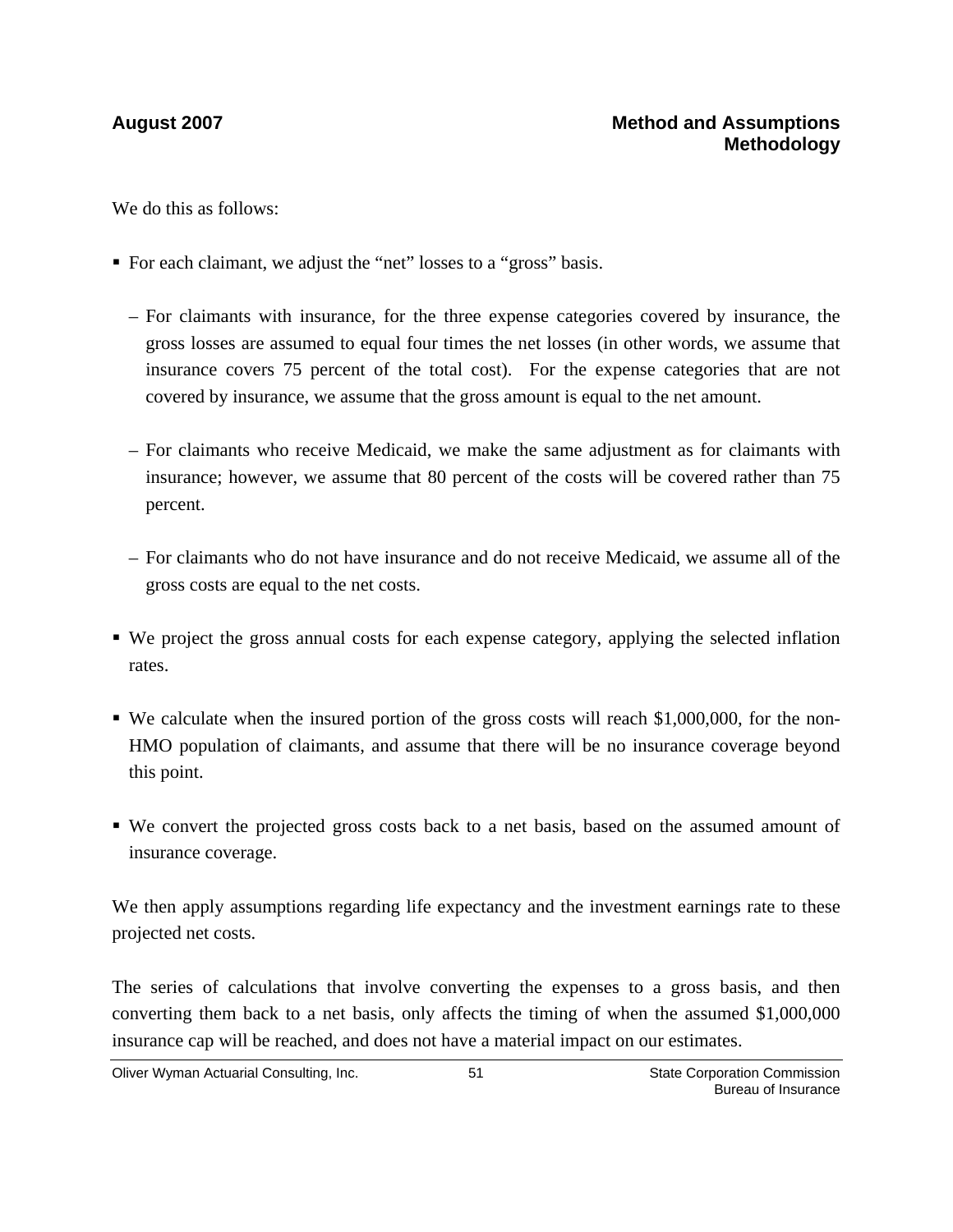### Estimated Future Costs of Group B Claimants

We generally use the estimated average lifetime costs of Group A claimants (claimants who were admitted to the Program in 2003 or prior) to estimate the lifetime costs of Group B claimants (claimants who were admitted to the Program in 2004, 2005, or 2006). This implies, among other things, that the Group B claimants will have the same distribution of insurance coverages as Group A claimants. Based on the information that we have about insurance coverages, this assumption appears to be appropriate.

There are four Group B claimants who were deceased at the time they were accepted into the Program. For these claimants, we have not forecasted that they will have the average cost of a Group A claimant. We have forecasted that the Program will have no additional costs associated with these claimants.

For claimants who were Group A claimants as of 12/31/05, the payments made during 2006 were \$6.4 million. In our August 2006 analysis we forecasted that these payments would be \$8.1 million. In addition, we have observed that, in 2006, the actual claim payments for Group B claimants (which would include claimants Not Yet Admitted to the Program as of 12/31/05, but admitted during 2006), were \$3.3 million as compared to the forecast of \$5.0 million (of the \$1.7 million difference, \$1.0 million is caused by nursing). This discrepancy has occurred in prior years, also. As stated in our prior reports, there are two possible explanations for this:

(1) It is possible that Group B claimants will actually have average lifetime costs that are significantly less than those of Group A claimants, rather than consistent with those of Group A claimants, as forecast.

As mentioned above and discussed in detail in the section of this report titled Claimants Who Are Deceased at The Time Of Acceptance (page 44), we have identified a subset of four Group B claimants who have had only minimal costs and for whom no further costs are expected. We have adjusted our methodology in recognition of the fact that the average lifetime costs of Group A claimants would not apply to this subset of Group B claimants.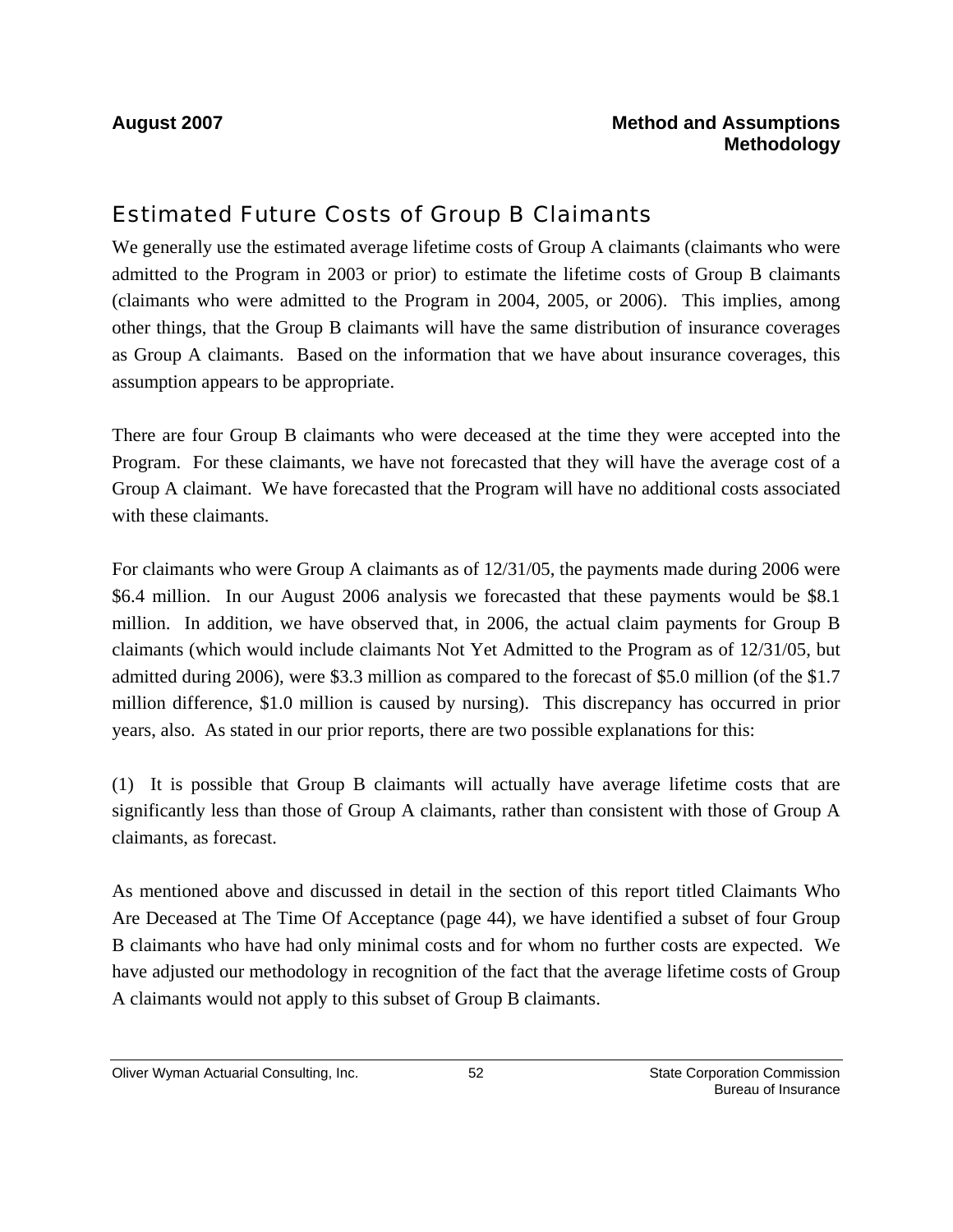We do not yet have sufficient claimant history to reach a definitive conclusion about whether the more recent claimants (Group B, but excluding those who were deceased at the time of acceptance into the Program) will have lower lifetime costs than the claimants who have been in the Program for more than three years (Group A).

We note that if (1) occurred, our estimation process will tend to be "self-correcting" as these Group B claimants move into the Group A category.

(2) It is possible that Group B (and Group C) claimants, excluding those who are deceased at the time of acceptance into the Program, will have average lifetime costs consistent with those forecast, but that we overestimated the percentage of lifetime costs that would be paid in 2006. In other words, the issue could be related to the timing of the payments rather than to what the total amount of payments will ultimately be.

If (2) occurred, then the forecasted deficit would nevertheless have been appropriate, because an overstatement of the forecasted payments would have been offset by the understatement of the liabilities. In other words, as stated above, this issue would be a timing difference.

We do not yet have sufficient claimant history to reach a definitive conclusion on the timing of the payment of claimant expenses. We intend to examine these issues over time, and make adjustments to our assumptions as may be appropriate.

# General Administration Expenses (Other Than Claim Administration)

For the purpose of forecasting the value of the Program's assets through December 31, 2007, December 31, 2008, and December 31, 2009, we estimate the amount of the Program's general administration expenses (other than claim administration expenses). General administration expenses include that portion of salaries, rents, costs of office equipment, and all other expenses not directly related to claims.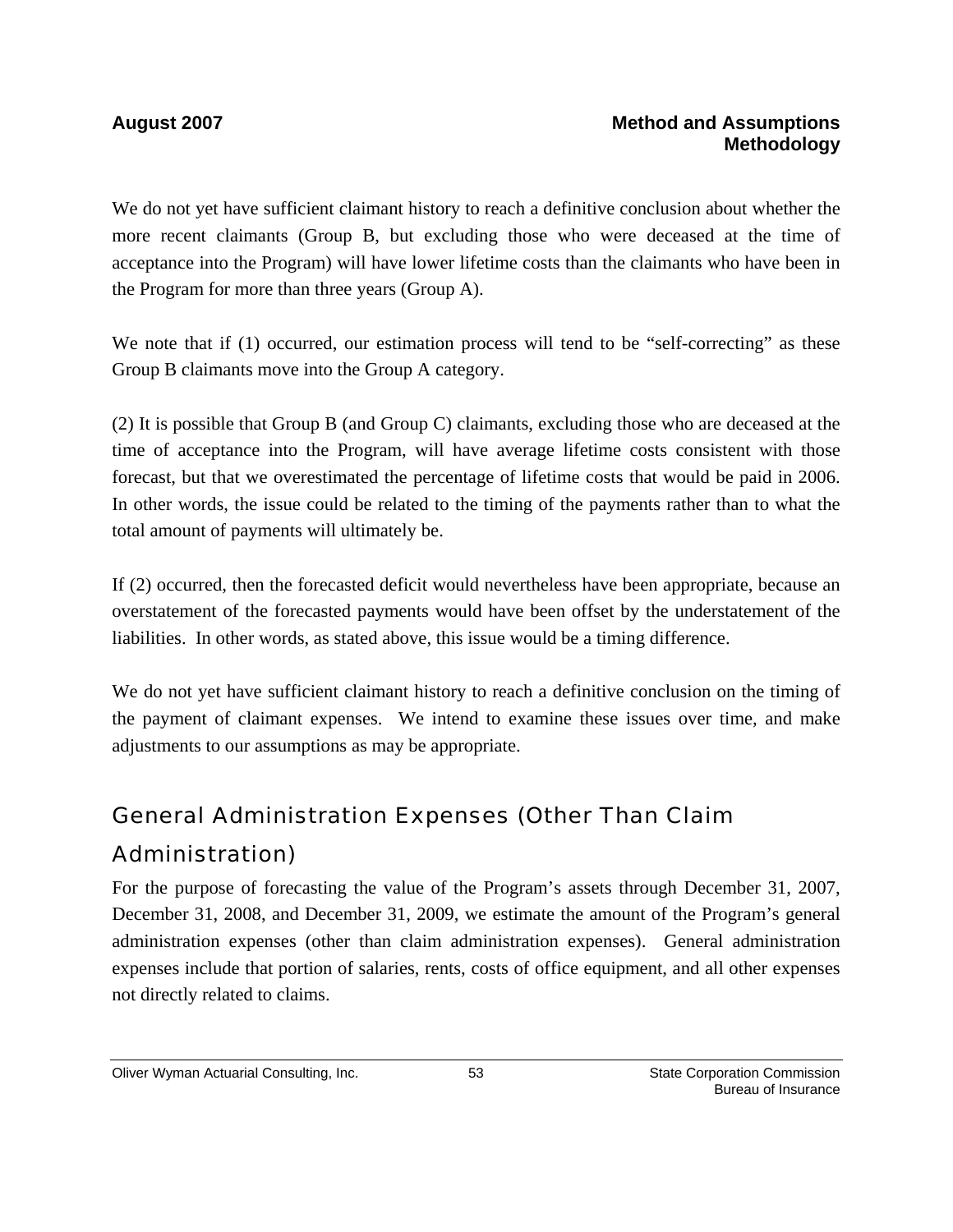General administration expenses are not shown on Tables 1, 2, 3, or 4, because they do not represent a future obligation, or liability, of the Fund. However, in order to forecast the Fund's assets through 2007, 2008, and 2009, we estimate the general administration expenses that will be paid each year and deduct these from the assets that the Fund would otherwise hold.

In total, we estimate that the annual cost of general administration will be \$189,000 at current cost levels. We assume that the general administration expenses will increase over time due to inflation (see page 47 for a discussion of claim administration expenses).

# Forecasts of Program's Financial Position Through 2009

The method we use to forecast the Program's financial position as of December 31, 2007, as of December 31, 2008, and as of December 31, 2009, is to estimate for each year:

- Assessment income
- Claim payments
- Claim administration payments
- Payments for other administration expenses
- Investment earnings

Then we calculate the assets to be equal to the assets as of the end of the prior year, plus estimated assessment income and estimated investment income, minus the estimated payments.

Then we calculate the obligations for future claim payments and future claim administration expenses, as equal to the obligations for such future payments as of the end of the prior year (increased by the interest rate to unwind the discount by one year), plus the future claim payments and claim administration expenses associated with the new claimants that will be born during the year, minus payments for claims and claim administration expenses.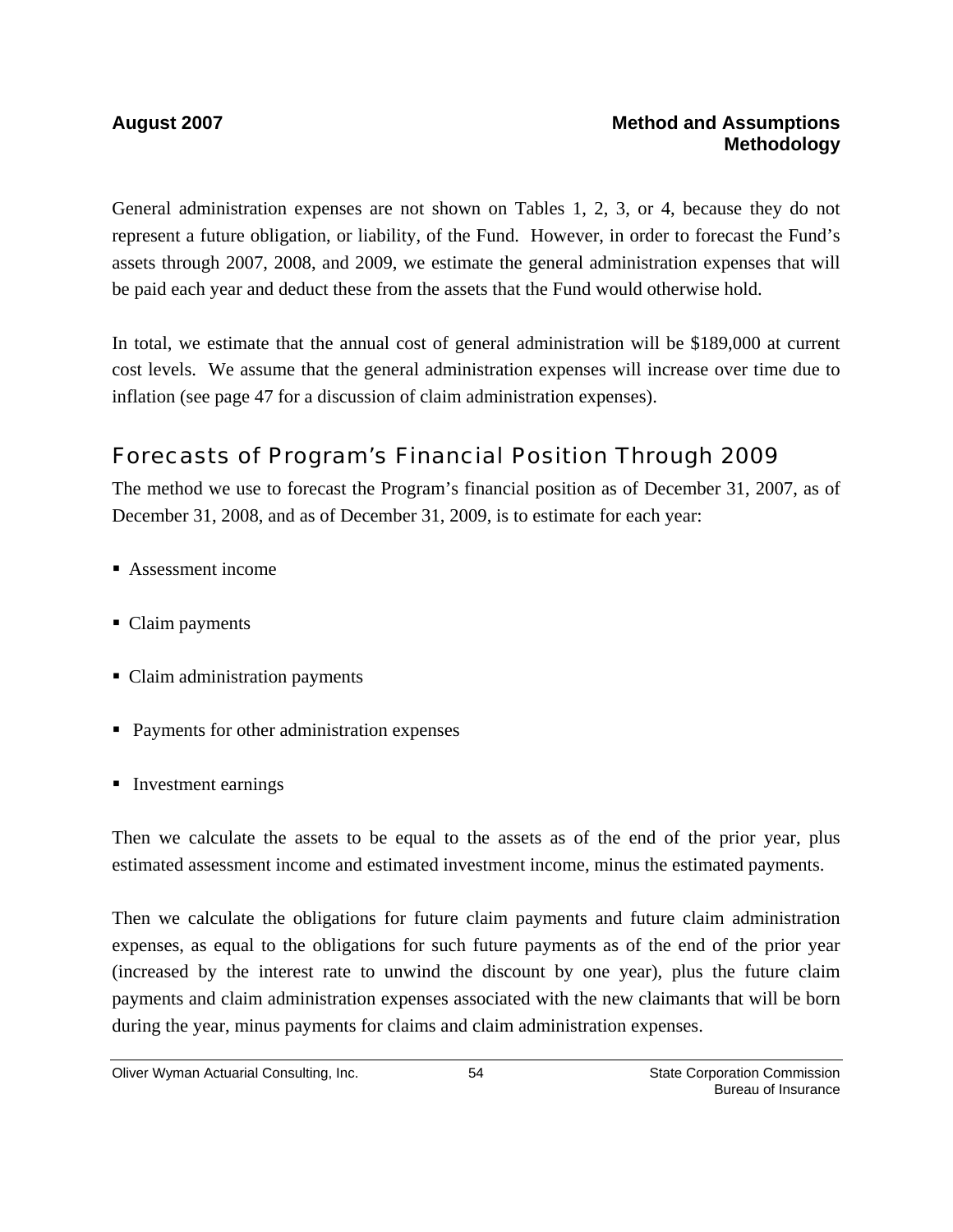The surplus/(deficit) is calculated as estimated assets minus our estimate of the Program's future claim payments and future claim administration expenses.

Exhibit 5, in the Appendix, provides an example of our calculations for December 31, 2008, showing how we calculated the values for future claim payments and assets.

In performing these calculations, we estimate the claim payments based on our long-term forecasts of claim payments by year. We recognize that, after having estimated the present value of lifetime claim payments, the procedure that we use to allocate these lifetime claim payments to each payment year may tend to overstate the amount of claim payments in the early years. However, the impact of this on our estimate of the surplus/(deficit) is not material.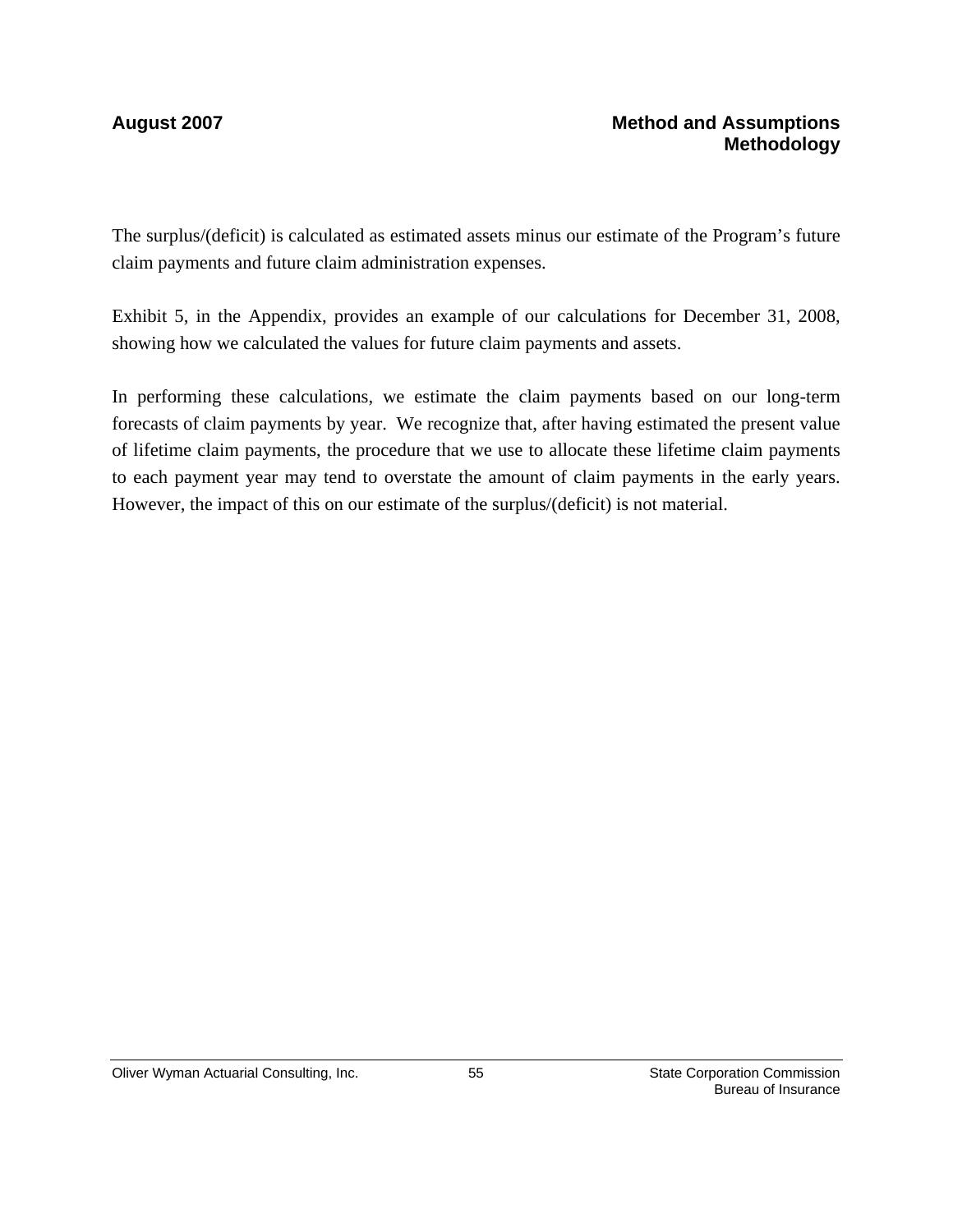# July 1, 2003 Legislation – Revisited

Our three prior reports provided detailed discussions of the anticipated increases to the costs of the Program resulting from the July 1, 2003 legislation. As stated in those reports, there is generally no way to determine how the Program's costs have actually been affected by that legislation. Except for the legislation's impact in two areas, we have not attempted to evaluate the impact of that legislation.

The two areas for which the impact of the July 1, 2003 legislation can be measured are discussed below:

#### Legal Expenses

The July 1, 2003 legislation provided that the Program would pay the legal fees of unacceptable applicants to the Program. The July 1, 2004 legislation removed this provision of the July 1, 2003 legislation. That is, the Fund's requirement to pay for the legal expenses of attorneys who represent unsuccessful claimants is restricted to petitions to enter the Program that were made between July 1, 2003 and July 1, 2004,

In our September 2004 report, we projected \$15,000 to be paid in 2005 for the legal expenses outlined above. As of July 31, 2007, no attorney fees for unsuccessful claimants have been paid by the Fund. We realize that such legal expenses could be submitted in the future, but we consider this exposure to be immaterial and have not made any explicit adjustment for it.

#### Number of Claimants Eligible for the Award of Up To \$100,000

In our August 2006 report, we assumed that the number of claimants eligible for this award would be 20 percent of the claimants otherwise admitted to the Program. We had lowered this estimate from the 30 percent used in our report submitted in the prior year. As of July 31, 2007 no such award has been granted. Since only four years have elapsed since the July 1, 2003 legislation became effective, we do not believe it is prudent to lower the value below 20 percent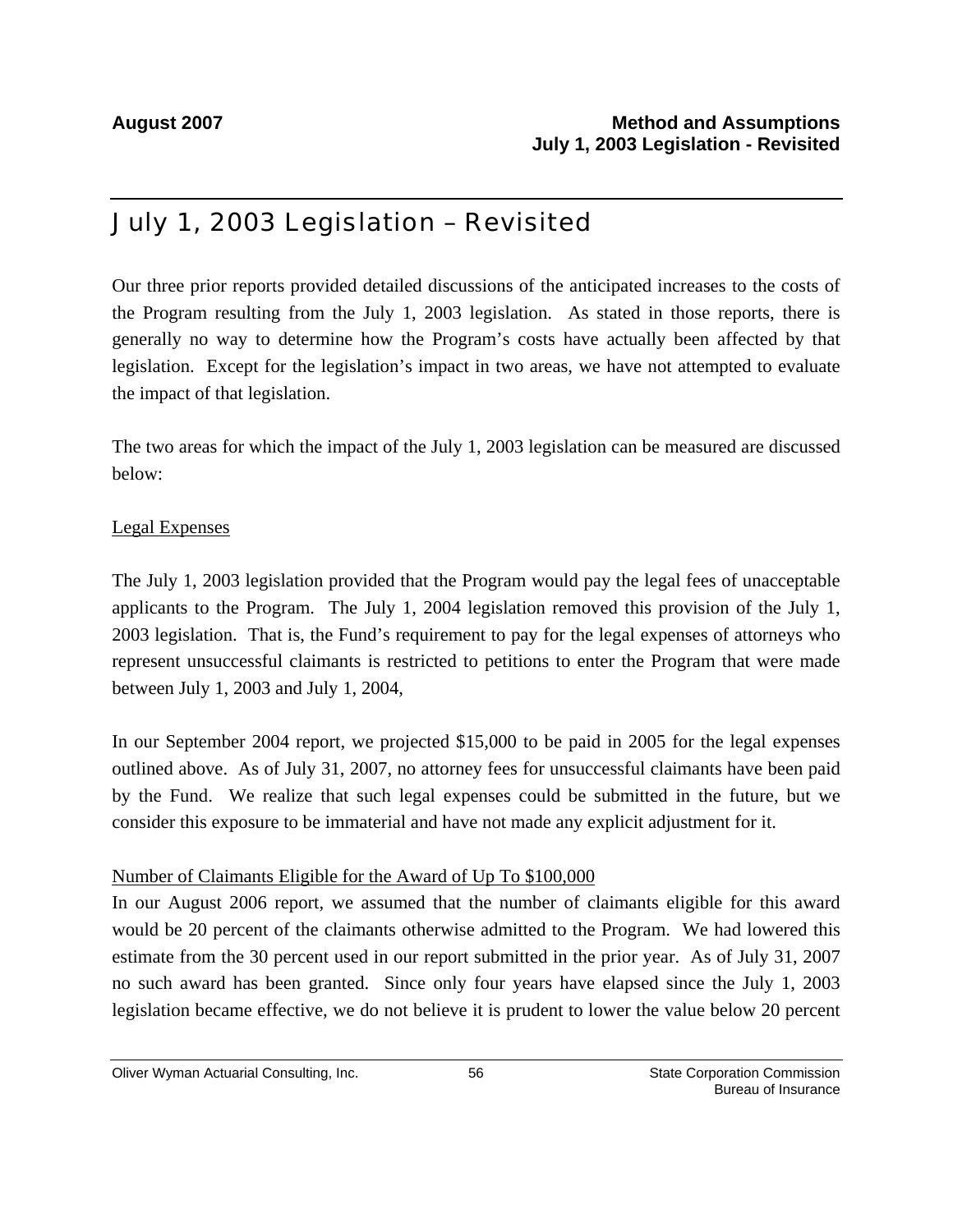#### August 2007 **Method and Assumptions Method and Assumptions July 1, 2003 Legislation - Revisited**

at this time. However, we will continue to monitor the future payments, both in number and amount, under this provision of the July 1, 2003 legislation.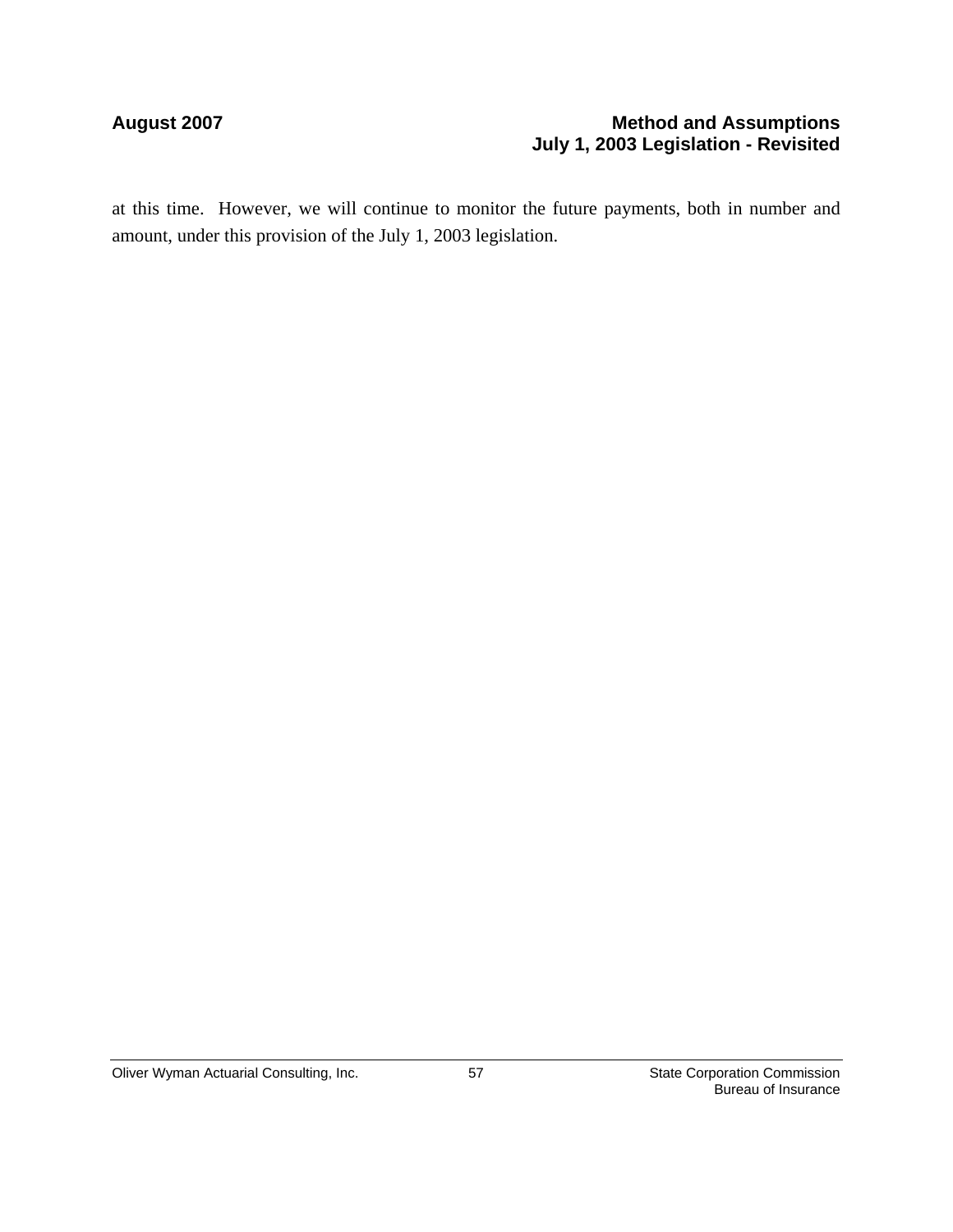# July 1, 2004 Legislation – Revisited

The legislation that became effective on July 1, 2004, has two effects: (1) it removes a provision included in the July 1, 2003 legislation regarding attorney fees incurred in connection with the filing of a claim which is ultimately not accepted into the Program; and (2) it results in an increase in assessment income beginning with the 2005 program year.

The first effect, the provision that eliminated certain legal expenses, has been discussed in the previous section of this report.

The second effect, the increased assessment income, is discussed on Exhibit 2 in the Appendix.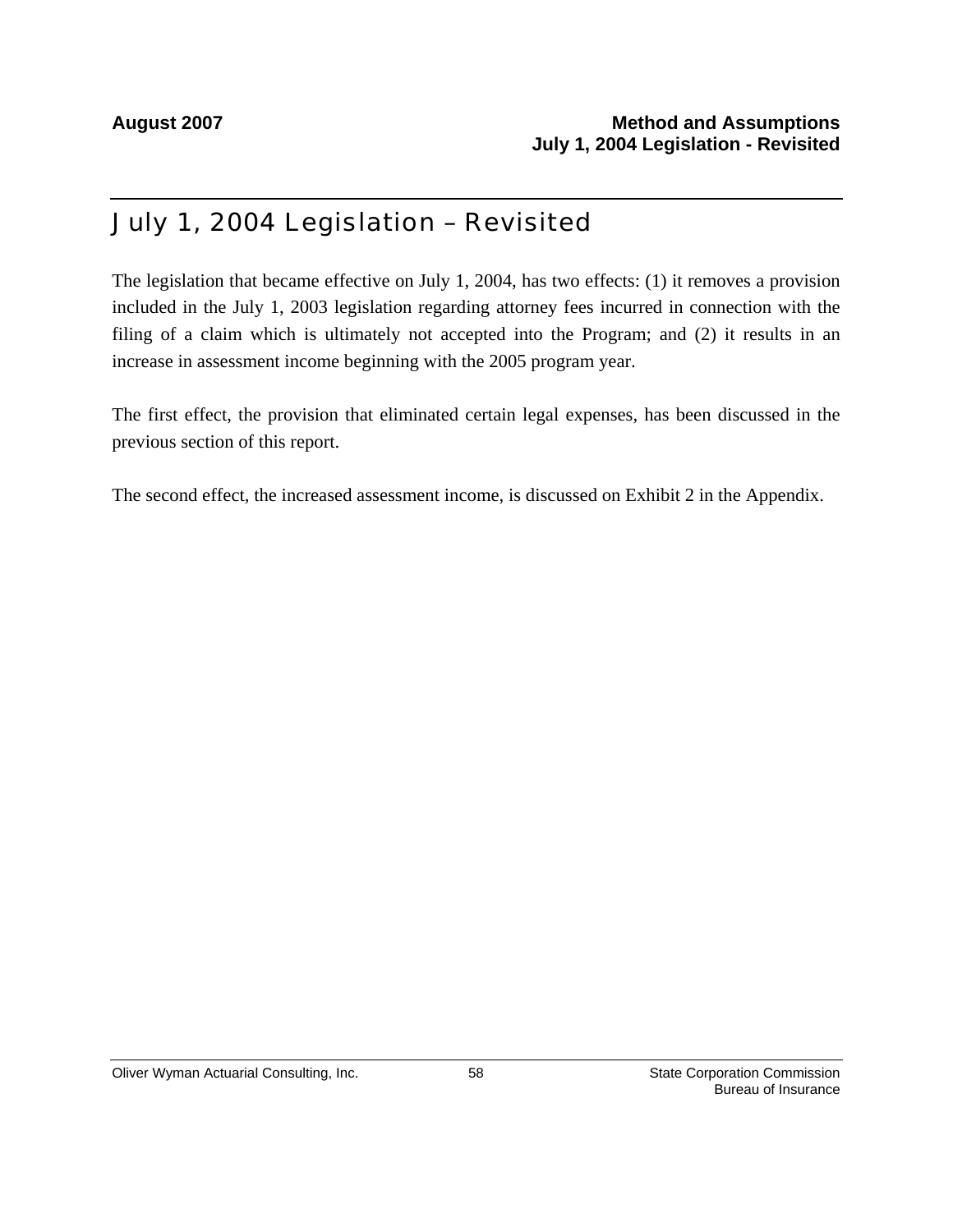# July 1, 2006 Legislation

We understand that Senate Bill No. 632 and House Bill No. 417 were each passed with effective dates of July 1, 2006.

Senate Bill No. 632 amends Sections 38.2-5010 and 38.2-5013 of the Code of Virginia to permit, under certain circumstances, the filing of a claim for any claimant born between January 1, 1988 and July 1, 1993. The claim must be filed prior to July 1, 2007. We recognize that this legislative change has the potential to lead to the Program's acceptance of one or more claimants who had previously been denied access to the Program. We have considered this in our forecast of Group C claimants, but have not made any explicit adjustment for this legislation.

House Bill No. 417 amends Sections 38.2-5016 and 38.2-5016.1 of the Code of Virginia by revising the eligibility requirements of the Program's investment advisor and by deleting the requirement that the board of directors of the Program consult, semi-annually, with the chief investment officer of the Virginia Retirement System. We have not made any explicit adjustment for this legislation.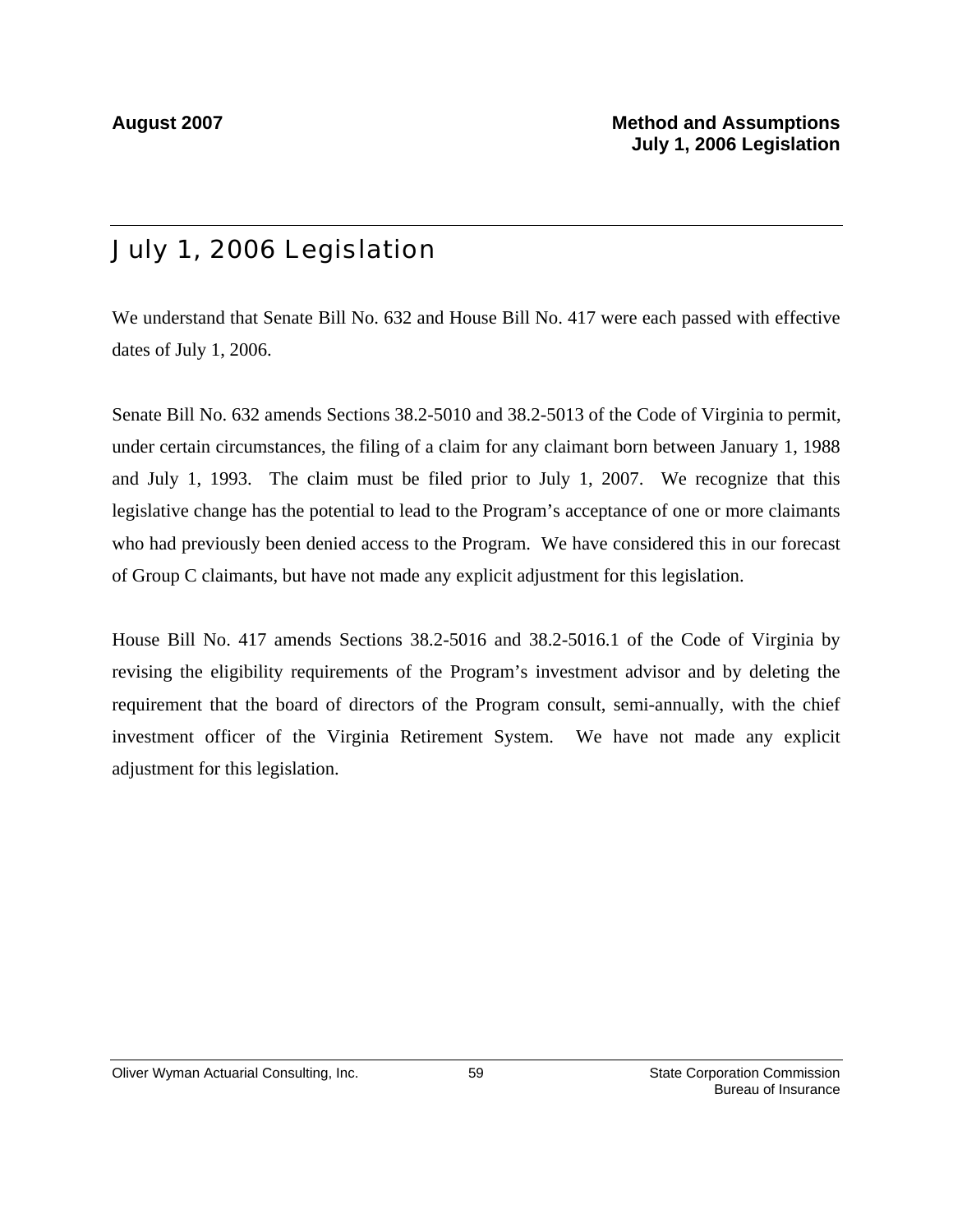# Sensitivity Testing

Our forecasts of future claim payments are for the lifetime costs of the Program's claimants. Although the *average* life expectancy of claimants is relatively short, many of the individual claimants are likely to live well into their adult years. Our forecasts, in fact, include provision for the remote chance that an individual claimant lives to age 99. Given the long-term nature of the forecast, the forecasted future claim payments are highly sensitive to slight changes in certain assumptions, such as inflation, interest rates, and mortality. In this section of the report, we show how our estimate of the present value of future claim payments as of December 31, 2006, changes as we vary our assumptions.

In addition, many of the basic assumptions, such as forecasted nursing costs, are subject to a high degree of uncertainty. We provide for some increase beyond the current level of benefit and service utilization, but changes in the level of utilization could be higher or lower than what we assume. It is important, therefore, to consider the potential for the Program's actual payments to differ from our forecasts.

The remainder of this section presents results of sensitivity testing, as well as further discussion of the claim payment categories.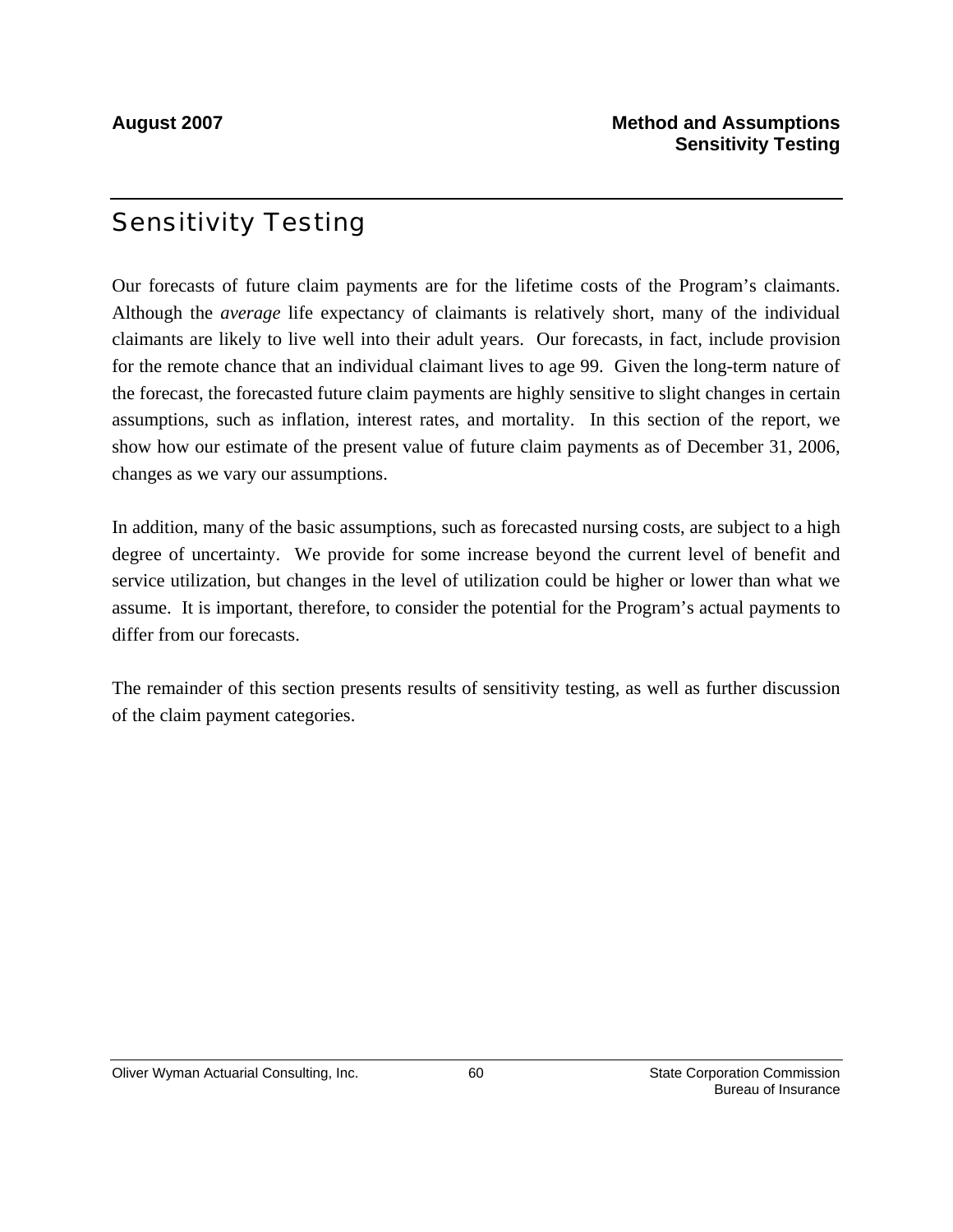### Inflation

Table 9 shows the sensitivity of our estimates, as of December 31, 2006, to various inflation rates:

| Table 9          |                       |  |  |
|------------------|-----------------------|--|--|
|                  | <b>Estimated</b>      |  |  |
|                  | <b>Future</b>         |  |  |
| Annual           | Claim                 |  |  |
| <b>Inflation</b> | <b>Payments</b>       |  |  |
| <b>Rates</b>     | (\$ in millions, on a |  |  |
| $(Baseline +/-)$ | present value basis)  |  |  |
| (1)              | (2)                   |  |  |
|                  |                       |  |  |
| $-1.50%$         | \$243.4               |  |  |
| $-1.00\%$        | 257.1                 |  |  |
| $-0.50%$         | 272.6                 |  |  |
| <b>Baseline</b>  | 290.1                 |  |  |
| $+0.50%$         | 310.3                 |  |  |
| $+1.00\%$        | 333.5                 |  |  |
| $+1.50%$         | 360.2                 |  |  |
|                  |                       |  |  |

Table 9, Column 2 shows that our baseline estimate of future claim payments is \$290.1 million, corresponding to the amount shown in Table 1. Column 1 lists various departures from our baseline assumptions regarding annual inflation rates, and Column 2 shows how our estimate of the Program's total future payments changes given the indicated departure from the baseline assumptions. For example, the first row shows that if we select annual inflation rates that are 1.50 percentage points less than our baseline estimates, the estimated present value of future claim payments will be \$243.4 million, rather than the \$290.1 million that results from our baseline estimate. As another example, the last row shows that increasing the inflation assumptions by 1.50 percentage points will increase the estimated present value of future claim payments to \$360.2 million.

The higher the annual rates of inflation, the greater the estimated present value of future claim payments. This results directly from the fact that we are forecasting claim payments into the

61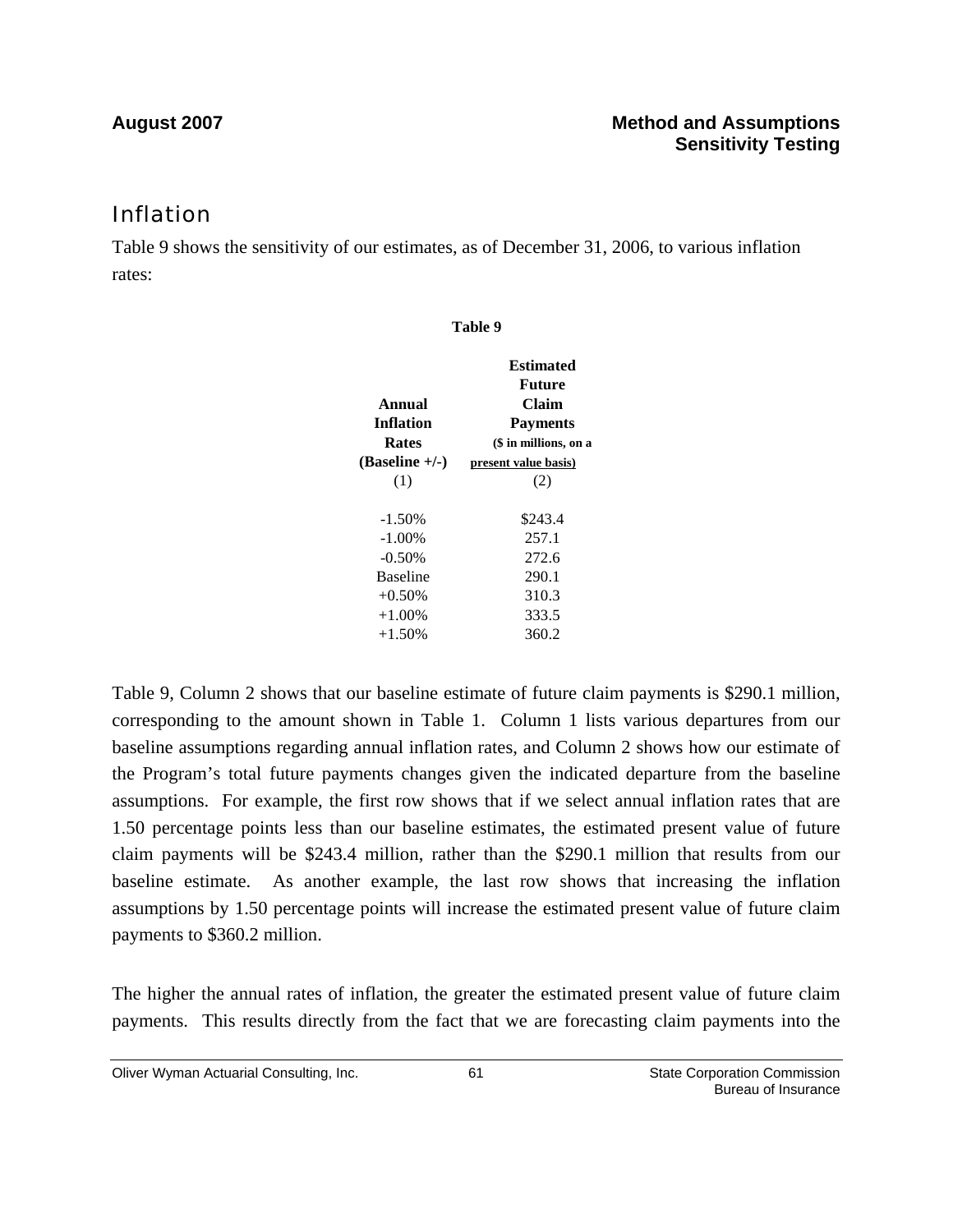future and, therefore, the forecasted claim payments are higher if we assume higher inflation rates.

This sensitivity test only changes the inflation rates. In our actual analysis, inflation rates and the interest rate are related.

### Interest Rate

Table 10 shows the sensitivity of our estimates, as of December 31, 2006, to various interest rates used for discounting:

# **Table 10**

|                  | <b>Estimated</b>      |
|------------------|-----------------------|
|                  | Future                |
|                  | Claim                 |
| <b>Interest</b>  | <b>Payments</b>       |
| Rate             | (\$ in millions, on a |
| $(Baseline +/-)$ | present value basis)  |
| (1)              | (2)                   |
|                  |                       |
| $-1.50%$         | \$349.7               |
| $-1.00\%$        | 326.5                 |
| $-0.50%$         | 306.9                 |
| <b>Baseline</b>  | 290.1                 |
| $+0.5\%$         | 275.7                 |
| $+1.00\%$        | 263.3                 |
| $+1.50\%$        | 252.5                 |
|                  |                       |

Table 10, Column 2 shows that our baseline estimate of future claim payments is \$290.1 million, corresponding to the amount shown in Table 1. If we had used an annual interest rate that was, for example, 1.00 percentage point less than the baseline estimate of 6.54 percent, then the present value of future claim payments would be \$326.5 million.

The interest rate is used for the purpose of discounting future payments to a present value basis. The higher the interest rate used for discounting, the lower the estimated present value, all other things being equal. Similarly, the lower the interest rate, the higher the estimated present value.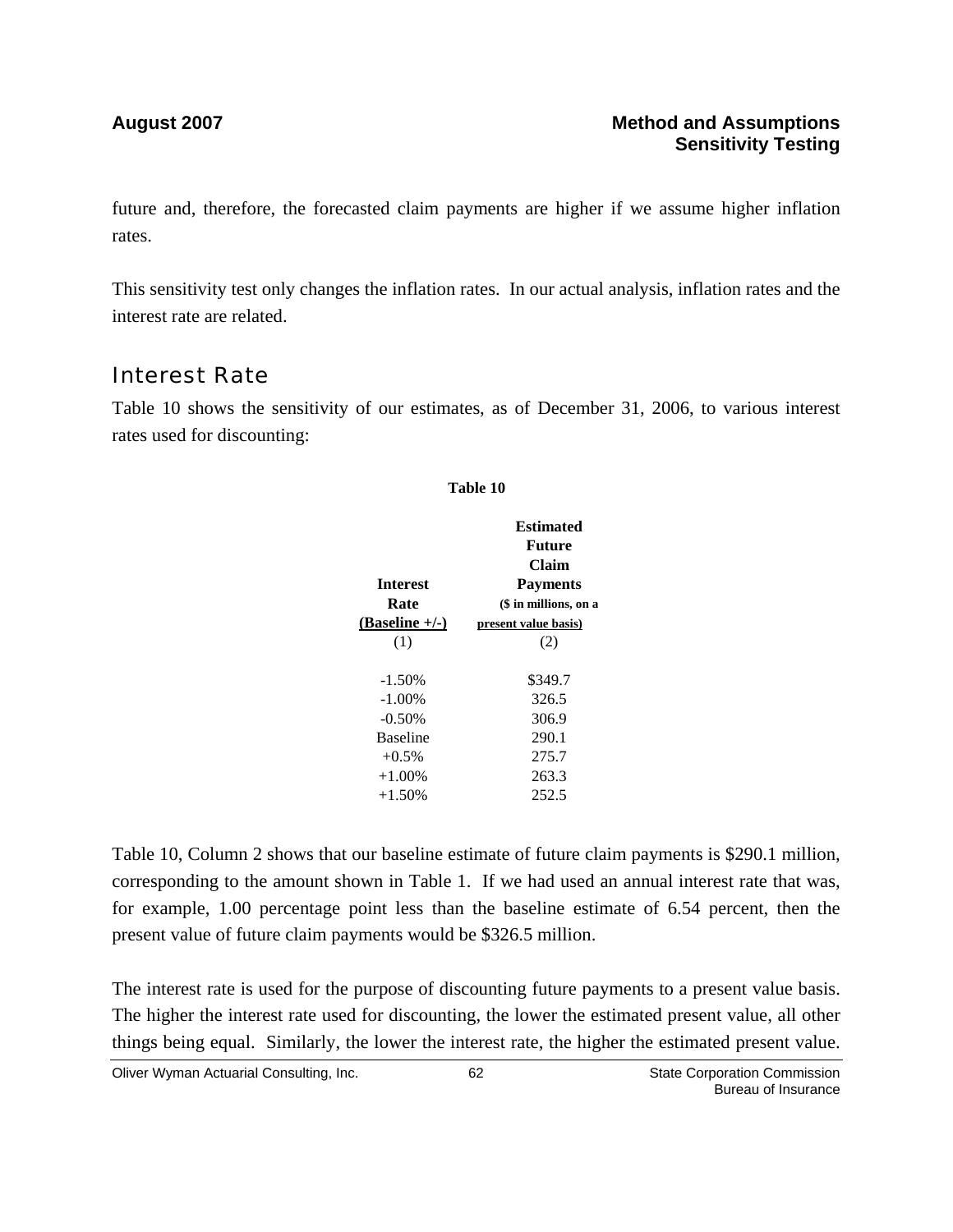#### **August 2007 Method and Assumptions Sensitivity Testing**

This is because use of a higher interest rate implies that the Fund is able to earn more investment income and, therefore, would need fewer assets as of December 31, 2006, in order to make all future payments. Similarly, a lower interest rate implies that the Fund is able to earn less investment income and, therefore, would need more assets as of December 31, 2006 in order to make all future payments.

This sensitivity test only changes the interest rate. In our actual analysis, inflation rates and the interest rate are related.

### **Mortality**

Table 11, below, shows the sensitivity of our estimates, as of December 31, 2006, to the mortality table that is used:

|                         | Estimated<br>Future<br>Claim<br><b>Payments</b> |
|-------------------------|-------------------------------------------------|
| <b>Mortality</b>        | (\$ in millions, on a                           |
| Table                   | present value basis)                            |
| (1)                     | (2)                                             |
| 1999 Table              | \$213.5                                         |
| 2001 Table              | 230.3                                           |
| 2002 Table              | 238.7                                           |
| 2003 Table              | 247.1                                           |
| 2004 Table              | 255.5                                           |
| 2005 Table              | 270.3                                           |
| 2006 Table              | 280.2                                           |
| 2007 Table              | 290.1                                           |
| <b>Blended Table</b>    | 297.4                                           |
| Alternate Blended Table | 312.5                                           |
|                         |                                                 |

**Table 11**

Table 11, Column 2 shows that our baseline estimate of future claim payments is \$290.1 million, corresponding to the amount shown in Table 1. Table 11 also shows, for example, that if we had not changed from the 2006 Table, which we used in our last study, the estimated present value of future claim payments would be \$280.2 million, which is \$9.9 million less than our baseline estimate of \$290.1 million. This lower value would still not be low enough for the Fund to be

Oliver Wyman Actuarial Consulting, Inc. 63 63 State Corporation Commission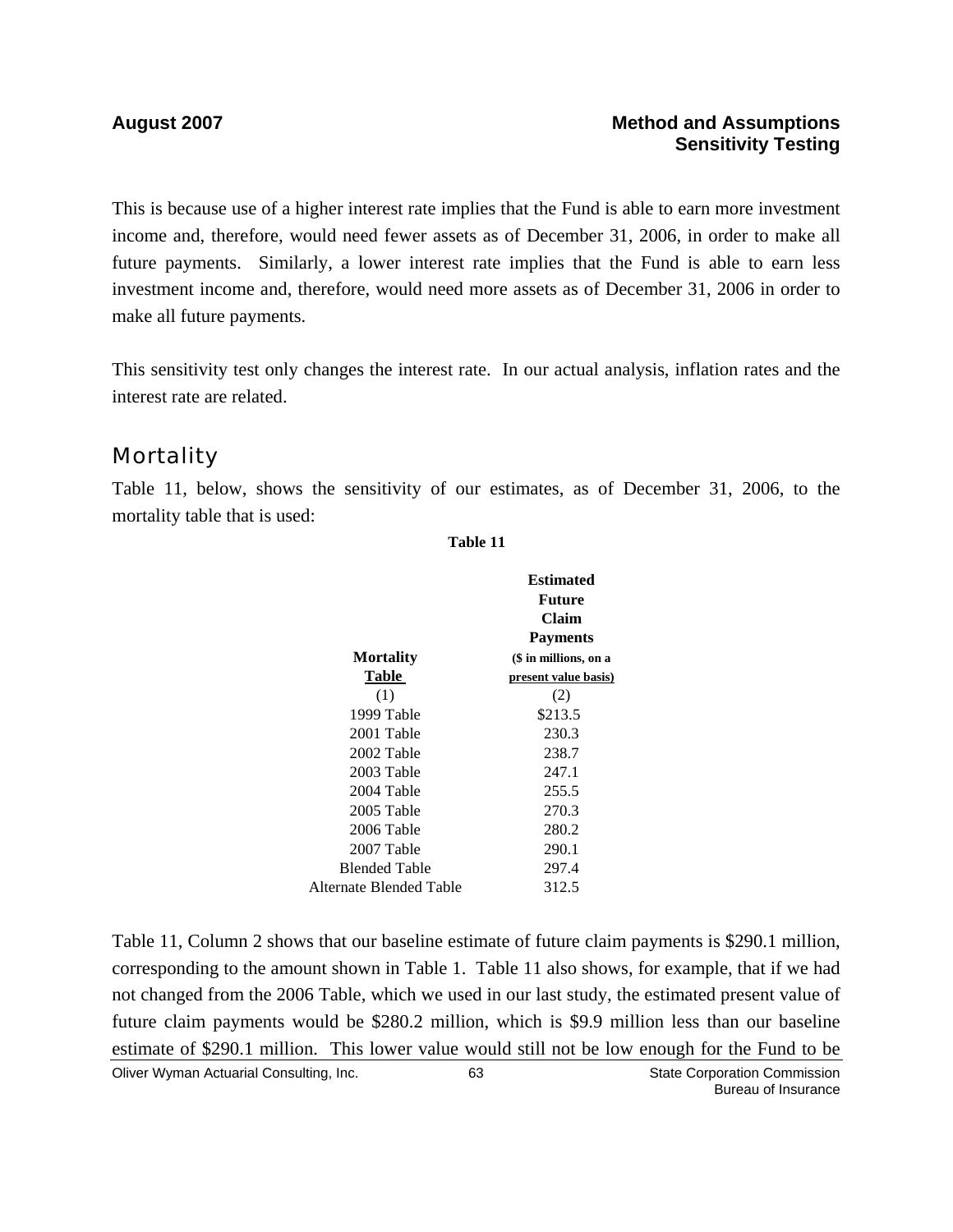#### **August 2007 Method and Assumptions Sensitivity Testing**

considered actuarially sound. Similarly, use of the Blended Table would have increased our estimate to \$297.4 million. As an additional sensitivity test, we show an Alternate Blended Table that assumes mortality at 60% of the Blended Table for ages 0 to 15. This Alternate Blended Table produces an expected number of deaths comparable to actual experience for this age group. Use of this Alternate Blended Table would produce an estimate of \$312.5 million. We will continue to monitor actual mortality as more data becomes available each year.

### Percentage of Insured Claimants Who Have HMO Coverage

As discussed previously, we estimate the percentage of insured claimants who have HMO coverage as opposed to other forms of coverage. Because we assume that HMOs have no lifetime cap on benefits, our assumption regarding the percentage of insured claimants who have HMO coverage affects our estimates. However, the impact of this assumption is not material. For example, if we assume that 30 percent (rather than 15.6 percent) of insured claimants are insured by HMOs, our estimate of total future payments of the Program, as of December 31, 2006, would be reduced by approximately \$1.0 million in total. Although this value is relatively small (less than one half of one percent of the estimate of future claim payments, as of December 31, 2006, of \$290.1 million as shown in Column 3 of Table 1), it is larger than the \$0.6 million impact calculated in our August 2006 report.

### Nursing

This is the major claim payment category, and our forecast of the Program's future claim payments is very sensitive to our forecast of this item.

As shown earlier in this report, in Table 7, we estimate about \$1.6 million per claimant as the present value of future claim payments for this payment category for claimants in Group C. Group C claimants are those who have not yet been admitted to the Program, so this estimate of \$1.6 million per claimant can be considered the estimated present value of a claimant's lifetime costs for nursing care under the Program.

While we have provided for future increases in the utilization of nursing care, there remains significant uncertainty regarding this cost item. Some claimants have little or no nursing costs,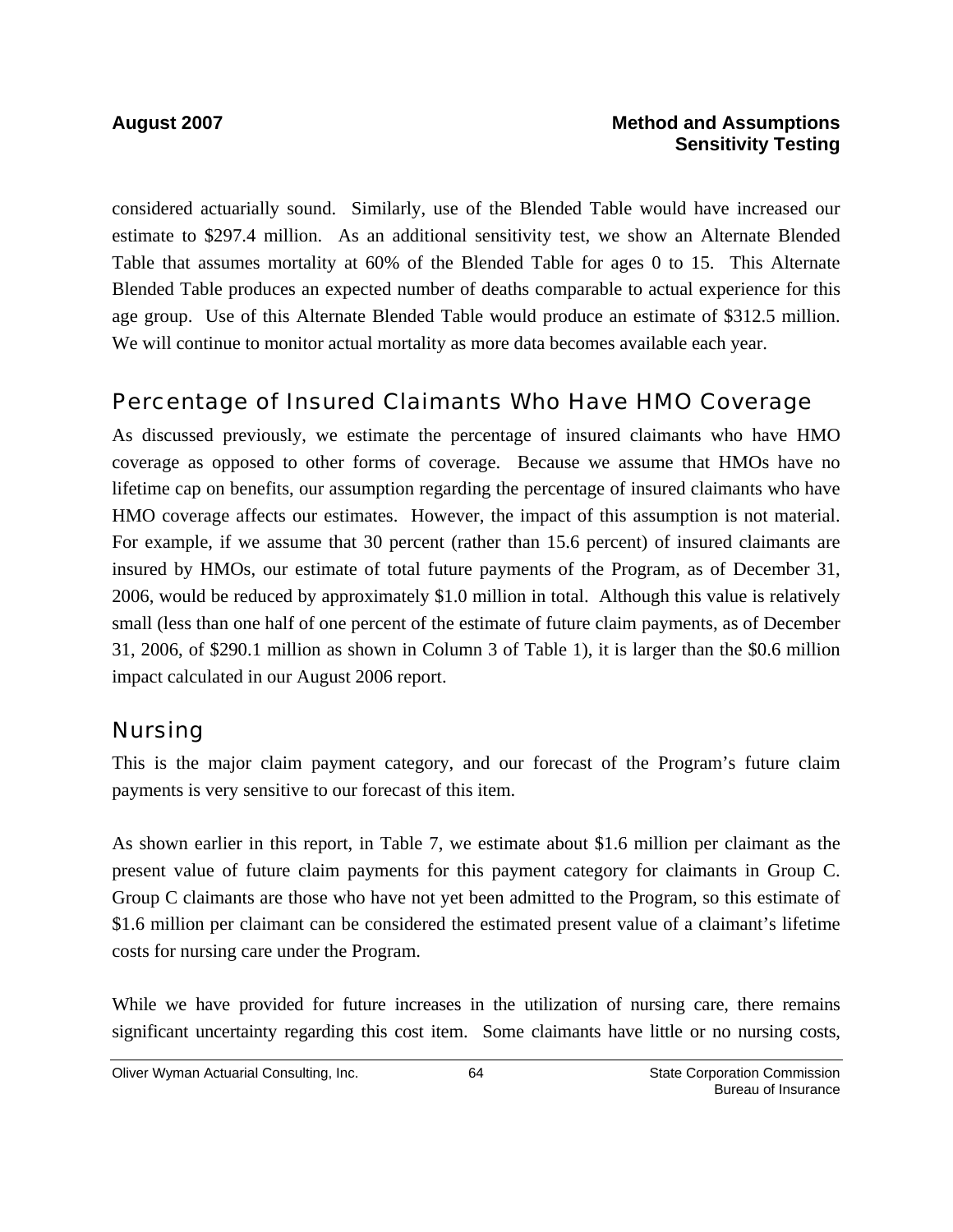whereas others have large nursing costs. For example, during 2006, there were 46 claimants who each had nursing costs that were less than \$25,000, and 10 claimants who each had nursing costs in excess of \$200,000. The largest amount paid on behalf of any one claimant for nursing costs in 2006 was \$299,600. This probably represents round-the-clock nursing costs.

We include in our estimate an explicit provision of one percent per year for future increases in the utilization of the Program's nursing services and benefits. Should the future increase in utilization of nursing services and benefits exceed this level, our estimate of the present value of the Fund's future claims payments is understated. For example, if the utilization of nursing services and benefits were to increase at a rate of two percent per year, our baseline estimate of the present value of the Fund's future payments would increase by about 11.4 percent (\$33.0 million) which is comparable to the increase indicated in our August 2006 report as of December 31, 2005.

# Hospital/Physician, Medical Equipment, Incidental, and

### Prescription Drugs

These claim payment categories are much smaller than the nursing category but, in our opinion, there is also significant uncertainty regarding the future utilization of services. There are a number of questions regarding future utilization. For example:

- Will utilization increase, decrease, or remain level (as we assume) as the claimants age?
- Will claimants require new and more expensive medical services, equipment, and drugs when they become available?
- Will claimants require increasingly expensive computers (an "incidental" cost), as new designs become available that may be especially useful to the impaired population?
- Will administrative controls be in place that will serve to limit the requests for extraordinary costs?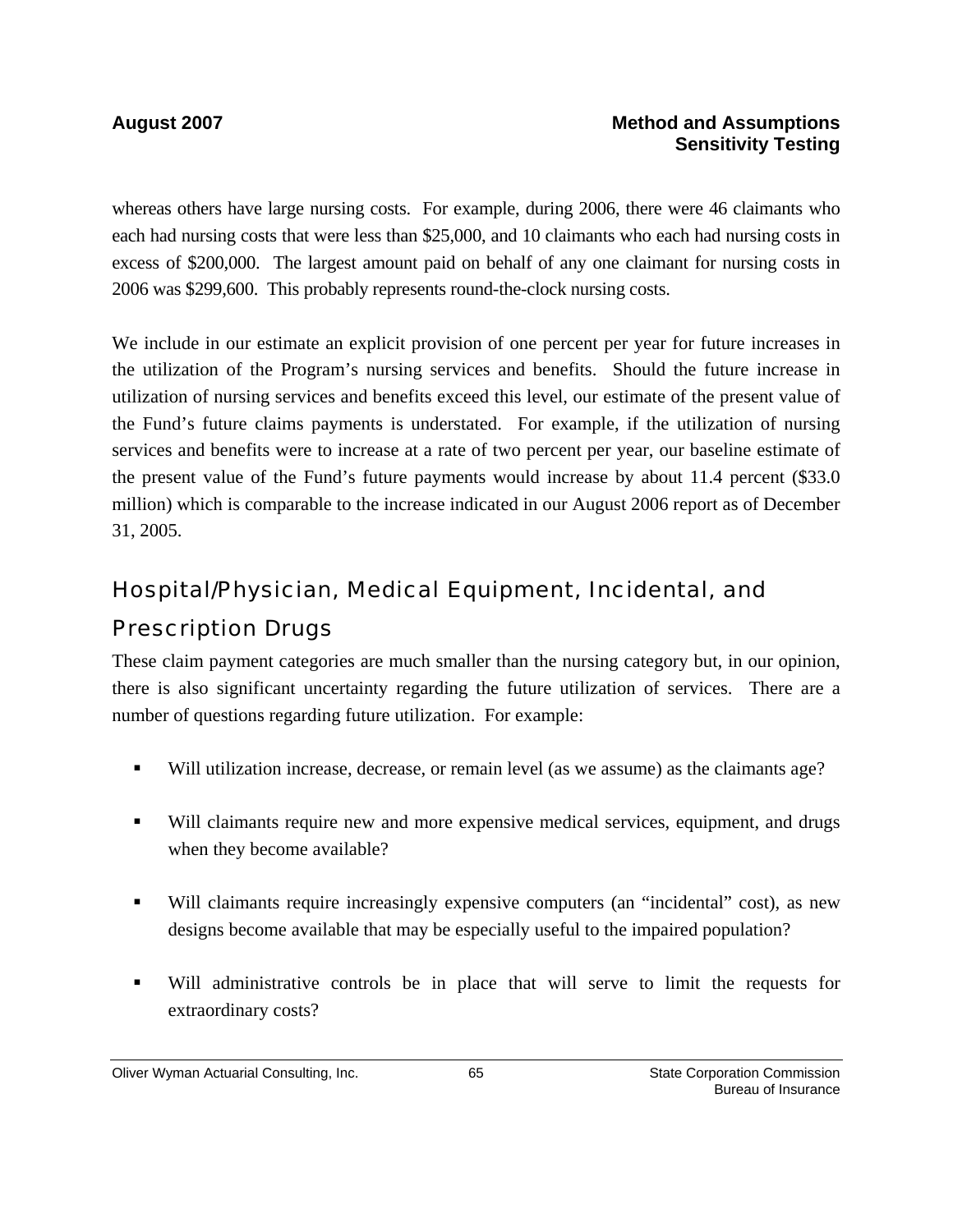Will any restrictions be imposed on future Program claim payments?

Our estimates might prove to be significantly understated, or overstated, depending on the answers to the above questions.

# Housing, Vans, Lost Wages, Legal, Insurance, Medical Review/Intake

The costs associated with these claim payment categories are fairly well defined and, in our opinion, there is not a significant uncertainty regarding the future claim payments for these payment categories under the current housing provisions.

### Numbers of Eligible Claimants

Our forecasts of the Fund's deficit at various points in time are dependent on the assumptions regarding the number of eligible claimants who will eventually be admitted to the Program. Estimates and forecasts of the numbers of eligible claimants who will be admitted are uncertain, for several reasons:

- Claimants can wait for many years before applying to the program, so the number of claimants already born as of any given date, who have not yet been admitted to the Program, is a significant issue.
- The number of eligible claimants born each year is dependent on the numbers of physicians and hospitals participating in the program. Generally, the number of eligible claimants will increase as the numbers of participating physicians and hospitals increase, but the increase in the number of eligible claimants is less than proportional because of the fact that the claimant has to have either been treated by a participating physician or born in a participating hospital. As an example, a ten percent increase in the number of participating physicians would have no impact on the number of eligible claimants if the additional physicians were all working in hospitals that were participating.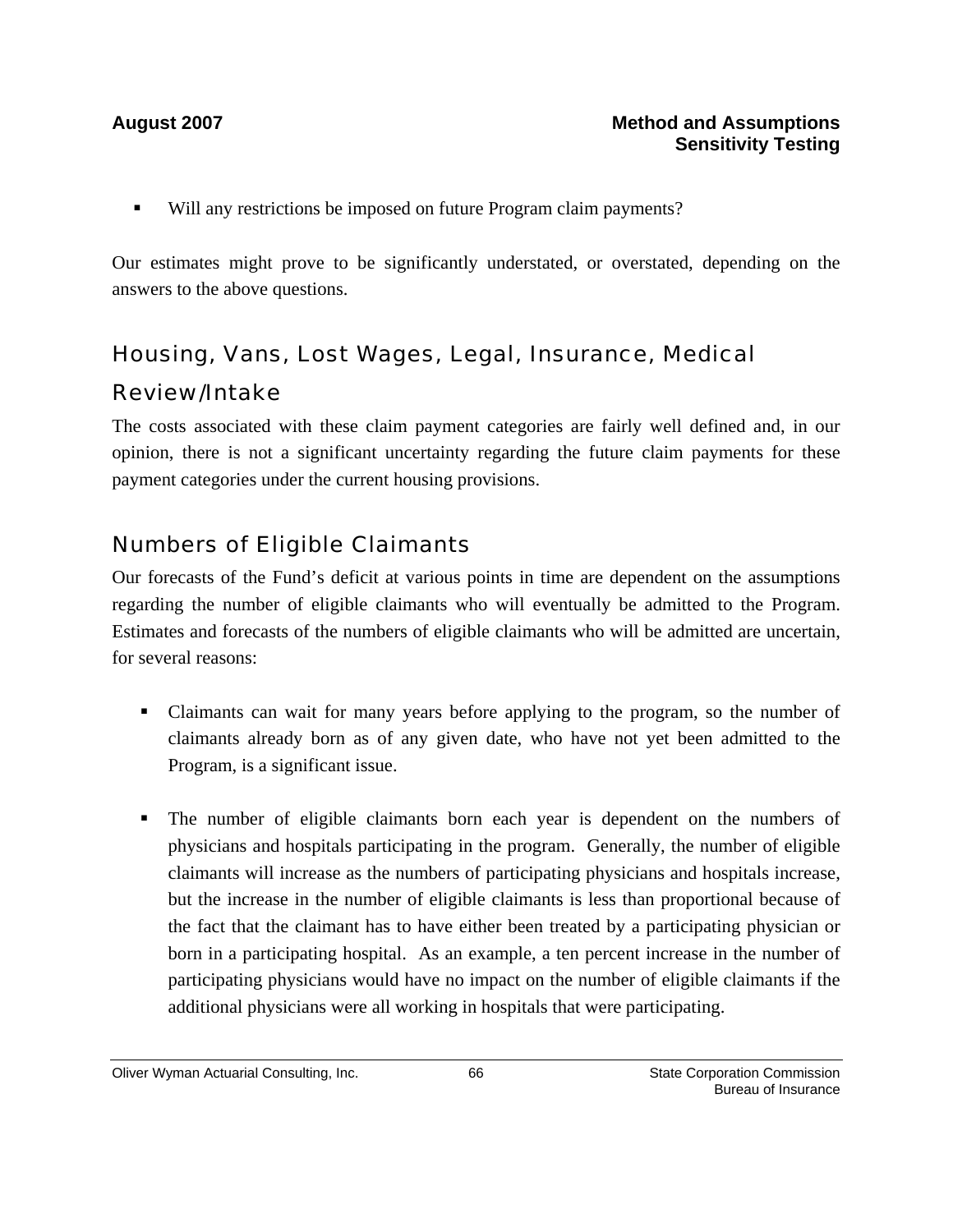#### August 2007 **Method and Assumptions Method and Assumptions Sensitivity Testing**

Basically, any increase in the numbers of eligible claimants will have a direct impact on the numbers of claimants admitted to the program, and will therefore increase the costs of the program proportionately. Each additional claimant, beyond what we have estimated, will impact the liabilities of the Fund, and increase the deficit, by approximately \$2.2 million.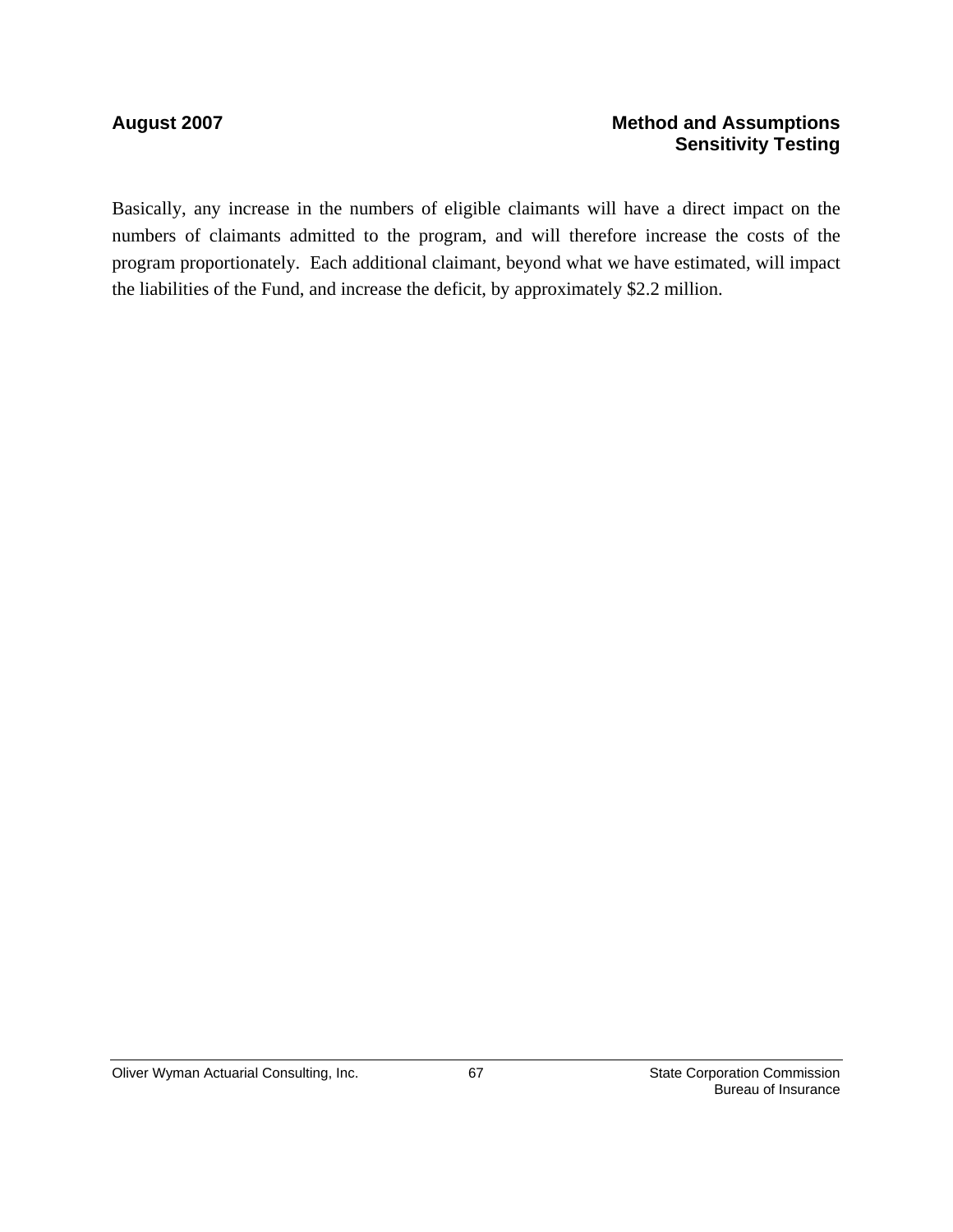# Changes in Assumptions from Prior Report

As discussed in the preceding text, we have changed many of our assumptions since the time of our August 2006 study. This was not unexpected because we intended to review all of the assumptions and adjust them as appropriate. Many of the assumptions, such as the inflation rates, interest rate, and the amount of annual wage losses, are numbers that we expect to revise, based on updated economic data, each time we update the study. Other assumptions, such as mortality, number of claimants, and claim payment amounts are assumptions that we expect to review at the time of each report, and to revise as appropriate.

The most significant change that we made in this study is the adoption of the 2007 Table for mortality. As indicated in the sensitivity section of this report, in Table 11, this has the impact of increasing our estimate of future claim payments by \$9.9 million, all other things being equal. This and other changes are discussed below.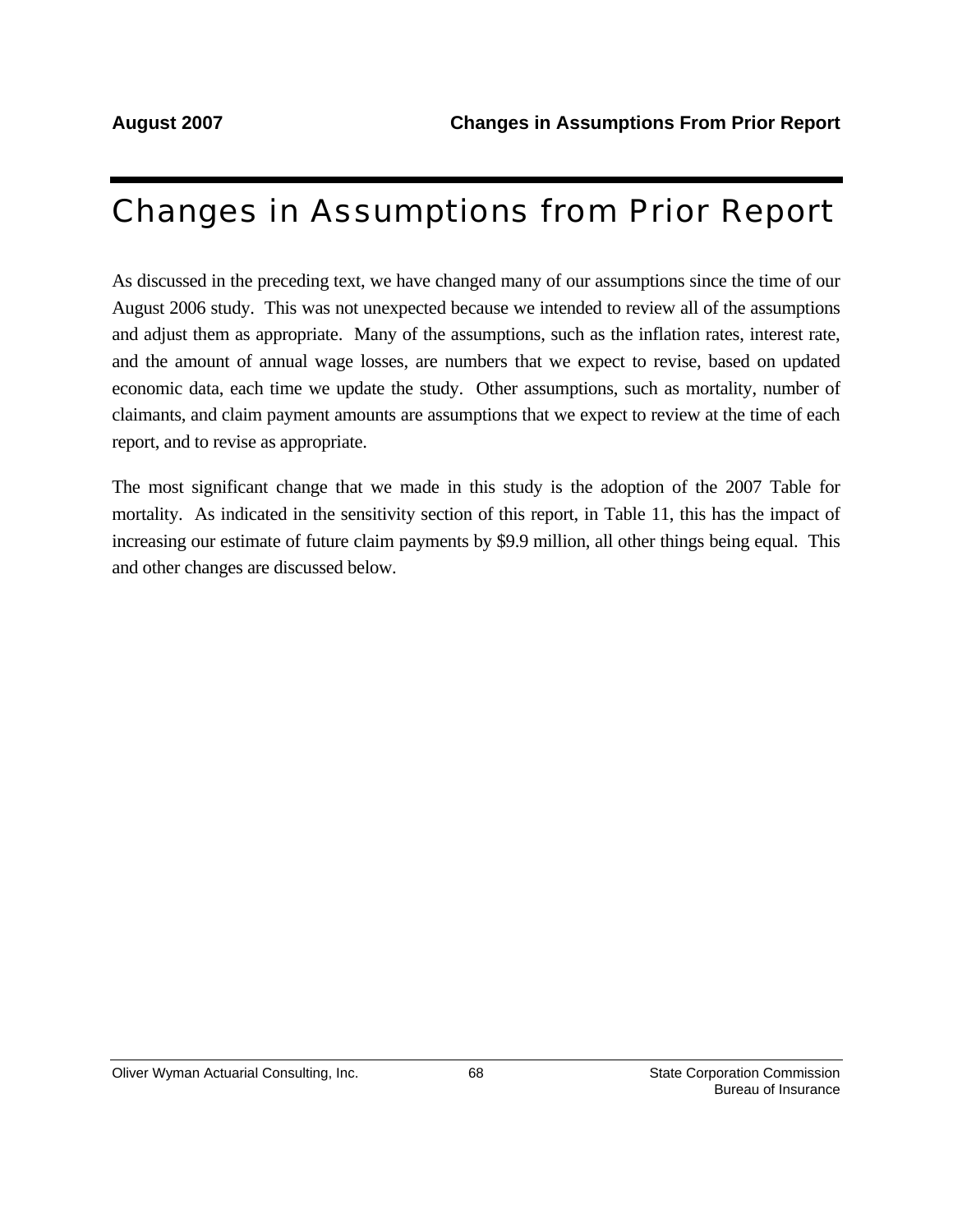## **Mortality**

We have revised our mortality assumption to anticipate that claimants in the Program will live longer than had been expected at the time of our 2006 study.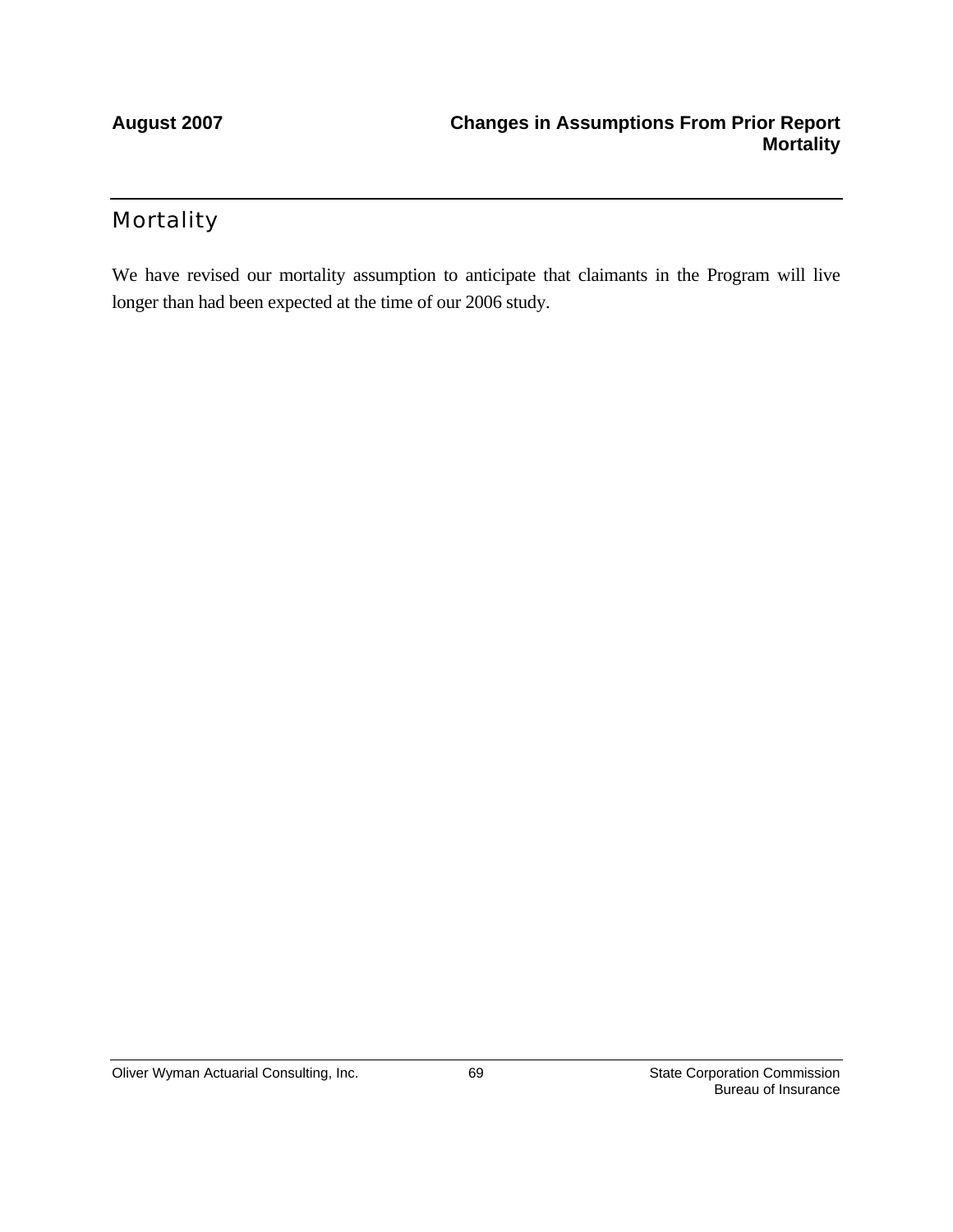## Future Claim Administration Expenses

We have refined our process for estimating future claim administration expenses. For Group A and Group B claimants combined, we now compute this estimate more directly by multiplying the current claims administration expense per living claimant, adjusted for inflation and the life expectancy per admitted claimant, times the number of claimants. For Group C, we compute this estimate by multiplying the current claims administration expense per living Group A and Group B claimant, adjusted for inflation and the life expectancy for Group C claimants, times the number of Group C claimants.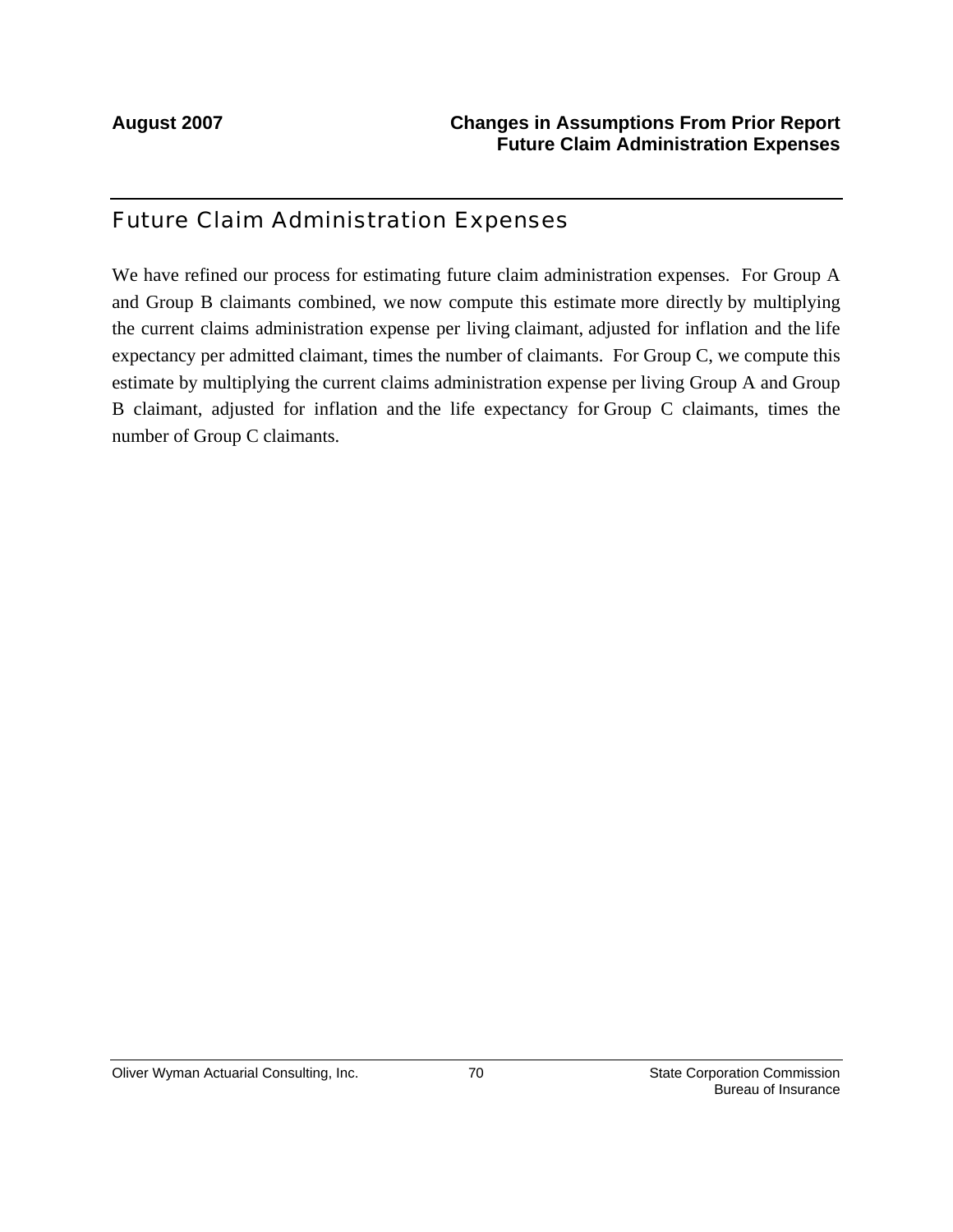## Other Assumptions

There are other assumptions that we revised, as discussed previously in the report:

- We have revised the inflation assumptions to reflect 2006 economic data.
- We have revised the interest rate assumption (discount rate) to reflect 2006 economic data.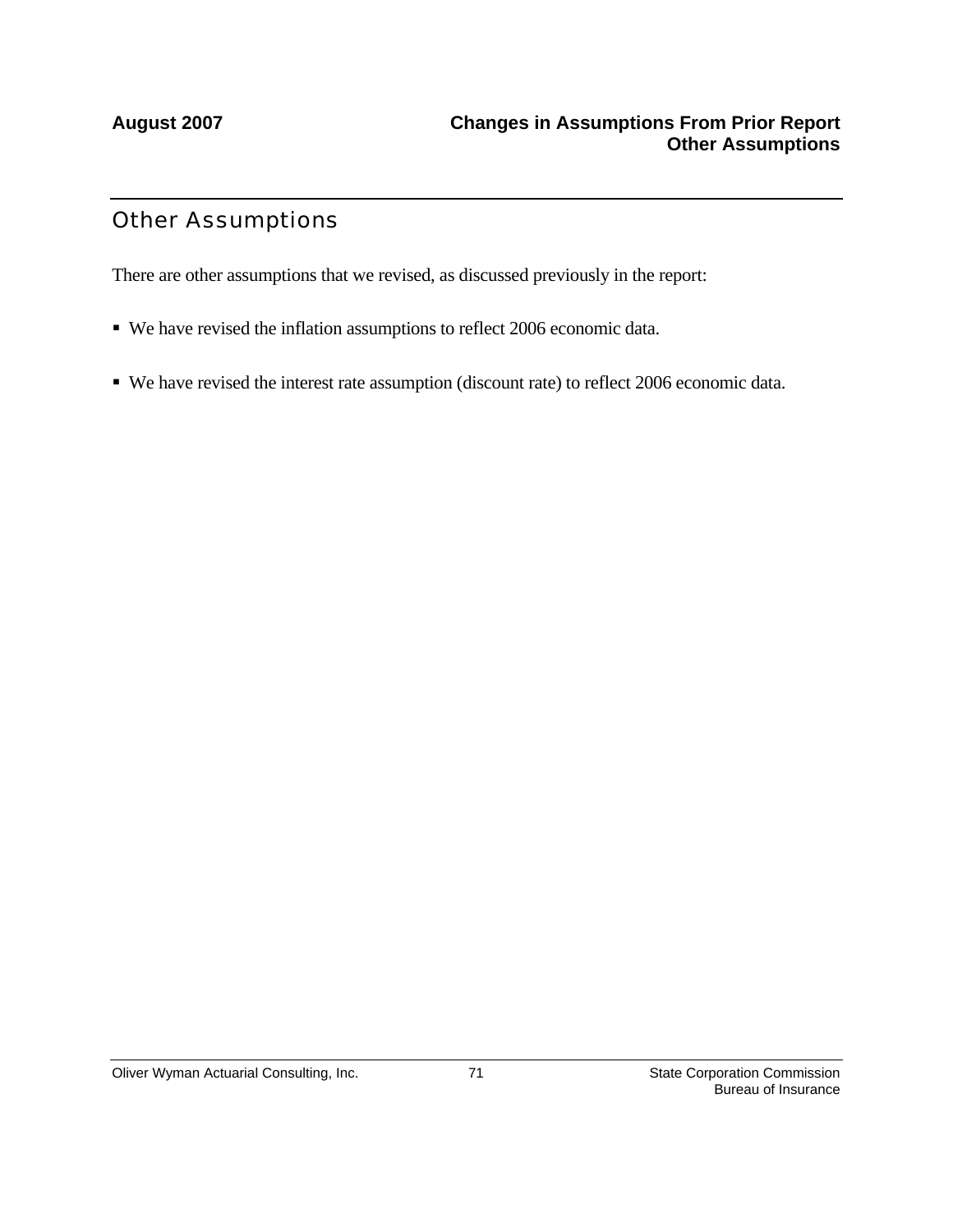# **Background**

# General

Chapter 50 of Title 38.2 of the Code of Virginia, enacted by the 1987 General Assembly, established the Virginia Birth-Related Neurological Injury Compensation Program. The Program began collecting assessments in late 1987, and the compensation mechanism became effective for births as of January 1, 1988.

Among the stated purposes of the Program is to assure the payment of the financial costs for the lifetime care of infants born with birth-related neurological injuries. The Program is financed by the Virginia Birth-Related Neurological Injury Compensation Fund.

Participation in the Program is optional for both physicians and hospitals. Participating physicians and hospitals receive the benefit of the exclusive remedy provision of the law, and physicians and hospitals that participate are eligible for lower premiums for medical malpractice insurance.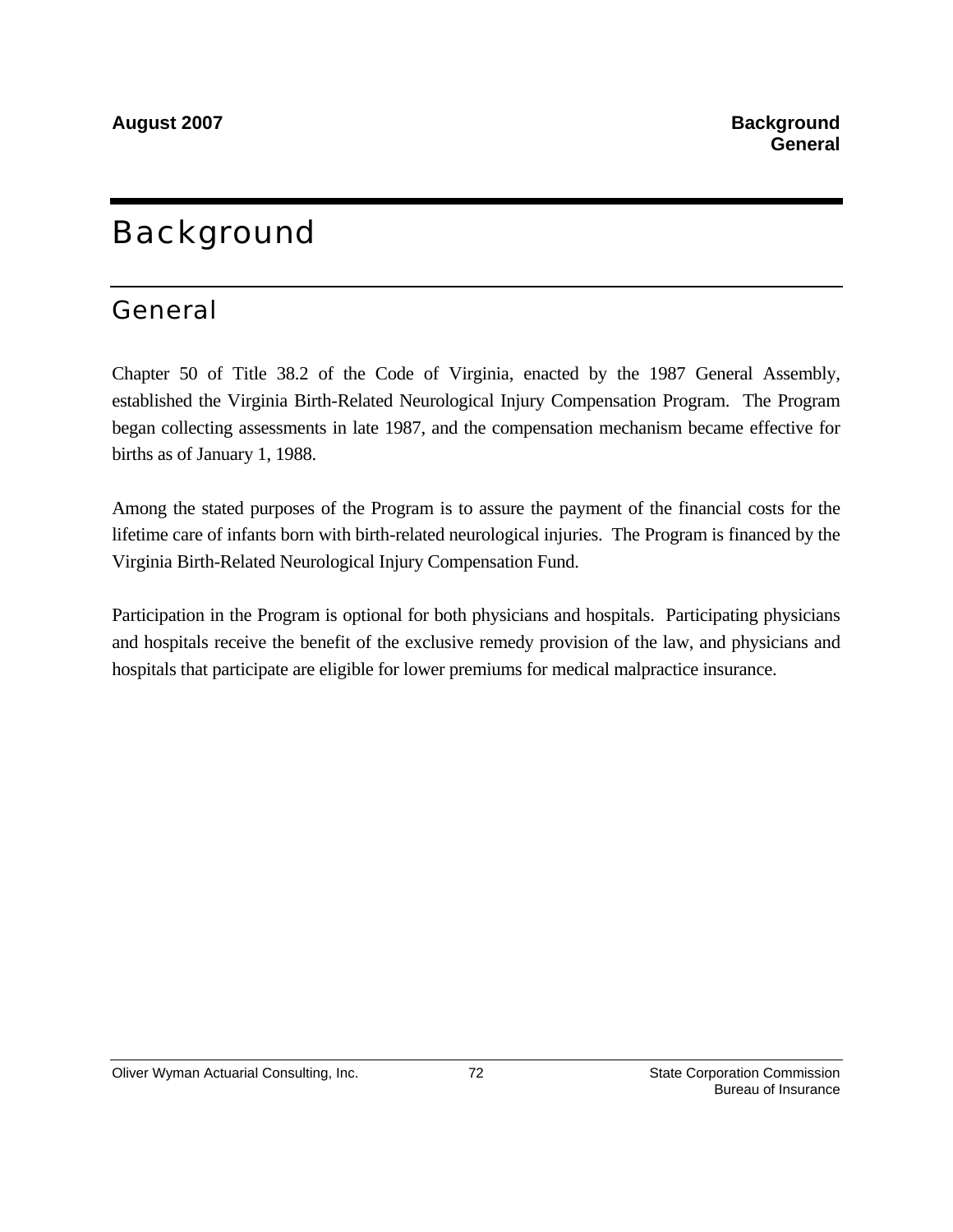# History of Funding

## Participating Physicians and Hospitals

Funding for the Program comes from both physicians and hospitals. In addition, the Virginia State Corporation Commission (the SCC) is empowered to assess liability insurers in Virginia up to onequarter of one percent of net direct liability premiums written in Virginia if needed to maintain the Fund on an actuarially sound basis.

The original schedule of funding assessments for program year 1988 was as follows:

- 1. Participating physicians paid an annual assessment of \$5,000. (The definition of participating physicians was amended in 1989 to include licensed nurse midwives who perform obstetrical services, either full-time or part-time, as authorized in the Plan of Operation. They have been assessed since 1989, but the number of licensed nurse midwives is not material.)
- 2. Participating hospitals paid an annual assessment equal to \$50 per live birth in the previous year, subject to a maximum assessment of \$150,000.

Beginning with the 1995 program year, the fixed fee schedules were changed to sliding scale fee schedules under which the fees decreased the longer the participant was in the Program. This fee schedule is shown on Exhibit 2 in the Appendix.

Beginning with the 2001 program year, assessments of participating physicians and hospitals were restored to their original level. For the 2002 program year, assessments of participating physicians and hospitals remain at the original level.

Based upon the July 1, 2004 legislation, assessment income to the Program has increased, effective with the 2006 program year (as shown on Exhibit 2 in the Appendix).

Oliver Wyman Actuarial Consulting, Inc.  $\overline{73}$  73 State Corporation Commission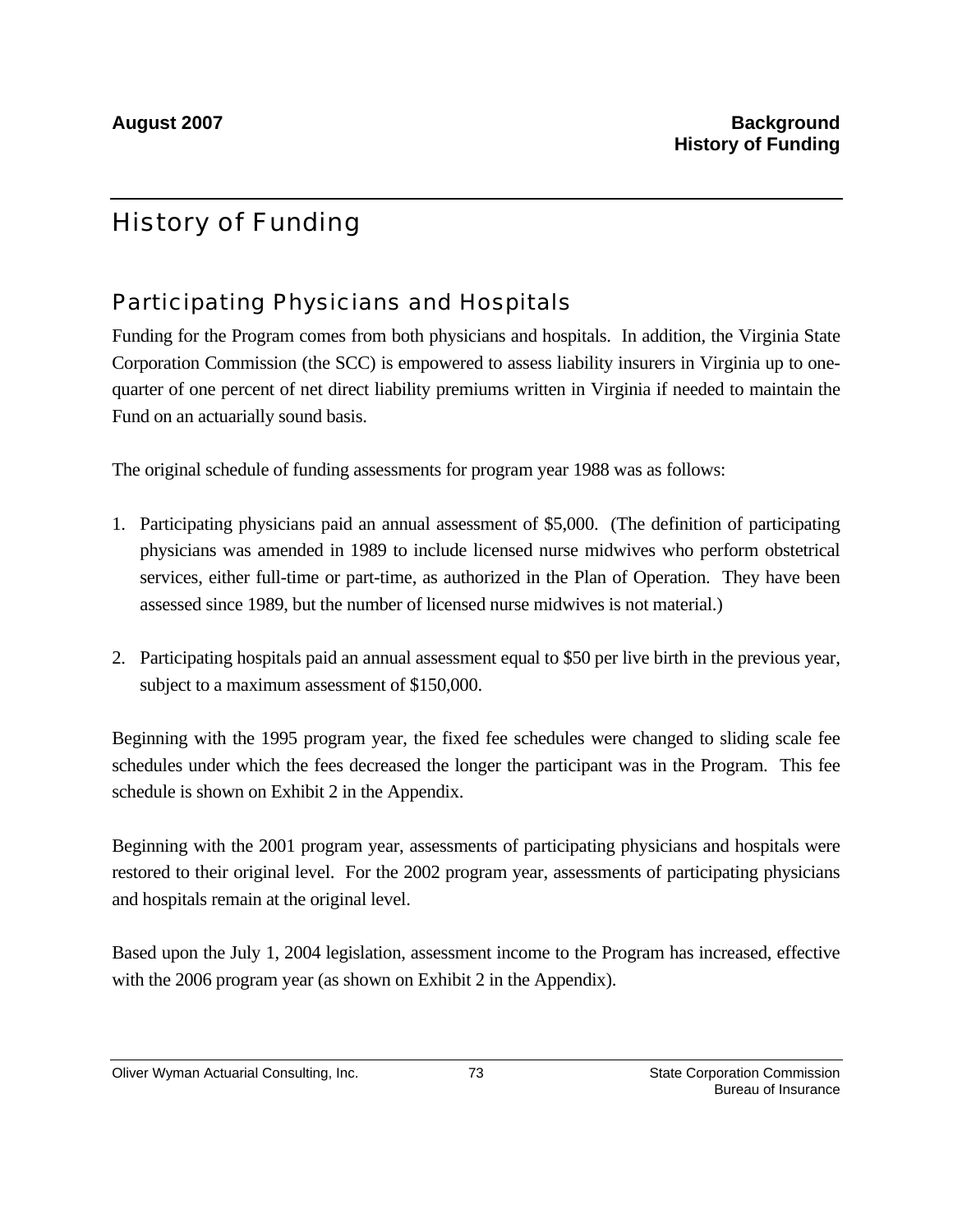## Non-Participating Physicians and Liability Insurers

Assessment income of the Program can be modified in a given year in either of the following two ways:

- 1. Beginning with program year 1993, if the income of the Program is estimated to be in excess of that required for actuarial soundness, income can be reduced by eliminating assessments *of nonparticipating physicians* in a given program year. The assessment of non-participating physicians was, in fact, eliminated for program years 1993 through 2001. Assessments of nonparticipating physicians can be reinstated in any amount up to \$250, whenever the SCC determines that such assessment is required to maintain the Fund's actuarial soundness and the \$250 assessments were reinstated beginning with program year 2002 and continuing into program year 2003. Effective with program year 2006, assessments for non-participating physicians have increased (as shown on Exhibit 2 in the Appendix).
- 2. If the income of the Program is estimated to fall short of that required for actuarial soundness, income can be increased by assessments of *liability insurers* up to one-quarter of one percent of net direct liability premiums written in Virginia. Insurers were assessed an amount equal to one-tenth of one percent of net direct liability premiums written in Virginia for the 1990 program year, and were assessed one-quarter of one percent of net direct liability premiums written in Virginia beginning with the 2002 program year.

Exhibit 3, in the Appendix, presents a history of the Program's assessment income. Exhibit 4, in the Appendix, presents a history of the numbers of participating physicians and hospitals.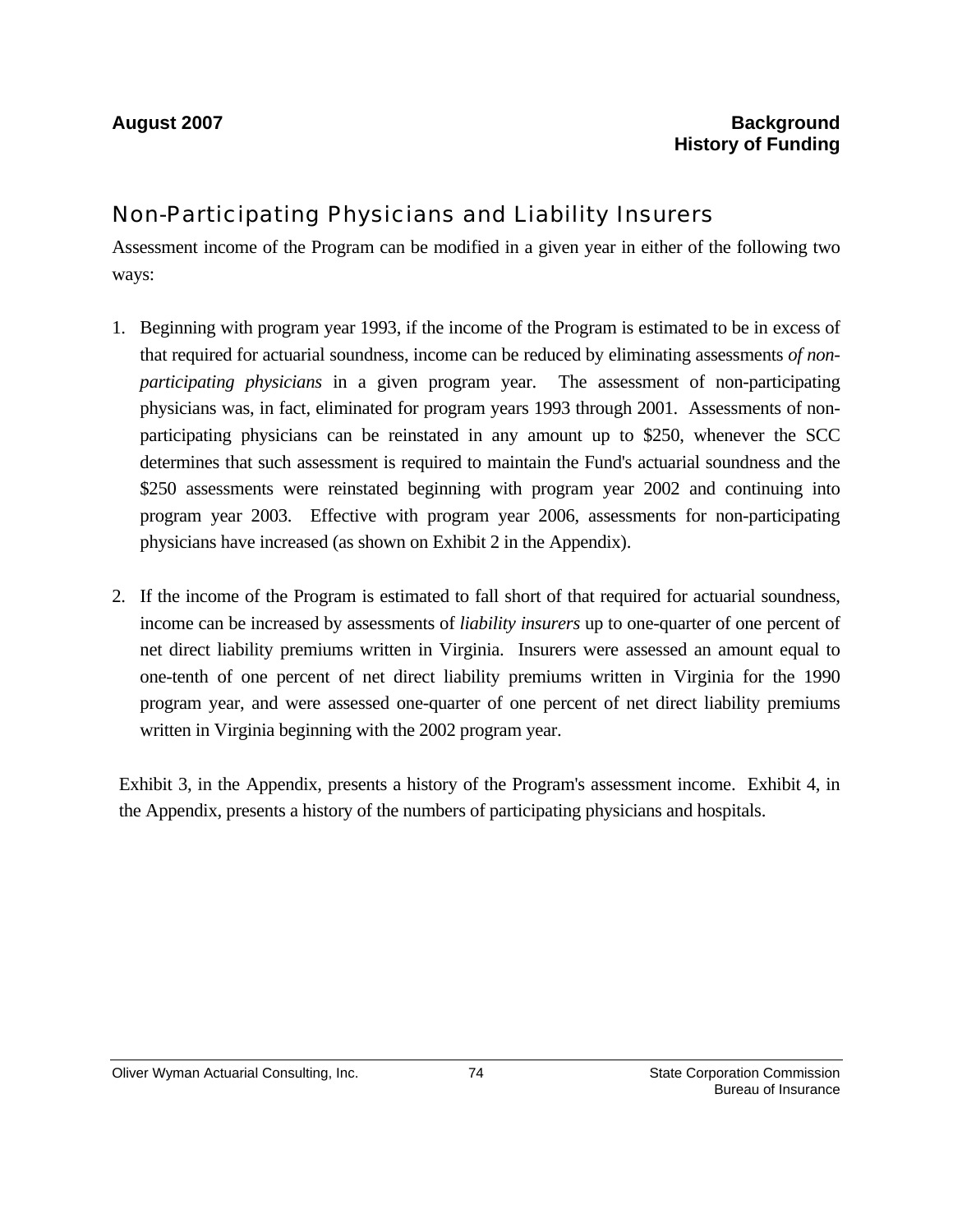# Eligibility

To be eligible to receive payment from the Program, a claimant must file a claim with the Virginia Workers' Compensation Commission. The Commission must then determine that the claim meets the criteria for reimbursement from the Program. The original law provided that, for a claim to be paid, all three of the following criteria had to be met:

- 1. The injuries claimed are birth-related neurological injuries as defined in the law,
- 2. Obstetrical services were performed by a participating physician,
- 3. The birth occurred in a participating hospital.

Pursuant to Senate Bill 72, the law was amended in 1990 so that criterion 1 and *either* criterion 2 *or* 3 must be met for a claim to qualify for payment.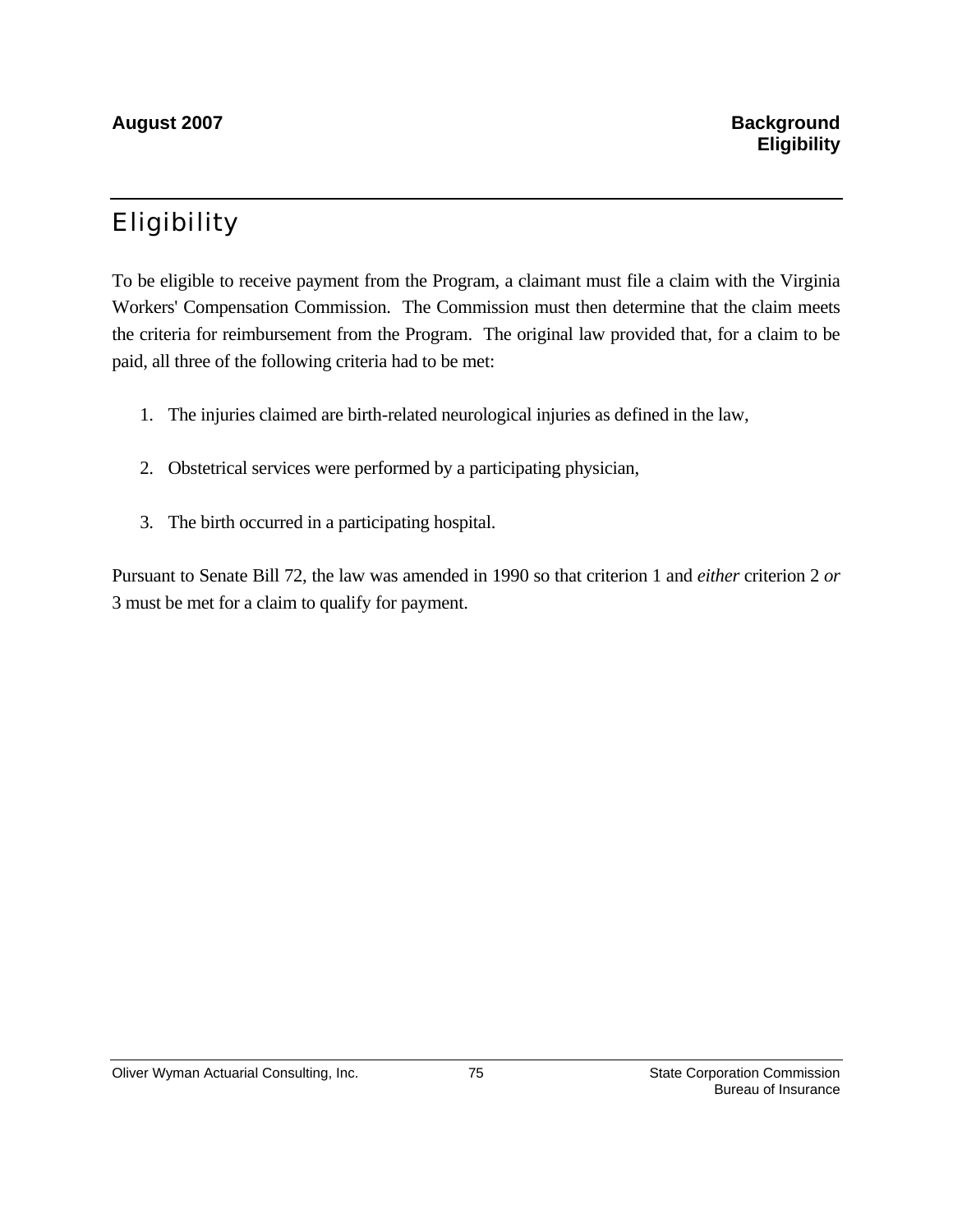# History of Actuarial Studies

An actuarial study of the adequacy of funding of the Program is required to be performed at least once every two years. Mercer RFI provided its initial funding study covering the years 1988 through 1990 on October 13, 1989. We issued three supplemental reports which modified our original funding estimates, as follows:

- First Supplement dated December 22, 1989: Mercer RFI was requested to confer with Dr. Barbara Brown, then of the Williamson Institute for Health Studies, Department of Health Administration, Medical College of Virginia, Virginia Commonwealth University, to determine whether amendments to the Mercer RFI findings (specifically claim frequency) should be considered. As a result, Mercer RFI revised its estimates of the Program's expected frequency and future claim payments.
- Second supplement dated January 24, 1990: Reflected the opinion of the Virginia Attorney General's office that Medicaid would be primary as respects the Program.
- Third supplement dated May 22, 1990: Reflected the effects of Senate Bills 70 and 72. (Pursuant to Senate Bill 70, the original definition of "birth-related neurological injury" was clarified.)

The recommendation in our initial reports was for the assessment of participating and nonparticipating physicians and participating hospitals, and for an assessment against liability insurance carriers of 0.1 percent of liability premiums for program year 1990.

On March 20, 1991, we issued a report that built on our original work (as amended by our supplementary reports) and provided updated funding estimates for program years 1988 through 1990 and projected estimates for 1991. In that report, we recommended continuation of the assessments of participating hospitals and physicians and non-participating physicians, and no assessment against liability insurance carriers for program year 1991.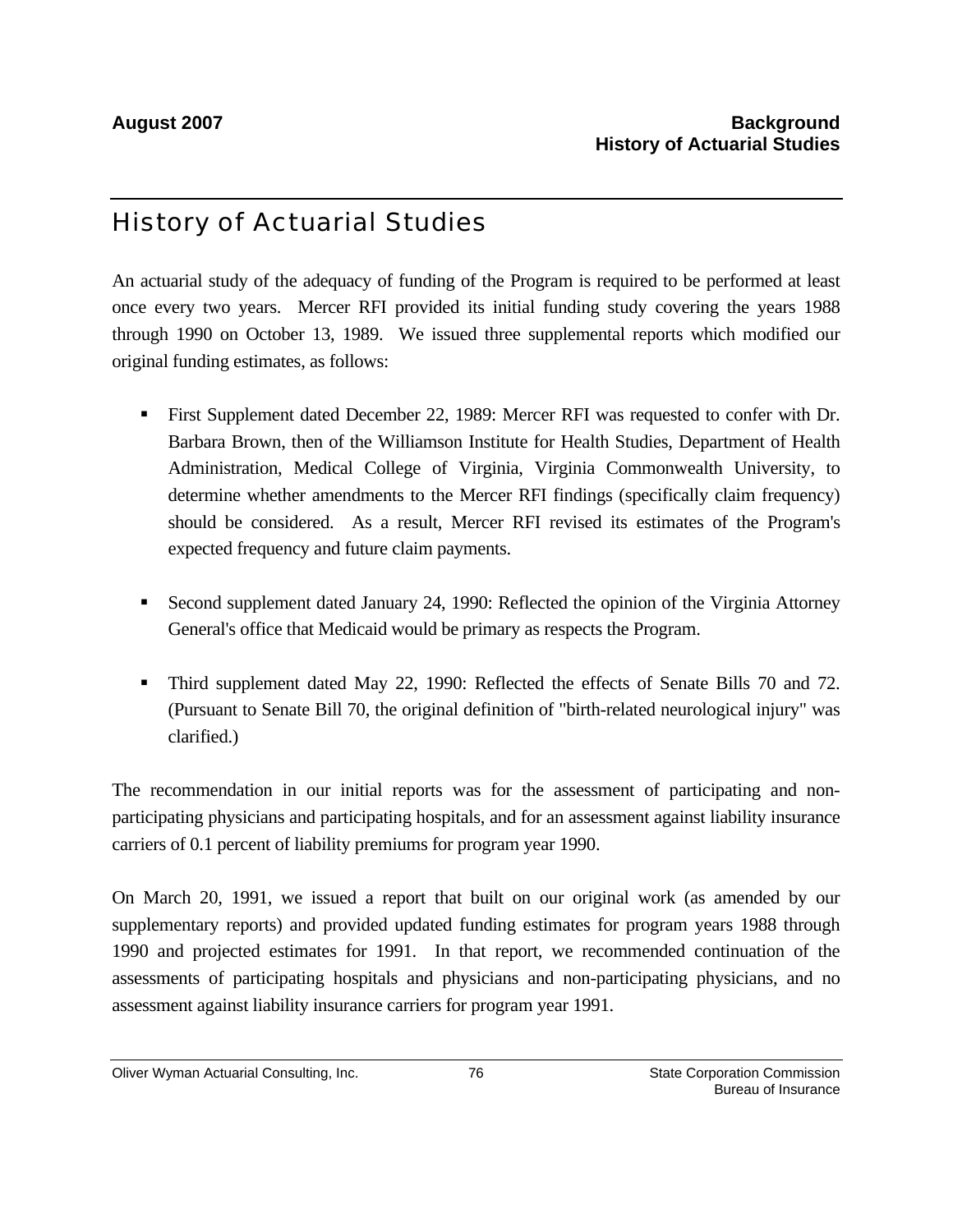## **August 2007 Background History of Actuarial Studies**

On July 17, 1992, we provided revised funding estimates for 1988 through 1991 and projected estimates for 1992 and 1993. In addition, we evaluated the criteria for actuarial soundness of the Program within the context of the law change effective in 1992, which provided that the assessments of non-participating physicians be suspended whenever the Fund was found to be actuarially sound. We recommended that non-participating physicians and liability insurers not be assessed for program year 1993. Accordingly, the SCC suspended the assessment of nonparticipating physicians.

On September 24, 1993, we provided revised funding estimates for 1988 through 1993 as well as projected estimates for 1994 and 1995. We also recommended that non-participating physicians and liability insurers not be assessed for program years 1994 and 1995.

An amendment to Section 38.2-5016(F) of the Virginia Code was enacted by the 1994 General Assembly Session. The amendment allows the Board of Directors of the Program to reduce the voluntary participating physician and hospital assessments for a stated period of time after the SCC has determined the Program to be actuarially sound. As a result of this amendment, Mercer RFI was requested by the Program to perform an actuarial study to determine: 1) if the Program was still actuarially sound, and 2) if the Program was still actuarially sound, to determine how much the Board of Directors could reduce the annual assessments for participating physicians and hospitals and continue the actuarial soundness of the Program.

Based on a law change in 1994, and following receipt of our report in 1995, the Board of Directors of the Program implemented a sliding scale assessment for participating doctors and hospitals for 1995 based on the number of years of participation in the Program. This reduced the assessment income from those sources by approximately 65 percent.

In September 1995, we provided estimates of funding for the program years 1988 through 1995, and projections for years 1996 and 1997. In that report, we recommended that the reduced schedule of assessments for participating physicians and participating hospitals continue in 1996 and 1997.

In October 1997, we provided estimates of funding for the program years 1988 through 1997, and projections for years 1998 and 1999. In that report, we had begun to consider housing expenses as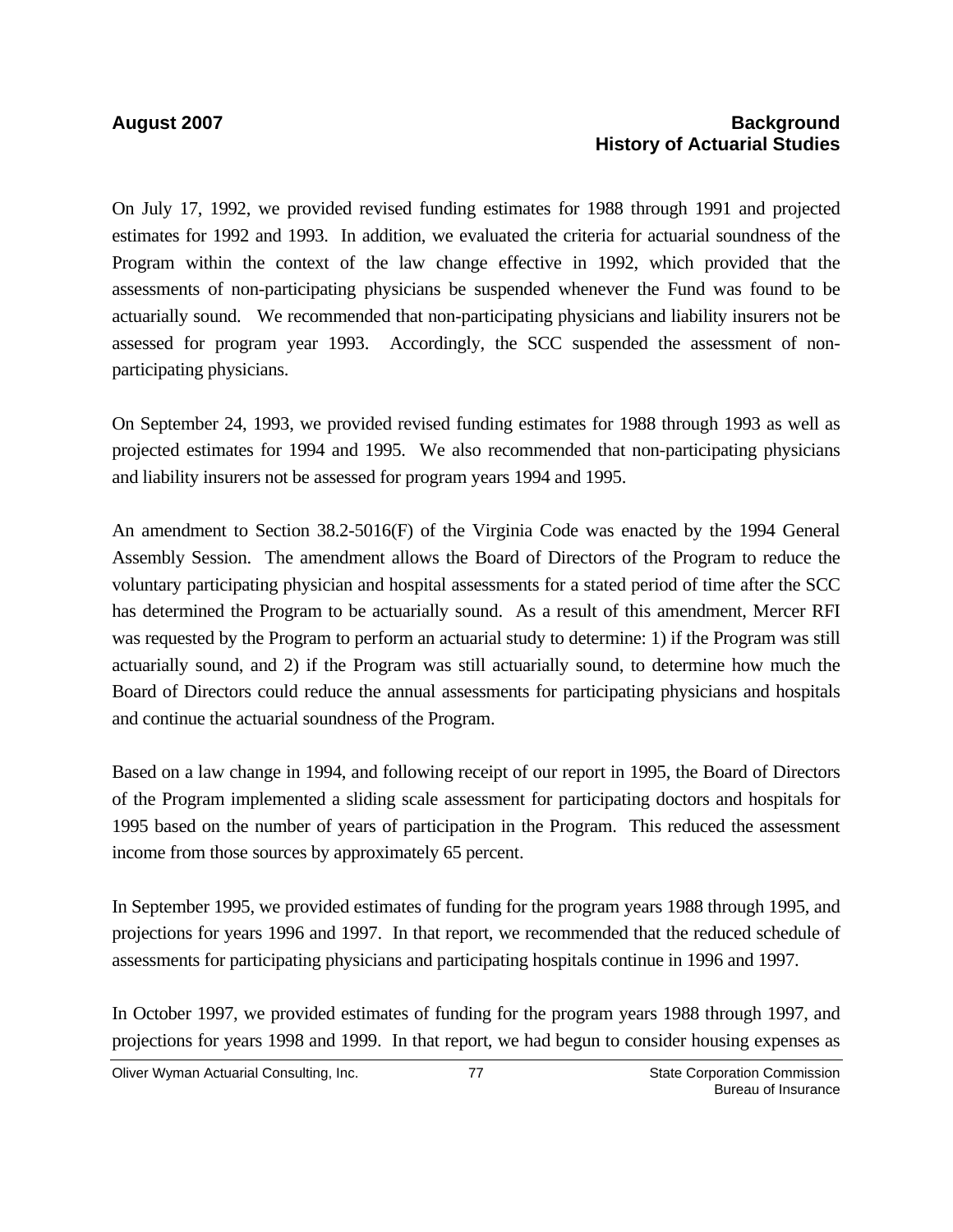### **August 2007 Background History of Actuarial Studies**

non-liquid assets of the Program, rather than costs. This was based on the decision of the Program to establish trust funds for the benefit of the claimants. In our October 1997 report, we recommended that the reduced schedule of assessments for participating physicians and participating hospitals continue in 1998 and 1999.

In December 1999, we provided estimates of funding for the program years 1988 through 1999, and projections for years 2000 and 2001. In that report we observed that, on average, the claimants' mortality was much better than had been expected. As a result, we made a major change to the mortality assumption, which significantly increased the expected costs per claimant. We estimated that the Program was actuarially sound as of year-end 1999, and recommended that assessments for participating physicians and hospitals, and for non-participating physicians, be restored to their full level.

After release of our December 1999 report, we issued an addendum in which we recommended that:

"If the Fund decides to immediately stop providing cash grants for housing (except for commitments that have already been made and for existing claimants who have not yet received housing benefits) assessments would still have to be restored to their full level for participating hospitals and physicians (but not for non-participating physicians), for program year 2001. Given our current assumptions, this would lead to a \$2.1 million deficit for program year 2002 and a \$7.1 million deficit by the end of program year 2003. In order to avoid these deficits, there would need to be assessments of the non-participating physicians for program year 2002 *and* both the non-participating physicians and the liability insurers, for program year 2003."

In October 2001, we provided estimates of funding for the program years 1988 through 2000, and projections for years 2001, 2002, and 2003. In that report we made significant changes to the estimated number of claimants who would eventually be admitted to the program, to the mortality table underlying our forecasts, and to the estimated future average annual expenses for admitted claimants. These changes all tended to increase our estimate of the Program's liabilities, and as a

Oliver Wyman Actuarial Consulting, Inc.  $\overline{8}$  78  $\overline{8}$  State Corporation Commission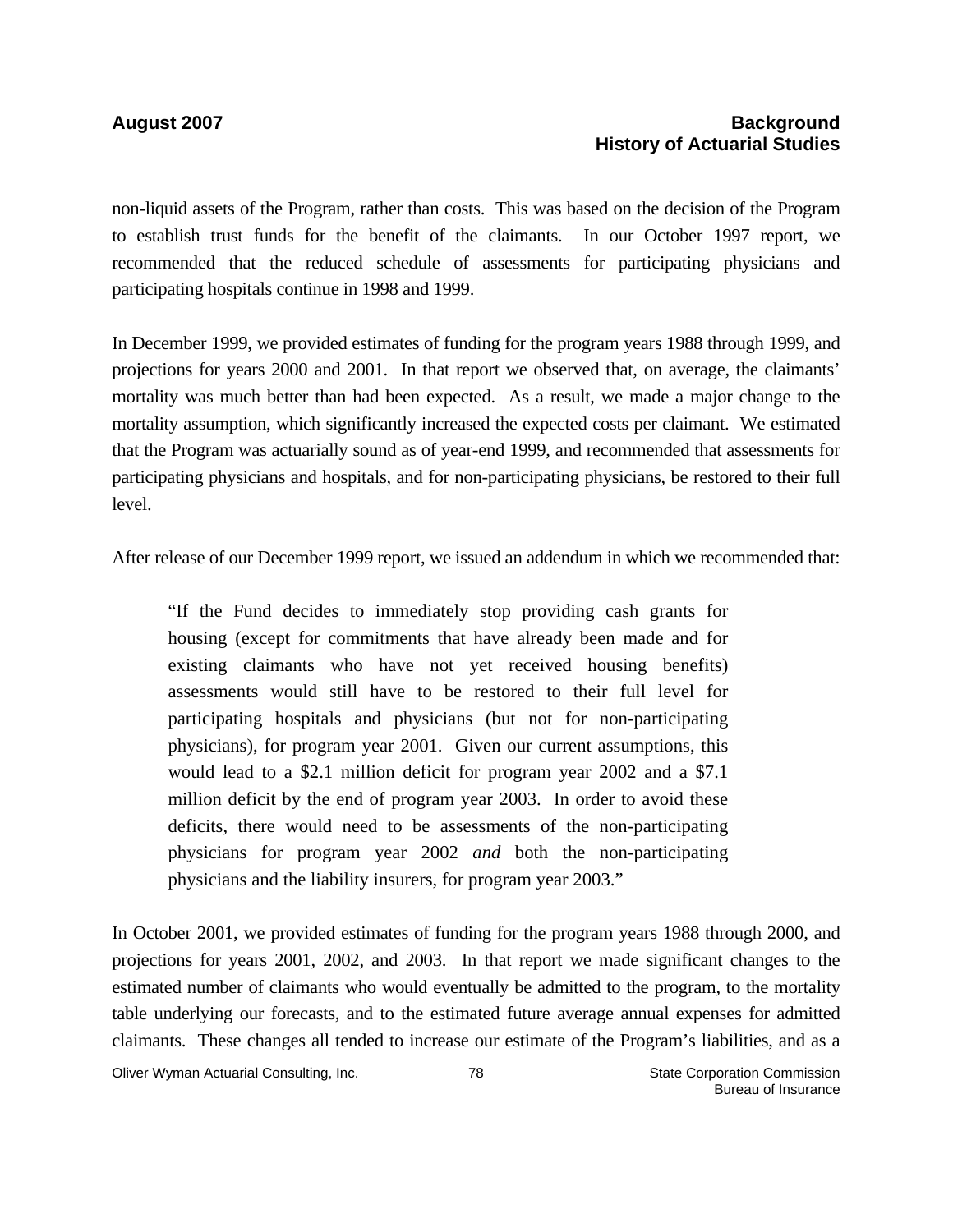#### **August 2007 Background History of Actuarial Studies**

result we estimated that the Fund was not actuarially sound as of December 31, 2000 and forecast that the Fund would not be actuarially sound as of December 31, 2001, 2002, or 2003. Among other things, we recommended that the Program continue to assess participating physicians and hospitals at the maximum level and begin to assess non-participating physicians and liability insurers at the maximum assessment rates.

In September 2002 we provided estimates of funding for the program years 1988 through 2001, and projections for years 2002, 2003, and 2004. We estimated that the Fund was not actuarially sound as of December 31, 2001 and forecast that the Fund would not be actuarially sound as of December 31, 2002, 2003, or 2004. We recommended that the Program continue to assess participating physicians, participating hospitals, non-participating physicians, and liability insurers at the maximum amounts.

In September 2003 we provided estimates of funding for the program years 1988 through 2002, and projections for years 2003, 2004, and 2005. We estimated that the Fund was not actuarially sound as of December 31, 2002 and forecast that the Fund would not be actuarially sound as of December 31, 2003, 2004, or 2005. We recommended that the Program continue to assess participating physicians, participating hospitals, non-participating physicians, and liability insurers at the maximum amounts, and that means be found to increase the funding level.

In September 2004 we provided estimates of funding for the program years 1988 through 2003, and projections for years 2004, 2005, and 2006. We estimated that the Fund was not actuarially sound as of December 31, 2003 and forecast that the Fund would not be actuarially sound as of December 31, 2004, 2005, or 2006. We recommended that the Program continue to assess participating physicians, participating hospitals, non-participating physicians, and liability insurers at the maximum amounts, and that means be found to increase the funding level.

In September 2005 we provided estimates of funding for the program years 1988 through 2004, and projections for years 2005, 2006, and 2007. We estimated that the Fund was not actuarially sound as of December 31, 2004 and forecast that the Fund would not be actuarially sound as of December 31, 2005, 2006, or 2007. We recommended that the Program continue to assess participating physicians, participating hospitals, non-participating physicians, and liability insurers at the

Oliver Wyman Actuarial Consulting, Inc.  $\overline{79}$  79 State Corporation Commission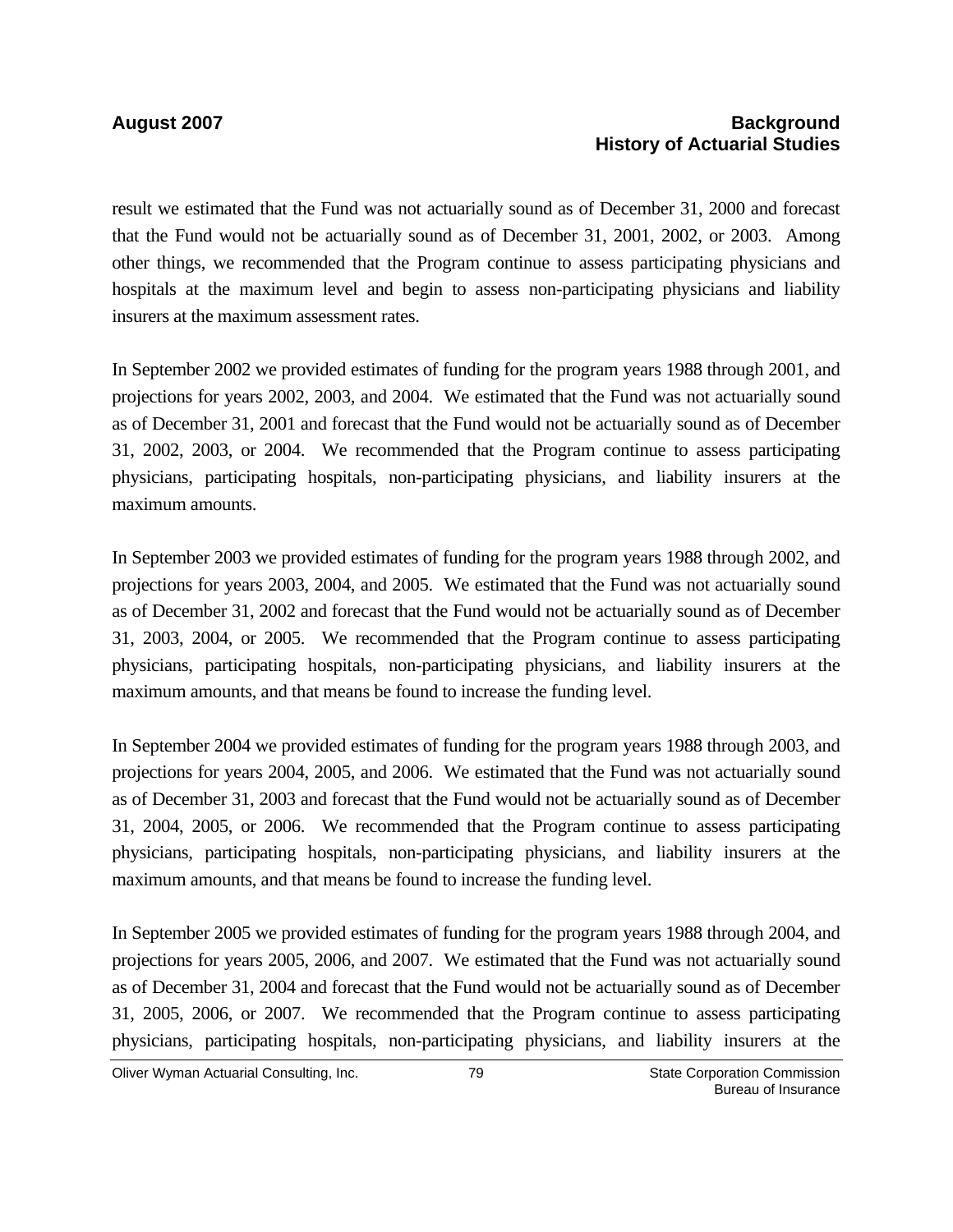## August 2007 **Background History of Actuarial Studies**

maximum amounts, and that means be found to increase the funding level. The major changes from our September 2004 report to our September 2005 report were a revision to the mortality table and an increase in the estimated life-time costs for nursing benefits, both of which increased the estimated liabilities of the Program.

In August 2006 we provided estimates of funding for the program years 1988 through 2005, and projections for years 2006, 2007, and 2008. We estimated that the Fund was not actuarially sound as of December 31, 2005 and forecast that the Fund would not be actuarially sound as of December 31, 2006, 2007, or 2008. We recommended that the Program continue to assess participating physicians, participating hospitals, non-participating physicians, and liability insurers at the maximum amounts, and that means be found to increase the funding level. The major changes from our September 2005 report to our August 2006 report were a revision to the mortality table and an increase in the estimated life-time costs for nursing benefits, both of which increased the estimated liabilities of the Program.

The prior discussion covers the history of the actuarial studies up until this current report.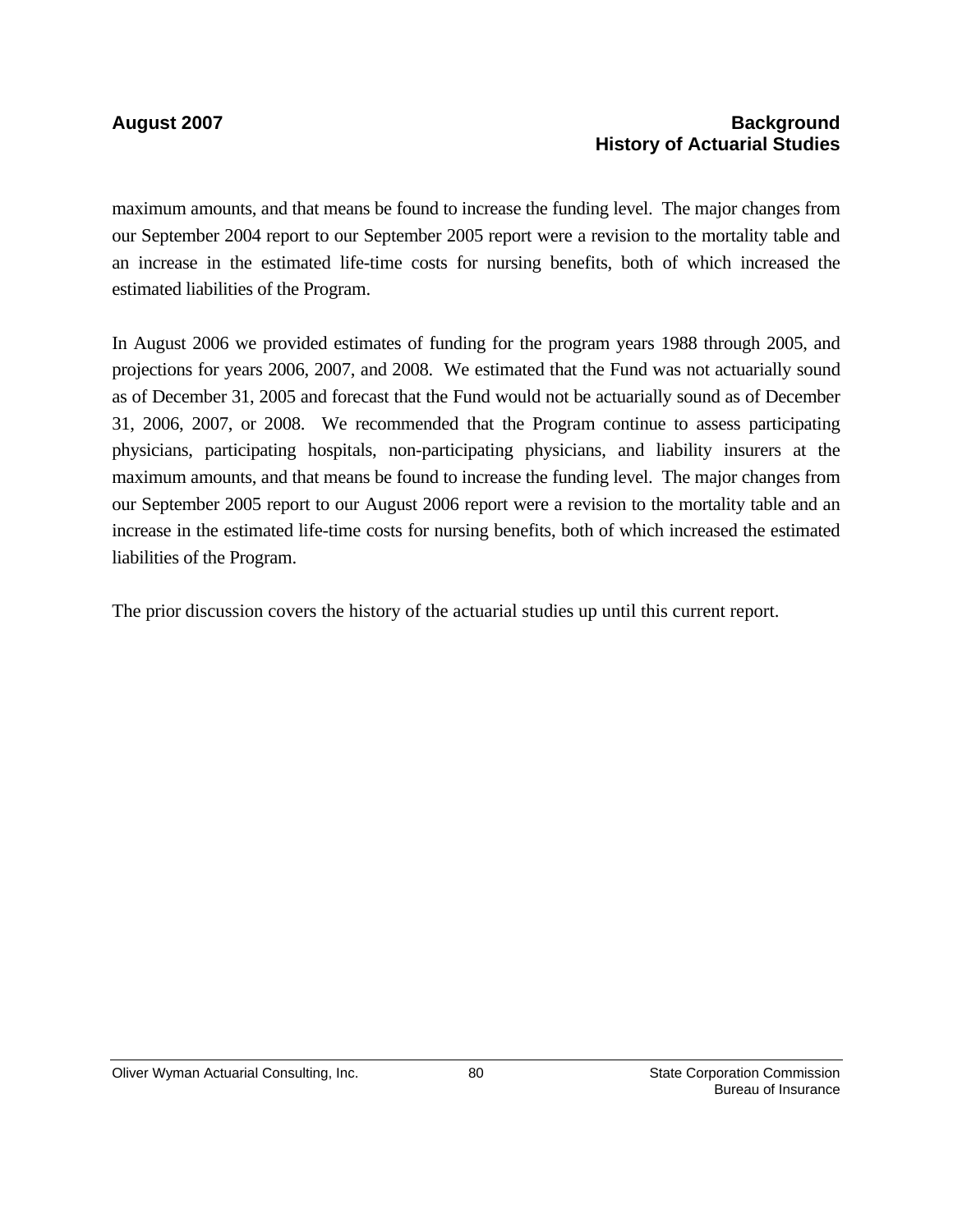# Limitations and Caveats

## Entire Document

The study conclusions are developed in the accompanying text and exhibits, which together comprise the report.

## Data Reliance

The data for this study was gathered from several sources, which are detailed in the report. In the study, we relied on the accuracy and completeness of the data without independent audit. If the data are incomplete or inaccurate, our findings and conclusions may need to be revised.

## Underlying Assumptions

In addition to the assumptions stated in the report, numerous other assumptions underlie the calculations and results presented herein.

## Study Foundations

The study conclusions are based on analysis of the available data and on the estimation of many contingent events. Estimates of future costs were developed from the historical record and from estimated covered exposures.

## Statistical Credibility

The statistical credibility of the Program's experience is not sufficient to evaluate all of the various assumptions, such as the number of claimants, the future annual claim payments, and the life expectancy, with a high degree of confidence. If the number of claimants, future annual claim payments, and mortality experience differ significantly from our estimates, then our estimate of the deficit of the Fund may be significantly understated or overstated.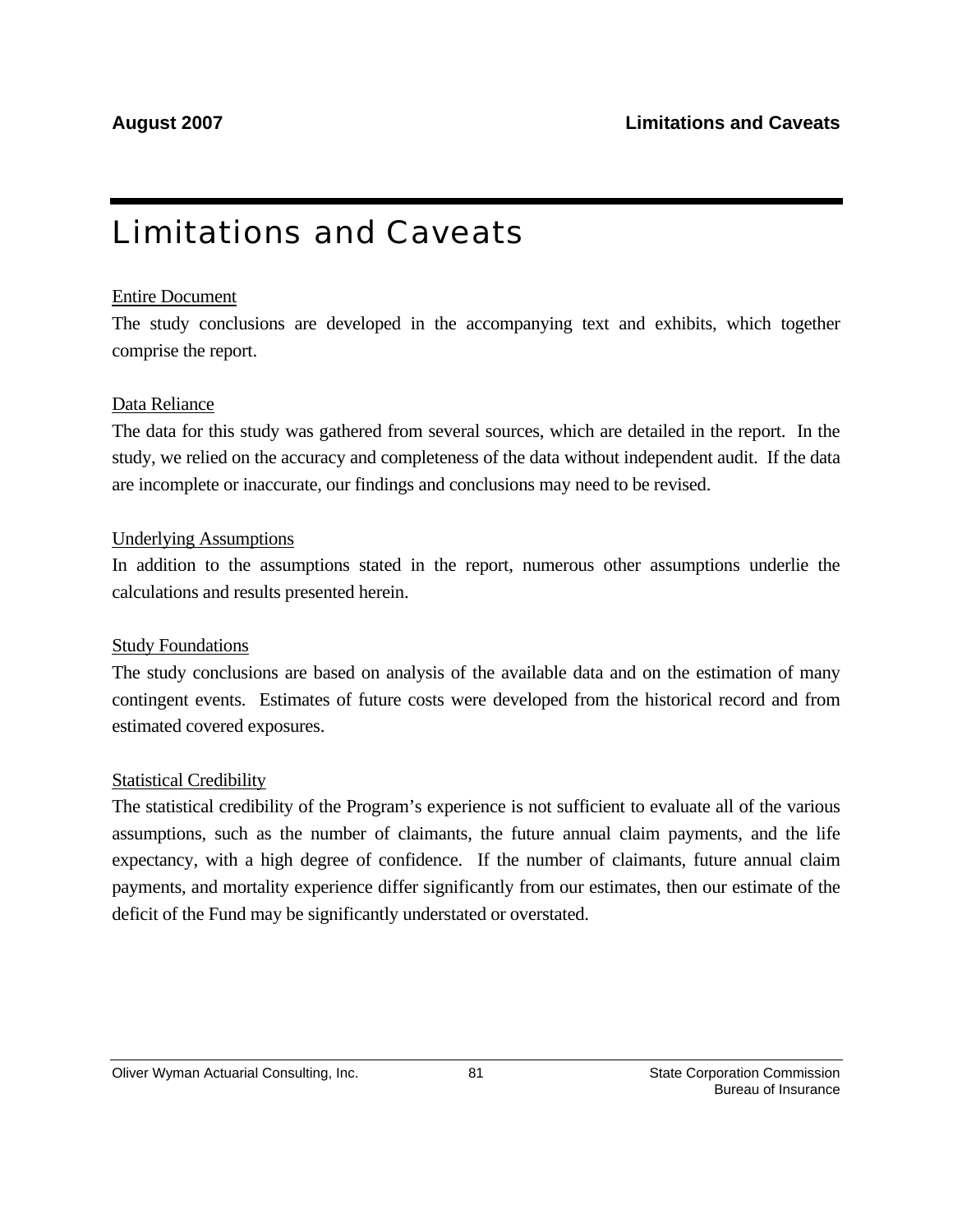## **Uncertainty**

For the reasons stated in this report, the conclusions contained in this report are projections of the financial consequences of future contingent events and are subject to a high degree of uncertainty. Due to the uncertainties inherent in the estimation of future costs, it cannot be guaranteed that the estimates set forth in the report will not prove to be inadequate or excessive. Actual costs may vary significantly from our estimates.

## Unanticipated Changes

Unanticipated changes in factors such as judicial decisions, legislative actions, the operation of the Program, the utilization of Program benefits and services, and economic conditions may significantly alter the conclusions.

### Best Estimates

These caveats and limitations notwithstanding, the conclusions represent our best estimate of the actuarial soundness of the Fund and the funding requirements of the Program at this time.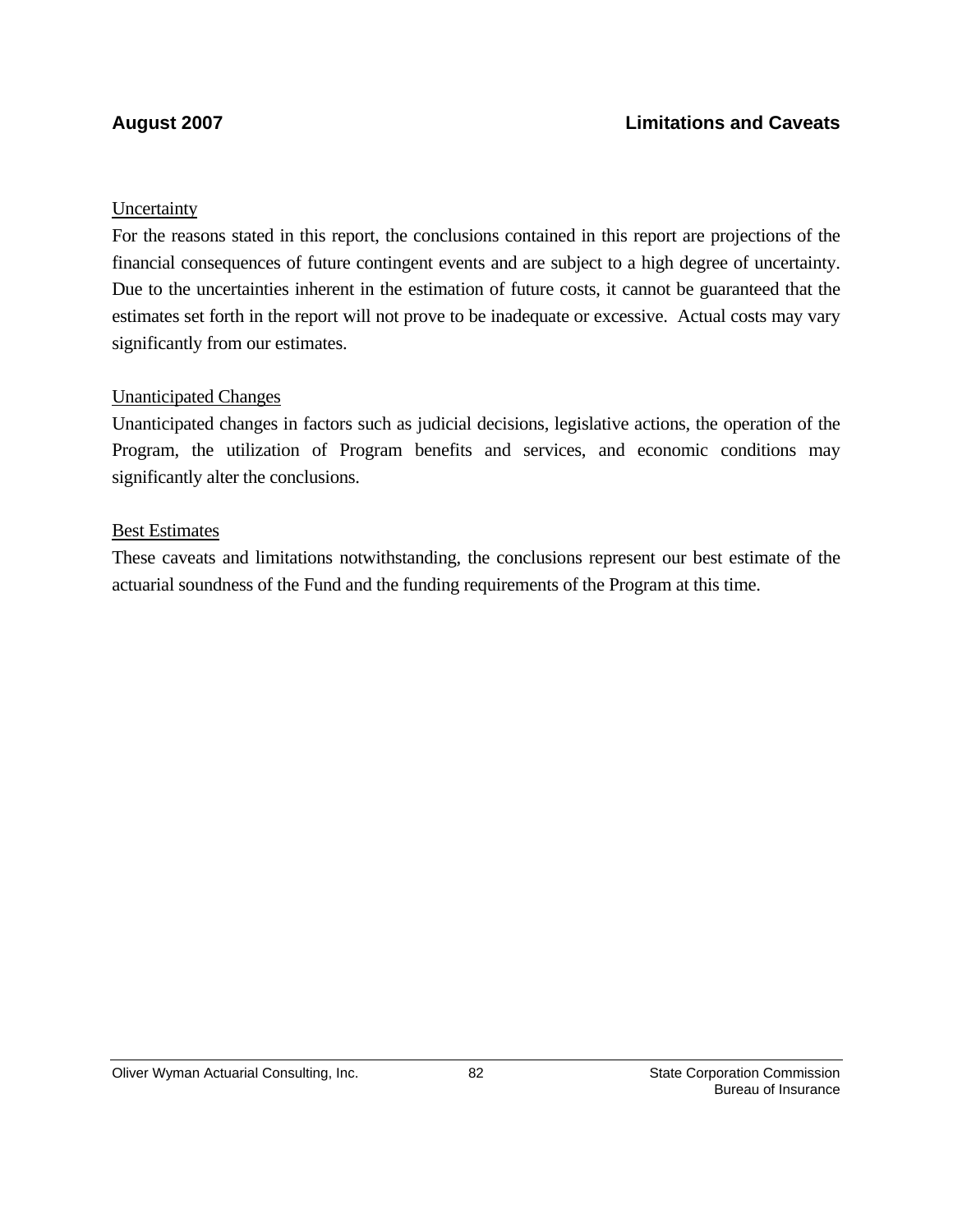**August 2007** 

 **APPENDIX**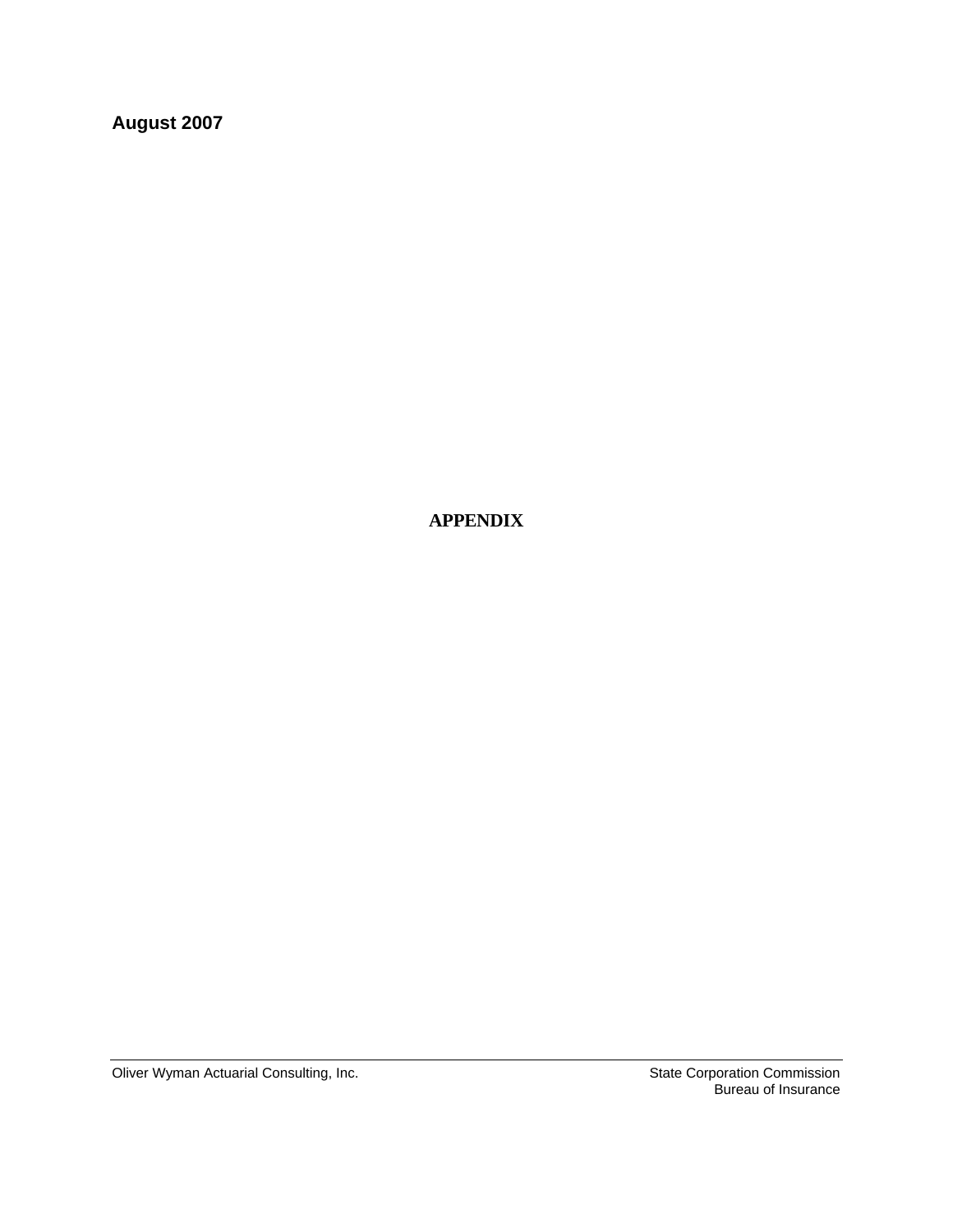## **Commonwealth of Virginia Birth-Related Neurological Injury Compensation Program 2007 Update**

## **Selected Ultimate Number of Claims**

|              |                  |                | Estimated        |
|--------------|------------------|----------------|------------------|
|              | Reported         | Selected       | Number of        |
|              | Number           | Ultimate       | Unreported       |
| <b>Birth</b> | of Claims        | Number         | Claims           |
| Year         | as of 12/31/06   | of Claims      | as of 12/31/06   |
| (1)          | (2)              | (3)            | (4)              |
| 1988         | $\overline{c}$   | $\overline{c}$ | $\boldsymbol{0}$ |
| 1989         | 9                | 9              | $\boldsymbol{0}$ |
| 1990         | 3                | 4              | $\mathbf{1}$     |
| 1991         | 9                | 9              | $\boldsymbol{0}$ |
| 1992         | 8                | 8              | $\mathbf{0}$     |
| 1993         | 10               | 10             | $\boldsymbol{0}$ |
| 1994         | 6                | 6              | $\boldsymbol{0}$ |
| 1995         | 10               | 10             | $\overline{0}$   |
| 1996         | 8                | 10             | $\overline{c}$   |
| 1997         | 9                | 10             | 1                |
| 1998         | 6                | 7              | 1                |
| 1999         | 6                | 9              | 3                |
| 2000         | 11               | 11             | $\mathbf{0}$     |
| 2001         | 6                | 9              | 3                |
| 2002         | 9                | 10             | $\mathbf{1}$     |
| 2003         | 6                | 10             | $\overline{4}$   |
| 2004         | $\mathbf{1}$     | 10             | 9                |
| 2005         | $\mathbf{0}$     | 10             | 10               |
| 2006         | $\boldsymbol{0}$ | 10             | 10               |
| Total        | 119              | 164            | 45               |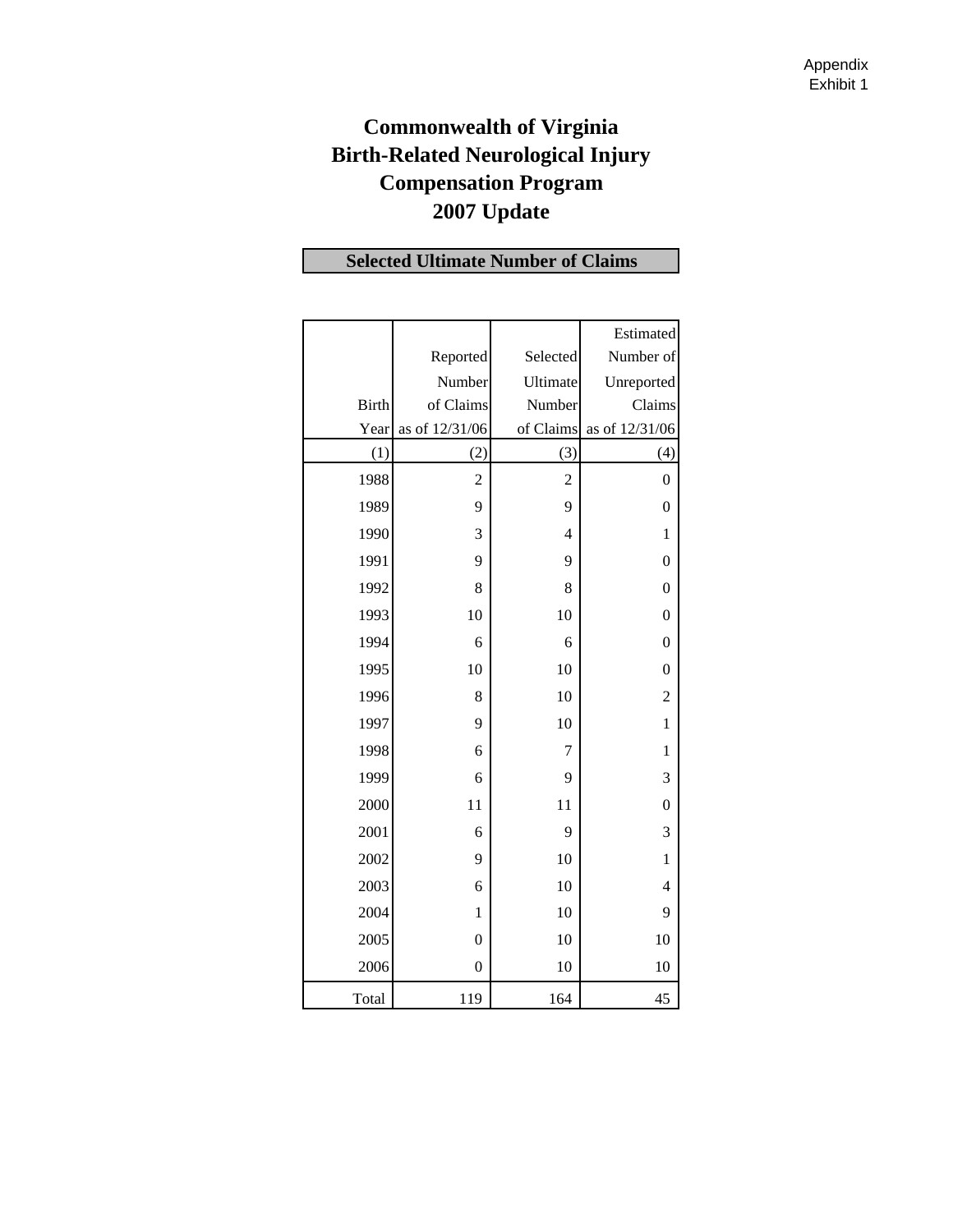#### **Commonwealth of Virginia Birth-Related Neurological Injury 2007 Update Compensation Program**

#### **Participating and Non-Participating Physicians and Hospitals 2004-2010 Table of Assessments**

|         | Participating | Non-Participating |                |            |
|---------|---------------|-------------------|----------------|------------|
|         | Physicians    | Physicians        | Hospitals      | Cap on     |
| Program | Annual        | Annual            | Per Live Birth | Hospital's |
| Year    | Assessment    | Assessment        | Assessment     | Assessment |
| (1)     | (2)           |                   |                | (3)        |
| 2004    | \$5,000       | \$250             | \$50           | \$150,000  |
| 2005    | 5,100         | 260               | 50             | 160,000    |
| 2006    | 5,200         | 270               | 50             | 170,000    |
| 2007    | 5,300         | 280               | 50             | 180,000    |
| 2008    | 5,400         | 290               | 50             | 190,000    |
| 2009    | 5,500         | 300               | 50             | 200,000    |
| 2010    | 5,500         | 300               | 50             | 200,000    |

#### Notes:

These assessments are based upon the contents of HB 1407 and SB 687, effective July 1, 2004 Under this fee schedule, the assessment of a new participant is prorated based upon when the participant enters the program during the first year of participation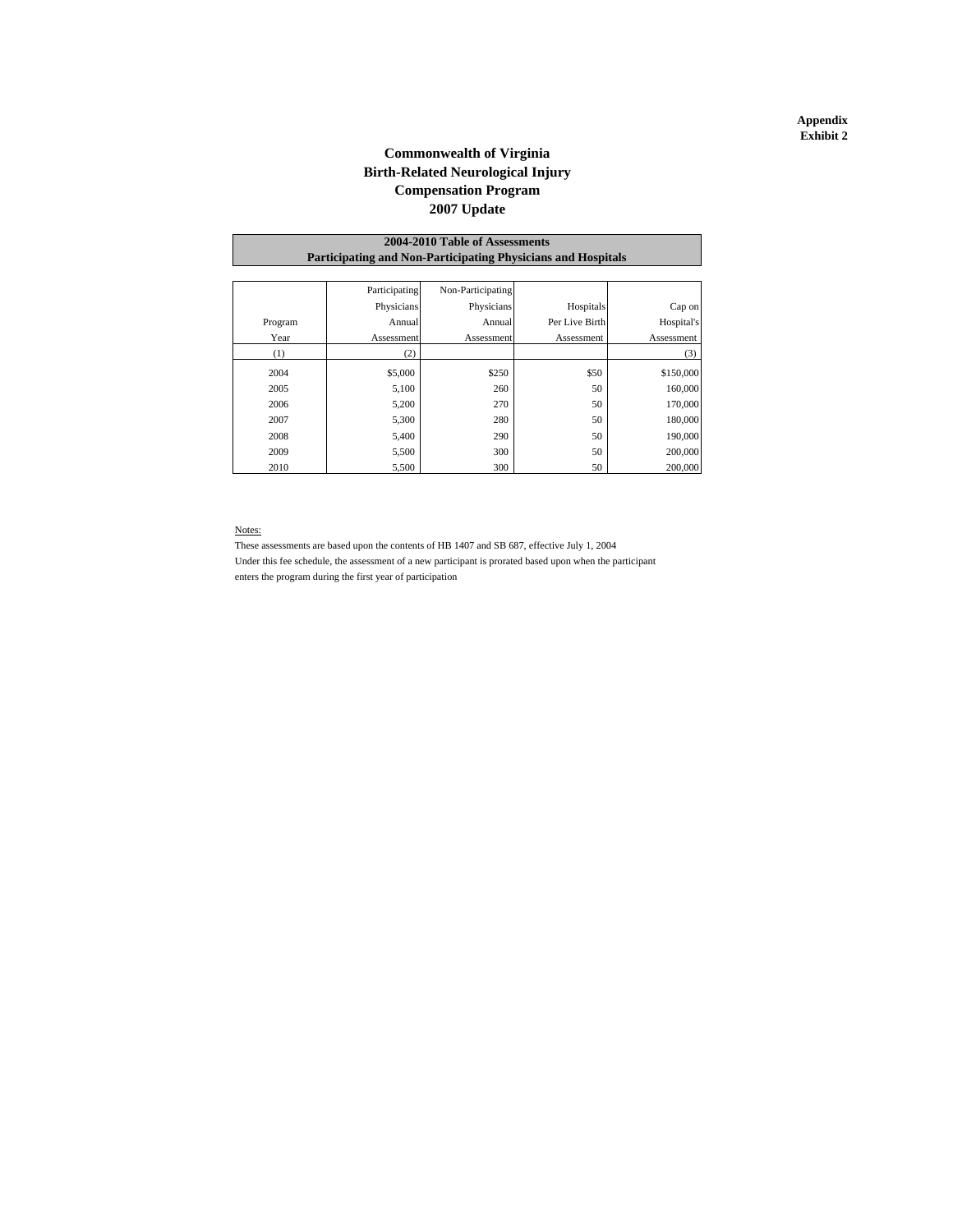#### **2007 Update Commonwealth of Virginia Birth-Related Neurological Injury Compensation Program**

**Assessment Income (000s)**

| Program Year                    | 1988    | 1989    | 1990    | 1991    | 1992    | 1993                     | 1994    | 1995    | 1996    | 1997    | 1998    | 1999    | 2000    | 2001    | 2002     | 2003     | 2004     | 2005     | 2006     | 2007     |
|---------------------------------|---------|---------|---------|---------|---------|--------------------------|---------|---------|---------|---------|---------|---------|---------|---------|----------|----------|----------|----------|----------|----------|
| <b>Participating Physicians</b> | \$2,034 | \$1,898 | \$2,026 | \$2,205 | \$2,030 | \$2,068                  | \$2,014 | \$826   | \$657   | \$723   | \$622   | \$779   | \$699   | \$1,755 | \$1,645  | \$1,834  | \$2,335  | \$2,509  | \$2,937  | \$2,997  |
| <b>Participating Hospitals</b>  | \$3,028 | \$2,861 | \$2,838 | \$2,194 | \$2,185 | \$2,006                  | \$1,730 | \$468   | \$409   | \$467   | \$399   | \$455   | \$379   | \$1,905 | \$2,256  | \$2,298  | \$2,731  | \$2,753  | \$2,927  | \$2,676  |
| Non-Participating<br>Physicians | \$2,120 | \$2,191 | \$2,265 | \$2,358 | \$2,467 | $\overline{\phantom{a}}$ |         |         |         |         |         |         |         |         | \$3,190  | \$2,936  | \$3,429  | \$3,444  | \$3,699  | \$3,836  |
| Liability Insurers              |         |         | \$2,569 |         |         |                          |         |         |         |         |         |         |         |         | \$8,043  | \$8,946  | \$11,210 | \$12,003 | \$12,566 | \$12,702 |
|                                 |         |         |         |         |         |                          |         |         |         |         |         |         |         |         |          |          |          |          |          |          |
| <b>Total Assessments</b>        | \$7,182 | \$6,950 | \$9,698 | \$6,757 | \$6,682 | \$4,074                  | \$3,744 | \$1,294 | \$1,066 | \$1.190 | \$1,021 | \$1,234 | \$1,078 | \$3,660 | \$15,134 | \$16,014 | \$19,705 | \$20,709 | \$22,129 | \$22,211 |

#### Notes:

1. 1988 - 1994 includes \$5,000 per year from participating physicians, \$50 per live birth from participating hospitals (\$150,000 maximum), and \$250 per year from non-participating physicians. Starting in 1993, assessments from non-participating physicians were eliminated.

2. 1990 also includes 0.1% of Virginia liability premiums from liability insurers.

3. Assessments for 1995 through 2000 are according to the length of time the participating physicians and hospitals have been in the program.

4. 2001-2004 include \$5,000 each from participating physicians and \$50 per live birth from participating hospitals (\$150,000 maximum). 2005 includes \$5,100 each from participating physicians and \$50 per live birth from participating hospitals (\$160,000 maximum). 2006 is an estimate, based on \$5,200 each from participating physicians and \$50 per live birth from participating hospitals (\$170,000 maximum). 2007 is an estimate, based on \$5,300 each from participating physicians and \$50 per live birth from participating hospitals (\$180,000 maximum).

5. 2002 through 2007 also includes 0.25% of Virginia liability premiums from liability insurers.

**Appendix Exhibit 3**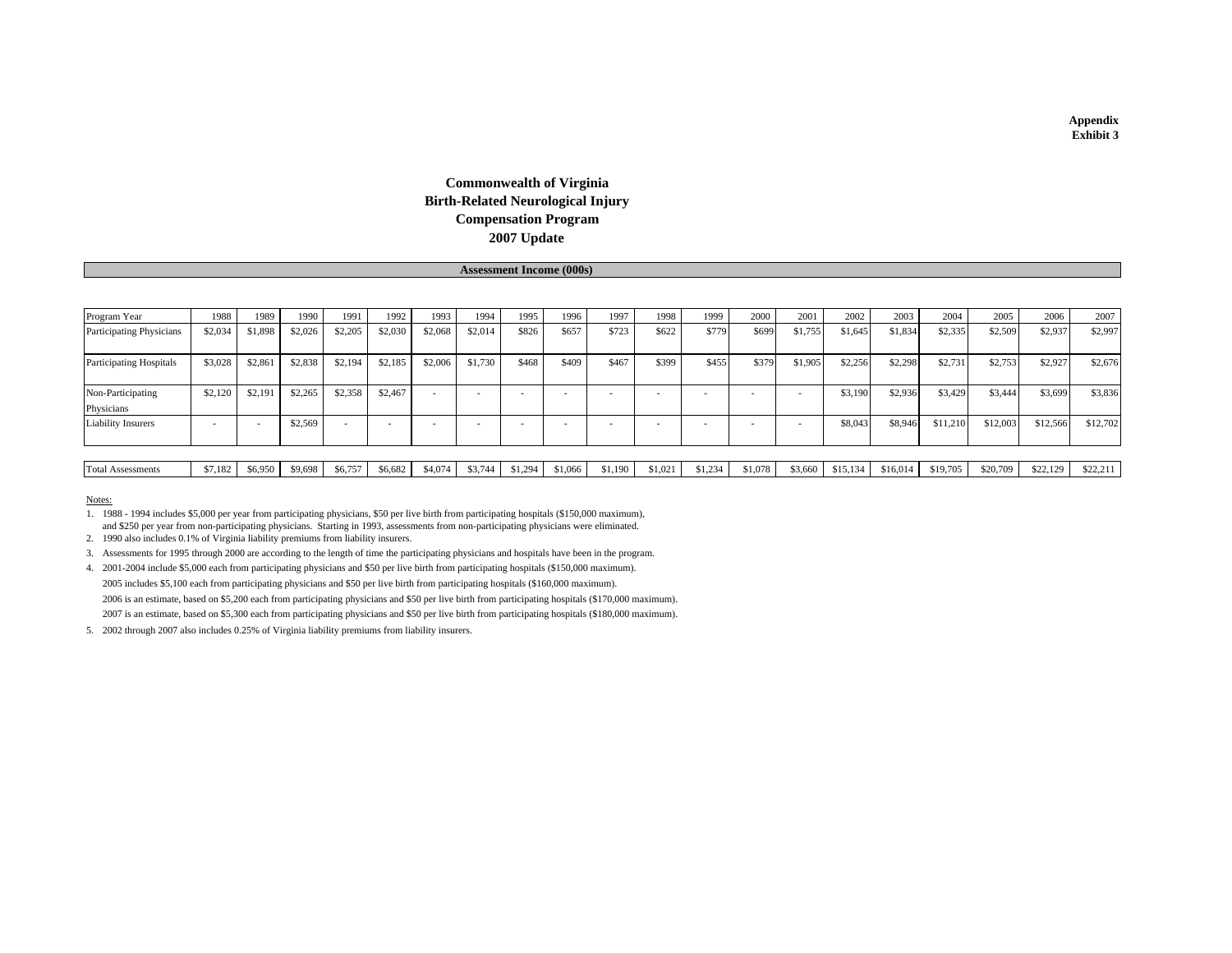#### **Commonwealth of Virginia Birth-Related Neurological Injury Compensation Program 2007 Update**

#### **Number of Hospitals and Physicians in Program by Program Year**

| Program Year                          | 1988 | 1989 | 1990 | 1991 | 1992 | 1993 | 1994 | 1995 | 1996 | 1997   | 1998 | 1999 | 2000 | 2001 | 2002 | 2003   | 2004 | 2005 | 2006     | 2007 |
|---------------------------------------|------|------|------|------|------|------|------|------|------|--------|------|------|------|------|------|--------|------|------|----------|------|
|                                       |      |      |      |      |      |      |      |      |      |        |      |      |      |      |      |        |      |      |          |      |
| Participating Physicians <sup>1</sup> | 407  | 380  | 405  | 441  | 406  | 414  | 403  | 426  | 403  | 420    | 402  | 444  | 433  | 351  | 329  | $\sim$ | 460  | 492  | 565      | 571  |
| <b>Participating Hospitals</b>        |      |      | 36   |      | zc   |      |      |      |      | $\sim$ | 30.  | اد   |      | -401 |      |        |      |      | $\Omega$ | 21   |

1988 through 1998 values: from December.

1999 through 2001 values: provided by the Program.

2002 value: calculated by Mercer based upon information provided by the Program.

2003 value: the actual number of physicians, before pro-ration, was 384.

2004 value: the actual number of physicians, before pro-ration, was 496.

2005 value: the actual number of physicians, before pro-ration, was 532.

2006 value: the actual number of physicians, before pro-ration, was 582.

2007 value: based on discussions with management of the Program, we estimate that the number of pro-rata physicians will be 571 and that the number of physicians before pro-ration will be 600.

\* Excludes non-assessed residents. The number of participating physicians represents the equivalent number of physicians in the Program for a full year. In other words, one physician in the Program for six months would count as 0.5 physicians.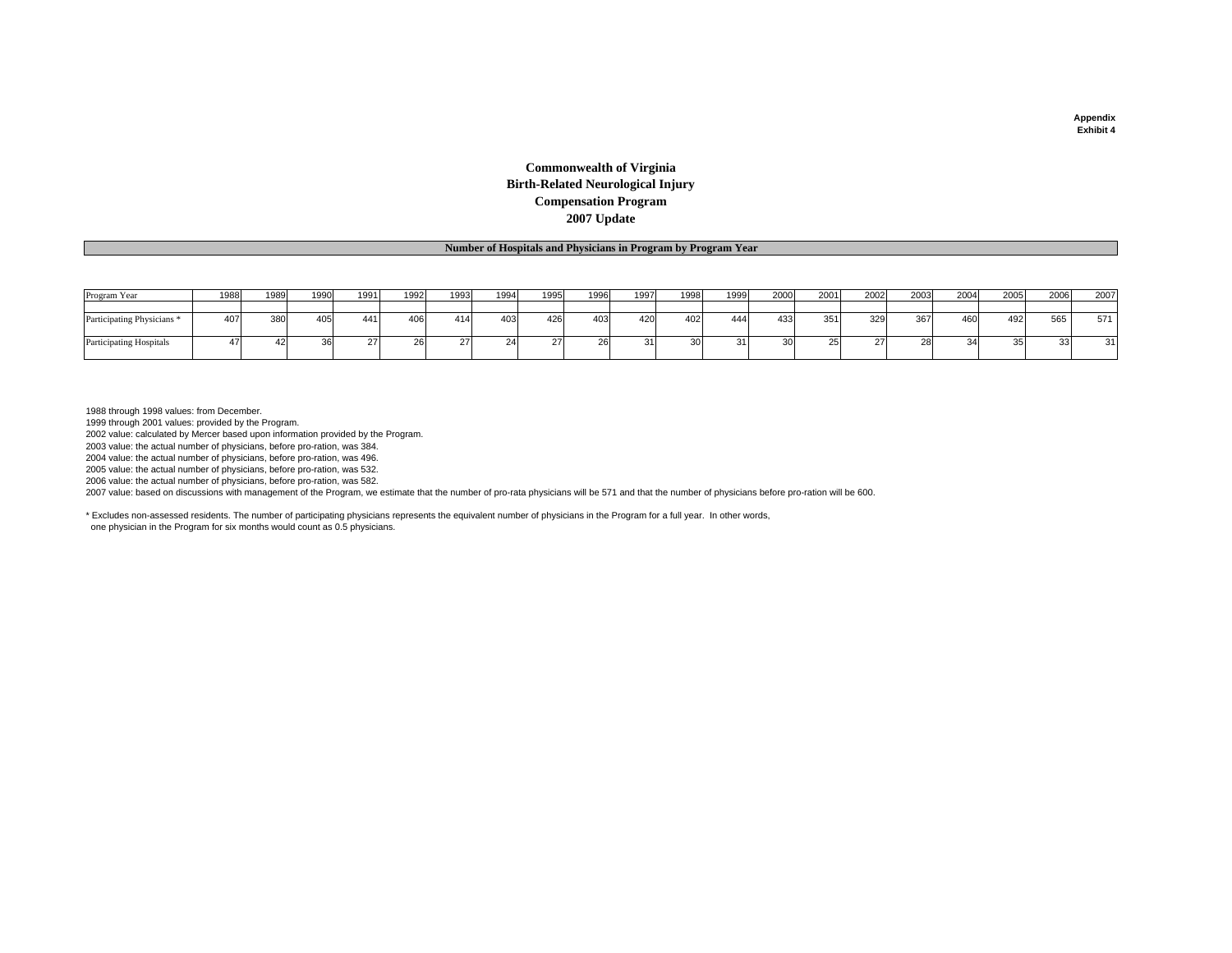|               |                                                                                                                                                                                                                                                                                                                                                                                                                                                                                                                                                                                                                                                            |          | Appendix<br><b>Exhibit 5</b><br>Page 1 |
|---------------|------------------------------------------------------------------------------------------------------------------------------------------------------------------------------------------------------------------------------------------------------------------------------------------------------------------------------------------------------------------------------------------------------------------------------------------------------------------------------------------------------------------------------------------------------------------------------------------------------------------------------------------------------------|----------|----------------------------------------|
|               | Reconciliation of Estimated Future Claim Payments, From 12/31/07 to 12/31/08<br>(All Values are in Millions)                                                                                                                                                                                                                                                                                                                                                                                                                                                                                                                                               |          |                                        |
|               | <b>Admitted Claimants as of 12/31/08</b>                                                                                                                                                                                                                                                                                                                                                                                                                                                                                                                                                                                                                   |          |                                        |
| Α.            | Estimated future payments for claimants admitted as of 12/31/07 (Table 2):                                                                                                                                                                                                                                                                                                                                                                                                                                                                                                                                                                                 |          | \$214.0                                |
|               | Plus:                                                                                                                                                                                                                                                                                                                                                                                                                                                                                                                                                                                                                                                      |          |                                        |
| в.            | \$14.0<br>One year's Interest on Item A:                                                                                                                                                                                                                                                                                                                                                                                                                                                                                                                                                                                                                   |          |                                        |
| C.<br>D.      | Estimated future payments for claimants admitted during 2007,<br>prior to adjustments for claims paid during 2007:<br>\$27.3<br>Total additions to future claim payments (B+C):                                                                                                                                                                                                                                                                                                                                                                                                                                                                            | \$41.3   |                                        |
|               | Less:                                                                                                                                                                                                                                                                                                                                                                                                                                                                                                                                                                                                                                                      |          |                                        |
| Е.            |                                                                                                                                                                                                                                                                                                                                                                                                                                                                                                                                                                                                                                                            |          |                                        |
|               | Estimated claim payments made in 2007                                                                                                                                                                                                                                                                                                                                                                                                                                                                                                                                                                                                                      | $-$18.5$ |                                        |
| F.            | Estimated value of future payments for admitted claimants as of 12/31/08 (Table 3)<br>$(A+D+E)$                                                                                                                                                                                                                                                                                                                                                                                                                                                                                                                                                            |          | \$236.8                                |
|               | <b>Not-Yet-Admitted Claimants</b>                                                                                                                                                                                                                                                                                                                                                                                                                                                                                                                                                                                                                          |          |                                        |
| G.            | Estimated future payments for claimants not yet admitted as of 12/31/07 (Table 2):                                                                                                                                                                                                                                                                                                                                                                                                                                                                                                                                                                         |          | \$102.4                                |
|               | Plus:                                                                                                                                                                                                                                                                                                                                                                                                                                                                                                                                                                                                                                                      |          |                                        |
| Н.            | One year's interest on Item G:                                                                                                                                                                                                                                                                                                                                                                                                                                                                                                                                                                                                                             | \$6.7    |                                        |
| ı.<br>J.      | Estimated future payments for claimants born in 2007:<br>\$24.7<br>Total additions to future claim payments:                                                                                                                                                                                                                                                                                                                                                                                                                                                                                                                                               | \$31.4   |                                        |
|               | Less:                                                                                                                                                                                                                                                                                                                                                                                                                                                                                                                                                                                                                                                      |          |                                        |
| Κ.            | Claimants not-yet-admitted at 12/31/06, but admitted at 12/31/07:<br>(valued as of 12/31/07)                                                                                                                                                                                                                                                                                                                                                                                                                                                                                                                                                               | $-$27.3$ |                                        |
| L.            | Estimated future payments for claimants not yet admitted as of 12/31/08 (Table 3):<br>$(G+J+K)$                                                                                                                                                                                                                                                                                                                                                                                                                                                                                                                                                            |          | \$106.6                                |
| Notes:        | A. From Table 2; this is the starting point in our reconciliation of the future claim payments for admitted claimants.<br>B. Because item A was discounted as of 12/31/07, the discount must be "unwound" to determine the value as of 12/31/07.<br>This is the amount by which the discount must be "unwound."<br>C. We must add the value of the future costs for claimants admitted during 2008, because item A only includes claimants<br>admitted as of 12/31/07.                                                                                                                                                                                     |          |                                        |
| $D. = B + C.$ | E. We must deduct the estimate of the claim payments made during 2008, because these are otherwise included<br>in items A and C.<br>$F = A + D + E$ , and reconciles to Table 3.<br>G. From Table 2; this is the starting point in our reconciliation of the future claim payments for not-yet-admitted claimants.<br>H. Because item G was discounted as of 12/31/07, the discount must be "unwound" to determine the value as of 12/31/07.<br>This is the amount by which the discount must be "unwound."<br>I. We must add the value of the future costs for claimants born during 2008, because item G only includes claimants<br>born as of 12/31/07. |          |                                        |
| J. =H +I.     | K. We must deduct the estimated future claim payments for claimants not yet admitted as of 12/31/07, but admitted during<br>the year 2008. Otherwise, their future costs would be double-counted, because they are included in item C.<br>$L = G + J + K$ , and reconciles to Table 3.                                                                                                                                                                                                                                                                                                                                                                     |          |                                        |
|               | This Appendix is a simplification of the actual process we use to determine the values presented in Tables 1-4.                                                                                                                                                                                                                                                                                                                                                                                                                                                                                                                                            |          |                                        |